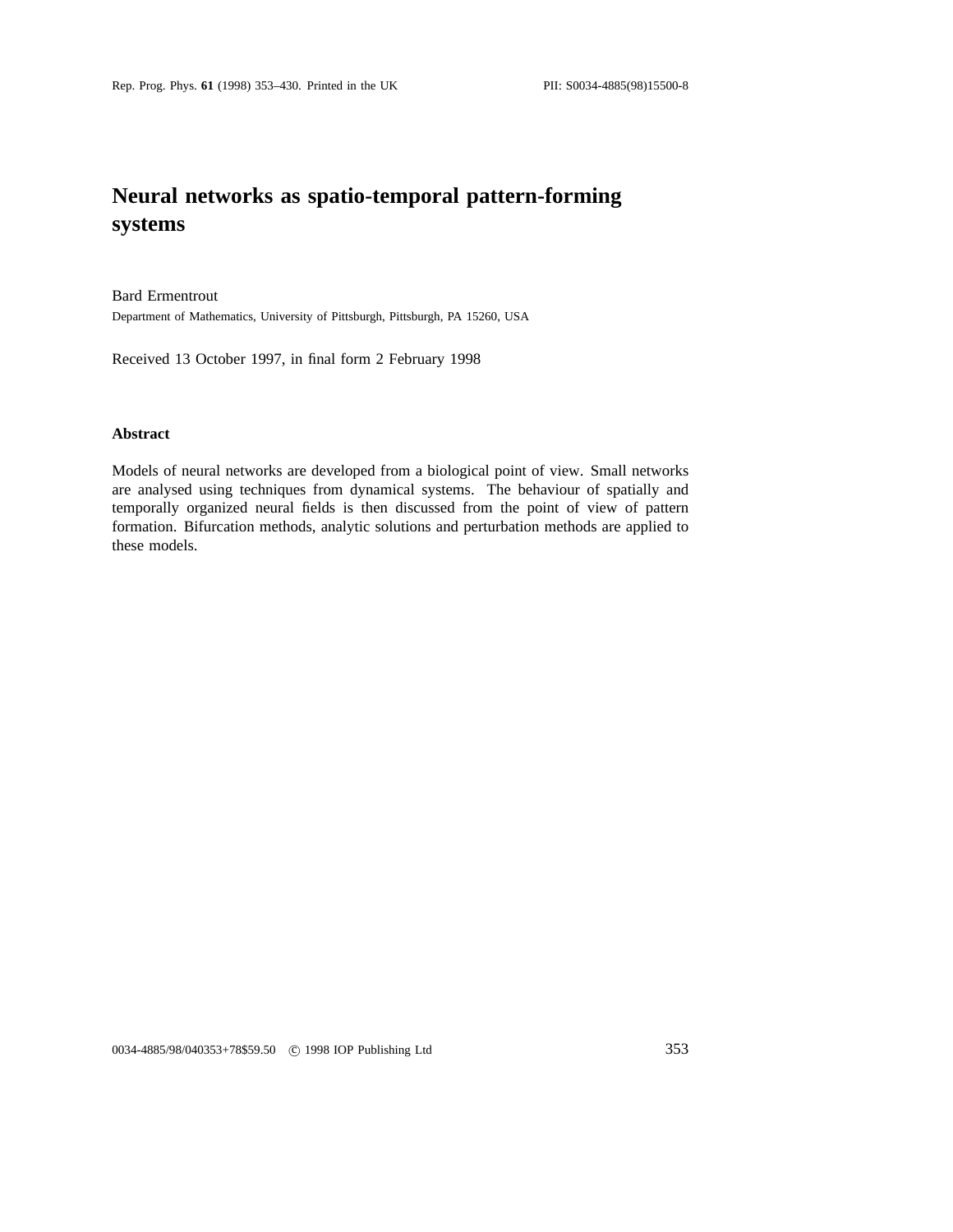# **Contents**

|                                                                                   | Page |
|-----------------------------------------------------------------------------------|------|
| 1. Introduction                                                                   | 355  |
| 2. An introduction to computational neuroscience                                  | 355  |
| 2.1. Firing properties of neurons                                                 | 357  |
| 2.2. Synaptic connections                                                         | 359  |
| 3. What constitutes a neural network?                                             | 360  |
| 3.1. Simplification                                                               | 362  |
| 3.2. Generalizations and other 'neural network' models                            | 364  |
| 4. Small networks                                                                 | 369  |
| 4.1. Scalar first-order networks                                                  | 369  |
| 4.2. More general scalar networks                                                 | 369  |
| 4.3. Two cells                                                                    | 371  |
| 4.4. Chaos in forced two- or three-dimensional networks                           | 373  |
| 4.5. Coupled oscillatory nets                                                     | 374  |
| 5. General considerations about large networks with no inherent spatial structure | 377  |
| 5.1. McCulloch–Pitts neural networks                                              | 377  |
| 5.2. Feedforward networks                                                         | 378  |
| 5.3. Hopfield networks as spin glasses                                            | 379  |
| 5.4. Statistical mechanics and the capacity of attractor networks                 | 381  |
| 5.5. Line attractors                                                              | 383  |
| 5.6. Winner-take-all networks                                                     | 384  |
| 5.7. Oscillatory networks revisited                                               | 385  |
| 6. Models with spatial structure                                                  | 386  |
| 6.1. Continuum models                                                             | 387  |
| 7. Pattern formation in active media                                              | 389  |
| 7.1. Wavefronts                                                                   | 391  |
| 7.2. Travelling pulses                                                            | 393  |
| 7.3. Solitary standing pulses                                                     | 398  |
| 7.4. Continuous oscillatory networks                                              | 406  |
| 7.5. Two-dimensional active media                                                 | 407  |
| 8. Bifurcation methods and neural networks                                        | 408  |
| 8.1. Single-layer models                                                          | 409  |
| 8.2. Multiple bifurcations                                                        | 415  |
| 8.3. Multilayer models                                                            | 415  |
| 8.4. Two spatial dimensions                                                       | 419  |
| 9. Conclusions                                                                    | 425  |
| Acknowledgment                                                                    | 426  |
| Appendix. Proof of theorem 2                                                      | 426  |
| References                                                                        | 427  |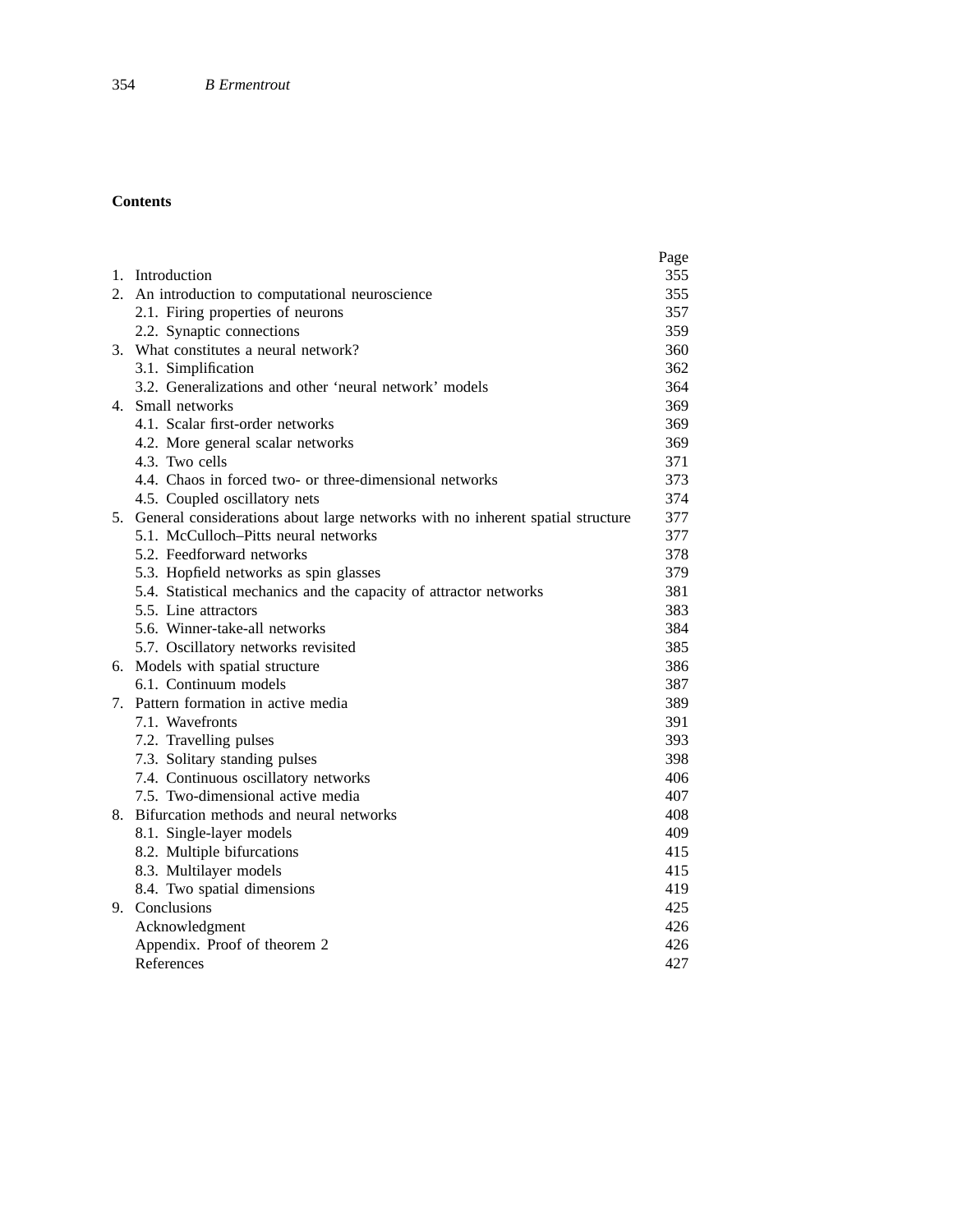# **1. Introduction**

The advent of multi-electrode recordings and imaging techniques has enabled neuroscientists to obtain high spatial and temporal resolution of the electrical activity for populations of neurons in the brain. This has led to a resurgence of interest in the biological community in large-scale models of neural activity. This in turn has engaged the interest of physicists and mathematicians in the behaviour of these systems. There are many levels in which one can model neural activity from detailed models of single-ion channels and synapses (Destexhe *et al* 1994) up to 'black box' models used to understand psychological phenomena (McClelland and Rumelhart 1988). An 'intermediate' approach to modelling is the use of 'neural networks' where each neuron is represented by a low-dimensional dynamical system. In this review, such models will be considered from the perspective of nonlinear dynamics and general theories of spatio-temporal pattern formation. Most of the familiar work on neural networks treats their behaviour using the methods of statistical mechanics. In these models, the connectivity between elements has no topological or spatial structure. The types of theories and the models that will be explored in this paper are structured models in that the interactions between elements have some topological structure be it a line, circle, or twodimensional array. Furthermore, I will usually be interested in the steady-state behaviour of these systems where inputs are either static in time or periodically varying. These types of models were popular two decades ago, but there has been a renewed interest in their behaviour now that experimental methods are able to provide the kinds of qualitative and quantitative information required to make these models useful.

Most of the articles and reviews about neural networks have been concerned with their computational properties in a formal sense. There has been little attempt to associate the networks with any specific biological behaviour. In particular, the connections between neural networks and physiology have not been made. In this review, our primary applications are taken from the biological literature. Thus, for us, the main motivation for the study of neural networks is to enable us to explain some particular biological experiment. Some of the physics of neural networks will be very briefly described but the emphasis in this review is on the classical methods of applied mathematics such as bifurcation theory and singular perturbation and how the neural network equations can be used to understand biological systems.

The first part of the review provides a brief introduction to computational neuroscience. A number of related neural network models are then derived. Small networks of one, two, three, and four neurons are analysed next. A brief overview of the physics of neural networks is provided with attention paid to networks with no topological structure. Finally, the bulk of this review describes the analysis of spatially structured neural networks.

#### **2. An introduction to computational neuroscience**

The brains of animals contain millions of interconnected neurons, specialized cells that are responsible for both processing incoming information from the environment and producing motor output. Here, we briefly review the biological details required for modelling interconnected neurons. A comprehensive introduction to neuroscience can be found in Kandel and Schwartz (1985) or Shepherd (1990). A single nerve cell consists of three main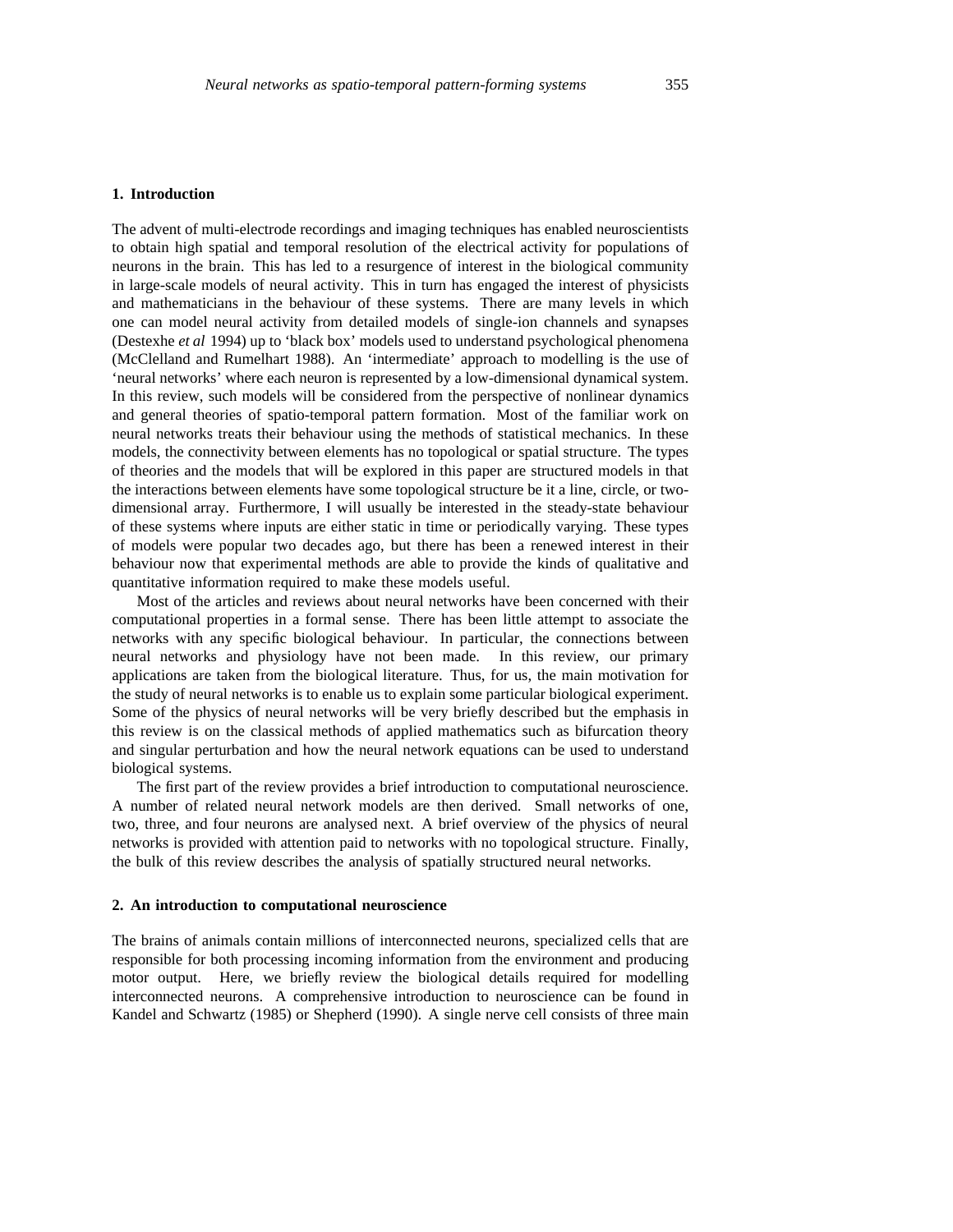parts: the soma or cell body, the axon, and the dendrites. In the typical scenario (although this has been overturned by recent experiments) information comes into the cells through the dendrites where it is 'integrated' at the cell body and this transformed signal is output through the axon. Thus, in the models that we will look at and, in most computational models, the interactions between one cell and another occur via the axon of the first cell to the dendrite of the second cell. The level of detail for each of these three parts of the cell as well as the mechanism of 'communication' of the axon of one to the dendrite of the other depends on the kinds of questions one is interested in and the sizes of the networks that one wishes to simulate. Since our approach will be mainly from the point of view of analysis, one of our aims is to simplify or reduce the single cell as much as possible and yet still retain some of the important properties. Typically, if one wants a detailed model of a single cell, the cell is broken into many smaller compartments each of which consists of a simple RC circuit. Each of these compartments represents a single differential equation. The resistances (called conductances in many cases) can be simple passive resistors or themselves nonlinear dynamic variables. Indeed it is the latter property that gives rise to the nonlinear and threshold behaviour of real and model neurons. The active conductances are a consequence of ionic channels in the cell membrane whose channel states can depend on many aspects of the cellular milieu, notably the transmembrane potential. Calcium and other ionic species can also be responsible for the rates of opening and closing of channels. The current through one of these resistors is usually modelled as ohmic and satisfies:

$$
I = \bar{g}m^ph^q(V - V_{\text{eq}})
$$

where,  $\bar{g}$  is the maximal conductance,  $m, h$  are fractions of open channels,  $p, q$  are nonnegative integers, and *V*eq is the equilibrium potential of the channel. The gating variables themselves satisfy differential equations of the form:

$$
\frac{dm}{dt} = \alpha(1 - m) - \beta m \tag{2.1}
$$

which should be recognized as the master equation for a two-state Markov process (see Destexhe *et al* 1994). The rates,  $\alpha$ ,  $\beta$  are often functions of the voltage or other quantities. If *p, q* are both zero, then the channel is said to be passive and is then just like a resistor. In many modelling studies of single neurons, all the active conductances are on the soma and the dendrites are passive.

Biophysically based (that is based on voltage clamp studies of individually recorded nerve cells) computational models that ignore the dendritic architecture have the following form:

$$
C\frac{dV}{dt} = -\sum_{k} \bar{g_k} m_k^{p_k} h_k^{q_k} (V - E_k) + I
$$
 (2.2)

where,  $m_k$ ,  $h_k$  are gating variables that satisfy differential equations like (2.1),  $E_k$  is the reversal potential of the *k*th channel, and *I* is an applied current.

A typical mammalian neuron has a resting potential of −65 mV. There are two basic types of active currents: inward currents which when active tend to depolarize the nerve cell and outward currents which hyperpolarize the cell. The main inward currents are due to sodium and calcium while outward currents are due to potassium and chloride. There are dozens of different currents and the interested reader is urged to consult Johnston and Wu (1995). When the potential of a resting cell is raised sufficiently, inward currents are activated and this leads to a further rise in the potential. This positive feedback results in the production of an action-potential or spike of voltage which is recorded by the experimentalist. The voltage usually comes back down due to two effects: (i) turning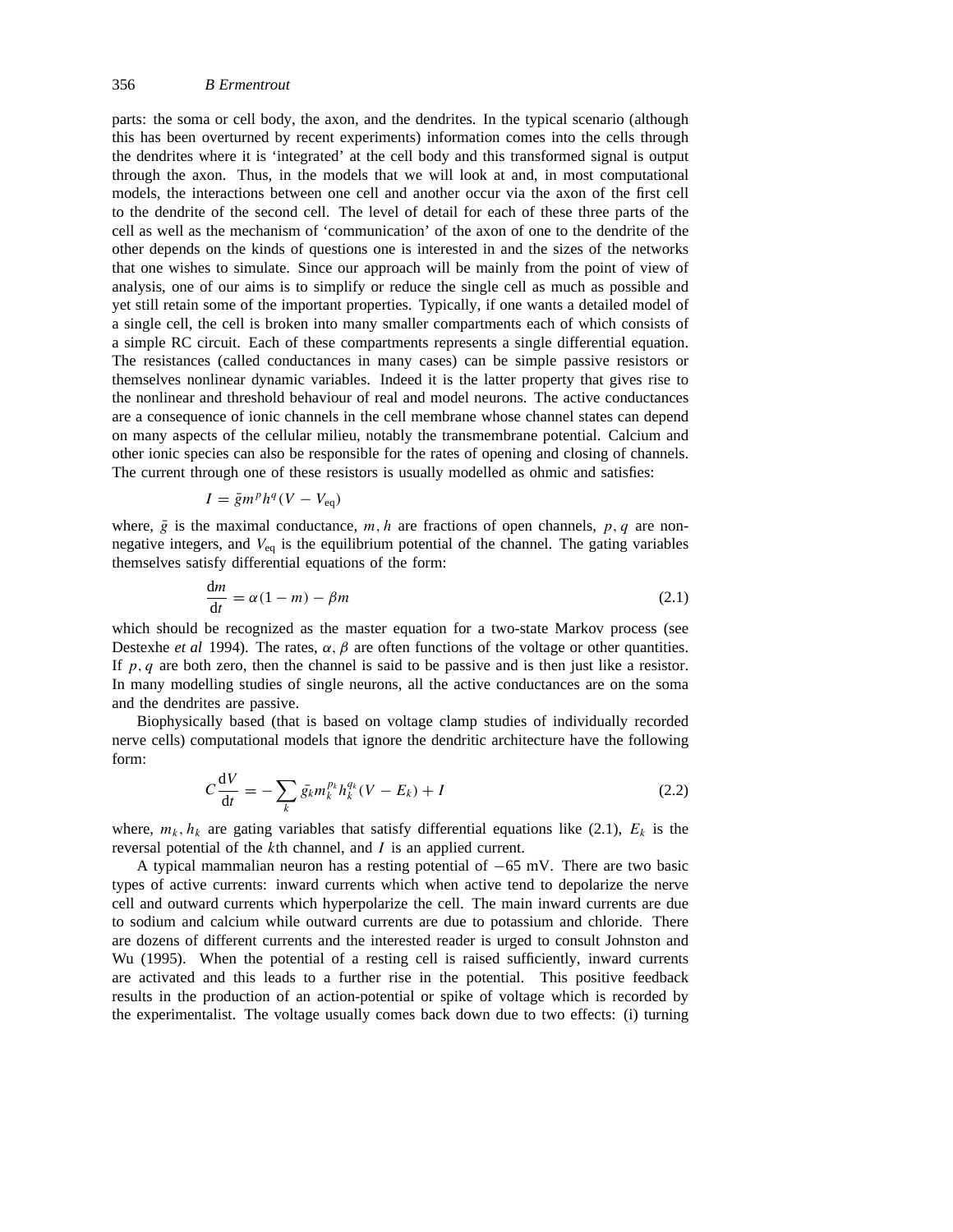on of outward currents and (ii) inactivation of the inward currents. Thus, application of a constant current causes the neuron to spike, repolarize, and spike again. The steady rate of firing that occurs in the presence of a constant current results in the so-called FI curve which will play a major role in the derivation and behaviour of neural networks. Many cortical cells have the additional property that they initially fire quite rapidly but as the stimulus persists, the firing rate goes down to a lower level. This is called spike adaptation and it will also play an important role in the behaviour of models in networks. Huguenard and McCormick (1996) have written a small manual on voltage gated models which gives explicit formulae for many different channels and gates that are found in thalamic and

#### *2.1. Firing properties of neurons*

cortical neurons.

Since it will be important later in our discussion, we describe a number of different firing functions and how they are related to the onset of rhythmic activity in biophysical models. As the current, *I* is increased, most cortical neurons switch from a resting constant potential to an active mode. In the active mode, either trains of spikes are generated or burst of spikes. The firing pattern of bursting cells consists of a brief episode of spikes followed by a period of quiescence, etc. We will concern ourselves with the cells that fire repetitive spike trains, so-called 'regular' and 'fast' spike units which comprise the majority of cells in cortical networks (White 1989). Bursting cells are important and have been the subject of much recent research (Gray 1994). There are basically three ways in which a model can switch from silence to repetitive firing: (a) Hopf bifurcation, (b) saddle–node limit cycle, and (c) homoclinic. In the Hopf case, the oscillations appear with a finite frequency that is bounded away from 0. Typically, the Hopf bifurcation is subcritical which means that in a limited range of currents, there is bistability between a periodic and resting state. This behaviour is known to occur in the squid axon, both by modelling and by experiments (see Guttman *et al* 1980). The appearance of repetitive firing at a non-zero frequency is called class or type II firing and is rare in models of cortex (see Rinzel and Ermentrout 1989). More typical of cortical models is that the firing rate appears at a zero frequency via one of the two mechanisms, (b) or (c). Figure 1 illustrates these bifurcations. Firing models of the type illustrated in (*b*) become active via a saddle–node bifurcation on an invariant circle. The firing rate as a function of the current is

$$
F = A\sqrt{I - I_c} \tag{2.3}
$$

near the critical value of the current. In the third scenario illustrated in (*c*), the periodic behaviour arises via a homoclinic bifurcation. In this case the firing rate obeys

$$
F = -A \frac{1}{\ln(I - I_c)}\tag{2.4}
$$

near the critical current. These latter firing patterns are difficult to distinguish experimentally. Guckenheimer *et al* (1997) recently used the behaviour of bursting cells to experimentally distinguish the saddle–node and homoclinic bifurcations. Note that the homoclinic bifurcation model also has a current regime where the dynamics is bistable with a stable fixed point and a stable limit cycle.

*2.1.1. Integrate-and-fire models and their relatives.* No discussion of spiking models would be complete without a description of the 'integrate-and-fire' model:

$$
C\frac{\mathrm{d}V}{\mathrm{d}t} = -g(V - E) + I
$$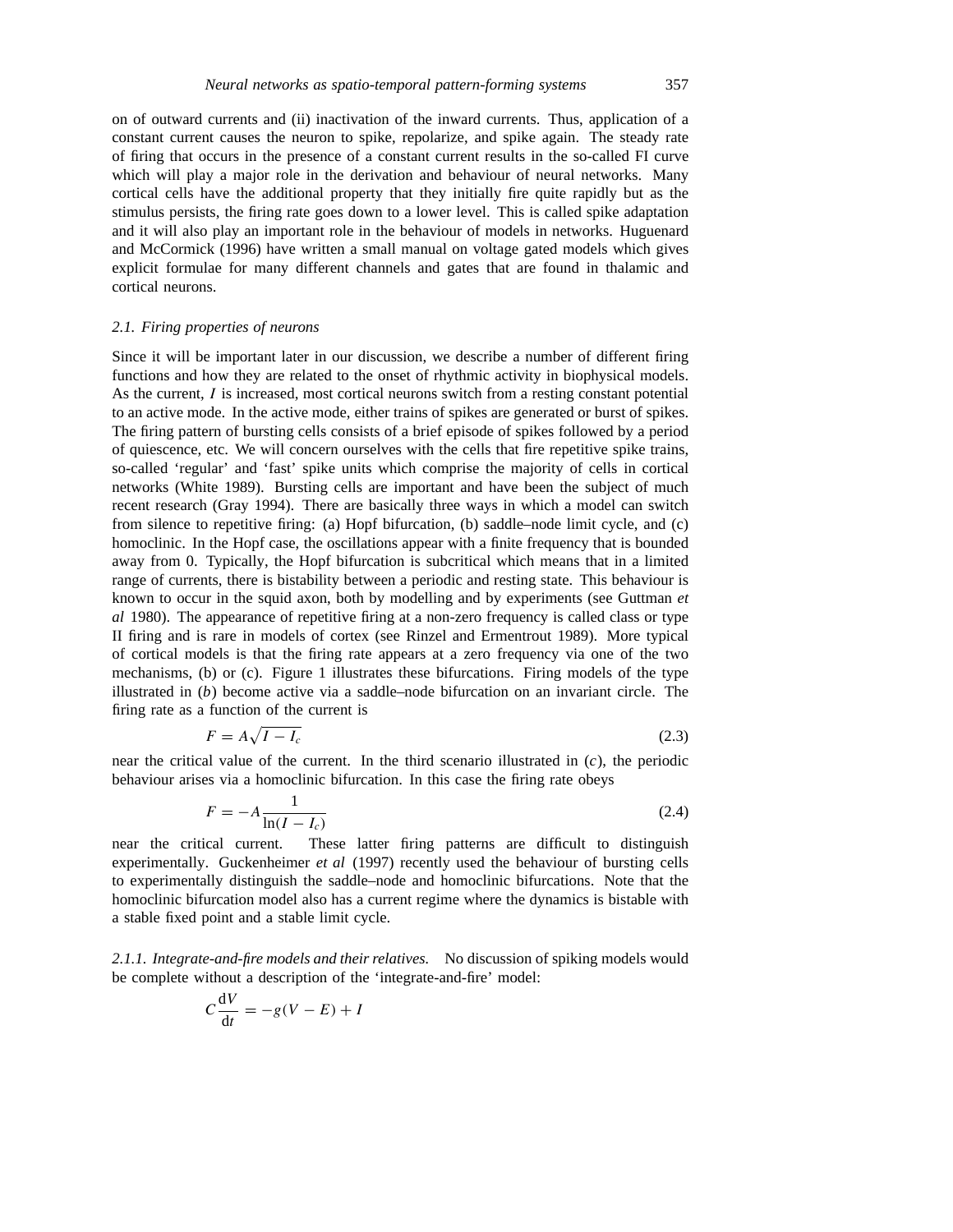

**Figure 1.** Firing rate functions of neurons and the onset of rhythmicity. (*a*) Subcritical Hopf bifurcation. (*b*) Saddle–node limit cycle bifurcation. (*c*) Regular homoclinic bifurcation. (Full circles are stable, open circles are unstable nodes, and grey circles are saddles.)

which is a simple linear integrator. The idea of this model is that the voltage rises until it reaches a threshold potential,  $V_{\text{thr}}$  at which point it 'fires a spike' and is reset to some new potential, V<sub>reset</sub>. This model has been the subject of many theoretical papers because of its simplicity. The firing rate is just:

$$
F = -\frac{g}{C \ln\left(\frac{E + I/g - V_{\text{thr}}}{E + I/g - V_{\text{reset}}}\right)}.\tag{2.5}
$$

Note that this model is a hybrid of the two cases, (b) and (c) above in that it has the monostability of the saddle–node model but has the logarithmic firing rate of the homoclinic bifurcation.

Recently, Gerstner (1995) introduced a generalization of the integrate-and-fire model that incorporates many more aspects of real neurons, such as refractory periods, adaptation, and synaptic time constants. By integrating the integrate and fire model, we can rewrite it as:

$$
V(t) = V_0 + (V_{\text{reset}} - V_0) e^{-t/\tau}
$$

where,  $V_0 = (I + gE)/g$  and  $\tau = C/g$ . Gerstner and his collaborators, generalized this concept to incorporate more complex integration and recovery of the neuron into their 'spike response model' which has the following form. Let  $v(t, s)$  be the potential of a neuron at time *t* that last fired a spike at  $t - s$ , so that *s* is the time since the last spike. Then:

$$
v(t,s) = V_{\text{ext}}(t) + V_{\text{syn}}(t,s) + \eta^{\text{refr}}(s)
$$

where the first two terms are the external inputs and the synaptic inputs respectively and  $\eta^{\text{refr}}(s)$  is the refractoriness of the neuron. For the integrate and fire, this is just

$$
\eta^{\text{refr}}(s) = E + (V_{\text{reset}} - E) e^{-s/\tau}.
$$

The spike-response model generalizes the functional form of the refractoriness.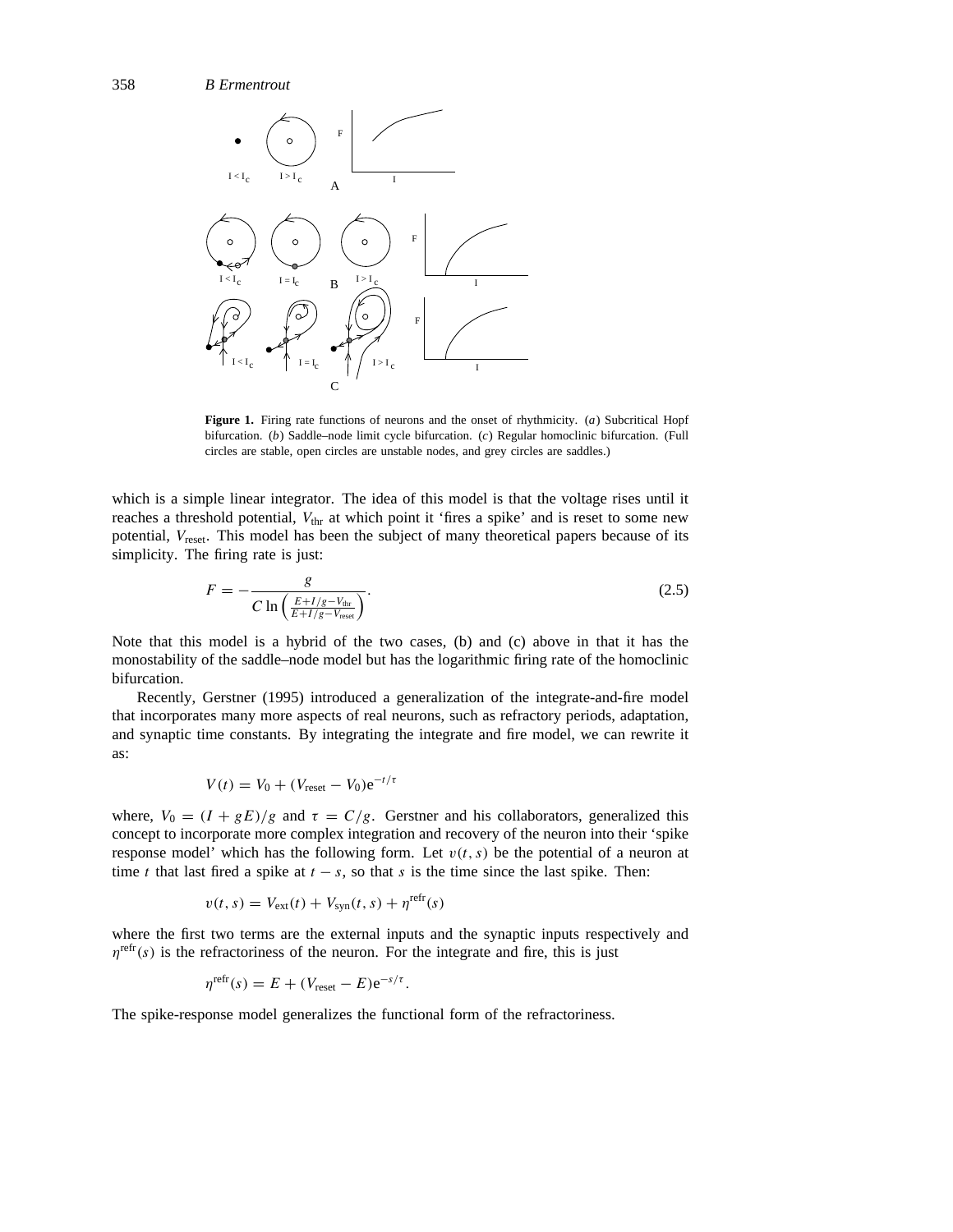#### *2.2. Synaptic connections*

Now that we have described the firing properties of isolated nerve cells (and only in a very cursory fashion—an entire book could easily be written on the dynamics of a single nerve cell), we want to describe the mechanism by which they are coupled. When the soma of a neuron fires, the potential invades a region called the axon hillock. This causes a train of impulses to travel down the axon which terminates in a series of regions called synaptic terminals. The potential invades these terminals and causes the release of a chemical called a neurotransmitter. This transmitter binds to the dendritic or somatic membranes of other cells and causes channels to open up. This in turn causes current to pass through the dendrites. The current can either be depolarizing (excitatory), hyperpolarizing (inhibitory), or shunting. Most neural network modellers are concerned with the first two types of interactions. Abbott (1992b, 1994) derived a neural network model (which we discuss below) that takes shunting interactions into account. Some of Grossberg's (1990) models also take this into account. Chemical synapses are modelled at the cellular level in the same way as the channels; the current is ohmic:

$$
I_{\rm syn} = \bar{g}s(t)(V - V_{\rm syn}).
$$

The function  $s(t)$  is either of a predefined form or itself satisfies a differential equation like the gating variables *m, h* described above. In the case of predefined forms, when the presynaptic cell fires a spike, then  $s(t)$  is reset to a function of the form:

$$
s(t) = \frac{e^{-at} - e^{-bt}}{1/a - 1/b}.
$$

When  $a = b$ , this simplifies to  $a^2 t e^{-at}$  and is often called an 'alpha' function. When  $b \rightarrow \infty$  this is just the exponential function. The parameter *b* characterizes the rise time of the synapse and *a* the decay time. A synapse is said to be excitatory if the reversal potential,  $V_{syn}$ , of the synapse is positive relative to the resting potential of the cell. The primary neurotransmitter responsible for excitatory synapses is called glutamate. The reversal potential of these synapses is usually around 0 mV, so that they provide quite a large inward current for a cell that is resting at −65 mV. An inhibitory synapse is one for which the synaptic reversal potential is negative relative to the resting potential. The main neurotransmitter for inhibitory synapses is *γ* -aminobutyric acid or GABA. Reversal potentials vary between −75 and −90 mV. Excitatory synapses are faster acting than inhibitory synapses but inhibition often occurs close to the soma and so it can have a larger effect on the neuron.

The response of a passive membrane to a synapse has a characteristic shape and is called the post synaptic potential (PSP) or post synaptic current (PSC). If the decay of the synapse is very fast, then the decay of the PSP is dominated by the passive decay of the cell membrane. On the other hand, if the synapse decays slowly, then the decay of the PSP is dominated by the synaptic time course. This difference will play a role in our derivation of neural networks in the next section.

We have treated dendrites as discrete compartments in this discussion. However, they are more truly continuous membranes and better modelled by partial differential equations (PDEs) of the form:

$$
\tau \frac{\partial V}{\partial t} = -(V - V_{\text{rest}}) + \lambda^2 \frac{\partial^2 V}{\partial x^2} + I(x, t). \tag{2.6}
$$

The parameter  $\lambda$  is called the space constant of the dendrite and is proportional to the square root of the diameter of the dendrite. The constant  $\tau$  is called the time constant and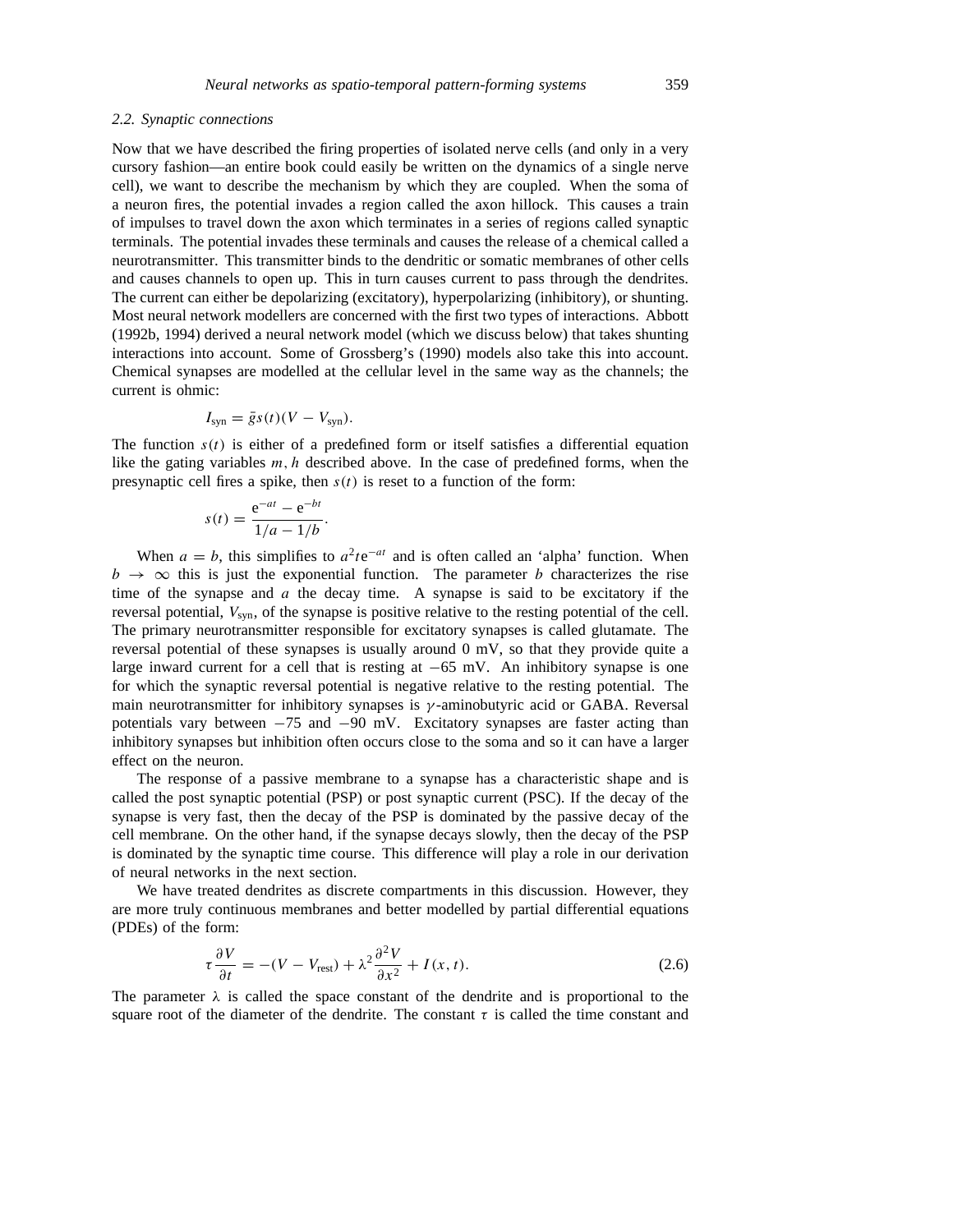#### 360 *B Ermentrout*

is independent of the geometry of the dendrite. A typical value for  $\tau$  is 10 ms. In a highly branched neuron, each branch would be modelled by this cable equation and the boundary conditions determined by continuity of voltage and conservation of current. Abbott (1992a) provided a lovely diagrammatic method for solving large sets of such PDEs iteratively. We will return to this dendritic model later when we describe more complex models for neural networks. For a good review of models that use the full dendritic structure see Bressloff and Coombes (1997). Note that the solution to the steady-state cable equation consists of a sum of exponentials,  $e^{\pm x/\lambda}$ . Thus, steady stimuli are degraded as the distance from the dendrites increases and the smaller  $\lambda$  is, the faster this decay.  $\lambda$  is proportional to the square root of the transmembrane resistance so that the attenuation of current due to a shunt with conductance *g* is

$$
A_{\text{shunt}} = e^{-a\sqrt{g}x} \tag{2.7}
$$

where  $a$  is a constant depending on the membrane properties and  $x$  is the distance from the current source. Equation (2.7) is important, as a shunting synapse decreases the resistance (increases *g*) and thus dynamically 'lengthens' the dendrite.

#### **3. What constitutes a neural network?**

A neural network can mean different things depending on who is describing it. Our perspective is to try to keep some connection to biology. Thus, such constructions as asynchronously updated symmetric neural networks, while of great interest theoretically, will not be considered in much detail in this review. There are many books available that describe this perspective (Anderson and Rosenfeld 1988, Amit 1989, Hertz *et al* 1991, Muller *et al* 1995, Arbib 1995).

Perhaps, we might better say 'neuronal networks' rather than 'neural' networks where the difference lies in the use of the word neuronal instead of neural. Indeed, neural networks have come to mean something quite formal that is related to algorithms and computation and not to questions about how brains might work. Our emphasis will be on dynamics and spatio-temporal behaviour. This type of organized activity is not often addressed in the neural network literature. However recent experimental methods now allow brain scientists to examine spacetime activity in real neural systems and this has led to some new modelling efforts and the need for more structured types of networks.

Below we derive sets of discrete or continuous spacetime models and will examine these from the point of view of stability, bifurcation, and pattern formation. In some ways, this review will have the flavour of the article by Cross and Hohenberg (1993) but will be narrowly focused on the particular class of models that arise in neural modelling. The types of questions addressed are biological and mathematical.

We now turn to a derivation of general models for neural networks. There are many approaches that can be used and there are almost as many variations on the derivation as there are models. We will look at several derivations and examine the types of equations that arise from these derivations.

The most straightforward derivation occurs when one considers the basic idea illustrated in figure 2. We will cast this in a very general form. The general idea of this derivation goes back to Freeman (1972) although his models were usually linear. A similar derivation (although less general) is given in Ermentrout and Cowan (1980a). Let *i* and *j* be the indices of two neurons which are connected in the sense that the axon of neuron *j* terminates on the dendrite of neuron *i*. Let  $V_i(t)$  be the potential at the *i*th neuron at time *t*. Suppose that such a potential is converted by the axon hillock to a firing rate  $u_i(t) = S(V_i(t))$ . This firing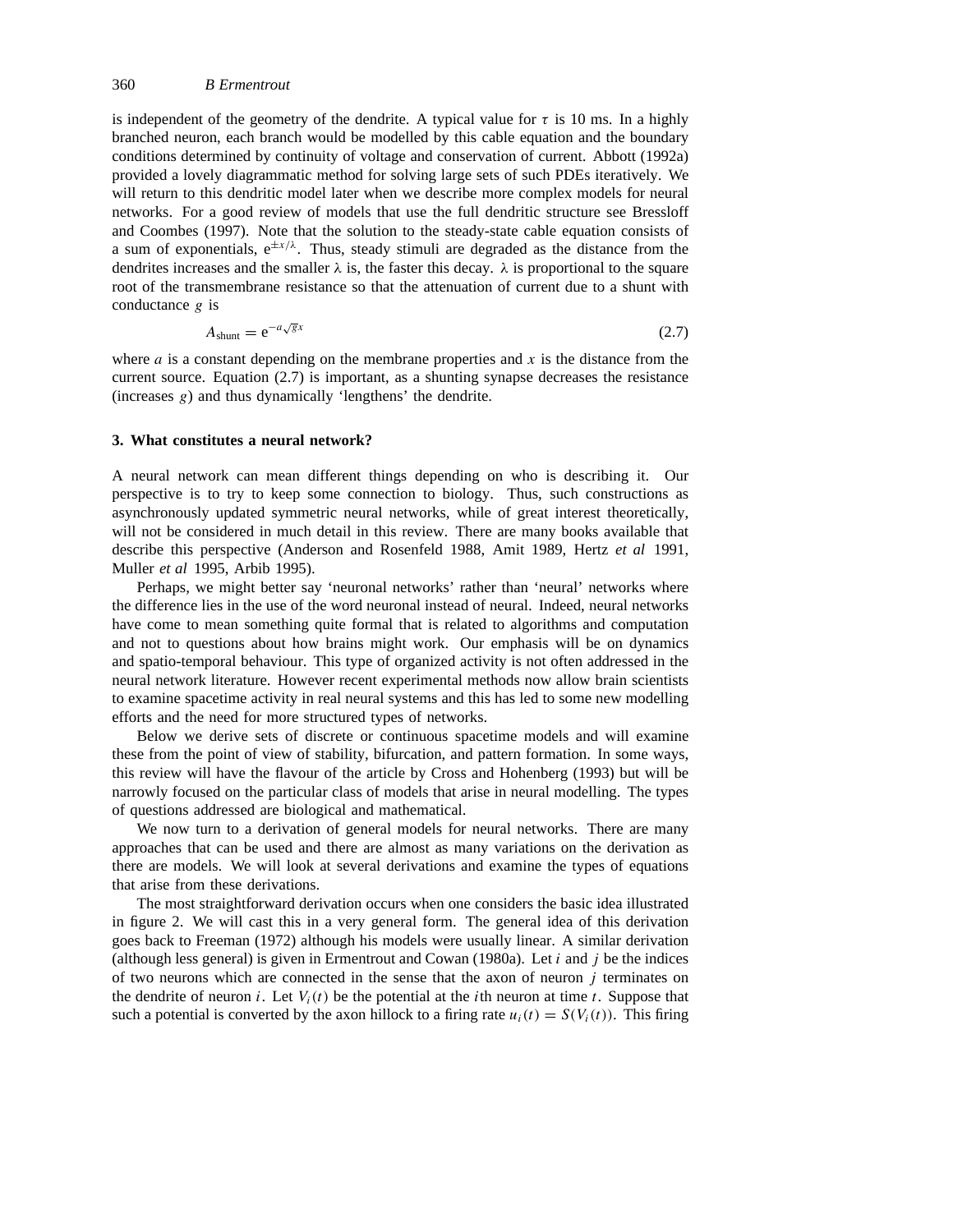

**Figure 2.** Synaptically coupled neurons.

rate is often what is measured by biologists. There can be some delay due to the distance travelled down the axon before the firing releases a neuro-transmitter. This delay could depend on distance as well as the type of neurons. Call it  $\delta_{ij}$ . A single-action potential on a dendrite is seen as a post-synaptic potential,  $PSP_{ij}(t-s)$  where *s* is the time of the spike hitting the terminal and *t* is the time after the spike. Suppose that the spikes come at times  $t_1, t_2, \ldots$ . Then the total potential is given by

$$
\Phi_{ij}(t)=G_{ij}(t_1,t_2,\ldots)
$$

where  $G_{ij}$  depends on many aspects of the membrane. For example, in more complicated neural models, the effect of successive firings can actually depend on how frequently they come. The result of two closely timed pulses can be more or less than the sum of the two impulses depending on things like synaptic facilitation, fatigue, or random misfires. These aspects are usually ignored in neural network literature; we will also ignore them for now. However, we want to point out that it is at this point in the modelling that one would incorporate such processes. Often spike adaptation or facilitation is modelled as an amplitude factor.

Returning to our derivation, we assume that the spikes sum linearly so that the network potential is

$$
\Phi_{ij}(t) = \sum_k PSP_{ij}(t - t_k).
$$

To close the equations, recall that  $u_i(t)$  is the instantaneous firing rate. The number of impulses arriving between *t* and  $t + dt$  is  $u_j(t) dt$ . Thus, the total potential contributed by the cell firing at rate  $u_i(t)$  to the cell *i* is

$$
\Phi_{ij}(t) = \int_{t_0}^t PSP_{ij}(t-s)u_j(s-\delta_{ij}) ds.
$$

This closes the system and we are left with a set of nonlinear Volterra integral equations:

$$
V_j(t) = \sum_{j} \int_{t_0}^{t} PSP_{ij}(t-s)S_j(V_j(s-\delta_{ij})) ds.
$$
 (3.1)

The  $PSP_{ij}$  itself may depend on other variables in order to account for such phenomena as adaptation, learning, facilitation and fatigue. The model as described above is not well defined as we see at  $t = t_0$  we have set the potentials all to be 0. Since one often takes  $t_0 = -\infty$  this is not a big problem. At this point our neural model bears little resemblance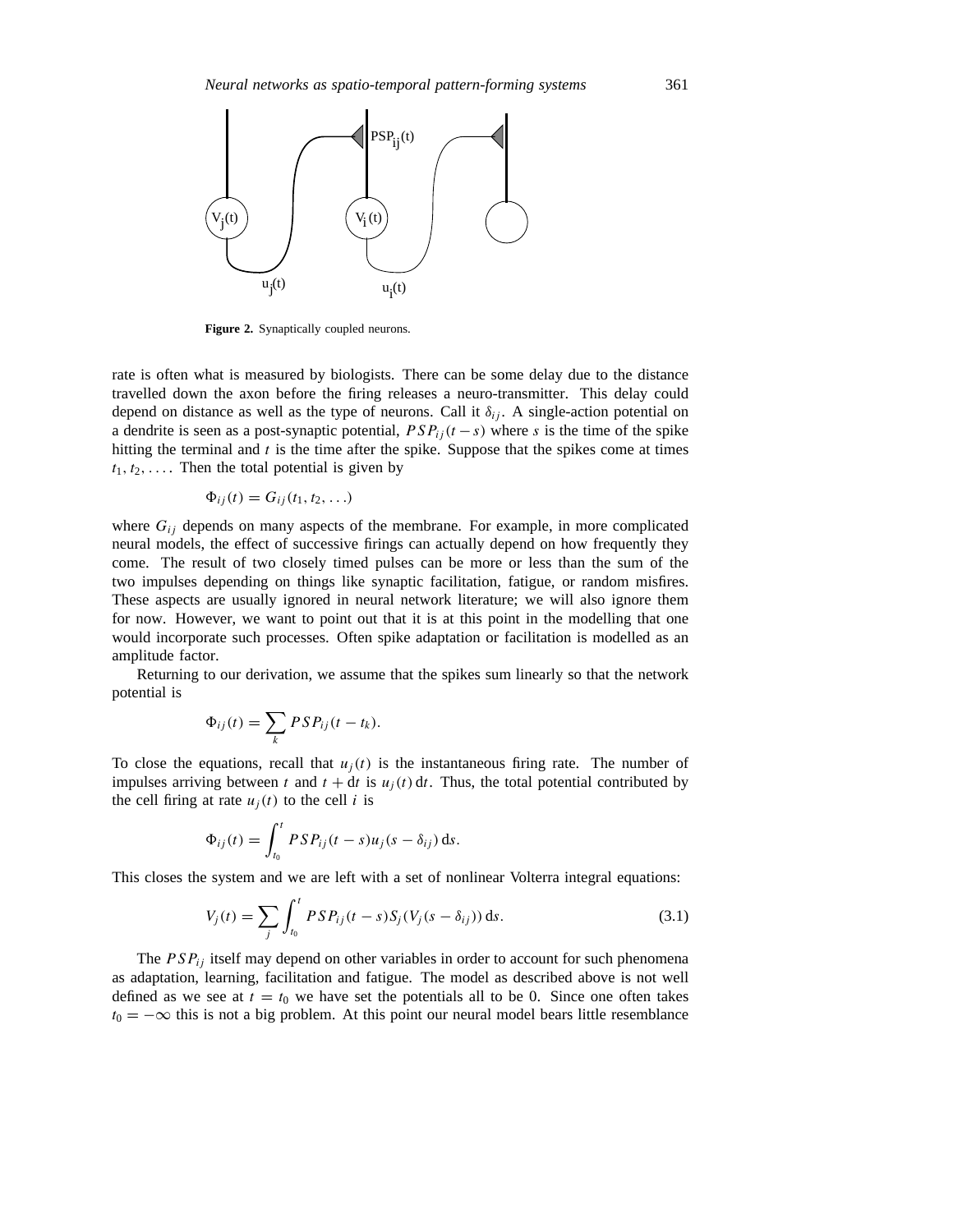to the types of models that one usually associates with neural network literature. We will now manipulate it into the form that is most well known.

First, we note that changing the 'starting point' of the model we can also write:

$$
u_i(t) = S_i \left( \sum_j \int_{t_0}^t PSP_{ij}(t-s)u_j(s-\delta_{ij}) \, ds \right) \tag{3.2}
$$

which is called the firing rate formulation.

*3.0.1. The firing rate function.* The nonlinear form of the firing rate function is very important; there are many choices that various authors have used. The simplest is the step function, where the neuron fires maximally or not at all depending on whether the potential is above or below threshold. If one uses a statistical-mechanical approach to derive 'meanfield' equations (Cowan 1968, Amari 1972) then this sharp step function is smoothed out to the well known squashing functions:

$$
S(V) = \frac{S_{\text{max}}}{1 + e^{-(V - V_T)/V_s}}
$$
 logistic  

$$
S(V) = \frac{S_{\text{max}}}{2} (1 + \text{erf}(V - V_T)/V_s)
$$
 Gaussian.

The logistic is usually easier for use in computational models. Both of these may be regarded, not as firing rates, but as probabilities of a cell firing in which case,  $S_{\text{max}} = 1$ . For  $V_s \rightarrow 0$  both go to the step function, often called the 'zero-temperature' model.

Another firing rate function that is convenient is the piecewise linear model,

$$
S(V) = \begin{cases} 0 & \text{for } V < V_T \\ a(V - V_T) & \text{for } V_T \leq V \leq S_{\text{max}}/a + V_T \\ S_{\text{max}} & \text{for } S_{\text{max}}/a + V_T < V. \end{cases}
$$

If  $S_{\text{max}} = \infty$  this is the linear rectifier model and if  $a = \infty$ , this is the step function model. Equations (2.3) and (2.4) provide another set of firing rate models that are quantitatively based on biophysical properties of neurons.

#### *3.1. Simplification*

There are two simplifying assumptions that lead to two different and not quite equivalent models.

*3.1.1. The voltage-based model.* This is the model that Hopfield (1984) used and is well known to physicists. Suppose that the post-synaptic potential on neuron *i* always has the same shape no matter which presynaptic cell *j* caused it. The sign and the amplitude can be different, but the shape of the potential is the same. That is

$$
PSP_{ij}(t) = w_{ij} PSP_i(t).
$$

As we mentioned in section 2.2, this is the case if the time course of the post-synaptic potential is dominated by the membrane properties of the post-synaptic cell and not the kinetics of the synapse. Next, suppose that the PSP is a sum of exponentials (either real or complex) and powers,  $PSP(t) = E(t)$ . Then it is well known that the inverse of the linear integral operator:

$$
Ku \equiv \int_{t_0}^t E(t-s)u(s) \, \mathrm{d} s
$$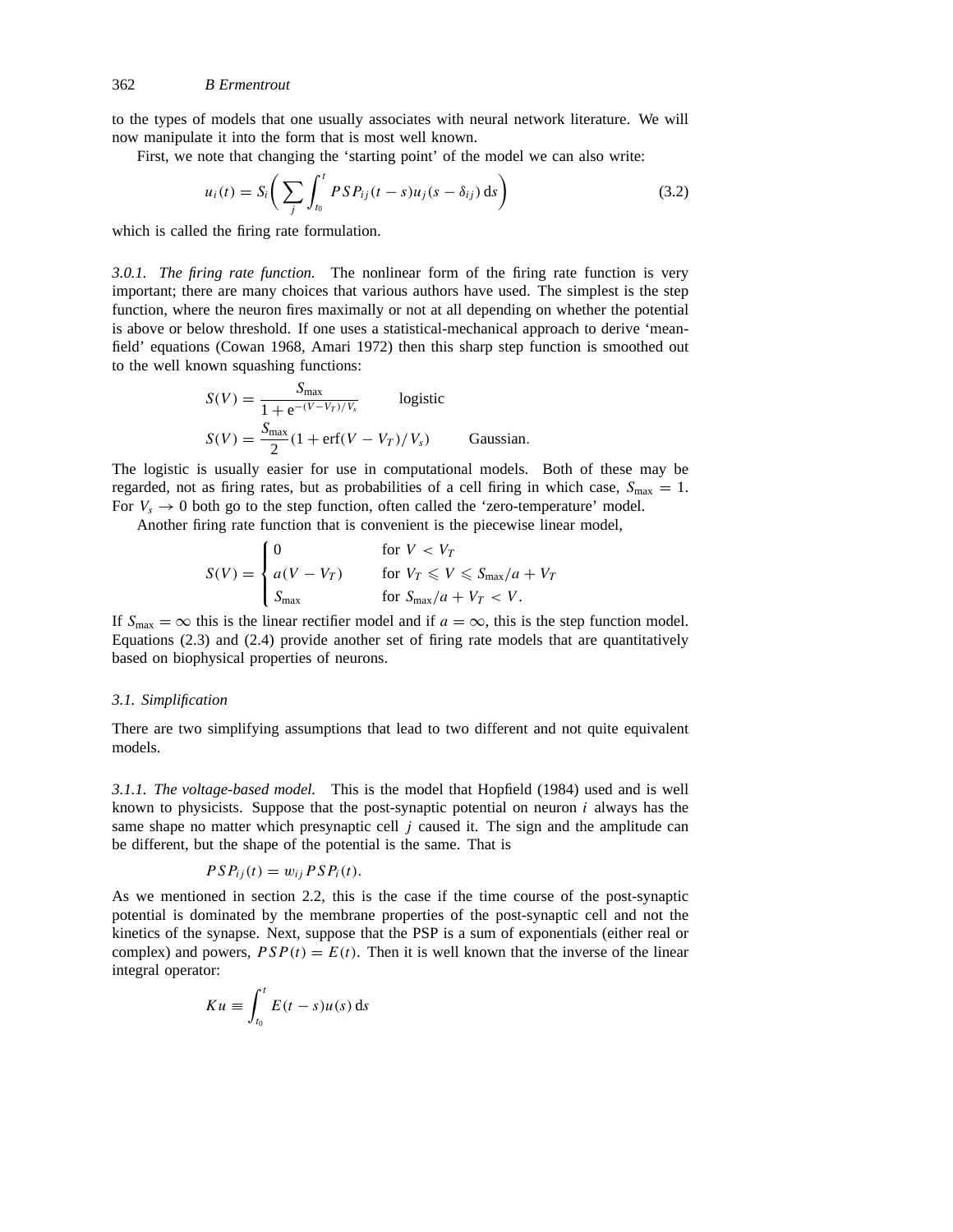is just a linear differential operator *L* with constant coefficients. Thus, (3.1) becomes

$$
L_i V_i = \sum_j w_{ij} S_j (V_j (t - \delta_{ij}))
$$

which is just a delay-differential equation. Finally, if  $L_i$  is first order and there are no delays, we obtain

$$
\tau_i \frac{\mathrm{d}V_i}{\mathrm{d}t} + V_i = \sum_j w_{ij} S_j(V_j)
$$

which is the Hopfield (1984) model. Recapitulating, to obtain the Hopfield's model, the shape of the PSP depends only on the *postsynaptic cell*. Since the decay is governed by the membrane properties of the post-synaptic cell,  $\tau_i$  is legitimately called the membrane time constant of the model.

*3.1.2. The activity-based model.* Suppose that the shape of a PSP depends only on the nature of the presynaptic cell except for possibly the amplitude. (Although here, the sign will usually be the same from cell to cell since the sign of a synaptically induced voltage change is determined by the transmitter released from the presynaptic cell.) That is

$$
PSP_{ij}(t) = w_{ij} PSP_j(t).
$$

As above suppose that the PSP is also a function of exponentials and powers. We define

$$
U_j(t) = \int_{t_0}^t PSP_j(t-s)u_j(s) \, ds
$$

to be the time-averaged firing rate. Then once again, we see that

$$
L_j U_j(t) = u_j(t)
$$

where  $L_i$  is a linear differential operator. Substituting this into (3.2) we see that

$$
L_i U_i(t) = S_i \bigg( \sum_j w_{ij} U_j(t - \delta_{ij}) \bigg).
$$

which is now a delay-differential equation. Finally if  $L_i$  is a first-order differential equation and there is no delay we find that

$$
\tau_i \frac{\mathrm{d}U_i}{\mathrm{d}t} + U_i = S_i \bigg( \sum_j w_{ij} U_j \bigg)
$$

which is another standard neural network model. Since the *τi* depends on the *presynaptic* neuron, this time constant is related to the synaptic decay and not the membrane time constant. Furthermore, it is incorrect to call  $U_i$  the 'firing rate' of the cell. The true firing rate is in fact the right-hand side. Pinto *et al* (1996) referred to  $U_i$  as the 'synaptic drive'.

*3.1.3. Which model to use.* It is useful to think about which of these models is the more reasonable. If the synapses are very short lasting, then the dominant time constant is the membrane time constant and the assumptions underlying the voltage-based model are more reasonable. On the other hand, if the membrane time constant is small and the synaptic time course is longer, the activity or firing rate model is the reasonable choice. These may seem like minor points, but if one wants to say something about biology, then these considerations are necessary (see for example, Pinto *et al* 1996).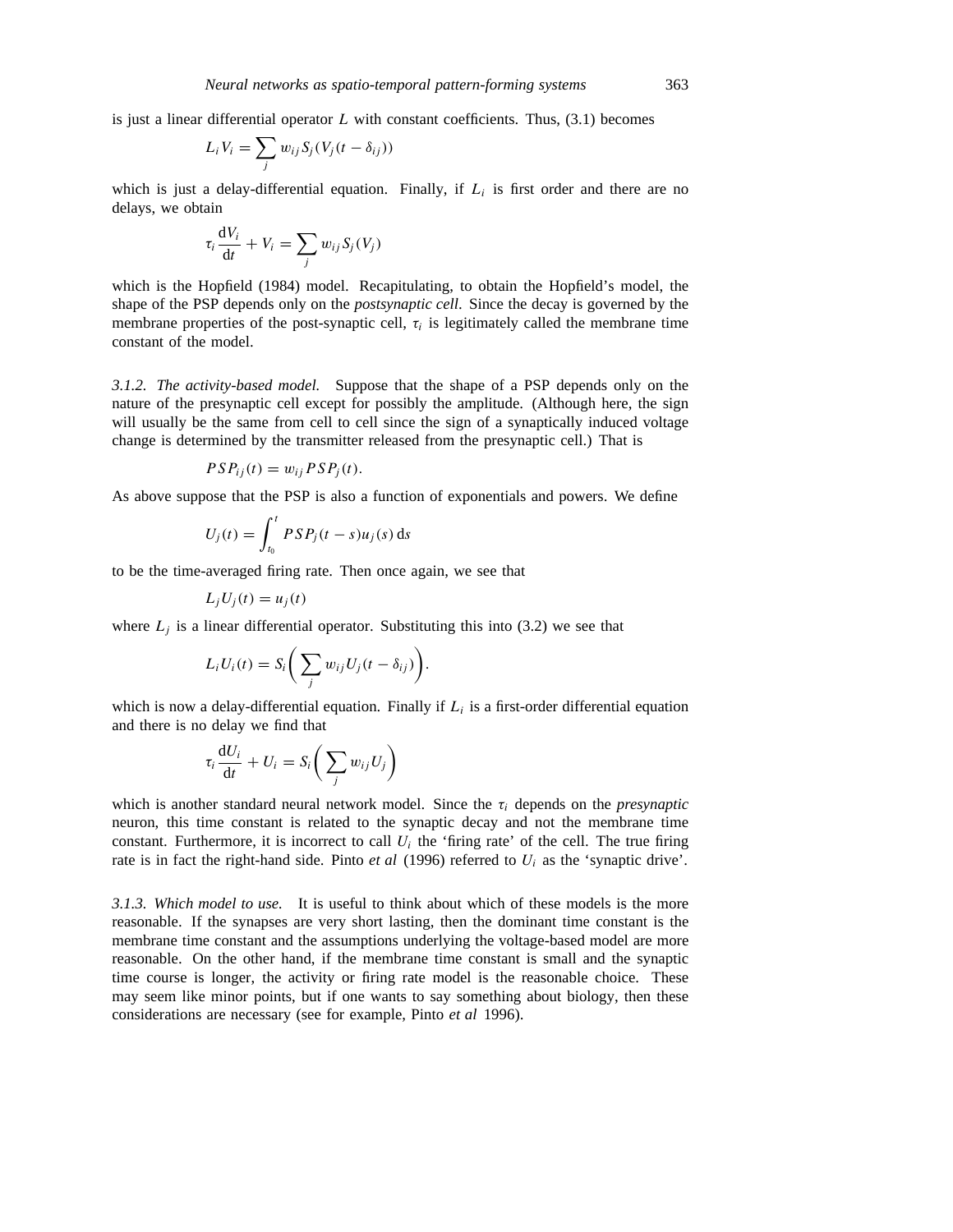#### 364 *B Ermentrout*

More usually, can we use the same inversion tricks if the PSPs are sums of exponentials and powers but do not have time courses that are dependent *only* on the pre- or post-synaptic cell? The answer is yes, although the solution is hardly satisfying. Let

$$
Q_{ij}(t) = \int_{t_0}^t PSP_{ij}(t-s)u_j(s) \, \mathrm{d}s.
$$

Then  $L_{ij}Q_{ij}(t) = u_j(t)$  so (3.2) becomes

$$
L_{jk} Q_{jk}(t) = S_j \bigg( \sum_i Q_{ji}(t - \delta_{ji}) \bigg) \qquad j, k = 1, \ldots, N.
$$

Note that the right-hand sides of these equations are the same for all *k* for any particular *j*. However, if the linear differential operators are all different, then this is not a redundantly determined system. As far as the author knows, differences between this type of model and the simple firing rate model have not been explored. The simplest situation would involve two mutually coupled neurons with independent exponential time courses resulting in a four-dimensional dynamical system. For example, a pair of mutually coupled excitatory/inhibitory neurons would have the form:

$$
\tau_{ee}Q'_{ee} + Q_{ee} = S_e(w_{ee}Q_{ee} - w_{ie}Q_{ie})
$$
  
\n
$$
\tau_{ei}Q'_{ei} + Q_{ei} = S_e(w_{ee}Q_{ee} - w_{ie}Q_{ie})
$$
  
\n
$$
\tau_{ie}Q'_{ie} + Q_{ie} = S_i(w_{ei}Q_{ei} - w_{ii}Q_{ii})
$$
  
\n
$$
\tau_{ii}Q'_{ii} + Q_{ii} = S_i(w_{ei}Q_{ei} - w_{ii}Q_{ii}).
$$

Under which conditions is there a difference in this model and the simpler case where there are only two time constants remains an open question. For example, let  $S_i(u)$  = 1/(1 +  $e^{-(u−\theta_j)}$ ) and set  $w_{ee} = w_{ei} = w_{ii} = w_{ie} = 8$ ,  $\theta_e = -1$ ,  $\theta_i = -1.5$ . The excitatory time constants are both 1 and the inhibitory time constants are one of two values, 1.2 or 0.1. If  $\tau_{ie} = \tau_{ii}$  then the fixed point is stable but if  $\tau_{ii} < \tau_{ie}$  then the fixed point is unstable and there is an oscillatory solution. This makes intuitive sense since the inhibitory cell inhibits itself much faster than the excitatory cell which essentially disinhibits the network. This example makes it clear that the behaviour of this more complicated system is different from that of the activity- or voltage-based analogues.

#### *3.2. Generalizations and other 'neural network' models*

Abbott (1992a, 1994) generalized the ideas of the previous section to derive a model for a neural network in which there are two types of inhibition: shunting and hyperpolarizing. The hyperpolarizing inhibition is slower than the shunting inhibition but is due to the same population of cells. Both the excitation and the hyperpolarizing inhibition occur at the terminal end of the dendrite and the shunting inhibition occurs on the body of the dendrite. Since this shunting inhibition is assumed to uniformly cover the dendrite, its effect on any inputs at the terminal end of the dendrite is to attenuate the network input by an amount:

$$
A_{\text{shunt}} = e^{-\beta \sqrt{G}}
$$

where  $\beta$  is a constant and  $G$  is the conductance of the shunting synapse, proportional to the activity of the inhibitory cell (see equation (2.7)). For example, in a small network consisting of an inhibitory and excitatory cell with 'exponential' synapses, the model equations are:

$$
\tau_e \frac{\mathrm{d}U_e}{\mathrm{d}t} = -U_e + F_e (e^{-w_{ge}} \sqrt{U_s} (w_{ee} U_e - w_{ie} U_i))
$$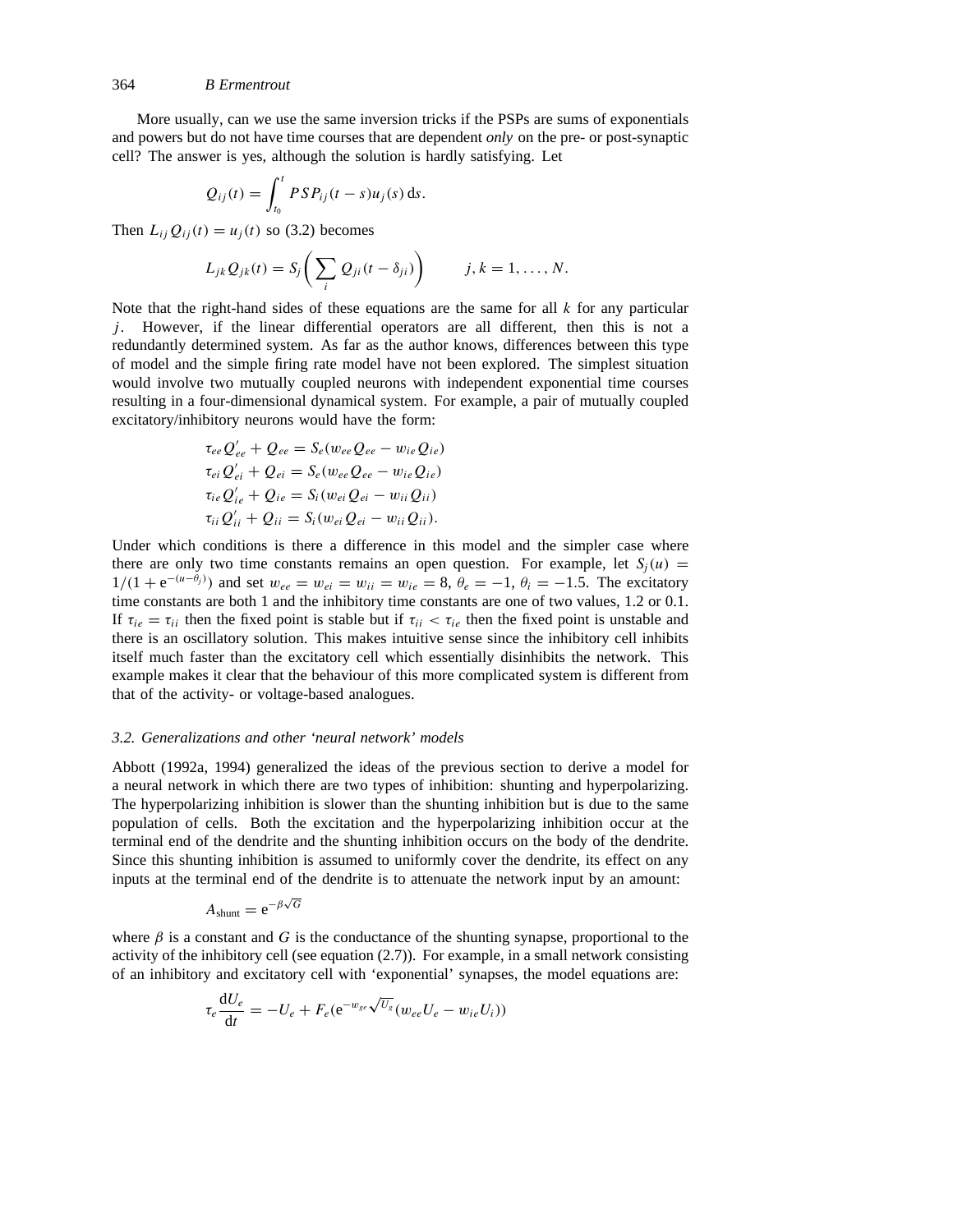$$
\tau_i \frac{\mathrm{d}U_i}{\mathrm{d}t} = -U_i + F_i (e^{-w_{gi}} \sqrt{U_s} (w_{ei} U_e - w_{ii} U_i))
$$
  

$$
\tau_g \frac{\mathrm{d}U_g}{\mathrm{d}t} = -U_g + F_i (e^{-w_{gi}} \sqrt{U_s} (w_{ei} U_e - w_{ii} U_i)).
$$

The analysis of this simple network has not yet been done in any comprehensive fashion.

Milton *et al* (1993, 1995) described a Markov model for a neural network which arises from an attempt to produce a dynamic model from a cellular automaton (CA) formulation. In the CA, a cell has a rest state, 0, an excited state, E and k refractory states. When  $k = 1$ , this is the Greenberg–Hastings model and was first used as a model for neurons by Beurle (1956). This model has been popular as the simplest example of an excitable medium. For simplicity, suppose that  $k = 1$  so the cells have only one refractory state. Let *u* denote the fraction of cells that are at rest. Let *f* denote the fraction that are firing and let *r* be the fraction that are refractory. The total population of cells in each of these three states is 1 so that  $u + f + r = 1$ . The rate at which cells leave the resting state and enter the firing state is some function of all cells that are firing and the number at rest. The number of cells that re-enter the resting state is proportional to the rate at which they leave the refractory state. Thus,

$$
u' = -K_{uf}u + K_{ru}(1-u-f)
$$

and

$$
f'=K_{uf}u-K_{fr}f.
$$

In general, only  $K_{uf}$  will be dependent on other cells and coupling between them. The generalization to many populations and multiple degrees of refractoriness is obvious. As with the previous model, little analysis has been done on this particular class of models.

The original Wilson and Cowan (1972) model incorporated refractoriness by premultiplying the firing rates by

$$
1 - \int_{t-r}^{t} u(s) \, \mathrm{d}s
$$

to compensate for all cells that had fired within a period, *r*, of *t*. Wilson and Cowan approximated this integral by:

$$
1-ru.
$$

Thus, their firing rate model has the form:

$$
\tau_i \frac{\mathrm{d}U_i}{\mathrm{d}t} = -U_i + (1 - r_i U_i) F_i \tag{3.3}
$$

where  $F_i$  is the usual firing rate term. In their small network model, there were two populations of neurons, excitatory and inhibitory.

Grossberg (1990) considered models of the form:

$$
C\frac{\mathrm{d}V_i}{\mathrm{d}t} = -g_L(V_i - E_L) - (V_i - E_{ex})\sum_j A_{ij}(V_j) - (V_i - E_{in})\sum_j C_{ij}(V_j) + I_i \tag{3.4}
$$

which is like a passive membrane coupled with instantaneous nonlinear synapses.

There have been numerous other derivations of neural models which include a variety of anatomical and physiological aspects. Mallot and Giannakopoulos (1996) considered continuum models which have very general spatial and temporal properties including axonal spread and delays that depend on the axonal distance. Wright *et al* (1987) and Wright and Liley (1995) considered continuum models where there are distributions of delays, axonal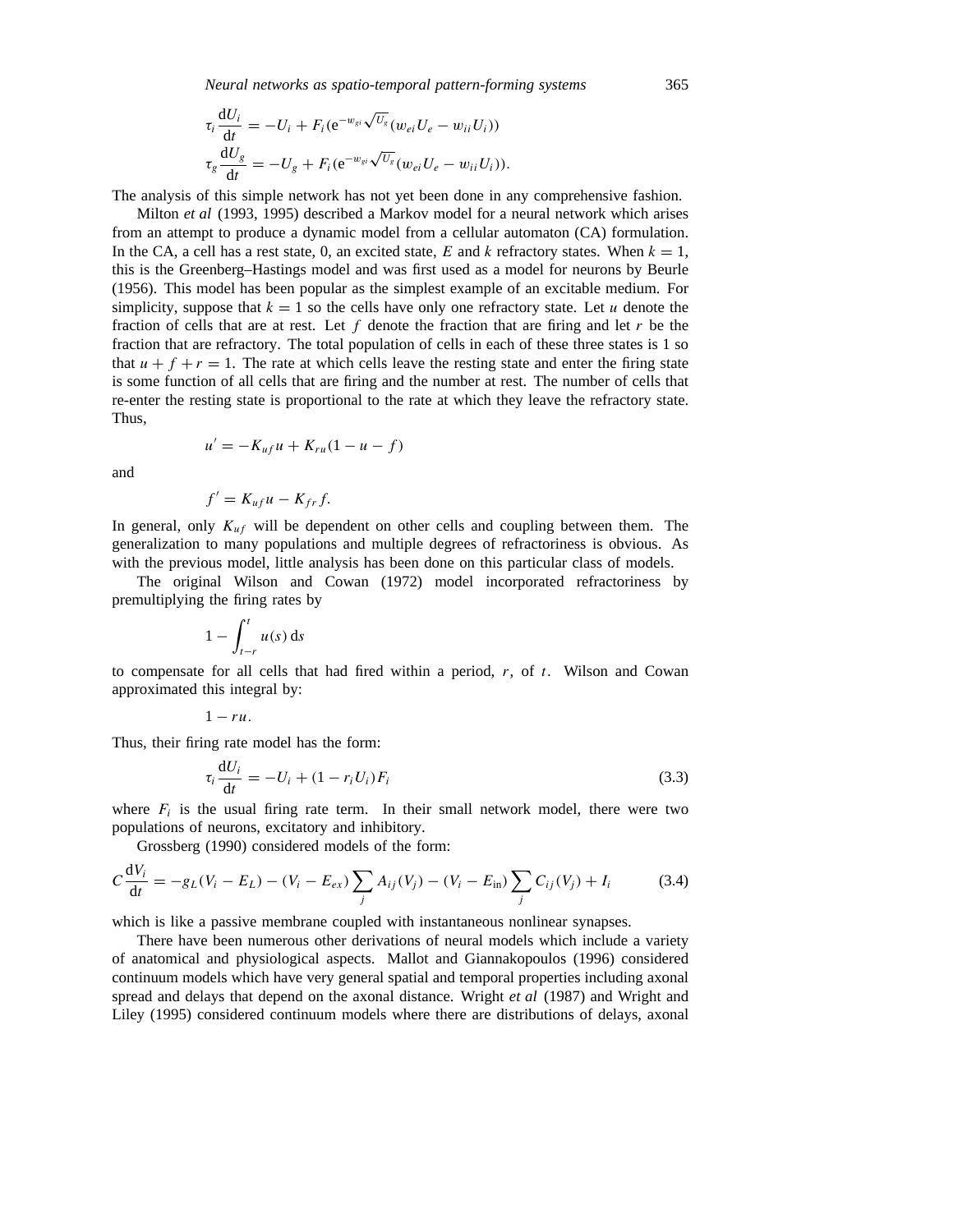diameters, and varying density of cells. Koch and Leisman (1996) also developed a general theory for neuronal networks with an emphasis on how delays can destabilize certain spatial modes.

*3.2.1. Averaging models.* We mention several methods that have been successfully employed to obtain simplified neural models from biophysical models such as (2.2). These techniques have an advantage in that every step of the way, we can exactly quantify the parameters. The idea is that there is a small parameter that allows us, through changes of variables, to apply the method of averaging and thus obtain a simplified model. We only describe one method in detail and then discuss other methods that lead to a variety of different greatly simplified models. In all cases, we start with biophysically based models. We want to emphasize the point that in networks with many neurons and in systems where the neurons have complex firing patterns, such as bursting, then these reduction methods are not likely to be a good representation of the actual firing patterns of individual cells. The averaging methods, however, do suggest certain reasonable forms for firing rate models that go beyond an *ad hoc* choice for a nonlinear 'squashing function'.

Suppose that the time course of the synapses is 'slow' compared with the firing patterns of the neuron. That is,

$$
\frac{\mathrm{d}s}{\mathrm{d}t} = \epsilon[\alpha(V)(1-s) - \beta s] \tag{3.5}
$$

where  $\alpha(V)$  is a sigmoidal nonlinearity and  $\epsilon$  is a small positive parameter. We assume that *s* is the gating variable for the synapse so that if *s* is held constant, the voltage dynamics go to a steady state; either repetitive firing or a fixed point. For simplicity in the derivation, we assume only a single self-coupled cell with this slow synapse:

$$
C\frac{\mathrm{d}V}{\mathrm{d}t} = -I_{\text{ion}} - gs(V - V_{\text{rev}})
$$

where  $I_{\text{ion}}$  contains all the gating variables for the active channels and  $V_{\text{rev}}$  is the reversal potential of the synapse. We now treat  $G \equiv gs$  as a bifurcation parameter. For the moment assume that the synapse is 'excitatory' so that increasing *G* results in the system switching from rest to periodic behaviour via a saddle–node limit cycle bifurcation at  $G = G_c$  (see figure  $1(b)$ ). We have:

$$
V(t) = v(t; G)
$$

where *v* is a function that is constant in *t* for  $G < G_c$  and periodic with period  $T(G - C_c)$ for  $G > G_c$ . Since  $\epsilon$  is small, we can substitute this value of voltage into equation (3.5) to obtain:

$$
\frac{ds}{dt} = \epsilon[\alpha(v(t; gs))(1 - s) - \beta s].
$$
\n(3.6)

For  $G < G_c$  *v* is a constant. For  $G > G_c$  the system oscillates and we can average over the period  $T$ . Thus, we obtain the closed scalar system:

$$
\frac{ds}{dt} = \epsilon[S(gs)(1-s) - \beta s] \tag{3.7}
$$

where

$$
S(G) = \frac{1}{T} \int_0^T \alpha(v(t; G)) dt.
$$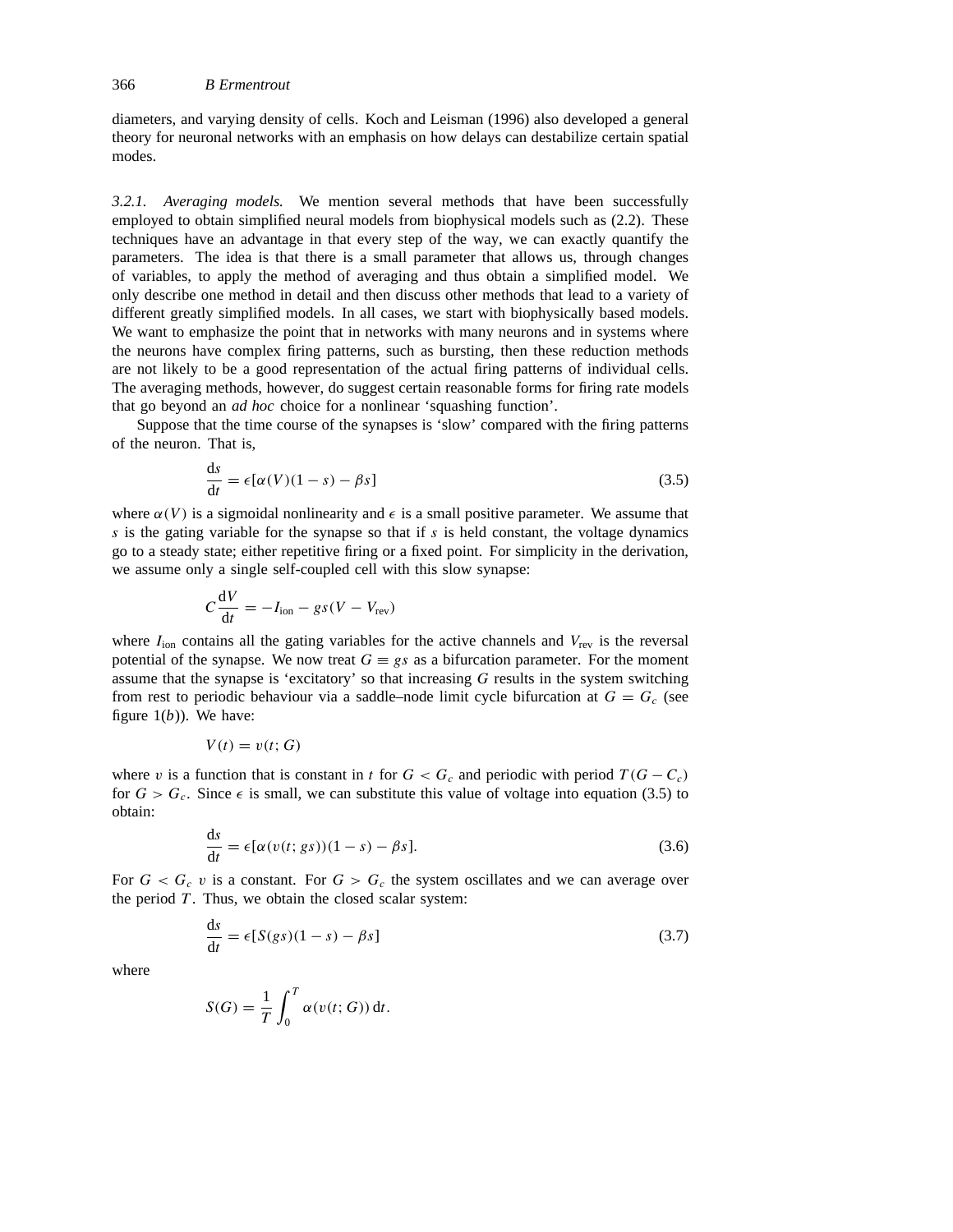(In the case of a fixed point take  $T = \infty$ .) Now if we assume that when the cell is not firing, the potential is below the threshold for the synapse,  $S(G) = 0$  for  $G < G_c$ . If the spikes are very narrow, then the average  $S(G)$  is approximately

$$
S(G) = \frac{\kappa}{T(G)} = \kappa F(G)
$$

where  $F(G)$  is the firing rate as a function of the synaptic conductance. Thus, we recover essentially a firing rate model. For simple additive synaptic currents, the general model has the form:

$$
\frac{\mathrm{d}s_i}{\mathrm{d}t} = \epsilon \left( S_i \left[ \sum_i g_{ij} s_j + I_i \right] (1 - s_i) - \beta_i s_i \right)
$$

which is quite similar to the original Wilson–Cowan equation (3.3), with  $r = 1$ . The main point of this derivation is that the function *S* can be numerically evaluated and then fitted with known functions to yield a quantitatively correct model of the full membrane dynamics (Chen *et al* 1997a, Ermentrout 1994). Adaptation and other slow processes are easily included within this formulation.

In the same manner as was done for general ionic models, a reduction of integrateand-fire models can also be made. Here, I will take the model of Somers *et al* (1995) and reduce it to a simple neural network. Somers *et al* considered a spatially interconnected network of excitatory and inhibitory cells. We ignore the spatial aspect. The model cells have the form:

$$
C\frac{dV_j}{dt} = -g_{jl}(V_j - V_L) - g_{ja}z_j(V - V_a) - g_{ej}s_e(V_j - V_{ex}) - g_{ij}s_i(V_j - V_{in}) + I_j
$$

where  $z_j$ ,  $s_e$ ,  $s_i$  are time-dependent gating variables, and  $V_j$  is the potential of the cell. The index,  $j = \{e, i\}$ . The gating variables,  $z_j$  represent adaptation; in the simplest case, there is no adaptation for the inhibitory cells. If  $V_i$  crosses  $V_{thr}$  the threshold, then, the synaptic gating variable,  $s_i$  is 'turned on' and decays with some characteristic time course. If we fix  $s_e, s_i, z_j$  to be constant, then the voltage equation is readily solved for any initial condition. From this, we can determine the firing time of the next spike. This gives us essentially a firing rate model. This can then be substituted into the dynamics for the gating variables to obtain a closed system involving no actual potentials. If we assume that the potential is reset to *V*reset after a spike, and synapses are simple exponentials, then the formally reduced version of Somers *et al* is just:

$$
\tau_{e} s'_{e} = -s_{e} + G_{e} f_{e}/C
$$
\n
$$
\tau_{i} s'_{i} = -s_{i} + G_{i} f_{i}/C
$$
\n
$$
\tau_{a} s'_{a} = -s_{a} + G_{e} f_{e}/C
$$
\n
$$
G_{e} = g_{e l} + g_{e e} s_{e} + g_{i e} s_{i} + g_{a} s_{a}
$$
\n
$$
G_{i} = g_{i l} + g_{e i} s_{e} + g_{i i} s_{i}
$$
\n
$$
v_{e} = (I_{e} + g_{e e} s_{e} V_{e x} + g_{i e} s_{i} V_{in} + g_{e l} V_{l} + g_{a} s_{a} V_{a})/G_{e}
$$
\n
$$
v_{i} = (I_{i} + g_{e i} s_{e} V_{e x} + g_{i i} s_{i} V_{in} + g_{i l} V_{l})/G_{e}
$$
\n
$$
f(v) = -1/\ln[(v - V_{thr})/(v - V_{reset})]
$$
\n
$$
f_{e} = \min(f(v_{e}), f_{e, max})
$$
\n
$$
f_{i} = \min(f(v_{i}), f_{i, max})
$$

where we have clipped the firing rates to be less than some prescribed maximum (since there is no refractory period) and define the firing rate function,  $f(v)$  to be 0 if  $v < V_{thr}$ .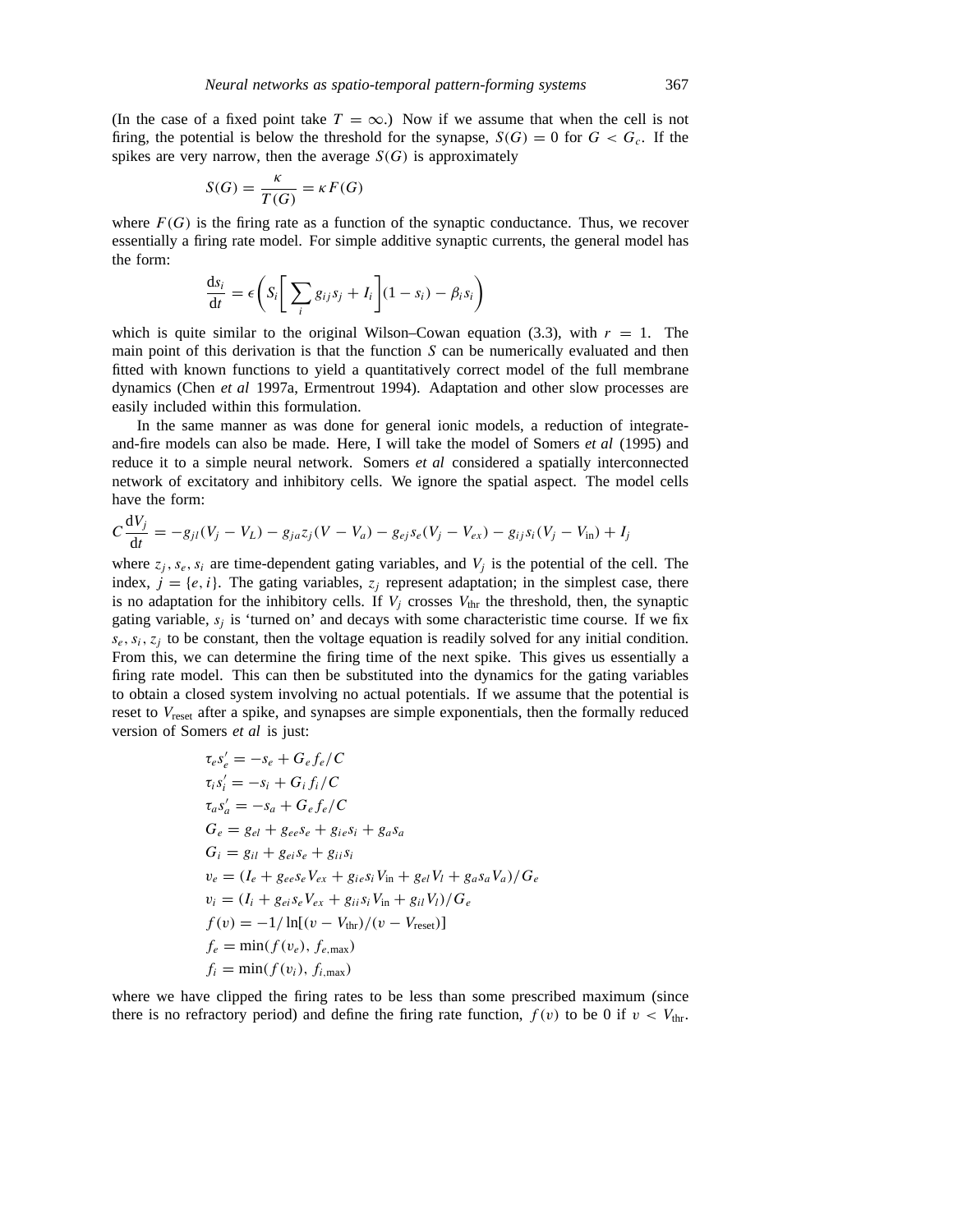While this looks complicated a plot of the nullclines of the  $(s_e, s_i)$ -system reveals a nearly piecewise linear system.

*3.2.2. Weakly connected neural networks.* Hoppensteadt and Izhikevich (1997) developed a general theory of weakly connected neural models. The idea is to suppose that for each neuron, the dynamics are near a bifurcation and then allow these neurons to interact weakly with other similar neurons. The result is that each high-dimensional 'neuron' is represented by a much lower-dimensional system that is the normal form for this bifurcation, and coupling is linear. For example, Hoppensteadt and Izhikevich showed that near a Hopf bifurcation, each neuron is represented by a complex scalar,  $z_i$  and the equations have the form:

$$
\frac{\mathrm{d}z_j}{\mathrm{d}t} = z_j (a_j - b_j z_j \bar{z_j}) + \sum_k w_{jk} z_k
$$

where all constants are complex numbers. The analysis of models of this form remains an open question. Even in the case of just two cells, the behaviour can be remarkably complex (Aronson *et al* 1990).

Another reduction presumes that each cell is firing periodically at roughly the same rate. Each neuron can be represented as a phase,  $\theta_i$  and the reduction (Kuramoto 1984) is:

$$
\frac{\mathrm{d}\theta_i}{\mathrm{d}t} = \omega_i + \sum_j H_{ij}(\theta_j - \theta_j).
$$

These models have been the object of a great deal of recent research along two lines: (i) general behaviour and (ii) the form of the interaction functions  $H_{ij}$ . In section 4.5.1 we discuss these models in detail.

A final example which we will return to in section 7.2.3 is the behaviour of a network with weak coupling near a saddle–node bifurcation on a circle. That is, there is an invariant circle with two fixed points and at the bifurcation, these merge and then disappear leaving a limit cycle oscillation (cf figure 1(*b*)). Hoppensteadt and Izhikevich showed that in this case, each neuron can be represented by a single-phase variable,  $\theta_i$  which satisfies the differential equation:

$$
\frac{d\theta_i}{dt} = 1 - \cos\theta_i + r_i(1 + \cos\theta_i) + \sum_j g_{ij}(\theta_i)\delta(\theta_j - \pi)
$$
\n(3.8)

$$
g_{ij}(\theta) = 2 \arctan\left(\tan\frac{\theta}{2} + w_{ij}\right) - \theta\tag{3.9}
$$

where  $w_{ij}$  is proportional to the coupling strength,  $\delta(\theta)$  is the Dirac delta or unit impulse function, and  $r_i$  is a bias term which is positive if the system oscillates and negative if the system is excitable. (Note that the formula in proposition 8.12 in their book contains a misprint and (3.8) is the correct form.)

These three examples of weakly connected networks arise in three different regimes. The first when there are *small amplitude* limit cycles weakly connected, the second when there are large amplitude limit cycles weakly connected, and the last when there are excitable systems near threshold weakly connected. The latter two are more relevant to neurobiology as most neural oscillations occur far from the small amplitude bifurcation.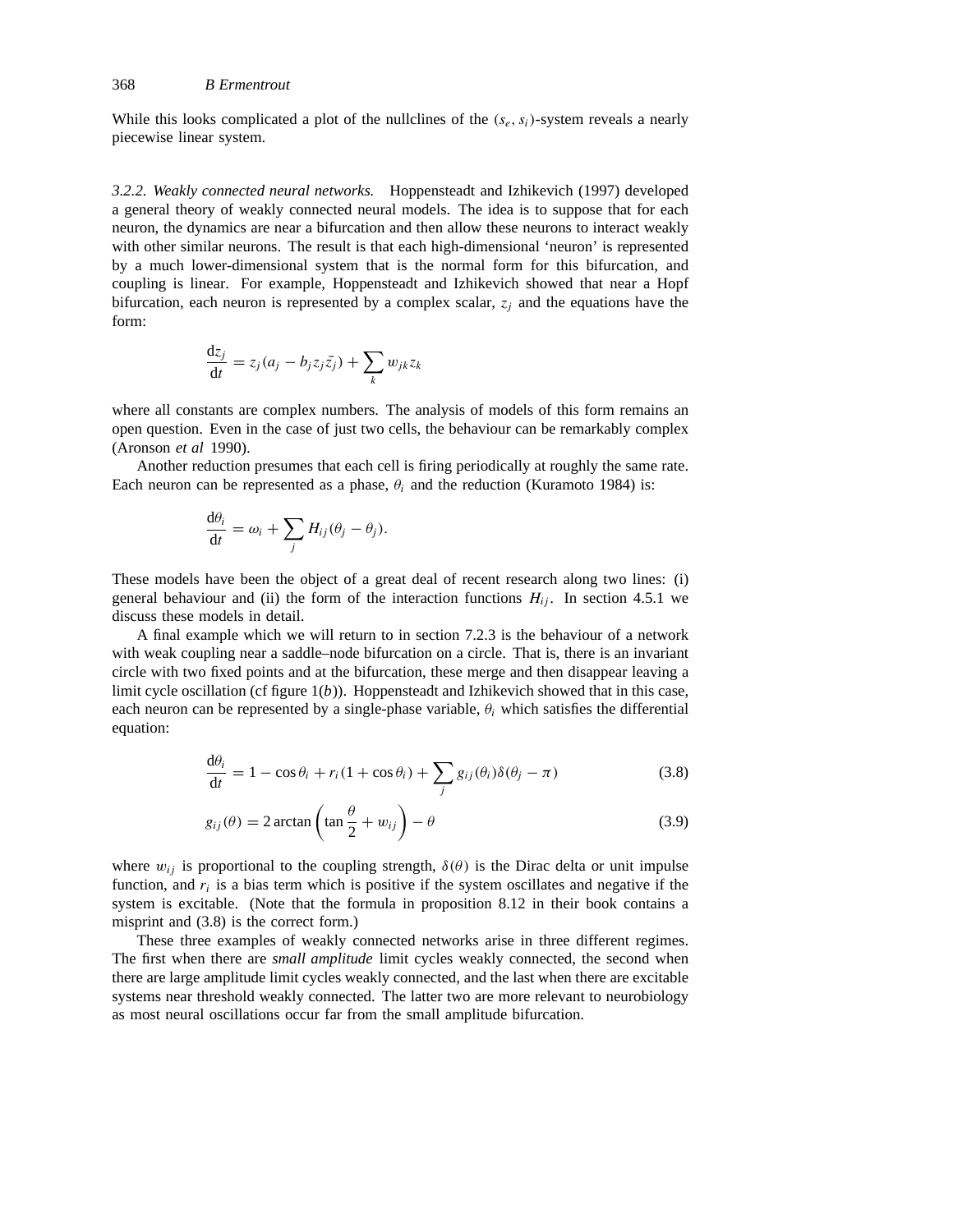

**Figure 3.** Two-parameter bifurcation diagram of the scalar neural network. Inside the cusp, there are three fixed points and outside there is one. The curves outlining the cusp are saddle–node or fold points.

#### **4. Small networks**

We now address the behaviour of small neural networks. We are interested in the dynamics of these systems. We will not attempt to completely classify their behaviour, although this is probably possible for small systems with first-order or exponential synapses. Beer (1995) made the effort to classify two-dimensional models with a variety of connections. Here we will build on this work adding a few cases that he missed. We will work in the 'activity' coordinate system, so that the models that we are interested in have the form:

$$
\tau_j u'_j = -u_j + F_j \bigg( \sum_k w_{jk} u_k \bigg).
$$

#### *4.1. Scalar first-order networks*

The simplest neural network is the first-order scalar one:

$$
u' = -u + f(wu - \theta) \tag{4.1}
$$

where *f* is the usual squashing function, for example,  $f(u) = 1/(1 + e^{-u})$ . There are two parameters in this simple network, the synaptic weight, *w* and the threshold, *θ*. Inputs and time constants can all be scaled out of this model. Since the model is a scalar one, all solutions tend to fixed points and these lie between 0 and 1. Thus, all that remains to determine is the number of fixed points and their stability. It is easy to plot a two-parameter bifurcation diagram which we summarize in figure 3. Along the cusp are fold points where an unstable and stable fixed point coalesce. Inside the cusp are two stable fixed points and one unstable fixed point. Outside the cusp, there is a single stable fixed point. While this is a very simple model, it is canonical and it is the ability of the neural network through recurrent excitation to produce bistability that allows these networks to generate such a vast array of spatio-temporal patterns.

#### *4.2. More general scalar networks*

The simplest scalar network uses a first-order temporal operator. Can we expect anything new to happen if we use a higher-order PSP? The steady states remain the same in both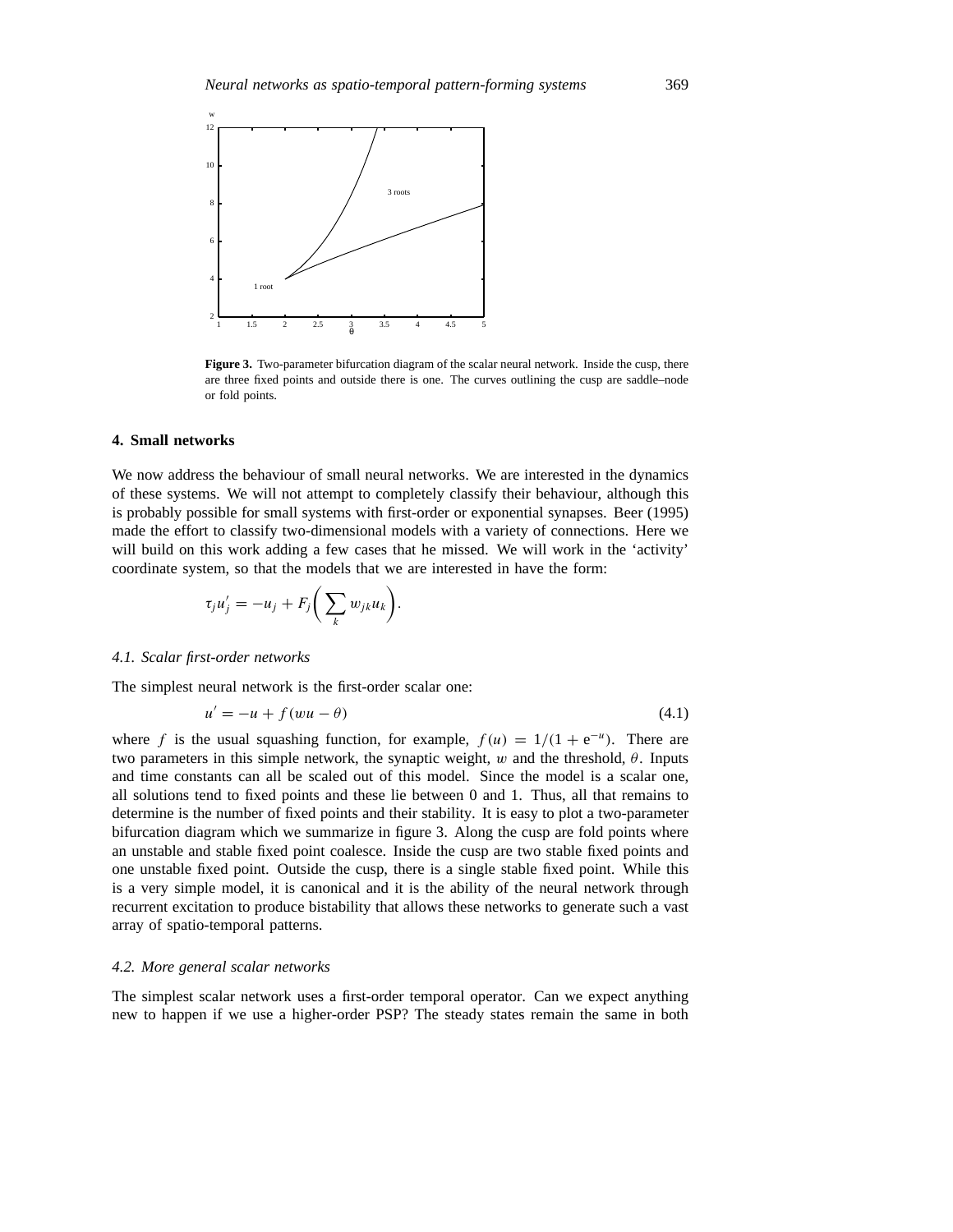models. Thus, one possible difference could be the appearance of limit cycles. There are two ways to increase the order of the synapse. One is to use a sum of more than one exponential for the PSP function. Since a synaptic time course is well fitted by a pair of exponentials and the membrane properties of a passive dendrite are fit by a single exponential, the maximum number of exponentials that we will consider is three. A second way to increase the order is to incorporate fixed time delays (an der Heiden 1979).

*4.2.1. Multiple exponentials.* Suppose the PSP is the sum of two exponentials,  $e^{-\beta_1 t}$ ,  $e^{-\beta_2 t}$ . Then the simple nonlinear feedback model becomes:

$$
u_t = v
$$
  

$$
v_t = -(\beta_1 + \beta_2)v + \beta_1\beta_2(-u + f(wu - \theta)).
$$

Bendixson's negative criterion (Edelstein-Keshet 1988) implies that there are no oscillations for this model. After transients, there is little difference between the first- and second-order PSP models.

The same cannot be said of third-order models. Suppose that the PSP is the sum of three real exponentials,  $e^{-\beta_1 t}$ ,  $e^{-\beta_2 t}$ ,  $e^{-\beta_3 t}$ . The equations are:

$$
u_t = v
$$
  
\n
$$
v_t = z
$$
  
\n
$$
z_t = -(\beta_1 + \beta_2 + \beta_3)z + (\beta_1\beta_2 + \beta_1\beta_3 + \beta_2\beta_3)v\beta_1\beta_2\beta_3(-u + f(wu - \theta)).
$$

Oscillations can occur in this network if the weight is negative! It is simple to show that if we let  $wf'(w\bar{u} - \theta) = -\kappa$  be a parameter, then as  $\kappa$  increases past

$$
\kappa_c = -1 + \frac{(\beta_1 + \beta_2 + \beta_3)(\beta_1\beta_2 + \beta_1\beta_3 + \beta_2\beta_3)}{\beta_1\beta_2\beta_3}
$$
(4.2)

there is a Hopf bifurcation and oscillations can occur. (This is a consequence of the Routh– Hurwitz criterion. See Edelstein-Keshet (1988).)

*4.2.2. Delays.* Consider the simplest delayed-feedback neural model:

$$
u_t(t) = -u(t) + f(wu(t - \delta) - \theta).
$$

This is the essence of a model that has been used by Milton in his analysis of the pupillary reflex (Mackey and Milton 1988). The parameter,  $\delta$  is the delay. Following the prescription of MacDonald (1989) it is easy to determine whether or not the delay can destabilize a fixed point. Letting  $\kappa = wf'(w\bar{u}-\theta)$  where  $\bar{u}$  is the fixed point, the fixed point is stable if and only if all roots, *s* to

$$
s+1=\kappa e^{-s\delta}
$$

have negative real parts. It is easy to show that if  $\kappa > 0$ , no delay-induced stability can occur, but if  $\kappa < 0$ , then for delays that are large enough, oscillations occur. Similar delayed negative feedback systems are analysed in Glass and Mackey (1988) and Murray (1989). Large networks with delays have been considered by Marcus and Westervelt (1989).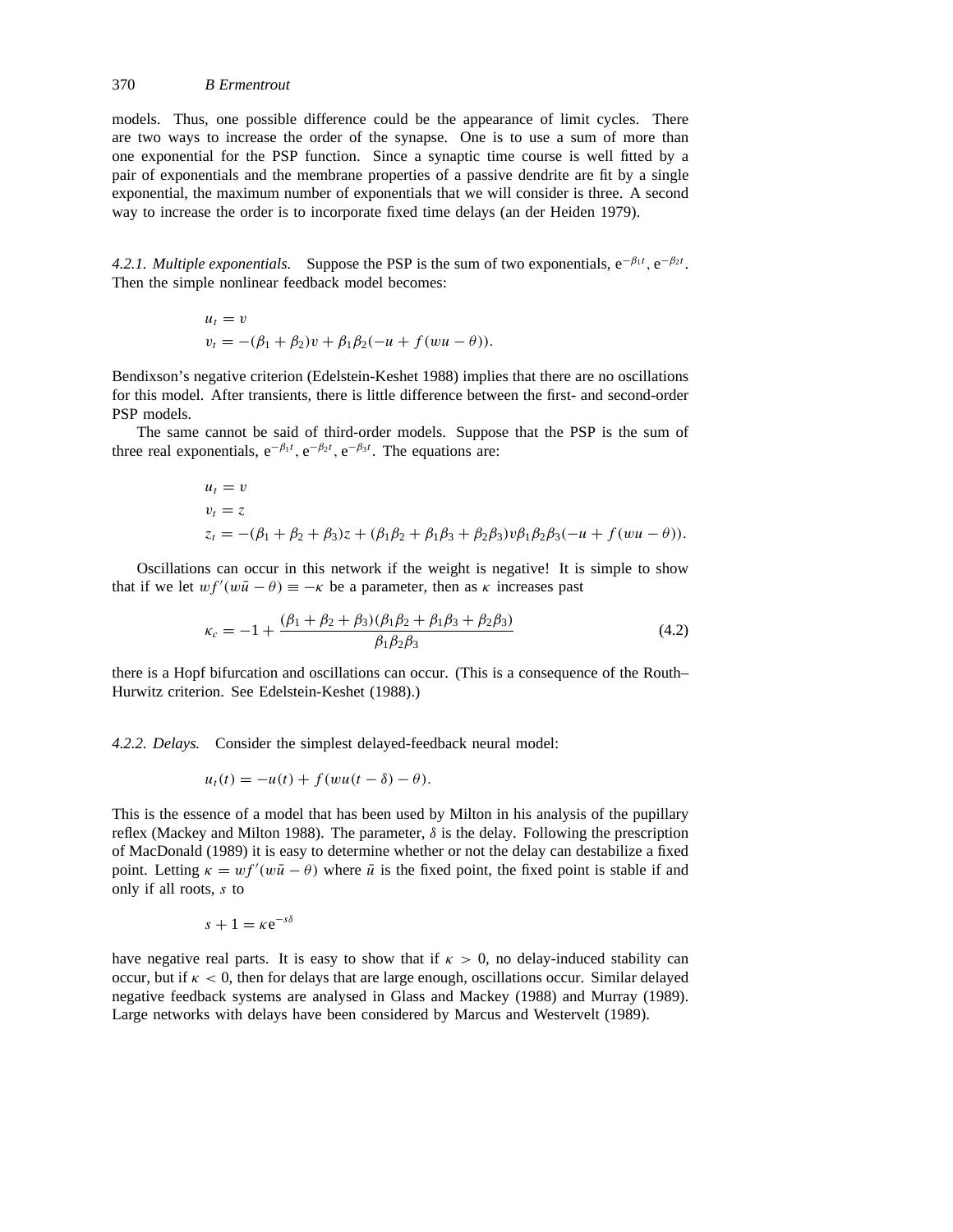#### *4.3. Two cells*

Now we consider two coupled cells:

$$
\tau_1 u_1' = -u_1 + f(w_{11}u_1 + w_{12}u_2 - \theta_1)
$$
  

$$
\tau_2 u_2' = -u_2 + f(w_{21}u_1 + w_{22}u_2 - \theta_2)
$$

where  $f$  is a monotonic function like the squashing function. The behaviour of this model system can be analysed by using phase-plane methods. Since this is a planar system, the only attractors are limit cycles and fixed points. Limit cycles are impossible in the onedimensional network with single and double exponential synapses so that they represent a new class of behaviour in this simple network. Many theorems on neural networks apply when the weights are symmetric and these invariably show that all initial conditions go to fixed points (see section 5.4). We can eliminate most of the 'uninteresting' cases by using a result from Ermentrout (1995): if  $w_{12}w_{21} \geq 0$  then there are no limit cycles. This is a generalization of the symmetry condition on the weights; certainly if  $w_{12} = w_{21}$  then the non-negativity condition holds. Furthermore, we can apply the Bendixson's criterion to conclude that if both  $w_{11}$  and  $w_{22}$  are negative, then there can also be no limit cycles. In the cases: (i)  $w_{12}w_{21} \geq 0$  *or* (ii)  $w_{11}$ ,  $w_{22} < 0$ ; the only possible long-term behaviour is the approach to fixed points. The use of nullclines serves to completely classify the number of the fixed points. Recall that nullclines are the curves defined in the plane where  $u'_j = 0$ . Thus, their intersections yield fixed points. For the logistic squashing function, *f*, the nullclines can be monotone or 'cubic' like. This implies that there are at most nine fixed points or as few as one fixed point. If there is a unique fixed point, it is globally asymptotically stable. Generically there will be an odd number of fixed points. Cases where there are an even number of fixed points, say, for example four, will perturb to three or five fixed points with a small change in some parameter. Since there are always an odd number of fixed points, the number of stable and unstable fixed points is not equal. There will usually be stable nodes, saddle points, and unstable nodes. The saddle points have one-dimensional stable manifolds which play the role of separating the domains of stability of the stable fixed points. Figure 4 shows several examples of this type of network. There are several observations which are useful. The nullclines have outer and inner branches if they are cubic in shape. If the nullcline is not kinked then there is one branch and it is defined to be an outer one. If the nullclines intersect so that the resulting fixed point is on an outer branch from each nullcline, then that fixed point is a stable node. If the fixed point is on an inner branch of one nullcline and the outer branch of the other, then it is a saddle point. Finally, if the fixed point lies on inner branches of both nullclines, it is an unstable node. Thus, one needs only to draw the nullclines and look at the intersections to determine both the fixed point and stability. A similar situation occurs in higher dimensions (Beer 1995) although it is not as simple to visualize.

In Beer's analysis, he found 11 different phase planes in his two-neuron network. We will show that there are several others that he missed in his analysis that involve multiple limit cycles. We do not claim that this appended list is exhaustive, although it is tempting to conjecture that there can be no more than two stable limit cycles in these systems. He found the following systems ordered by the number of fixed points (1) 1 stable FP, (1lc) 1 unstable FP and 1 stable LC, (3a) 2 stable FP, 1 saddle; (3b) 1 stable FP, 1 saddle, 1 unstable FP;  $(3lc)$  same as  $(3b)$  with 1 stable LC;  $(5a)$  3 stable FP and 2 saddles;  $(5b)$  2 stable FP, 2 saddles, 1 unstable FP; (5lc) same as (5b) with a stable limit cycle; (7) 3 stable FP, 1 unstable FP, 3 saddles; (9) 4 stable fixed points, 4 saddles, 1 unstable FP. (Here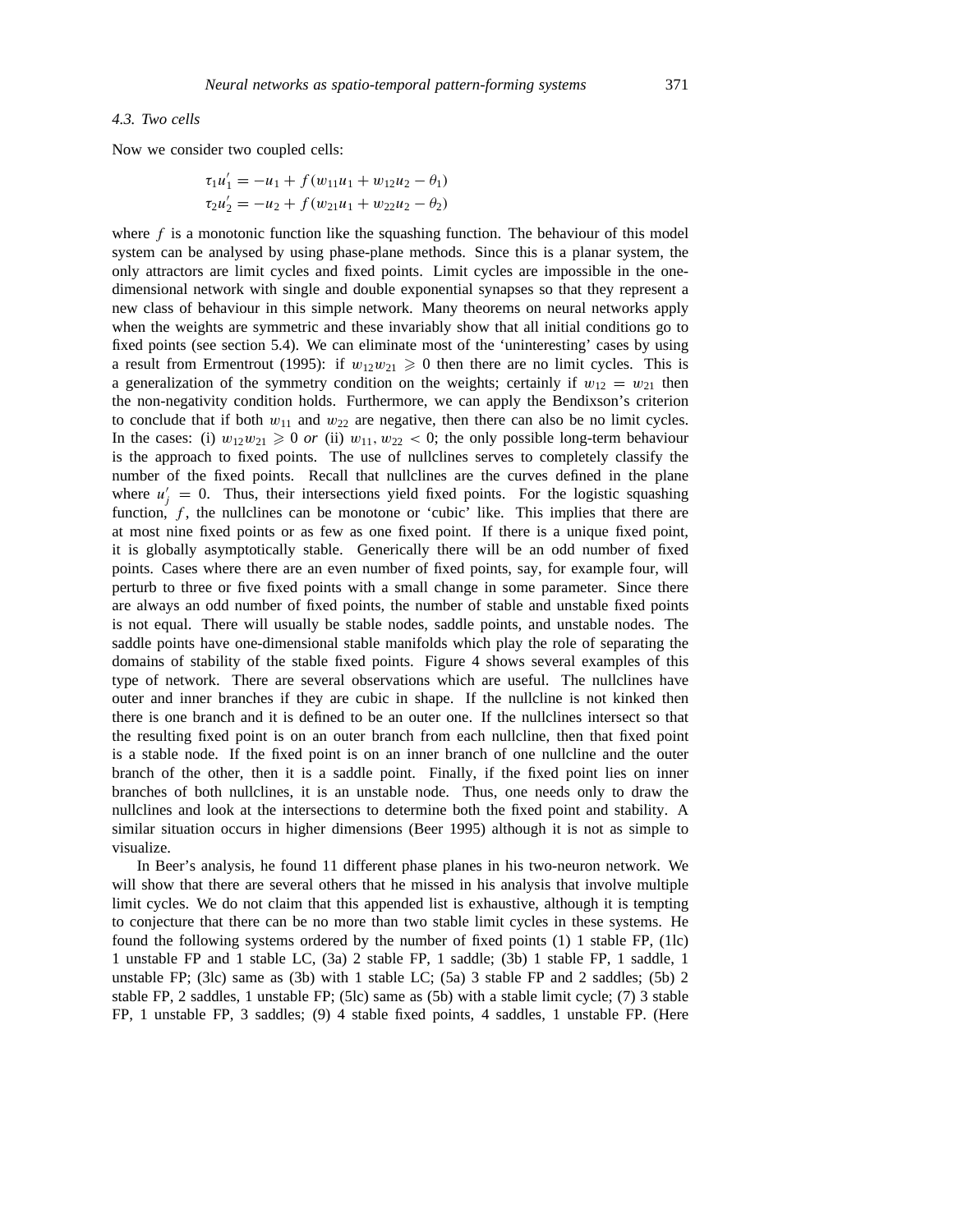

**Figure 4.** Phase-plane of two-neuron models which have only fixed points. Nullclines and stable manifolds of the saddle points are shown. Circles are stable nodes and squares are unstable nodes. (*a*) Three fixed points: one saddle and two attractors. (*b*) Five fixed points: two saddles and three attractors. (*c*) Nine fixed points: four attractors, four saddles, and one unstable node.

when we say 'unstable FP', we mean either a node or a spiral but not a saddle which is topologically distinct.)

The most interesting dynamics occur when there is a negative feedback loop between the two neurons and there is some self-excitation ( $w_{ji} > 0$ ). In this case, we cannot eliminate the possibility of limit cycles. We restrict our attention to networks that obey 'Dale's principle' which for our purposes means that a cell that exerts an inhibitory (excitatory) influence on some other cell will inhibit (excite) any other cell that it is connected to. Since we have shown that limit cycle dynamics occur only in systems with negative feedback and some self-excitation, we briefly look at two neuron models where  $w_{11}$ ,  $w_{21}$  are non-negative and  $w_{22}$ ,  $w_{12}$  are non-positive. These can have all of the behaviours in Beer's list except for seven fixed points and nine fixed points. There are several interesting cases that Beer missed. These are shown in figure 5 and include (1lc2) stable FP, stable LC, unstable LC and (1lc3) unstable FP, 2 stable LC, 1 unstable LC. Case (1lc2) has bistability between a fixed point and a limit cycle but an unstable limit cycle separates the basins of attraction in contrast to Beer's (3lc1) where the saddle point separates the basin. Case (1lc3) has bistability between two limit cycles.

The point of this analysis is that the complete behaviour of two cell neural networks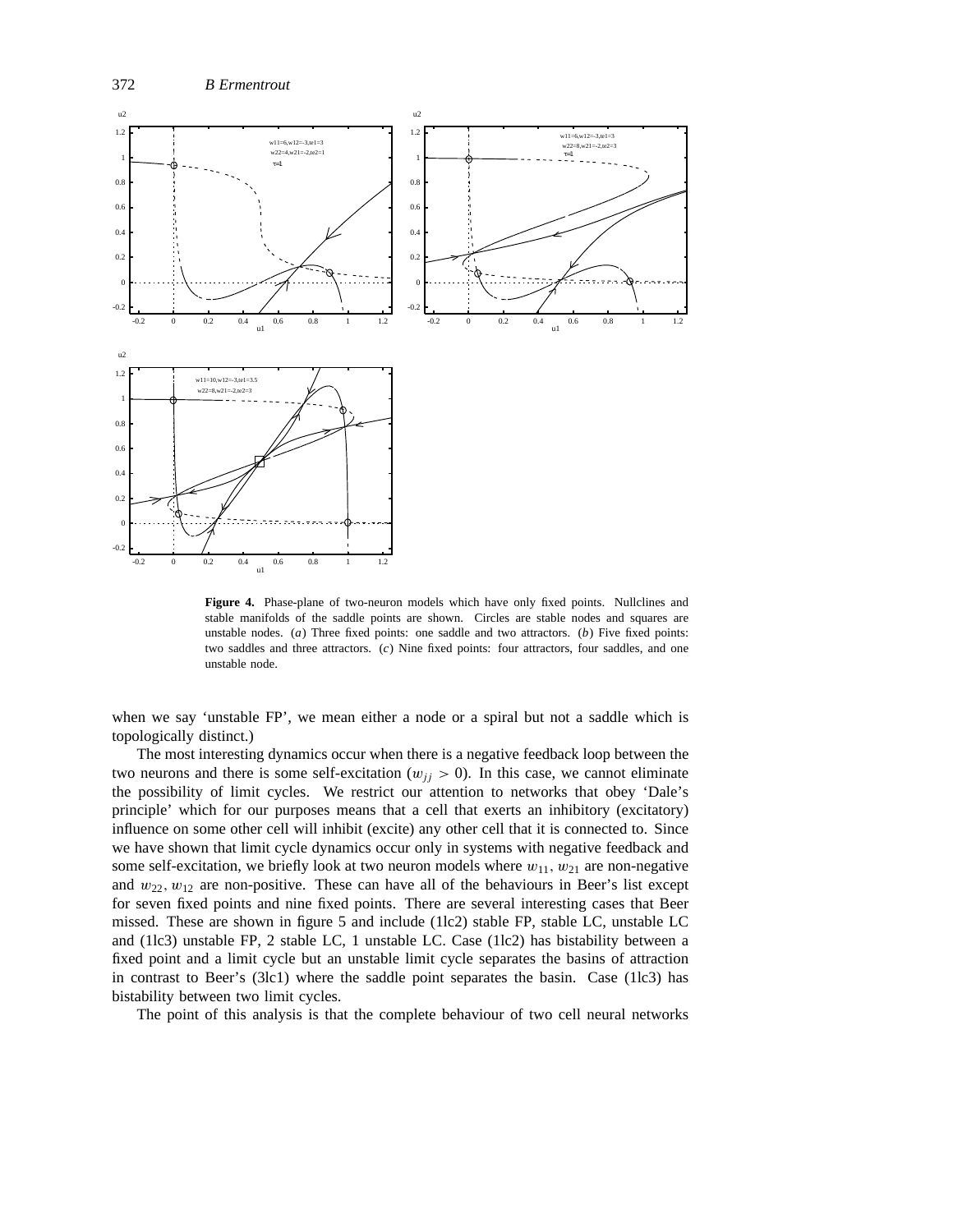

**Figure 5.** Multistability with limit cycles in two-neuron networks. (*a*) Stable fixed point and stable limit cycle coexisting ( $w_{11} = 8$ ,  $w_{12} = -6$ ,  $w_{21} = 7$ ,  $w_{22} = -2$ ,  $\theta_1 = 0$ ,  $\theta_2 = 0.355$ ,  $\tau_1 = 1$ ,  $\tau_2 = 6$ ,  $f(u) = 1/(1 + e^{-u})$ ). (*b*) Two stable coexistent limit cycles (parameters as in (*a*), except  $\theta_1 = 0.34$ ,  $\theta_2 = 2.5$ ,  $w_{21} = 16$ ).

can be classified and determined by looking at the nullclines and with the use of a decent bifurcation package.

Borisyuk and Kirillov (1992) studied (3.3) in which only two parameters are allowed to vary; the input to the excitatory neurons and the connection from the excitatory cell to the inhibitory cell. They numerically compute a complete two-parameter bifurcation for this system. They find a variety of special points such as the coalescence of limit cycles, Takens–Bogdanov points, and several other codimension 2 bifurcations. We refer the reader to Borisyuk and Kirillov or Beer to see examples beyond those that we have described here.

#### *4.4. Chaos in forced two- or three-dimensional networks*

Chaotic behaviour in neural networks and in brain theory has been an active, if controversial, area of research (Baird 1986, Basar 1990, Freeman 1987). We make no claim here as to its relevance to biology but mention it in the interest of completeness.

Topological considerations eliminate the possibility of chaos in two-cell neural networks. Periodically driving these systems can result in chaos. Beer (1995) found such behaviour by driving the system (3lc1) which is near a homoclinic bifurcation. Driving systems near homoclinic bifurcations is known to produce chaotic behaviour (Guckenheimer and Holmes 1983).

It is easy to create an autonomous neural network that exhibits chaotic behaviour. Beer did this for a three-neuron network. We can start with case (3lc1) in which the twodimensional network has a stable fixed point and stable limit cycle separated by a saddle point. We then simply add a third variable that slowly passes through the homoclinic point. Figure 6 shows an example of the attractor for this. A numerically computed Poincaré map reveals an essentially one-dimensional structure that is in the form of a cap map.

Another approach to creating chaotic neural networks is to find networks with fixed points that have high co-dimension singularities. Ermentrout (1984a) constructed threevariable neural networks with chaotic behaviour by choosing parameters so that there is a triple zero eigenvalue. Below, we discuss another class of chaotic neural networks found by coupling two neural oscillators. van Vreeswijk and Sompolinsky (1996) have recently shown that large networks of coupled neurons where the excitation and inhibition balance (in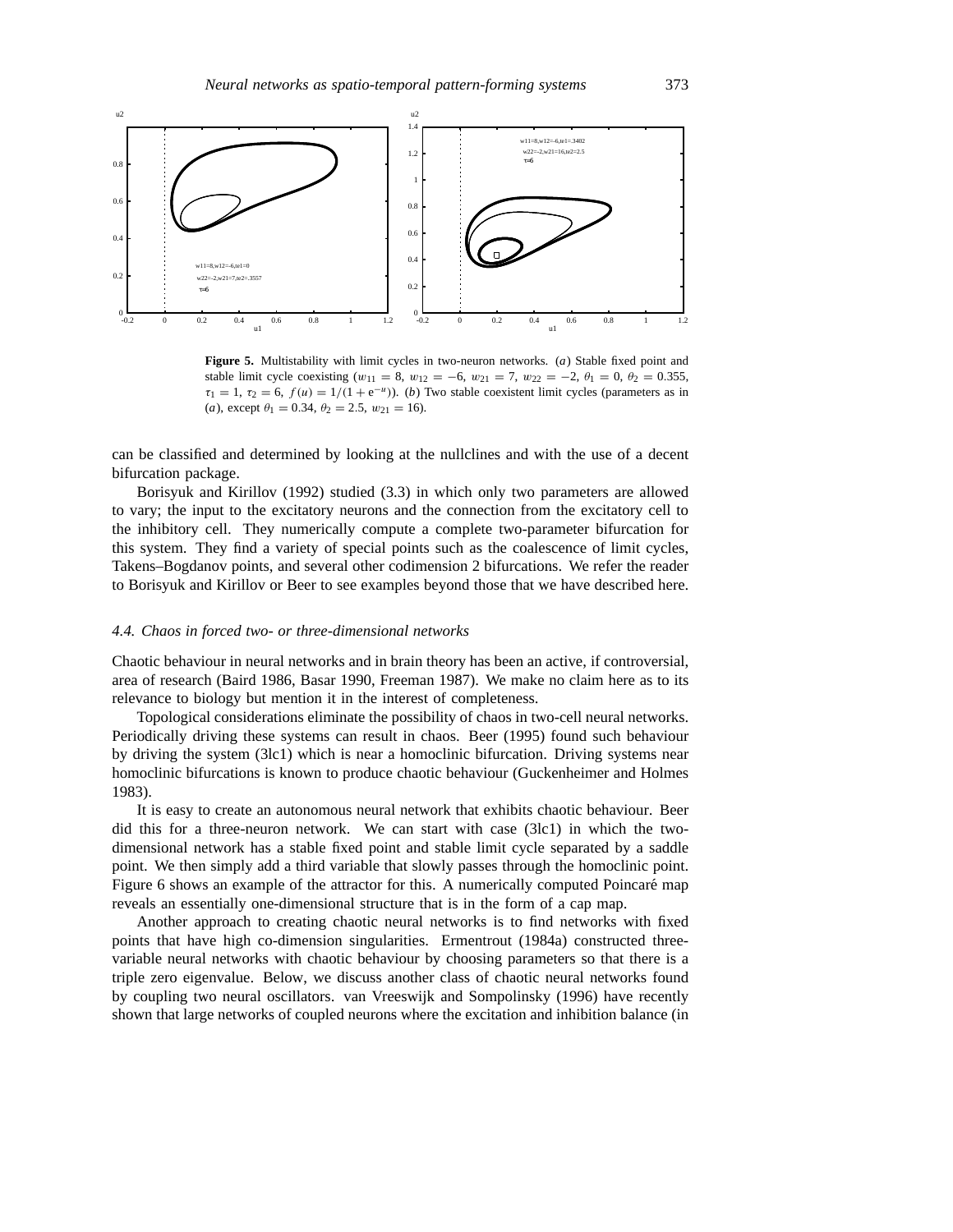

**Figure 6.** Chaotic solution to a three-neuron network,  $\tau_i u'_i = -u_i + f(\sum_j w_{ij}u_j - \theta_i)$  for  $i = 1, 2, 3$ ,  $f(u) = 1/(1 + e^{-u}), \theta_1 = -2, \theta_2 = 4.5, \tau_1 = 1, \tau_2 = 1.35, w_{11} = 8, w_{12} = -6,$  $w_{21} = 16$ ,  $w_{22} = -2$ ,  $\theta_3 = 8$ ,  $w_{13} = -10$ ,  $w_{31} = 8$ ,  $\tau_3 = 60$ ,  $w_{23} = w_{32} = w_{33} = 0$ .

a mean-field sense) exhibit chaotic behaviour that suggests a reason for the high variability of cortical spikes.

## *4.5. Coupled oscillatory nets*

We review the behaviour of a pair of excitatory–inhibitory neural networks that have autonomous oscillations in the absence of coupling. There has been a great deal of recent interest in the mechanisms of synchronization between neurons in cortex. This theoretical and experimental interest has been due to the experiments of Gray and Singer (1989) in which synchronized 40 Hz oscillations are found in the cat visual cortex during the presentation of certain stimuli. This experimental result has spawned a virtual industry of models about synchrony in networks of neurons. The basic questions are what mechanisms of coupling between neurons guarantee synchronization over large distances in the presence of noise. Grannan *et al* (1993) suggested that the tight coherence between cells that are some distance apart cannot be achieved with localized coupling and requires long-distance coupling between the distant units. The reason for this assertion is that the noise will overwhelm any coherence that could be induced through strictly local connections. Given that two cells or local cortical circuits are connected and that they both oscillate with roughly the same frequency, the question becomes: what are the stable allowable phase relationships between the cells? This question has led to a large amount of theoretical work with far fewer experimental results (Grannan *et al* 1993, Hansel and Sompolinsky 1996, Hansel *et al* 1995, Usher *et al* 1993, van Vreeswijk *et al* 1994, Wang and Rinzel 1992, Borisyuk *et al* 1995, Coombes and Lord 1997, Ermentrout and Kopell 1991). There are some general principles that seem to have emerged mainly in the 'weak coupling regime'. For integrate-and-fire models, the behaviour of pairs of mutually coupled cells and globally coupled arrays has been thoroughly analysed, (Usher *et al* 1993, Abbott and van Vreeswijk 1993, van Vreeswijk *et al* 1994).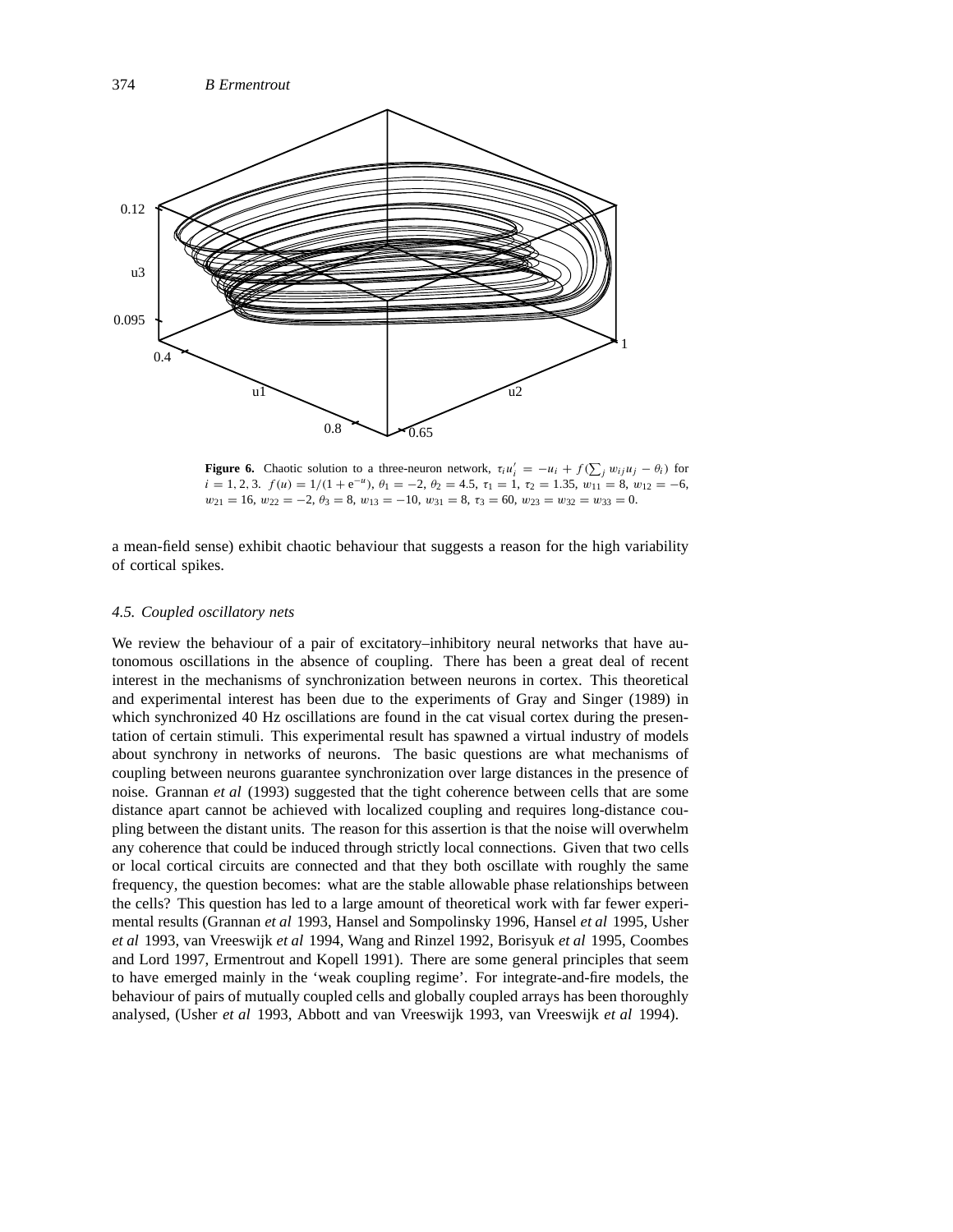*4.5.1. Weak coupling.* Suppose that two nearly identical networks are uncoupled from each other and have a unique stable autonomous limit cycle with period, *T*. Since this periodic orbit is hyperbolic (that is, the linearized system has only one unit multiplier and all the others are bounded away from the unit circle) this means that the two limit cycles will persist when the systems are coupled if the coupling is sufficiently weak. There are generically at least two things that can happen when two identical oscillators are coupled weakly: (i) they can synchronize and oscillate with no phase shift; or, (ii) they can oscillate a half cycle out of phase. Other behaviours can occur, but the synchronous and out-of-phase oscillations are always solutions to the weakly coupled system.

By using the method of averaging, it is possible to compute the interaction between the oscillators in the limit when the interactions are vanishingly small. Uncoupled, each oscillator can be described by a single variable, the phase,  $\theta_i$  where  $j = 1, 2$  corresponds to the index of the oscillator. Kuramoto (1984) was among the first to describe how to compute the interaction between oscillators in the limit of infinitesimally weak coupling. Suppose, *X*1*, X*<sup>2</sup> are two vectors corresponding to identical weakly coupled limit cycle oscillators with period *T* satisfying:

$$
\frac{\mathrm{d}X_j}{\mathrm{d}t} = F(X_j) + \epsilon G_j(X_j, X_k) \qquad j, k = 1, 2 \qquad k \neq j.
$$

Let  $X_0(t)$  satisfy

$$
\frac{\mathrm{d}X_0}{\mathrm{d}t} = F(X_0)
$$

and let,  $X^*(t)$  satisfy:

$$
\frac{\mathrm{d}X^*(t)}{\mathrm{d}t} = -D_X F(X_0(t))^T X^*(t)
$$

with normalization

$$
\frac{1}{T} \int_0^T X^*(t) \cdot X'_0(t) dt = 1.
$$

Then, for  $\epsilon$  sufficiently small, the solutions to the weakly coupled system have the form,  $X_i(t) = X_0(t + \theta_i) + O(\epsilon)$  and the phases,  $\theta_i$  satisfy:

$$
\frac{d\theta_1}{dt} = 1 + \epsilon H_1(\theta_2 - \theta_1)
$$
\n
$$
\frac{d\theta_2}{dt} = 1 + \epsilon H_2(\theta_1 - \theta_2)
$$
\n(4.3)

$$
\frac{\mathrm{d}\theta_2}{\mathrm{d}t} = 1 + \epsilon H_2(\theta_1 - \theta_2) \tag{4.4}
$$

where  $H_i$  is a *T*-periodic function of its argument. The functions,  $H_i$  are given by the averages:

$$
H_j(\phi) = \frac{1}{T} \int_0^T X^*(t) \cdot G_j(X_0(t), X_0(t + \phi)) dt.
$$

Letting  $\phi = \theta_2 - \theta_1$  denote the phase difference between the two cells, we see that

$$
\frac{\mathrm{d}\phi}{\mathrm{d}t} = \epsilon (H_2(-\phi) - H_1(\phi)) \equiv -\epsilon g(\phi).
$$

Thus, phase-locked solutions (solutions which maintain a constant phase difference) are just fixed points of the function *g* and if  $g' > 0$  then they are stable fixed points. If the oscillators are symmetrically coupled and identical, then  $G_1(X, Y) = G_2(X, Y)$  and *g* is just twice the odd part of *H*. Because *H* is periodic, *g* will have two roots, 0 and  $T/2$ ,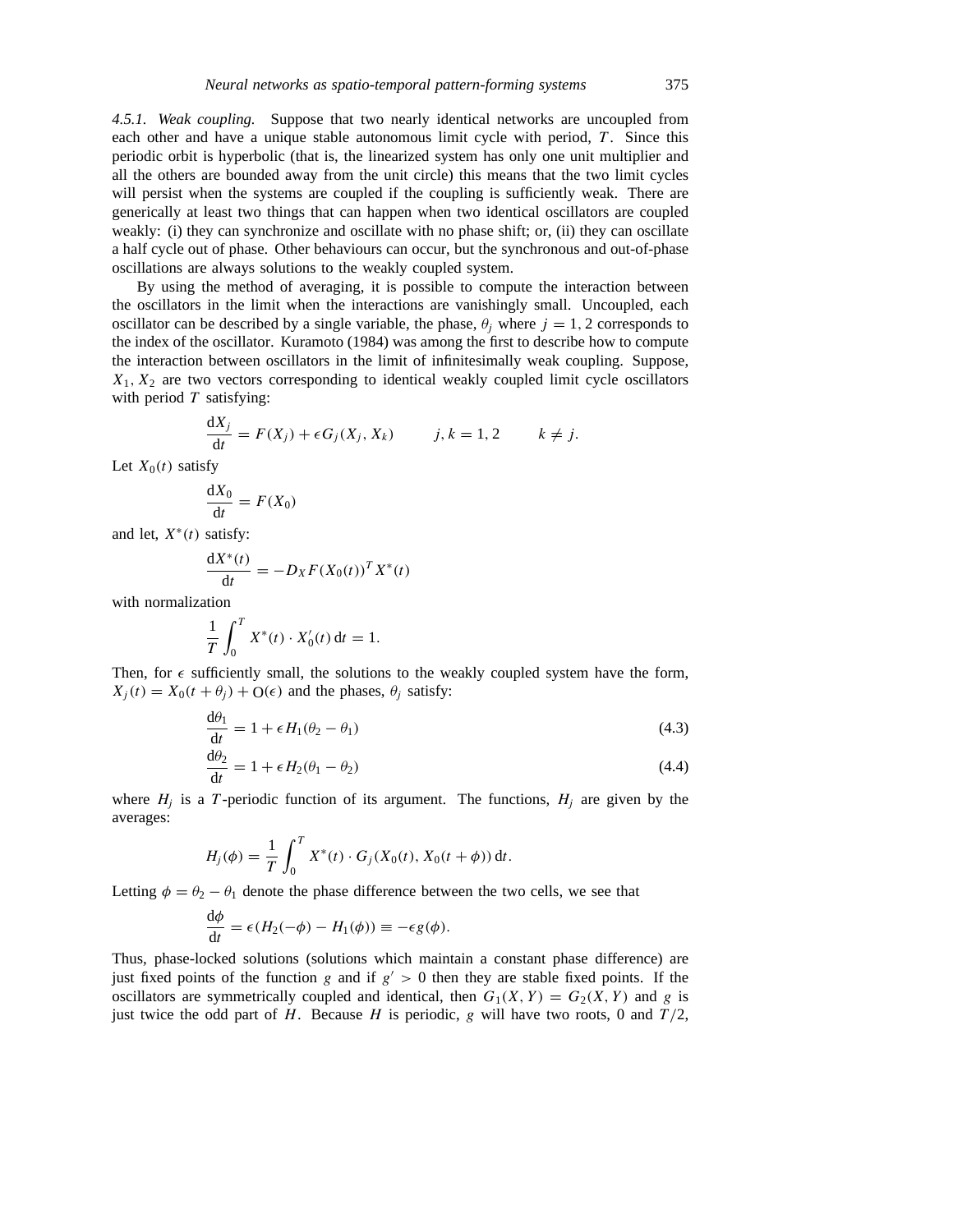the synchronous and antiphase solutions. (Unless, *H* is purely even, which occurs in some physical systems such as Josephson junctions, but never in any biological examples.)

Obviously *g* can have other roots besides 0 and *T /*2 but the main solutions that are of interest are the synchronous and antiphase solutions. Thus, a great deal of recent research has been aimed at finding what aspects of the coupling and oscillator properties determine the stability of the synchronous state (see, e.g. van Vreeswijk *et al* 1994, Wang and Rinzel 1992, Hansel *et al* 1995, Coombes and Lord 1997).

Haken (1996) and Kelso (1995) as well as Hansel *et al* (1995) studied a model where  $g(\phi) = a \sin \phi - b \sin 2\phi$ . If  $a > 0$  and *b* is small enough, then the only roots are 0 and  $\pi/2$ . As *b* increases in magnitude two new roots appear, and depending on parameters can be stable or unstable. This type of behaviour is found in 'realistic' models of neurons (see for example, van Vreeswijk *et al* 1994, Hansel *et al* 1995). The key point in the weakly coupled analysis is to find the functions *H* and *g* which in turn requires finding the function,  $X^*(t)$ . The latter is a simple numerical exercise (see Williams and Bowtell, 1997) for a given model and a given type of connection. This local analysis informs us of all possible phase-locked solutions in the case of weak coupling.

Hoppensteadt and Izhikevich (1997) proved a useful result for coupled networks of the form:

$$
u'_{j} = -u_{j} + f(a_{ee}u_{j} - a_{ie}v_{j} + b_{ee}u_{k} - b_{ie}v_{k} + p_{e})
$$
\n(4.5)

$$
\tau v'_{j} = -v_{j} + f(a_{ei}u_{j} - a_{ii}v_{j} + b_{ei}u_{k} - b_{ii}v_{k} + p_{i})
$$
\n(4.6)

where  $k \neq j$ . Here  $b_{jk}$  are small parameters. When they are zero, each of the uncoupled systems,  $(u_i, v_i)$  have a limit cycle. There are four ways to couple the two networks together by letting each of the four  $b_{jk}$ 's be non-zero. Let  $g_{jk}(\phi)$  be the odd part of the interaction function for each of the four possibilities. Hoppensteadt and Izhikevich proved that

$$
g'_{ie}(0) = g'_{ei}(0).
$$

That is, the stability of synchrony is independent of whether the coupling is from the excitatory cell of one cell to the inhibitory cell of the other or vice versa.

*Example.* Suppose that  $a_{ee} = 12$ ,  $a_{ie} = 8$ ,  $a_{ei} = 16$ ,  $a_{ii} = 2$ ,  $p_e = -2$ ,  $p_i = -6$ ,  $\tau = 1$  and  $f(u) = 1/(1 + e^{-u})$ . Then a computation of the interaction functions  $H(\phi)$  for each of the four possibilities in equations (4.5) yields the following approximations:

$$
H_{ee}(\phi) = -1.225 \cos \phi - 0.29 \sin \phi
$$
  
\n
$$
H_{ie}(\phi) = 0.4124 \cos \phi + 0.71 \sin \phi
$$
  
\n
$$
H_{ei}(\phi) = 0.245 + 0.145 \cos \phi + 0.71 \sin \phi
$$
  
\n
$$
H_{ii}(\phi) = -0.257 + 0.546 \cos \phi - 0.77 \sin \phi.
$$

Thus, for cross connections, synchrony is stable but for connections between the same cell types, synchrony is unstable since in the former, the odd part of *H* is positive and in the latter it is negative.

*4.5.2. Beyond weak coupling.* Weak coupling is a rather stringent requirement for the analysis. In many numerical cases, it has 'predicted' far better than would be expected for an asymptotic theory. Hoppensteadt and Izhikevich suggested that the normal coupling between pyramidal cells is weak although it is not clear in what sense any interactions are 'weak'. Ermentrout and Kopell (1991) showed that 'weak' coupling is not necessary in order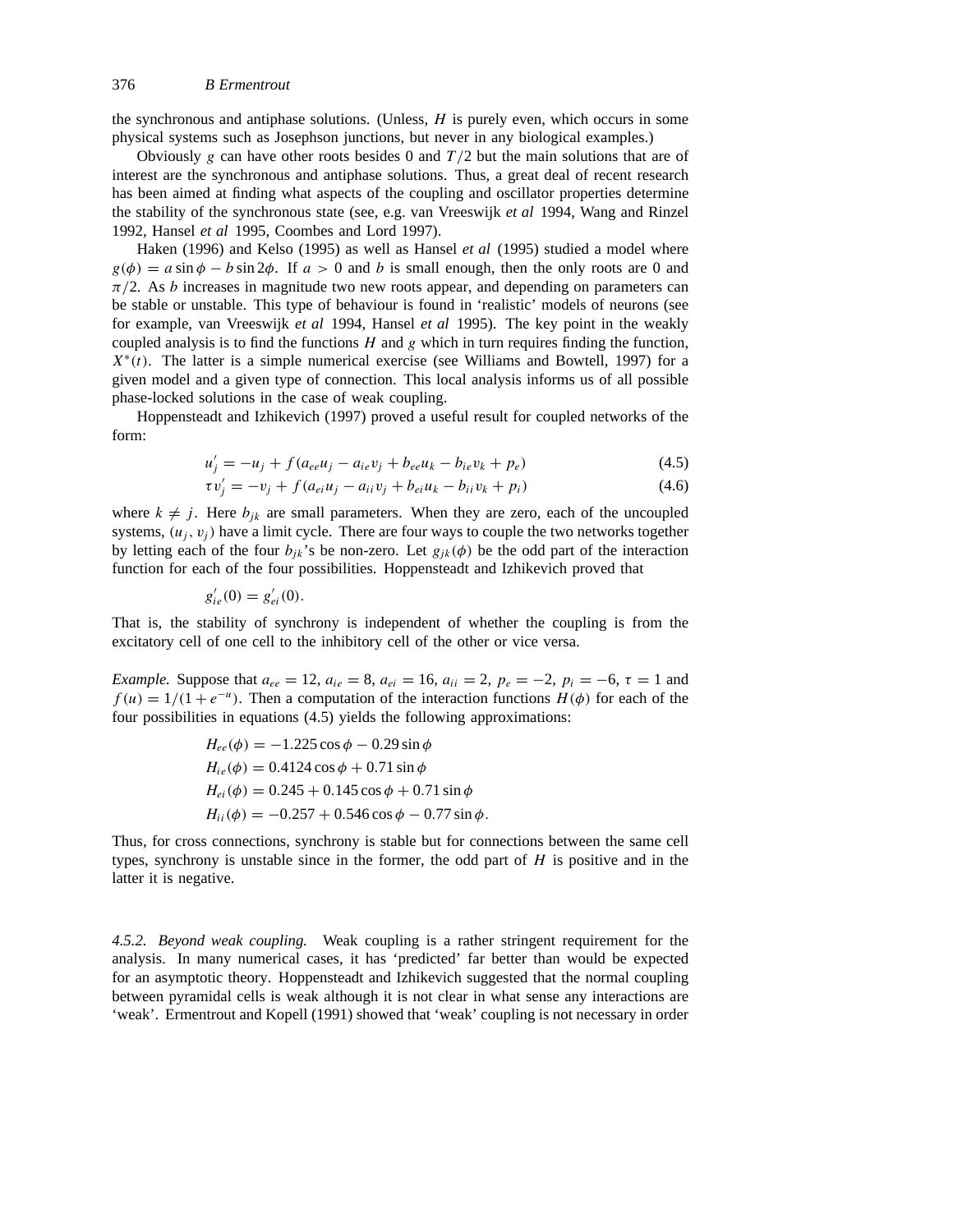to apply averaging and if the 'unit' producing oscillations is able to produce outputs with a wide distribution of phases, then one can still use averaging even with strong coupling.

It is difficult to imagine any general theory of moderate and strong coupling of neural oscillators; the systems are just too complicated. (However, Terman and Wang (1995) have developed a general theory for moderately coupled relaxation oscillators.) Most results to date are numerical and thus very specific to the particulars of the model. As we noted above, the behaviour of integrate-and-fire neurons for arbitrary coupling strengths is fairly well characterized because closed form solutions can be found.

The most systematic investigation of the interactions between neural network oscillators was done by Borisyuk *et al* (1995). They consider the Wilson–Cowan firing rate model (3.3) in which each oscillator consists of a pair of excitatory and inhibitory cells. In the same manner as  $(4.5)$  they look at all four different types of coupling between the excitatory– inhibitory network. They use the weak coupling analysis as a starting point of their work in which they follow the behaviour as the coupling strength increases and the weakly coupled assumption no longer holds. They use a continuation package to follow the branches of the phase-locked solutions as the the coupling parameter varies. In addition to the various types of phase-locked solutions expected from the weak coupling hypothesis, they find bifurcation to tori, chaos, period-doubling, and oscillator death as the strength of the coupling increases.

#### **5. General considerations about large networks with no inherent spatial structure**

In this section, we review some of the literature on recurrent neural networks with no imposed spatial structure. These types of networks have been attractive to physicists due to their isomorphism to spin glass systems in some cases. From a biological point of view, they can be regarded as models of local regions of cortical tissue where there is not a global spatial or other topological structure. The literature on these types of networks is large and there have been many reviews and books on the subject. The basic models of interest have the form:

$$
\tau_j \frac{du_j}{dt} + u_j = F_j \left( \sum_k w_{jk} u_k \right) \tag{5.1}
$$

with either  $w_{jk} = w_{kj}$  or in some cases, no structure at all on the weights. (However, often time is discrete and additionally, in some 'models', the units are updated asynchronously.) The 'voltage' formulation in which the nonlinearity is inside the summation will be considered as well. A very nice history of the development of these networks as well as applications can be found in Cowan and Sharp (1988).

#### *5.1. McCulloch–Pitts neural networks*

Among the earliest attempts at modelling the dynamics of neural assemblies is the classic paper of McCulloch and Pitts (1943). In this work, the authors considered a network of binary neurons of the form:

$$
N_i(t+1) = H\bigg(\sum_j w_{ij} N_j(t) + \xi_i\bigg)
$$

where *H* is the unit step function and  $w_{ij}$ ,  $\xi_i$  are real numbers. At each timestep, all 'neurons' are updated according to the dynamic rule above. McCulloch and Pitts showed that these networks can carry out any logical calculation and thus could simulate any digital calculation. The main problem faced by the user of such a network is how to choose the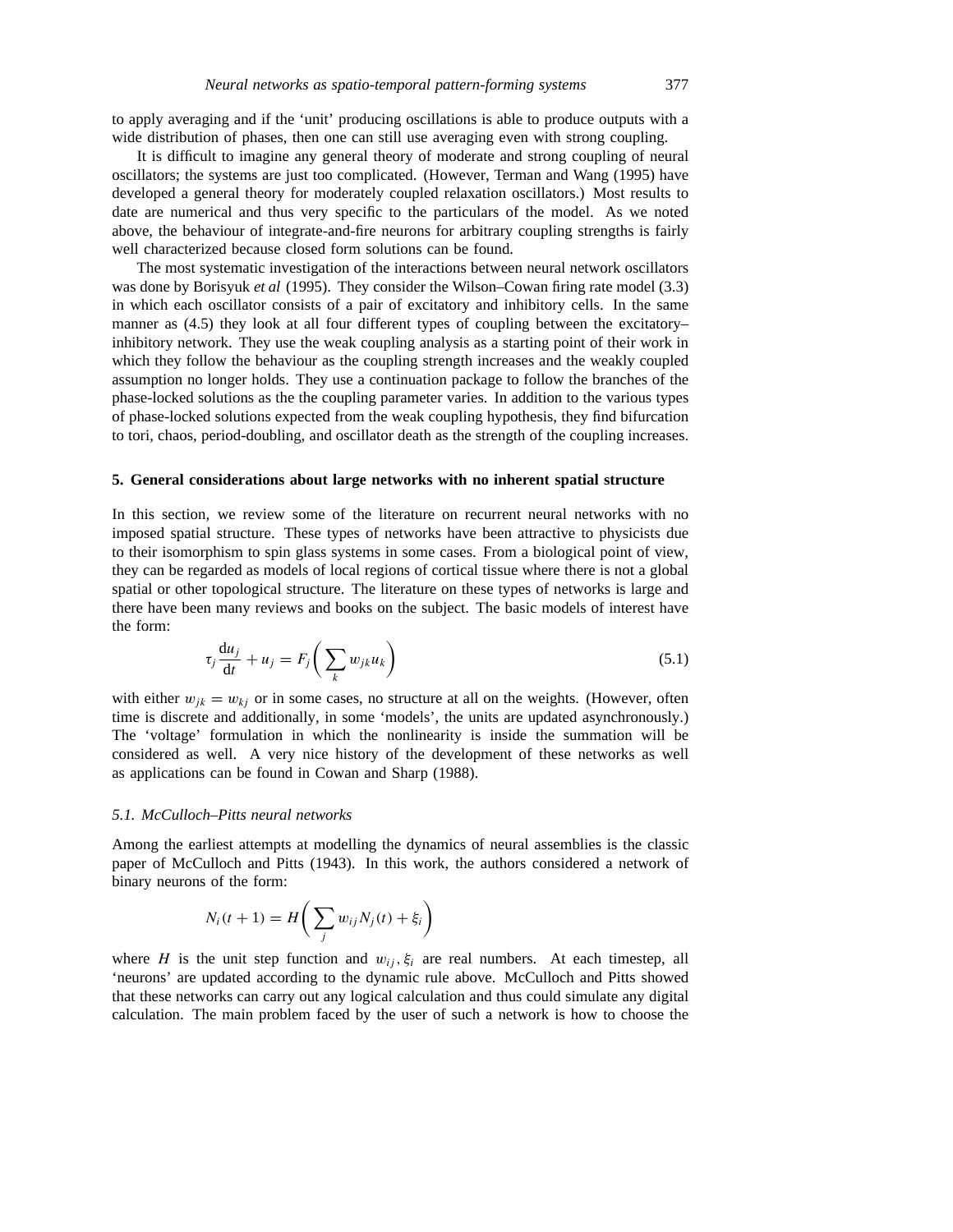weights,  $w_{ij}$  for the desired calculation. An alternative to the McCulloch–Pitts model is to update the network asynchronously, that is randomly pick an index and update that particular cell. All of these models avoid the issue as to whether and under what circumstances, the network will settle into some type of regular behaviour such as a fixed point or limit cycle. Hopfield, in his pivotal work, answered this question for a class of neural networks with symmetric weights,  $w_{ij} = w_{ji}$ .

## *5.2. Feedforward networks*

Models such as (5.1), in which the outputs of some units become feedback to the input units, are called recurrent networks. The simplest neural networks are feedforward models in which connections only go in one direction. Typically there are several 'layers' of cells with the first layer called the 'input' layer and the last layer called the 'output' layer. Each layer receives weighted inputs from the layer below it and sends output to the layer above it.

The earliest feedforward networks were perceptrons (Rosenblatt 1958) in which there are only two layers, an input and an output layer and one set of weights from the input to the output layer. Each neuron is a McCulloch–Pitts unit (that is 0 or 1 output) but the weights between units are allowed to vary. The idea is to choose the weights so that the desired output pattern is produced for a given input pattern. Rosenblatt introduced a rule to adjust the weights: if the unit's response was correct, make no adjustment. If it is incorrect then increase or decrease all weights which arise from active input units depending on whether the unit is supposed to be active. A related model is the adaline invented by Widrow and Hoff (1960) which uses a gradient descent algorithm to vary the weights by minimizing the mean square error. We discuss this rule more generally in section 5.2.1. Two-layer feedforward networks are very restrictive and cannot solve some very simple classification problems. The classic example is the 'exclusive or' problem. For binary inputs,  $s_1$ ,  $s_2$  produce an output that is zero if  $s_1 = s_2$  and 1 otherwise. Minsky and Papert, who advocated an artificial intelligence view of the brain, proved that perceptrons could not distinguish between the letter T and the letter C (see Cowan and Sharp 1988).

This obvious weakness of perceptrons can be solved by adding extra layers. Layers that are not the input or output layer are called 'hidden layers'. The dynamics of feedforward networks is simple and ultimately represents a static nonlinear transformation of the input. Nevertheless, these networks are extremely useful in a variety of applications such as character and speech recognition as well as many other engineering examples. See Hertz *et al* (1991) or Muller *et al* (1995) for many applications.

*5.2.1. Back propagation.* The main problem in all of these feedforward models is how to choose the weights. This requires 'training' the network—that is, giving input/output pairs and adjusting weights so that the error is minimized. The most common method for doing this is called 'back propagation'. The error in the output layer (layer *M*) is used to adjust the weights from layer  $M-1$  to  $M$  and this error is propagated back to adjust weights from layer  $M - 2$  to layer  $M - 1$ , etc. This technique is so important that we summarize here the general algorithm as described by Hertz *et al*. Let  $V_k^m$  be the output of layer *m*:

$$
V_k^m = S(h_k^m) \equiv S\bigg(\sum_j w_{kj}^m V_j^{m-1}\bigg)
$$

where  $S$  is the sigmoid function. (Note that this is the steady state of the network after all temporal transients have died away.) Let  $V_k^0 \equiv \xi_k$  be input and  $Y_k$  be the desired output.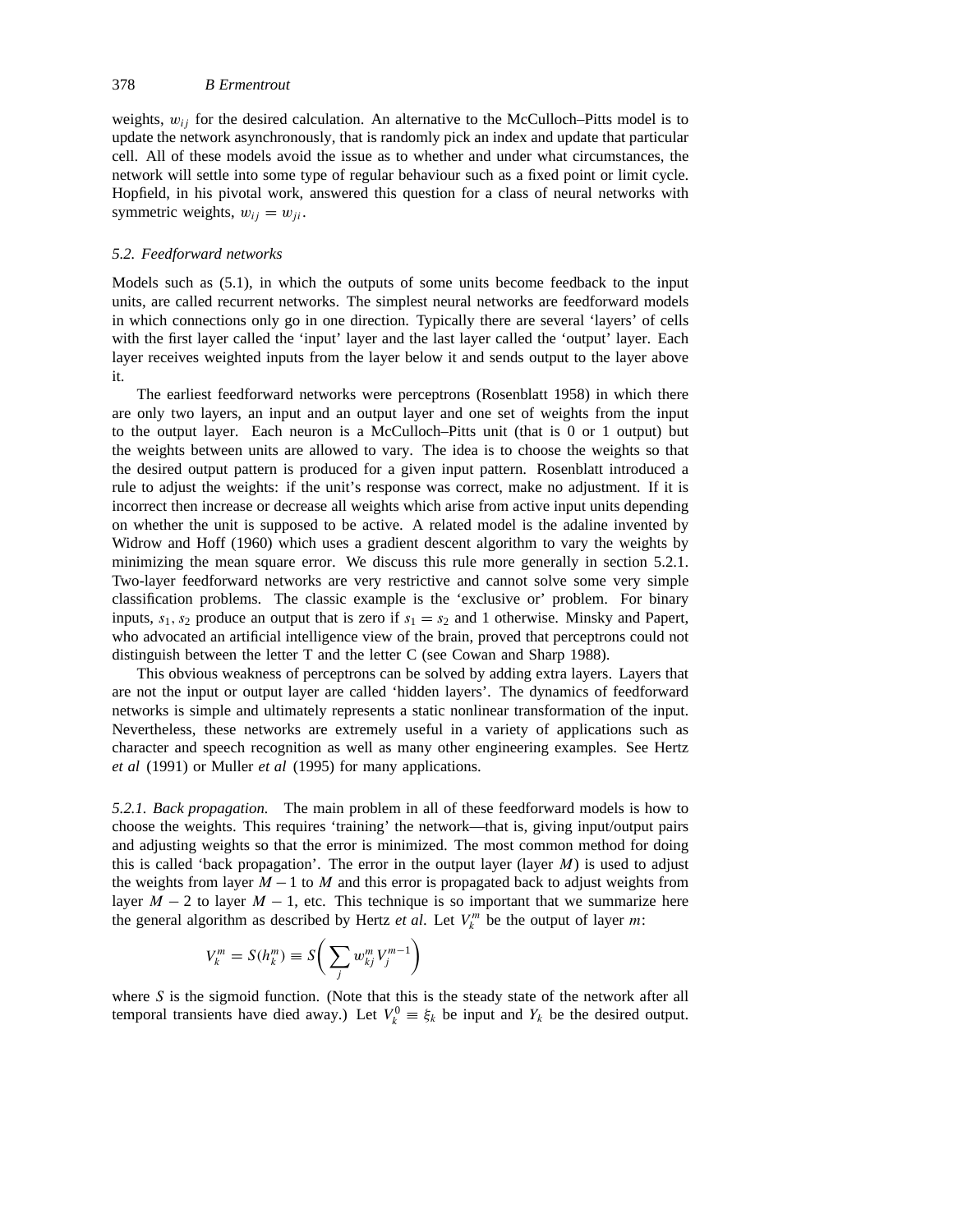Define

$$
\delta_k^M = S'(h_k^M)(Y_k - V_k^M)
$$

where

$$
h_k^m = \sum_j w_{jk}^m V_j^{m-1}.
$$

Then define

$$
\delta_k^{m-1} = S'(h_k^{m-1}) \sum_j w_{kj}^m \delta_j^m.
$$

Now adjust the weights by an amount

$$
\Delta w_{kj}^m = \eta \delta_k^m V_j^{m-1}
$$

where  $\eta$  is an adjustable parameter for the learning rate. Repeat this many times for all patterns until some convergence is obtained. The error in the top layer is propagated back to lower layers, hence the name of the rule. Hertz *et al* (1991) showed that this is equivalent to using gradient descent on the mean-squared error. In a recent paper, Fitzsimonds *et al* (1997) showed that in cultures of hippocampal neurons, long-term depression (a type of synaptic weight modification) was 'back propagated' the synapses of the presynaptic neurons thus providing a possible biological analogue of back propagation.

#### *5.3. Hopfield networks as spin glasses*

The theory of neural networks was reborn (at least in the eyes of physicists) with the publication of two papers by Hopfield (1982, 1984) in which he pointed out that neural networks with certain symmetries are analogous to spin glasses. We describe these results here, following the development by Hertz *et al*. We first consider a network of binary neurons which are updated asynchronously. (That is, an index is randomly chosen and the corresponding unit is updated.) Then we look at the global stability of continuous systems of the form (5.1).

Consider the system:

$$
x_i(t+1) = H\bigg(\sum_j w_{ij}x_j - \mu_i\bigg)
$$

where  $H$  is the Heaviside step function. In order to make the association with spin systems clearer, we introduce the spin variables  $S_i$  where  $S_i = 2x_i - 1$  take on values of  $+1$  (firing) or  $-1$  (not firing). We then obtain:

$$
S_i(t+1) = \text{sgn}\bigg(\sum_j w_{ij} S_j - \theta_i\bigg)
$$

where

$$
\theta_i=2\mu_i-\sum_j w_{ij}
$$

and sgn(x) is the signum function;  $+1$  for non-negative arguments and  $-1$  for negative ones. If we are using asynchronous updating for the network, then it is clear that there will be trouble if  $w_{ii}$  is not zero. For simplicity, we set  $\theta_i = 0$ . Hopfield's most important contribution was to notice that this system has an energy function:

$$
H=-\frac{1}{2}\sum_{ij}w_{ij}S_iS_j.
$$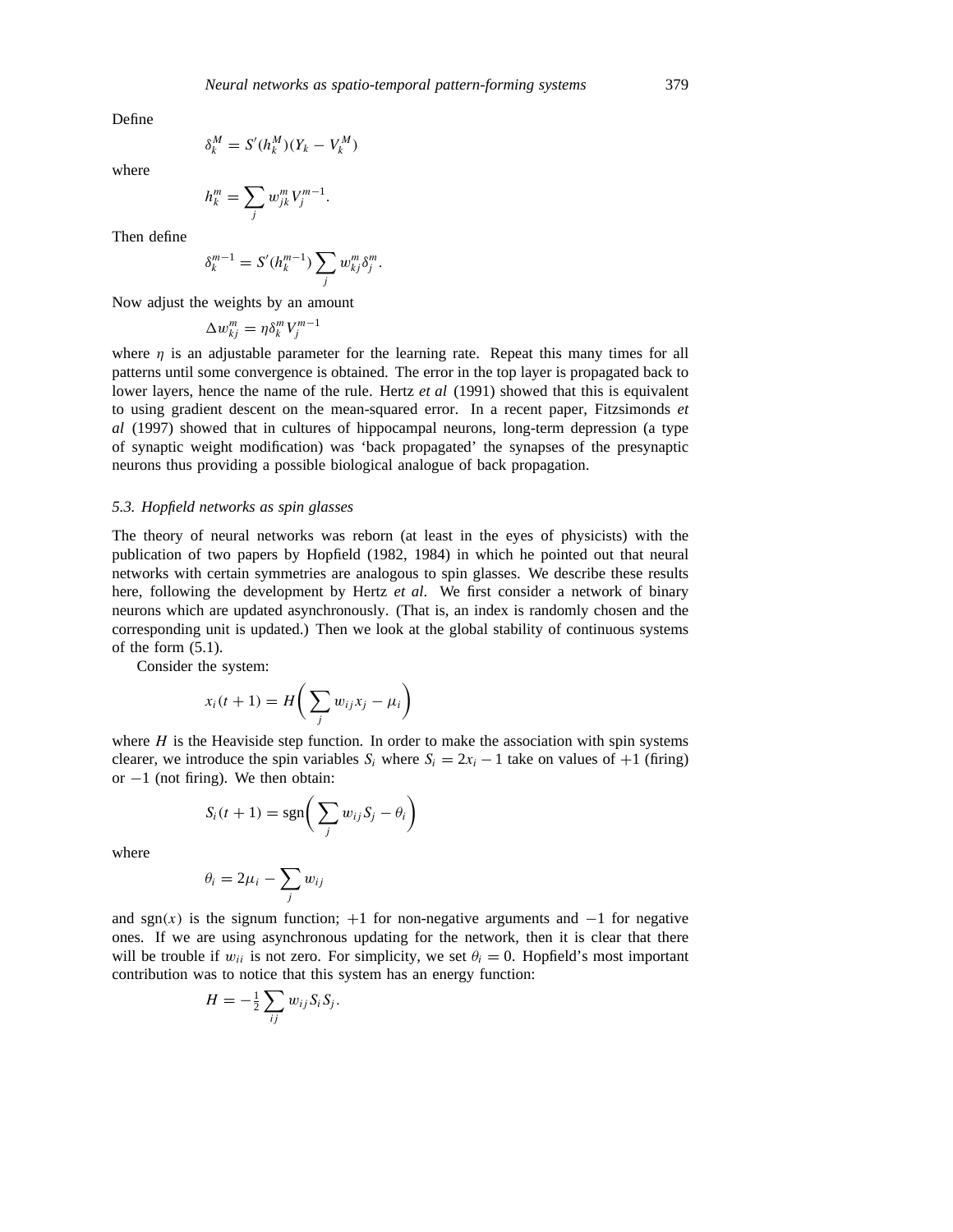To see that this is indeed an energy function, let  $S_i'$  be the new state of one of the cells, *i*. If  $S_i' = S_i$  then there is no change in the energy. Otherwise,  $S_i' = -S_i$  so that the change in energy is

$$
\Delta H = -\frac{1}{2}(S_i' - S_i) \sum_j w_{ij} S_j.
$$

Since

$$
S_i' = \text{sgn}\bigg(\sum_j w_{ij} S_j\bigg)
$$

both  $S_i'$  and the sum have the same sign. Thus,  $\Delta H$  is negative and the energy decreases. This shows that eventually the system will settle into one of several possible minima. These states are the so-called memories of the system. This is the simplest model for an associative memory; all initial conditions settle into some particular attractor. That is, an initial input is 'associated' with a particular final state. This network and related ones such as (5.1) are called 'attractor' neural networks since all initial data eventually settle into one of the stable fixed points of the system.

We now want to determine how to 'set' the memories to a desired pattern. Suppose that we want the system to always settle into a single pattern (as opposed to one of several), say *ξj* . We want to choose *wij* so that

$$
\operatorname{sgn}\sum_j w_{ij}\xi_j=\xi_i.
$$

Consider

$$
w_{ij} = \frac{1}{N} \xi_i \xi_j
$$

where  $N$  is the number of units. Then it is clear that such a choice of weights will always have  $\xi$  as a fixed point. In fact, if fewer than half the bits of the starting pattern are wrong, then the output will still be the desired pattern. The network is an attractor network and nearby initial data will converge to the desired pattern. Note that another attractor of this network is  $-\xi_j$  the state with every bit reversed. If more than half the initial bits of the starting state  $S_j$  are the opposite of  $\xi_j$  then the network will converge to the attractor, −*ξj* . Globally, the binary phase space is partitioned into two subspaces separated by the 'hyperplane' in which there are exactly half the bits reversed. All initial data in one half are attracted to  $\xi_j$  and those in the other half to  $-\xi_j$ .

If we want to store *M* attractors,  $\{\xi_j^1, \ldots, \xi_j^M\}$  then we choose

$$
w_{ij} = \sum_{m=1}^M \xi_i^m \xi_j^m.
$$

If these are all mutually orthogonal, then each pattern is a fixed point of the map. In general, however, we cannot expect this to be true. We want to know how 'close' the output:

$$
h_i^n \equiv \sum_j w_{ij} \xi_j^n
$$

is to the desired pattern,  $\text{sgn}h_i^n = \xi_i^n$ . By breaking the sum up we see that

$$
h_i^n = \xi_i^n + \frac{1}{N} \sum_j \sum_{m \neq n} \xi_i^m \xi_j^m \xi_j^n \equiv \xi_i^n + E_i^n.
$$

As we noted above, if the patterns are mutually orthogonal, then the error  $E_i^n$  is identically zero. If the absolute error is less than one for each *i* then the output will have the desired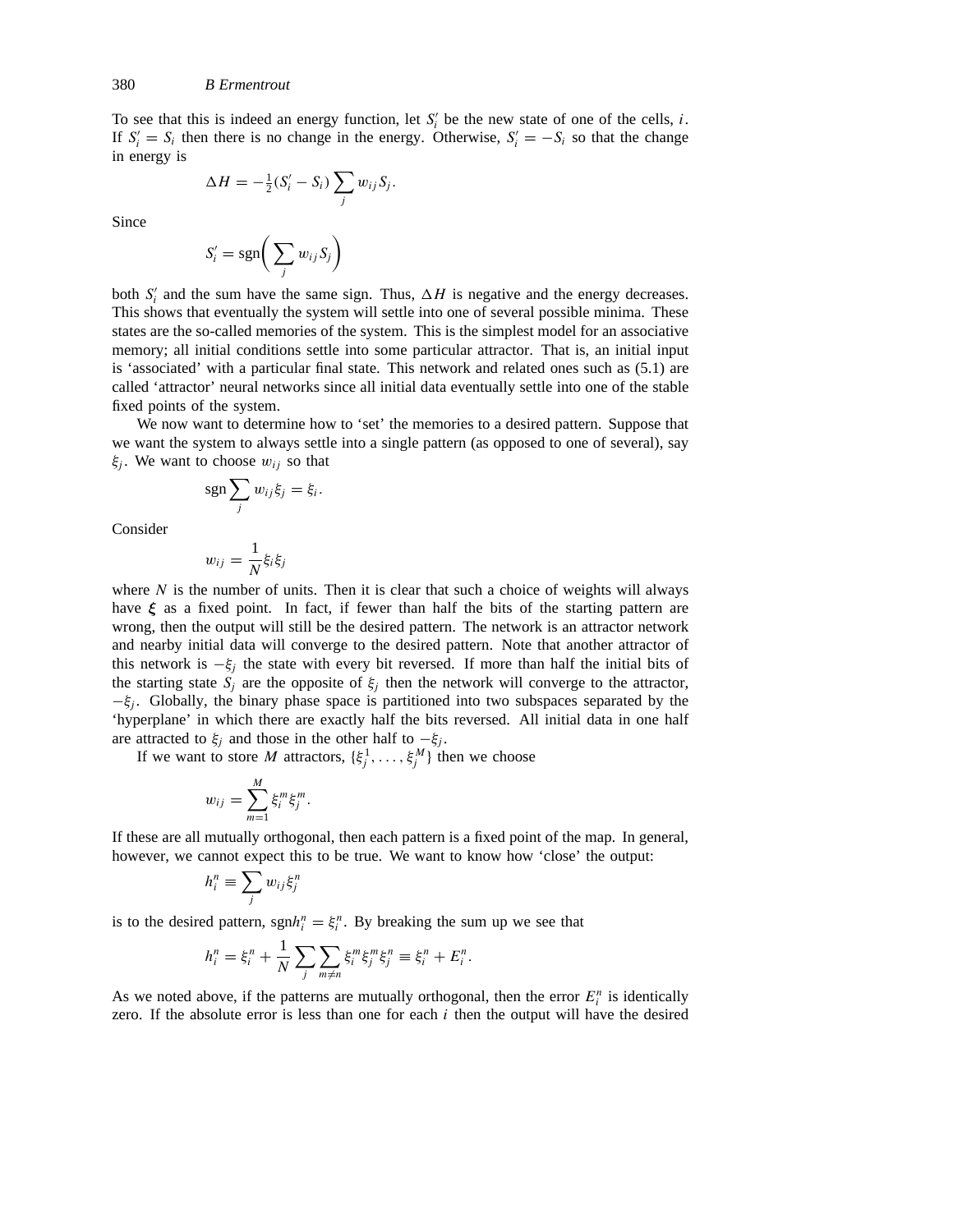sign and will be a local attractor. An elegant calculation by Hertz *et al* shows that if the choice of patterns is random in that there are no correlations between the patterns, then the capacity (number of stable patterns) of the network can be computed for any given error tolerance. They introduce the cross-talk term

$$
C_i^n = -\xi_i^n E_i^n.
$$

If  $C_i^n$  is negative, then the error is in the right direction and will not affect the sign; if it is greater than 1, then the output sign will be in error. They show that

$$
\mathrm{Prob}(C_i^n > 1) = \frac{1}{2} \left( 1 - \mathrm{erf}\sqrt{N/2m} \right).
$$

For example, if the tolerance for error is 0.001, then the maximum capacity is about 10% of the network size.

In addition to the attractors that are desired in these networks, there are spurious states that fall into three classes. We have already seen that the reversed states are also attractors. Mixed states correspond to linear combinations of an odd number of the desired patterns. For example, the pattern  $\xi_j^1 + \xi_j^2 + \xi_j^3$  when plugged into the network yields:

$$
\frac{1}{2}(\xi_j^1 + \xi_j^2 + \xi_j^3) + \text{cross terms.}
$$

Using the symmetry, it is easy to show that this is a stable pattern. A mixture consisting of an even number of states will have some zero states which means that it is not a valid pattern. Finally, there are states which are not a combination of any finite set of the original patters; the so-called spin-glass states.

#### *5.4. Statistical mechanics and the capacity of attractor networks*

Amit *et al* (1987) and Sompolinsky (1987) studied the behaviour of networks in which  $\alpha \equiv p/N$ , the ratio of the number of stored patterns to the number of neurons approached a limiting value as  $N \to \infty$ . They showed that in the limit of 'zero temperature' (that is the units are binary) that the capacity of the network is roughly,  $\alpha = 0.144$ . That is, if one tries to store more than this critical number of patterns, then the network will be overwhelmed by the spurious states. The books by Muller *et al*, Amit (1989) and Hertz *et al* give many more details on these calculations.

*5.4.1. Energy and Liapunov functions for general continuous recurrent networks.* Hopfield (1984) showed that just as in the asynchronous binary units, there is an energy equation for (5.1) if the weights are symmetric. The function is

$$
E = -\frac{1}{2} \sum_{ij} u_i u_j + \sum_i \int_0^{u_i} g^{-1}(z) dz
$$

where  $u_i = g(V_i)$ . We show that  $dE/dt < 0$ . Differentiation yields

$$
\frac{dE}{dt} = -\frac{1}{2} \sum_{ij} w_{ij} \frac{du_i}{dt} u_j - \frac{1}{2} \sum_{ij} w_{ij} u_i \frac{du_j}{dt} + \sum_i g^{-1}(u_i) \frac{du_i}{dt}
$$

$$
= -\sum_i \frac{du_i}{dt} \left( \sum_j w_{ij} u_j - V_i \right)
$$

$$
= -\sum_i \frac{du_i}{dt} \tau_i \frac{dV_i}{dt}
$$

$$
= -\sum_i \tau_i g'(V_i) \left( \frac{dV_i}{dt} \right)^2 \leq 0.
$$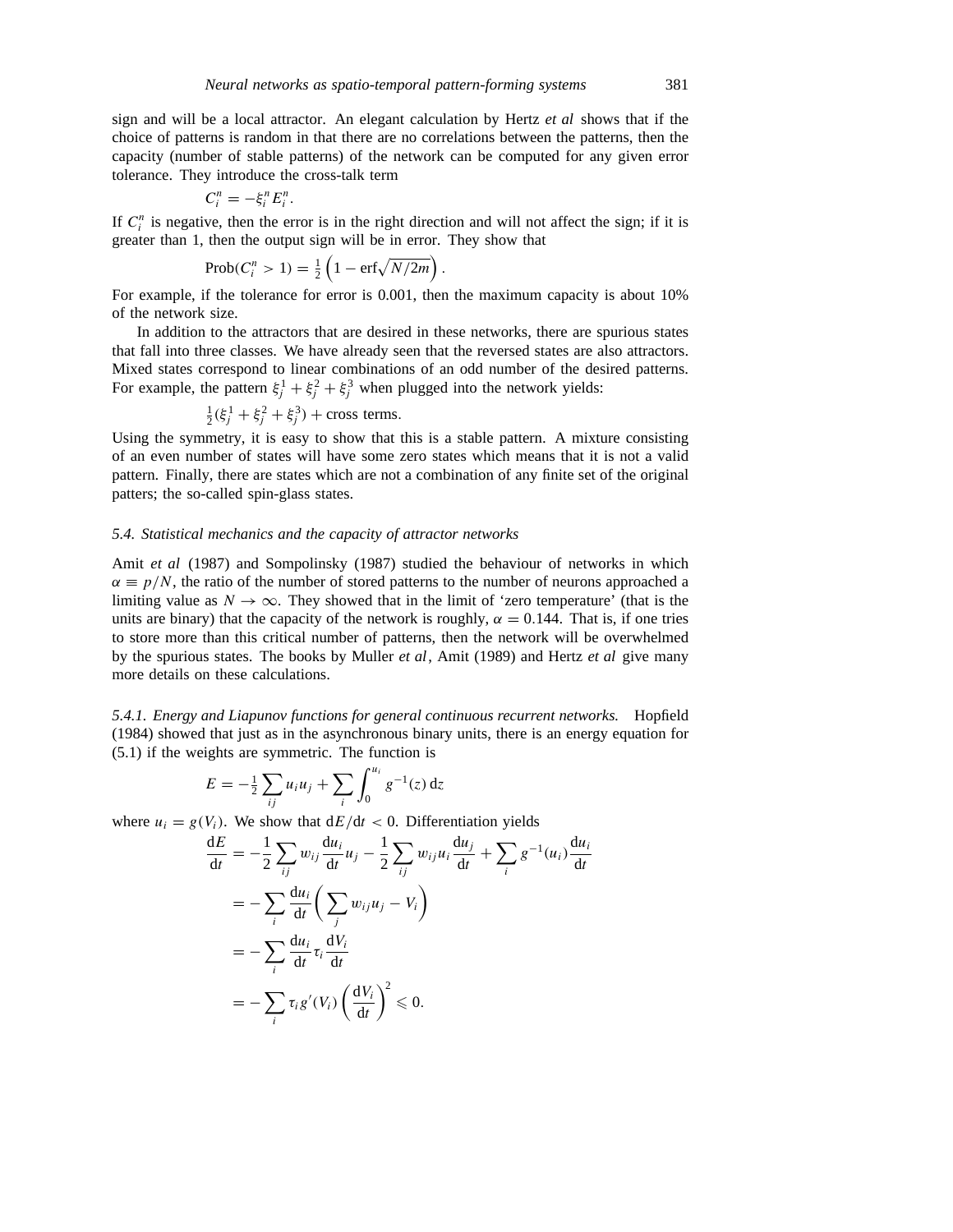# 382 *B Ermentrout*

The key part of this argument is arriving at the second line from the first one; this is valid because  $w_{ij} = w_{ji}$ . That is, the network is symmetric. Furthermore,  $g$  is a sigmoid function and thus monotonic. If *g* is strictly monotonic, then  $dE/dt$  vanishes only when  $dV_i/dt = 0$ for all *i*, that is at a fixed point. These symmetric networks have no non-trivial steady states (that is, steady states which are not fixed points) such as limit cycles and chaotic behaviour. Note that this does not imply that every fixed point is stable. *Hopfield's result implies that all initial data relax to some fixed point, not that all fixed points are attractors*.

*5.4.2. Cohen–Grossberg theorem.* We close this section with another important result in symmetric attractor neural networks, the Cohen–Grossberg (1983) theorem. We will first state the theorem and then show how it applies to a number of standard neural models. The general model takes the form:

$$
\frac{dx_i}{dt} = a_i(x_i) \bigg[ b_i(x_i) - \sum_{j=1}^{N} c_{ij} d_j(x_j) \bigg].
$$
\n(5.2)

This model is a generalization of the famous Lotka–Volterra model for species competing for a common resource. The assumptions are quite simple,

$$
c_{ij} = c_{ji} \qquad \text{symmetry} \tag{5.3}
$$

$$
a_i(x_i) \geq 0 \qquad \text{positivity} \tag{5.4}
$$

$$
d_i'(x_i) \geq 0 \qquad \text{monotonicity.} \tag{5.5}
$$

We have seen assumption (5.3) in all of the examples so far. Without this symmetry assumption, the convergence of these networks to fixed points would only occur in very special circumstances. The other two assumptions are rather mild. The latter two assumptions imply that there is a global Liapunov function:

$$
V = -\sum_{i=1}^N \int_{0}^{x_i} b_i(y) d_i'(y) dy + \frac{1}{2} \sum_{j,k=1}^N c_{jk} d_j(x_j) d_k(x_k).
$$

Differentiating *V* with respect to *t* we find

$$
\frac{dV}{dt} = -\sum_{i=1}^{N} a_i(x_i) d'_i(x_i) \left( b_i(x_i) - \sum_{j=1}^{N} c_{ij} d_j(x_j) \right)^2
$$

which is negative if assumptions (5.4), (5.5) hold. (Note that we really only need  $a_i d_i' \geq 0$ .) The existence of a function which decreases along trajectories implies that all solutions tend to fixed points. If inequalities (5.4), (5.5) are strict, then the only fixed points satisfy:

$$
b_i(x_i) = \sum_{j=1}^N c_{ij} d_j(x_j).
$$

This result includes the Hopfield result as a special case. To see this consider a slight generalization:

$$
\tau_i \frac{\mathrm{d}V_i}{\mathrm{d}t} + V_i = \sum_j w_{ij} g(V_j) + I_i
$$

where we have included inputs  $I_i$ . Make the following identifications:

$$
a_i(V_i) = \frac{1}{\tau_i}
$$
  

$$
b_i(V_i) = I_i - V_i
$$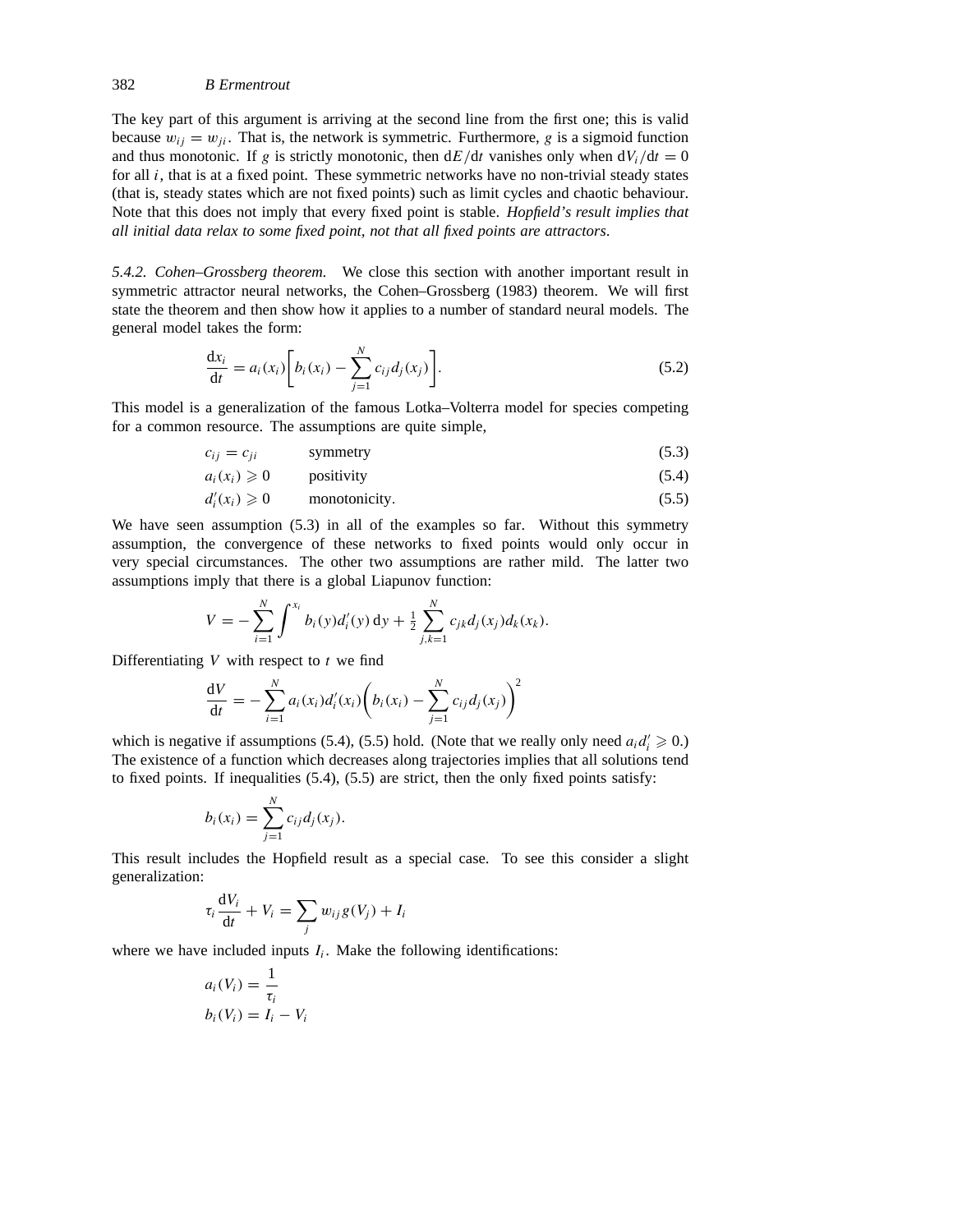$$
d_i(V_i) = g(V_i)
$$
  

$$
c_{ij} = -w_{ij}.
$$

It is clear that the assumptions of the Cohen–Grossberg theorem are met.

A subcase of the Cohen–Grossberg class of models (used by Destexhe 1994) is the shunting network:

$$
\frac{dx_i}{dt} = -A_i x_i + (B_i - x_i)[I_i + f_i(x_i)] - (x_i + C_i) \bigg[ J_i + \sum_{j=1}^{N} D_{ij} g_j(x_j) \bigg]
$$
\n(5.6)

where  $D_{ij} = D_{ji} \geq 0$  and  $g'_j(x_j) \geq 0$ . The constants  $A_i, B_i, C_i$  are all non-negative. This model is somewhat like a membrane model where there is self-excitation if  $f_i > 0$  and lateral inhibition. We will analyse models like this in a later part of this paper in the limit as  $N \to \infty$  and there is spatial structure in the coefficients  $D_{ij}$ . Clearly if  $A_i$ ,  $B_i$ ,  $C_i$  are all non-negative and the inputs  $(I_j, J_j, g_j, f_j)$  are positive, then if  $x_i(0) \in (-C_i, B_i)$  then it will remain in this interval for all time. To make the association with the Cohen–Grossberg equation (5.2) we let  $y_i = x_i + C_i$ . Then make the identifications:

$$
a_i(y_i) = y_i
$$
  
\n
$$
b_i(y_i) = \frac{1}{y_i} \{A_i C_i - (A_i + J_i)y_i + (B_i + C_i - y_i)[I_i + f_i(y_i - C_i)]\}
$$
  
\n
$$
c_{ij} = D_{ij}
$$
  
\n
$$
d_i(y_i) = g_i(y_i - C_i).
$$

All of the assumptions obviously hold so that this shunting network is again a special case of the Cohen–Grossberg theory.

Ye *et al* (1995) and Herz (1995) studied the dynamics of Cohen–Grossberg networks in the presence of multiple delays. Instead of terms of the form

$$
c_{ij}d_j(x_j(t))
$$

in (5.2), they incorporate multiple delays:

$$
c_{ij}^k d_j(x_j(t-\tau_k)).
$$

They find conditions on the delays,  $\tau_k$  such that there is still global stability. They basically show that if the delays are small enough, then all the results of the Cohen–Grossberg theorem still hold. This result generalizes that of Marcus and Westervelt (1989) who analysed the Hopfield model with delays and showed that with small delays global stability still holds but with larger delays oscillations occur. These effects are analogous to the delay-induced instability discussed in section 4.2.2.

Koch and Leisman (1996) studied the effect of delays in a spatially continuous neural network and how these delays increase the number of unstable modes of behaviour. Their analysis is for a strictly linear network, so it is likely that many of the modes that they find will be unstable in a full nonlinear analysis. (See section 8 for examples of this type of pattern selection.)

## *5.5. Line attractors*

Line attractors are a type of attractor that has recently been considered as a model for occulomotor integrator which transforms velocity-coded visual and vestibular signals into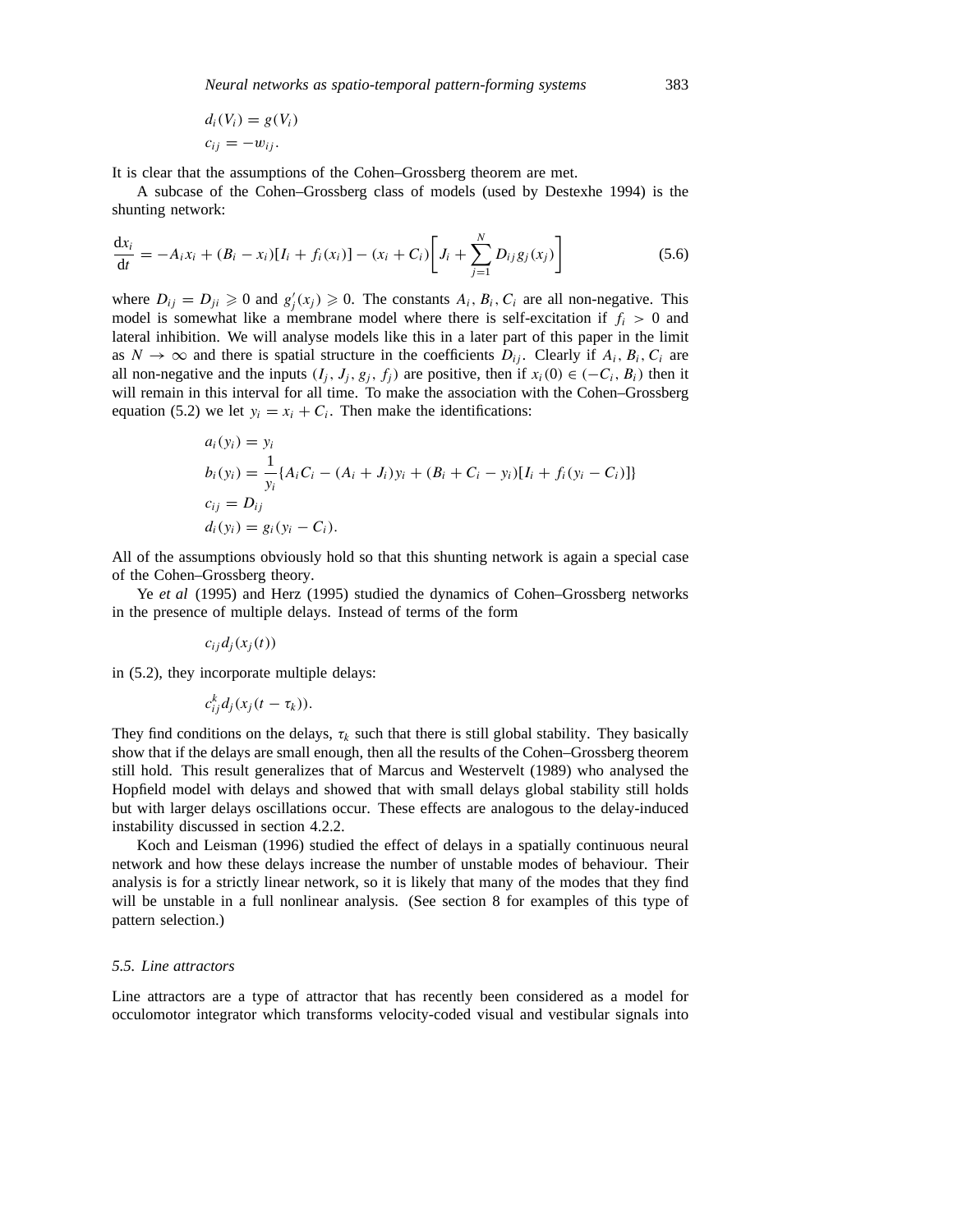eye position. Experimentally, what is found is that the firing rates of individual neurons is a linear function of the eye position, *E*. That is

$$
u_i = h_i + \xi_i E \tag{5.7}
$$

where  $h_i$  and  $\xi_i$  are constants that depend on the individual neuron. The eye position is a dynamic variable that the integrator determines by the summed activity of the neurons in the network. The eye position can be held over many seconds, long after the stimulus has disappeared, thus, it has been suggested that the firing rates are 'attractor' states of some sort of neural network. Because the firing rates of each of the neurons are parametrized by the constant *E*, the network has been called a line attractor. Seung (1996) proposed the simple model:

$$
u'_{i} = -u_{i} + h_{i} + \sum_{j} w_{ij} f(u_{j}).
$$

The idea is to choose the weights and inputs so that the firing rates are as close to (5.7) as possible. Seung, motivated by Hopfield's results, chose

$$
W_{ij}=\xi_i\eta_j.
$$

The steady states are then:

$$
u_i = h_i + C \xi_i
$$

where *C* must satisfy

$$
C = \sum_{j} \eta_j f(C\xi_j + h_j). \tag{5.8}
$$

The idea is to choose  $\xi_i$ ,  $\eta_i$ , so that there are as many values of *C* as possible that satisfy (5.8). If *f* is linear, then choose  $\eta_i = \xi_i$  to be normalized and orthogonal to  $h_i$ . For the nonlinear problem, this choice works fairly well and can lead to many roots of this equation.

#### *5.6. Winner-take-all networks*

An important class of networks that has been studied by a large number of authors are the so-called winner-take-all (WTA) networks. In these networks, input may be given or not, but the end result is that only one unit is turned on and the other units are suppressed. These units are important in the formation of self-organized maps (Kohonen 1989) since the assumption in the map models is that one unit or small group of local units is excited. Chialvo and Bak (1997) showed that the WTA behaviour is very good for building systems that are able to rapidly adapt to changing environments. The architecture of WTA networks is usually of the form:

$$
\frac{du_i}{dt} = F\left(u_i, I_i, \sum_j u_j\right) \tag{5.9}
$$

where *F* is an increasing function of its second argument and a decreasing function of the third argument. If the global inhibition of the network is strong enough, then all but the system receiving the strongest input will be suppressed. Yuille and Gryczwyz (1989) showed that for  $F(u, I, \Sigma) = -u + If(u - \Sigma)$  with f a sigmoid nonlinearity, then WTA behaviour can occur. In the case of equal inputs, it is also possible for WTA to occur, but in this case, the 'winner' is the unit that initially starts highest. Models such as the Yuille and Gryczwyz are easy to understand by looking at  $N = 2$  neurons and  $f(u) = 1/(1 + e^{-u})$ . There will be a unique winner no matter what the initial conditions are if both inputs  $I_i$  are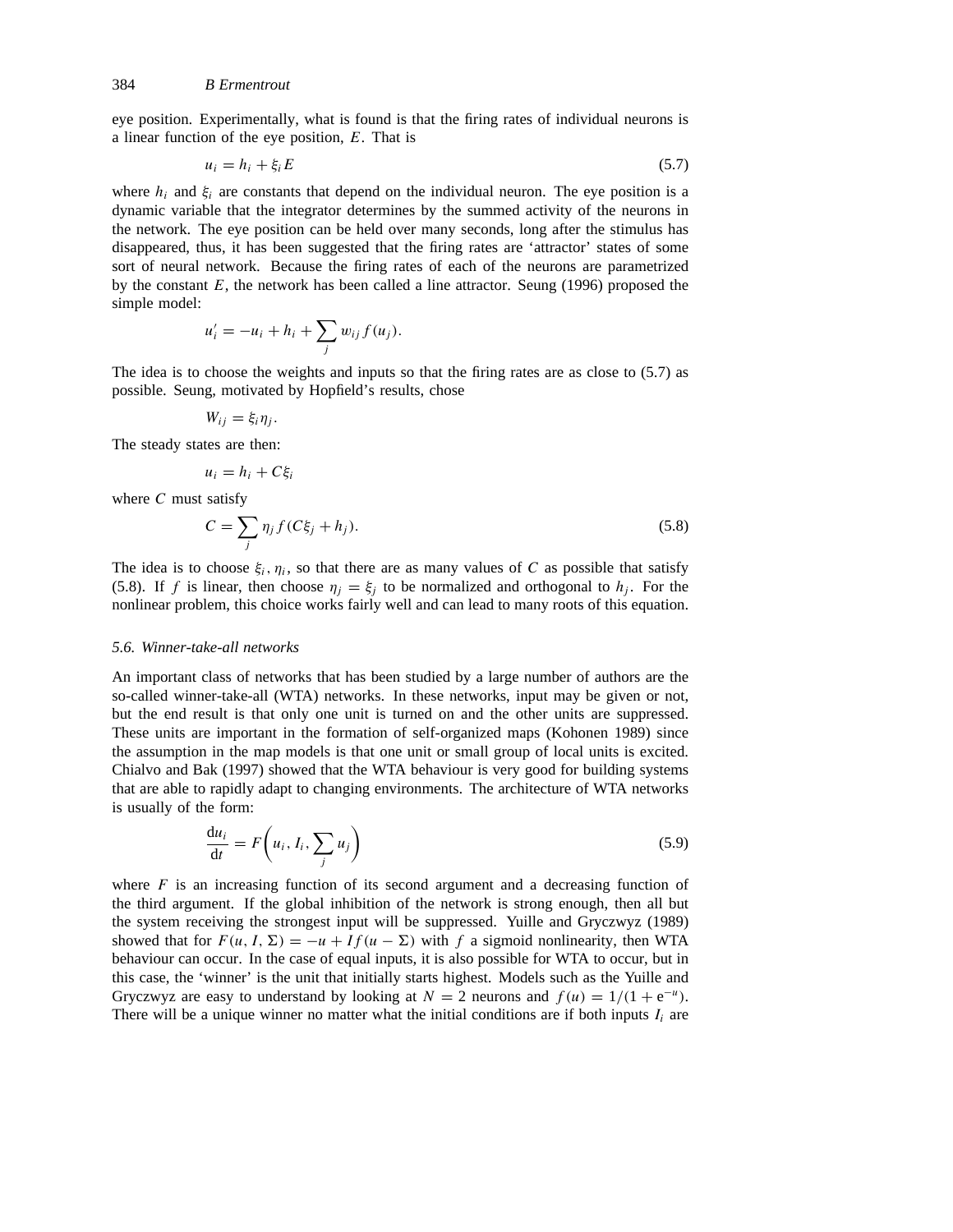small enough so that there is a unique fixed point. As both inputs increase in strength, a bifurcation to a pair of new fixed points occurs. This leads to bistability of the network and so even though the network has asymmetric inputs, some initial conditions will go to the weaker one. In most cases that arise in neural models, the Cohen–Grossberg theorem can be applied to prove that all solutions tend to fixed points.

Fukai and Tanaka (1997) recently derived a simple Lotka–Volterra model from a general neural network. The equations have the form:

$$
\frac{du_i}{dt} = u_i \left( 1 + I_i + (\beta - 1)u_i - \beta \sum_j u_j \right) + \epsilon
$$

where  $\epsilon$  is a small positive parameter. For  $\epsilon = 0$  they prove that when  $\beta = 1$ , the network has WTA behaviour in that the largest input suppresses all the other inputs. When  $\beta$ <sup>−</sup> *< β* < 1 the network can have more winners, say *n*, as long as

$$
1 + I_{\min} > \frac{\beta n}{1 - \beta} (\bar{I} - I_{\min})
$$

where  $I_{\text{min}}$  is the minimum input among the winners and  $\overline{I}$  is the mean input among winners. Finally, they show that if  $\beta > 1$  the system is a variable WTA in which one unit wins and the others are 0, but the winner is not necessarily the unit with the largest input. Unit  $j$  can be a winner as long as

$$
\beta(1+I_j) > (1+I_i) \qquad \text{for all } i \neq j.
$$

Ermentrout (1992a) showed that if the global inhibition is not instantaneous, then the WTA behaviour can be disrupted. For example, consider the WTA model:

$$
u'_{j} = -u_{j} + f(14u_{j} - 15v - 1)
$$
  
\n
$$
\tau v' = -v + f(15(u - 1 + u_{2} + u_{3}) - 8)
$$

where  $f(u) = 1/(1 + e^{-u})$ . Then for  $\tau$  smaller than  $\tau_H \approx 0.4$ , the network is a WTA. At  $\tau = \tau_H$  the system remains a WTA network, but the activity of all the units oscillates with the 'winner' having a much bigger amplitude than the other two units. As *τ* continues to increase, the difference in magnitude of the three units decreases until at  $\tau = \tau_L \approx 4.24$ , the stable asymmetric state disappears and the only stable solution is a synchronous oscillation. Thus, the WTA phenomena depends on the ability of the inhibitory influence to act fast.

#### *5.7. Oscillatory networks revisited*

Gerstner *et al* (1996) recently considered generalizations of the results of Abbott and van Vreeswijk (1993) van Vreeswijk *et al* (1994) by considering their version of the integrateand-fire model. They considered a network of neurons of the form:

$$
V_i(t) = \sum_f \eta(t - t_i^f) + \sum_j w_{ij} \sum_f \alpha(t - t_j^f - \Delta).
$$

Here,  $w_{ij}$  are the weights,  $\alpha$  is the post-synaptic potential,  $\Delta$  is the synaptic delay, and  $\eta(t)$ is the refractory function (see section 2.1.1).  $V_i(t)$  is the potential of the cell, *i* and  $t_i^f$  is the set of firing times of cell, *i*. They analyse stability of the homogeneous oscillatory solution for networks in which the row sums of  $w_{ij}$  are identical, say,  $w$ , and  $w_{ij} > 0$ . They give conditions on the postsynaptic function and the refractory function which guarantee stability of the synchronous state. The conditions for stability are easily illustrated (see figure 7). If the refractory curve,  $\theta - \eta(t)$  (where  $\theta$  is the threshold to fire) intersects the synaptic potential curve  $w\alpha(t)$  where the latter has a positive slope, then the synchronous state is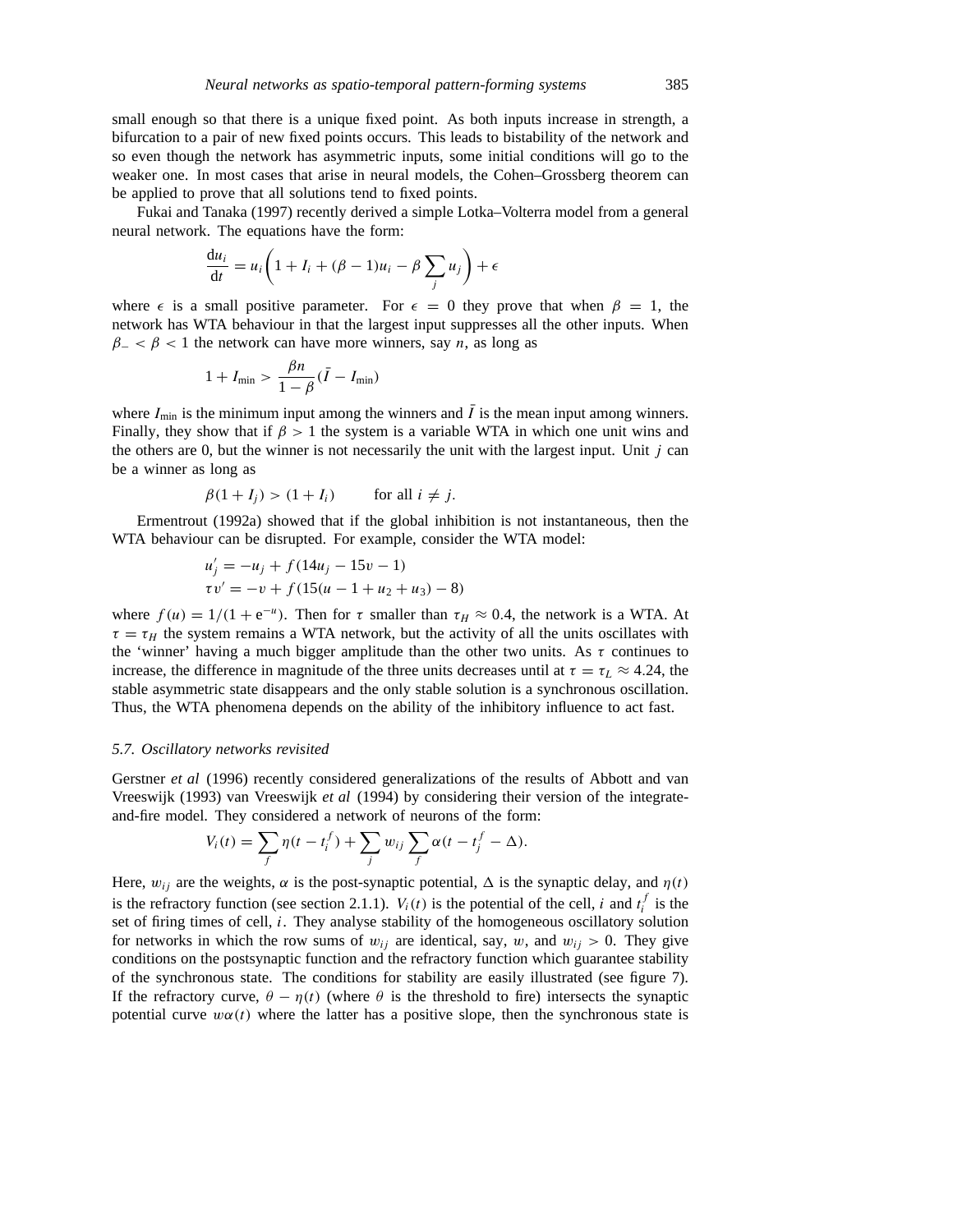

Figure 7. Criterion for stability of the synchronous solution in the 'spike-response' model. The curve of refractoriness,  $\theta - \eta(t)$  must intersect the synaptic response,  $w\alpha(t)$ , where it is increasing.

stable; otherwise it is unstable. Clearly, if the delay is too short, then excitation is unstable as was shown for the integrate-and-fire model by van Vreeswijk *et al* (1994).

A similar result for weakly coupled oscillator networks can also be proven (Ermentrout 1992b). Consider the analogue of (4.3) in a network of *N* coupled oscillators:

$$
\frac{d\theta_i}{dt} = \omega_i + H_i(\theta_1 - \theta_i, \dots, \theta_N - \theta_i).
$$
\n(5.10)

Each argument of the functions  $H_i$  is periodic with the same period. Suppose that there is a phase-locked solution:

$$
\theta_i(t) = \Omega t + \bar{\theta}_i + C
$$

where  $\Omega$  is the ensemble frequency, *C* is an arbitrary constant, and  $\bar{\theta}_i$  is independent of time and represents the relative phases of each of the oscillators. Let

$$
w_{ij} = \partial H_i / \partial \phi_j
$$

be the partial derivative of  $H_i$  with respect to each of its  $N$  arguments evaluated at this phase-locked solution. If  $w_{ij} \geq 0$  and the matrix  $w_{ij}$  is irreducible, then the phase-locked solution is asymptotically stable.

#### **6. Models with spatial structure**

The models that we have explored so far essentially model a single layer of neurons. That is the implicit assumption made when there are symmetric connections. Furthermore, the structure of the connections is distributed and associative; there is no clear topographic organization of the connections. There clearly exist spatially distributed connections in cortical networks and much of the early theoretical work on neural networks took this viewpoint. Recent experimental advances have enabled neuroscientists to look at spatially distributed activity in cortex and other brain regions. Section 4, on small networks, assumes a layered organization with a clear distinction between excitatory and inhibitory cells. This contrasts with the general work that we described in section 5 on attractor neural networks where there were no restrictions on the values of the weights.

We now turn to the dynamics of neural networks which have spatially structured connections in the sense that there are either layers or topological organization of connections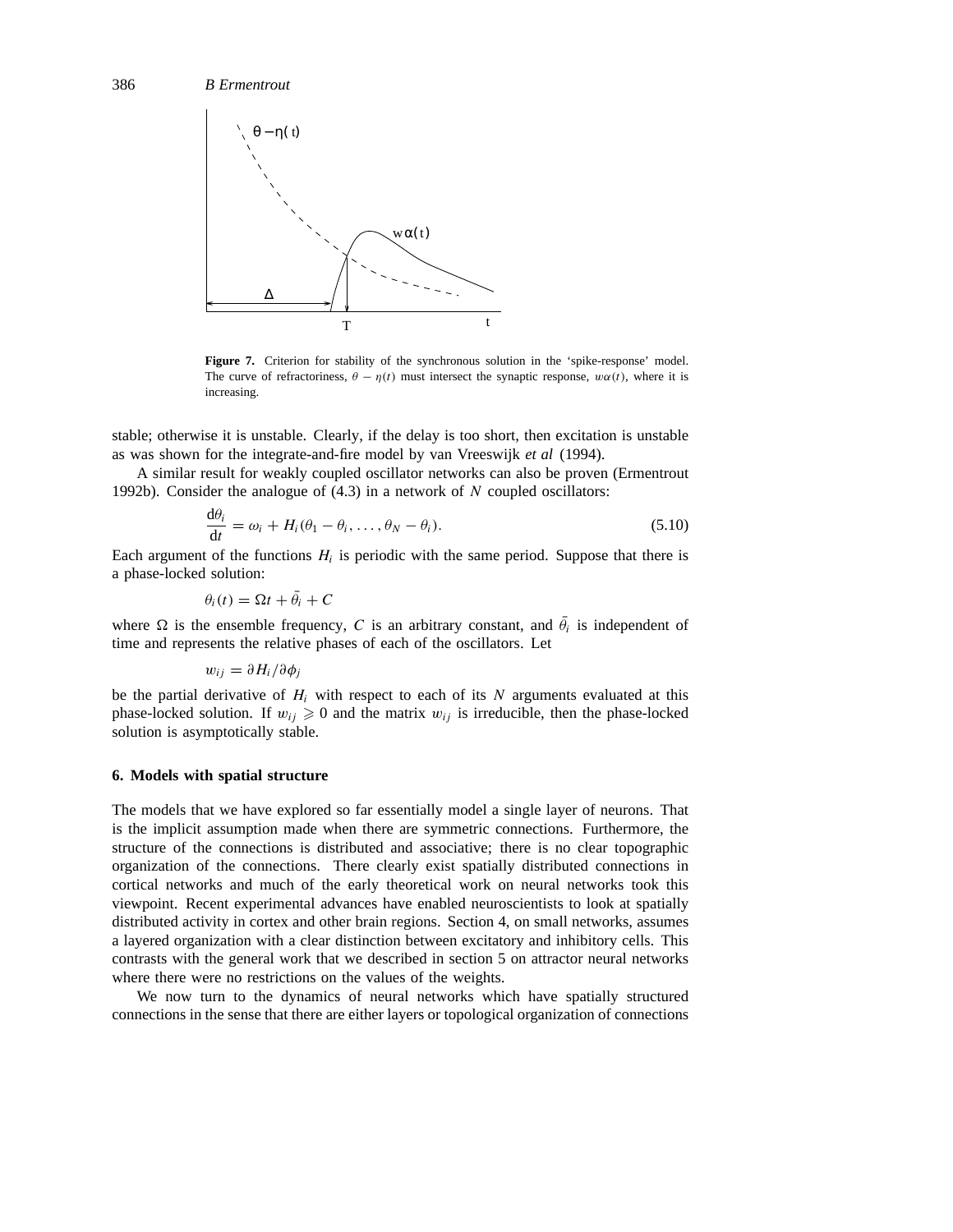between units. We will first introduce continuum networks. Then we will describe general results on single-layer models for convolution-type coupling. We will also look at the dynamics of propagation. We then turn to multilayer models in which there is both excitation and inhibition. We apply a variety of mathematical techniques that can be used to attack these problems such as bifurcation and perturbation methods. Finally, we look at more complicated networks in which additional structure is introduced. In all cases, we will try to make analogies with the behaviour of the networks and real biological systems.

#### *6.1. Continuum models*

The number of neurons and synapses in even a small piece of cortex is immense so that a natural approach is to take a continuum limit and study neural networks in which space is continuous. We will look at general considerations before turning to simple convolutiontype interactions. Consider *M* populations of neurons with activities,  $u_{\ell}(x, t)$  where *x* is a spatial variable. It could be in one, two, or perhaps three dimensions. Then the general neural network has the form:

$$
L_{\ell}(t)u_{\ell}(x,t) = F_{\ell}\bigg(\sum_{\ell'}\int_{\Omega}w_{\ell\ell'}(x,y)u_{\ell'}(y,t)\,dy\bigg)
$$

where  $L_{\ell}$  is a temporal integrator; in most of the examples we consider, it will be the operator,  $Lu = \tau \frac{du}{dt} + u$ . Here  $\Omega$  is the spatial extent of the network. The connectivity functions,  $w(x, y)$  determine the total strength of connections between cells at *y* to cells at *x*. The most typical form for  $w(x, y)$  is a form that is dependent only on the difference between *x* and *y*,

$$
w(x, y) = W(x - y)
$$
homogeneous. (6.1)

Such interaction functions are called homogeneous since they are translation invariant. An additional simplification is that the interactions are isotropic so that,  $W(z)$  is only a function of  $|z|$  the absolute value of the vector *z*. Most people who use continuum models use this approximation. Another issue is the problem of what to do at the boundaries. For example in a one-dimensional domain, what happens at the edges. There are several different approaches that can be taken. To illustrate these, we fix the model to lie on the interval [0*,* 1], so that the interaction is just:

$$
\int_0^1 w(x, y)u(y, t) \, dy.
$$

The simplest approach is to just leave the interaction function as  $w(x, y) = W(|x - y|)$ . This implies that cells near the edges receive fewer connections than cells in the middle. This means that spatially uniform activities are not transformed to spatially uniform outputs. On a large domain or with sufficiently localized connections, this is not a problem for transient phenomena. However, for recurrent activity, the local boundary effects can have global consequences. Thus, this is not particularly suitable when one wants to study long-term spontaneous activity.

The second approach is to let the domain be periodic. This is reasonable for some types of networks where *x* is not space but orientation (see sections 8.1.2 or 7.3.4 for examples). However, in general this does not make much biological sense. Related to this simplification is to let the domain be infinite. This itself presents some mathematical difficulties. The advantage of periodic and infinite domains will become evident when we apply bifurcation methods to the equations.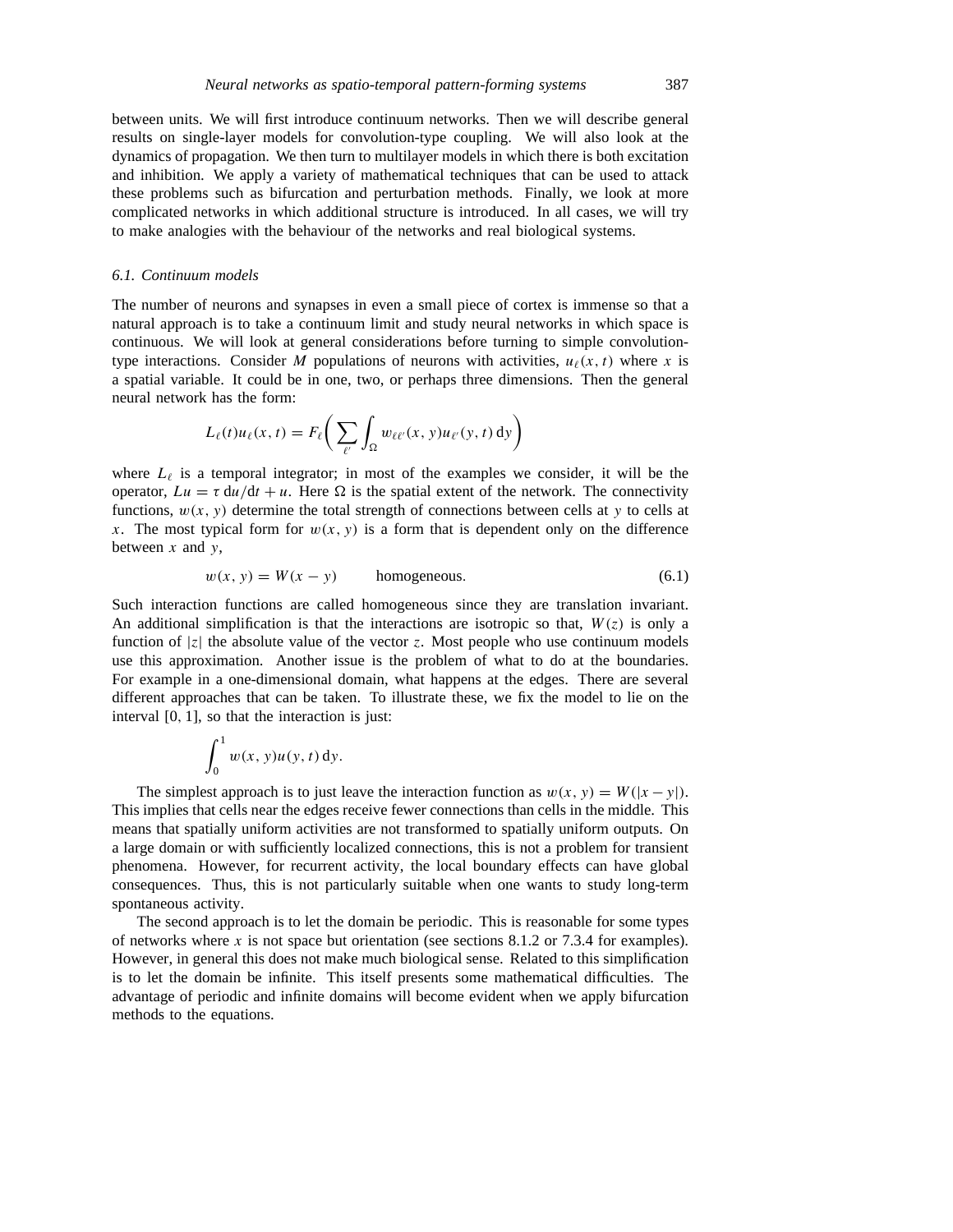The third way to deal with the issue of the edges is to 'homogenize' the medium. That is, let

$$
r(x) = \int_0^1 W(|x - y|) \, \mathrm{d}y
$$

and define:

$$
w(x, y) = W(|x - y|)/r(x).
$$

This weight function will now transform spatially homogeneous input to spatially homogeneous output. If the domain is periodic, all that this does is normalize the integral of *w*. We will call interaction functions of this type 'homogenized'.

*6.1.1. What is the form of the interaction function?* If the density of cells in a given layer is uniform, and the interactions between cells depend only on distance, then the interaction function from layer  $\ell$  to layer  $\ell'$  is:

$$
w(x - y) = \int_{\Omega} D_{\ell'}(x - y) A_{\ell}(y) dy
$$

where  $D_{\ell}(z)$  is the arborization function for the dendrites of the postsynaptic cell population and  $A_{\ell}(z)$  is the axonal arborization of the presynaptic population. Thus, the contribution from cells at point *x* to cells at point *y* is the convolution of the arborization function. In section 8.3.3, we take a more ambitious approach due to Bressloff (1995) and include the fact that synapses may occur at different distances from the cell body along the postsynaptic dendrite.

Given a distance-dependent interaction function, what should the shape be? The classic model has *W* peaked at the origin and decaying with distance. For example, *W* may be a Gaussian,  $exp(-(|x|/\sigma)^2)$ , exponential,  $exp(-|x|/\sigma)$ , or with finite support. One issue is whether a cell can connect to itself. This issue is not yet resolved anatomically although there is strong evidence that at least for inhibitory cortical cells, self-connections are quite prevalent (Tamas *et al* 1997). There is some scant evidence for self-synapses (called autapses) in excitatory pyramidal cells (Lubke *et al* 1996). If self-connections are prohibited by introducing a 'gap' in connectivity, it is possible that new phenomena could occur; this is a subject of current research. For example, Rinzel *et al* (1998) showed that in a network of inhibitorily coupled neurons that have post-inhibitory rebound, smooth propagation occurs only if there is a gap. There are recent examples in the prefrontal cortex of anatomical connections which branch and tuft, branch and tuft, etc in a periodic fashion. That is, the connectivity of cells decreases with distance but is highly modulated by a periodic function. Again, the functional implications of this type of interaction are still an open question.

If the density of cells is non-uniform, then there will be an obvious inhomogeneity in the connections:

$$
w_{\ell\ell'}(x, y) = W(|x - y|) \rho_{\ell}(y) \rho'_{\ell}(x).
$$

The implications of this remain a subject of current research.

In general, spatial interactions are symmetric and similar to one of the four types illustrated in figure 8 which are called respectively: (*a*) excitatory; (*b*) inhibitory; (*c*) lateral-inhibitory; and (*d*) lateral-excitatory. All of the examples that we analyse in the remainder of this paper will be of one of these four types. All four can be written in the following form:

$$
w(x) = a_1 e^{-(x/\sigma_1)^2} - a_2 e^{-(x/\sigma_2)^2}
$$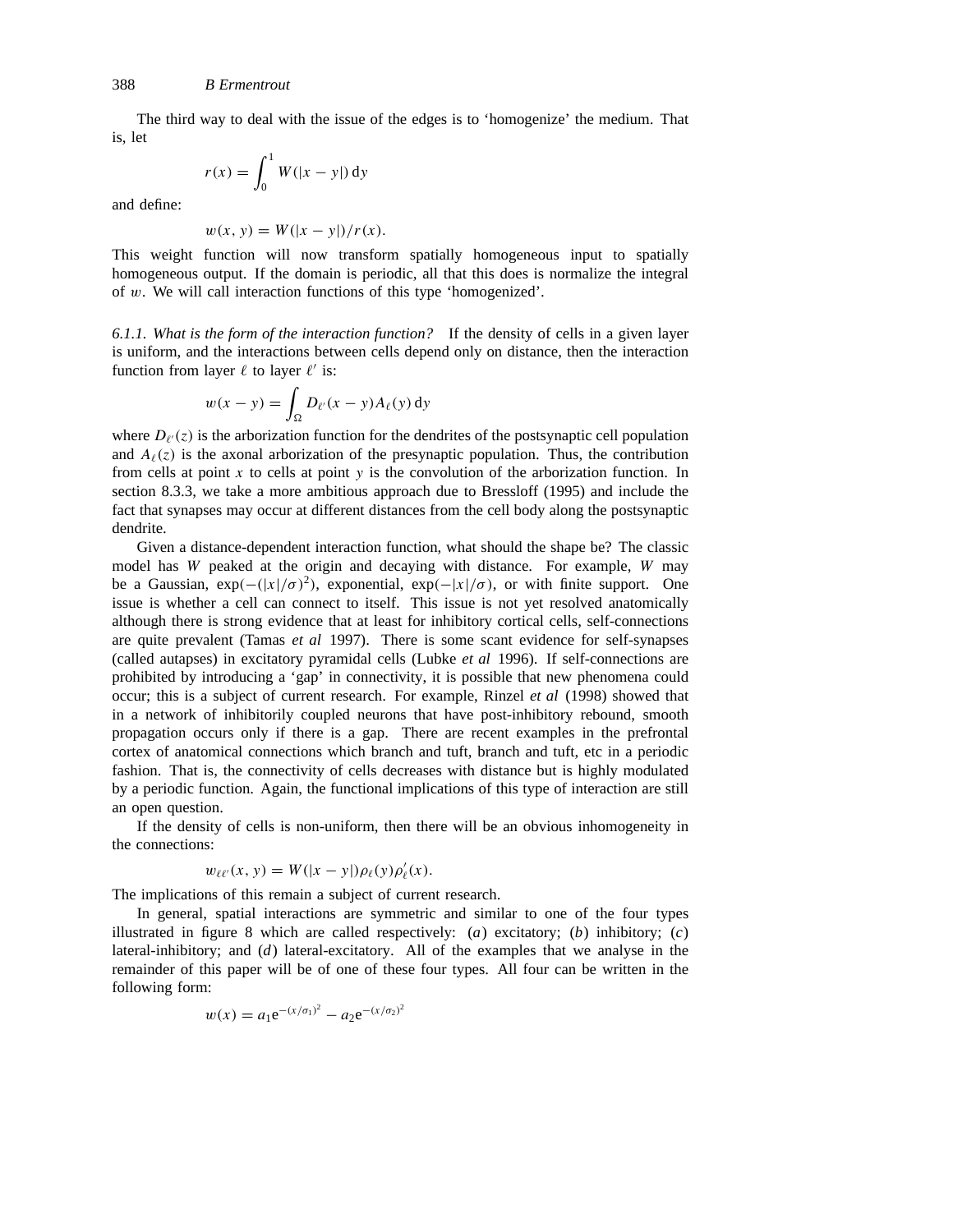

Figure 8. The most typical spatial interaction functions for spatially continuous neural networks. (*a*) Purely excitatory interactions; (*b*) purely inhibitory interactions; (*c*) 'lateral-inhibition' or 'Mexican hat' interactions in which there is local excitation and distant inhibition; (*d*) 'lateral excitation', in which there is local inhibition and distant excitation.

where all parameters are non-negative. Purely excitatory connections have  $a_2 = 0$ , inhibitory have  $a_1 = 0$ , lateral inhibitory have  $\sigma_2 > \sigma_1, a_1 > a_2$  and lateral excitatory have  $\sigma_1 > \sigma_2$ ,  $a_2 > a_1$ .

*6.1.2. 'Hebbian' or product connectivity.* A simple model for connectivity is the analogue of Hopfield's 'Hebbian' interactions:

$$
w(x, y) = \sum_{k=1}^{m} \xi_k(x) \eta_k(y)
$$

where  $\xi_k(x)$  are continuous functions. We will look at an example of this type of interaction in a model for orientation response proposed by Ben Yishai *et al* (1995, 1997). To see how such a model could be justified, suppose that the domain is periodic. Then

$$
w(x, y) = W(|x - y|)
$$

is periodic and we can expand *W* in a cosine series (since it is symmetric):

$$
W(z) = J_0 + J_1 \cos ax + J_2 \cos 2ax + \cdots
$$

If we truncate this after finitely many terms, then the interaction will be a sum of terms of the form:

$$
\int \cos[na(x - y)]u(y) dy = \int (\cos nay \cos nx + \sin nay \sin nx)u(y) dy
$$

which is just a sum of 'Hebbian' interactions.

## **7. Pattern formation in active media**

Pattern formation in nonlinear spatially distributed systems has a long history in physics and biology. The mechanisms responsible for pattern formation are well known (see Fife 1979, Murray 1989, or Cross and Hohenberg 1994). In neuronal networks, we have all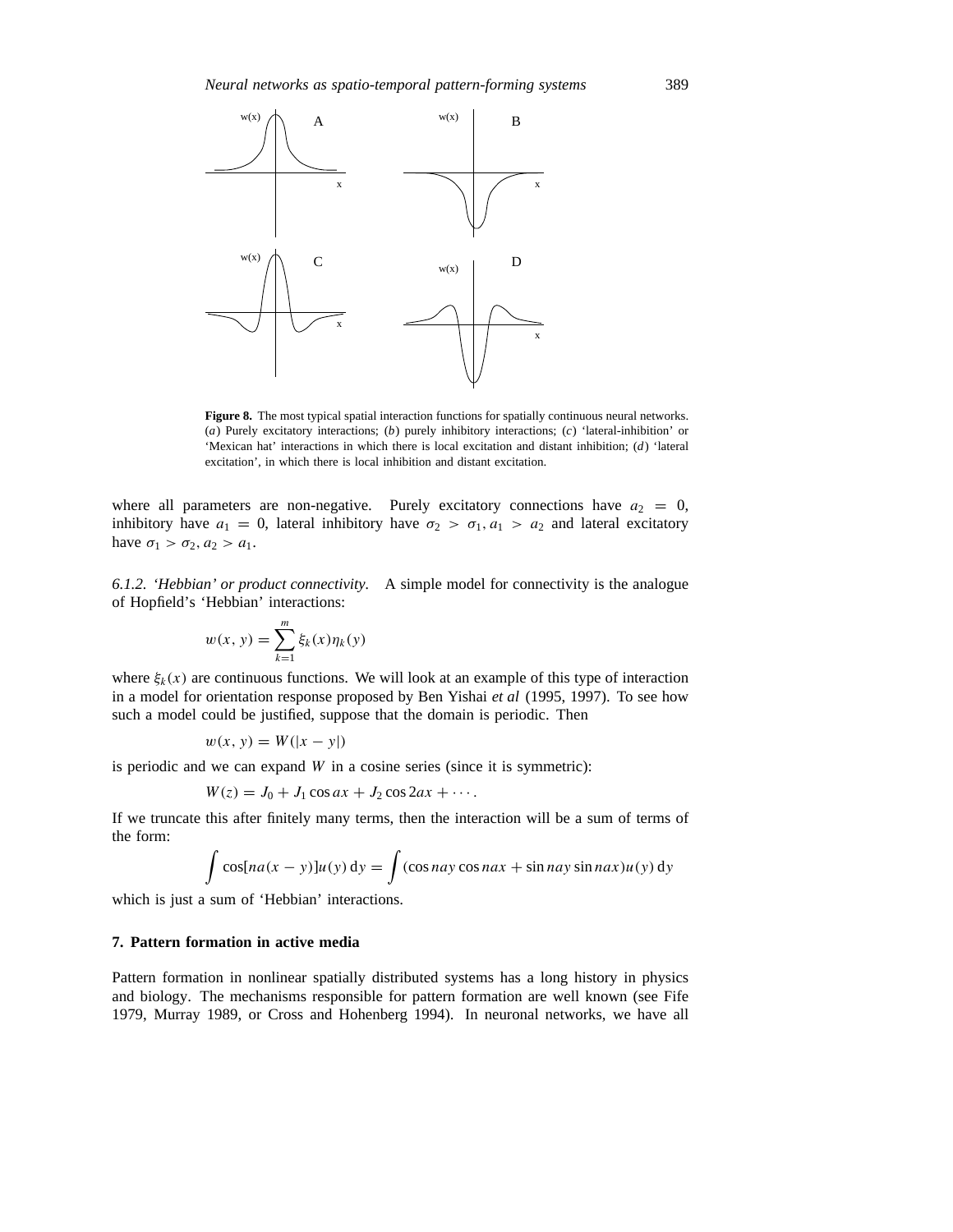the necessary interactions to lead to a variety of spatial and temporal behaviour. The response of a neural network to inputs is obviously very important, but the analysis of such systems remains a difficult question both analytically and numerically. Thus, we must turn to approximations and perturbative methods. These methods have proven to be very useful in elucidating the behaviour of neural networks. We are particularly interested in the spontaneous excitation of neural networks as well as how the presence of weak inputs can alter this behaviour. Strong inputs will presumably dominate the behaviour of the networks (see Amari 1977, for a justification of this). In a recent series of papers, Hansel and Sompolinsky (1996, 1997) have also assumed that the inputs are weak. Roque Da Silva Filho (1992) studied the equilibrium properties of a two-layer continuous neural network with localized inputs. He shows that the sizes of response of the inhibitory layer is inversely related to the size of the input fields to the excitatory and inhibitory layers. A similar 'paradoxical' behaviour was found in a simple variable excitatory–inhibitory model (Tsodyks *et al* 1997).

In one space dimension, there are several types of behaviour that were found numerically by Wilson and Cowan (1973) and Ellias and Grossberg (1975) and it is these behaviours that we will consider here from an analytic point of view. We will review the following points.

(1) Waves of various types:

(a) wavefronts joining an excited state to a resting state;

(b) solitary waves or travelling pulses in which the medium is briefly excited and then returns to rest;

(c) periodic wave trains.

(2) Stationary pulses or local excitations.

(3) Oscillatory behaviour.

(4) Spatially periodic stationary patterns.

In two dimensions, the same behaviours can be found, however, there are many other interesting patterns that can occur such as spiral waves, target waves, and doubly periodic patterns. We will describe the existence of these patterns in multilayer spatially distributed neural networks. The main techniques are singular perturbation, bifurcation, and linear approximation methods.

Before beginning with the analysis, we briefly discuss the relevance of these patterns to biology. A more detailed discussion can be found in the specific analysis sections. Waves such as wavefronts and pulses have now been observed in slice preparations (Chagnac-Amitai and Connors 1989, Traub *et al* 1993, Golomb and Amitai 1997) using voltagesensitive dyes and multiple electrodes. Periodic wave trains are common in many systems such as the Limax olfactory bulb (Kleinfeld *et al* 1994) and the locomotor generators of some fish (Grillner, 1974). Standing solitary spatial pulses are believed to be the analogue of short-term memory. There are many examples of delayed-response tasks in which an initiating stimulus is removed, but localized neural activity remains (Fuster and Alexander 1971, Funahashi *et al* 1989). Standing pulses are believed to be the analogue of this phenomenon. Oscillations in neural networks have been of great interest ever since Gray and Singer (1986) observed coherent oscillations in response to a stimulus in the cat visual cortex. Finally, a number of authors have suggested that spatially periodic activity profiles may be the analogue of simple visual hallucinations (Ermentrout and Cowan 1979b, Tass 1995).

In this section, we focus on *active media*. That is, we will describe behaviour of systems that are highly nonlinear and far away from any spatially and temporally uniform states. In the next section, we will look at bifurcation of spatio-temporal patterns from rest. Active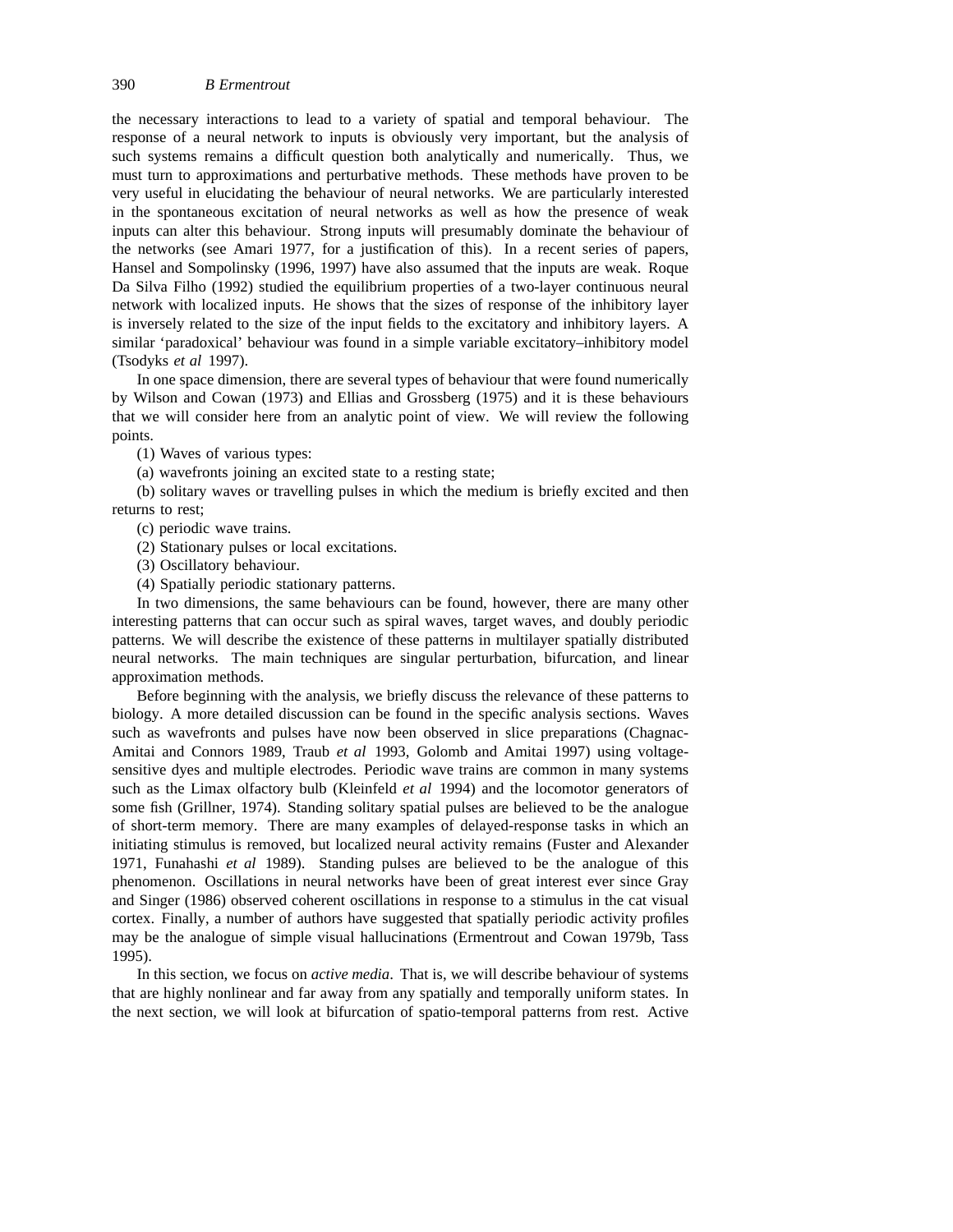media can be characterized by their local dynamics. We point out three different types of locally active media: (i) bistable, (ii) excitable, and (iii) oscillatory. Locally bistable behaviour occurs when there are two stable states for the network, resting and active. A locally excitable medium has a unique stable fixed point and a threshold-like behaviour. Small perturbations return to rest, but larger ones are amplified before returning to rest. The behaviour of these systems when coupled in a spatially extended network can be quite complex. Vasiliev *et al* (1987) provided a comprehensive review of the behaviour of *diffusively* coupled active systems using singular perturbation methods. In this section, we will use similar techniques to examine the highly nonlinear behaviour of *synaptically* coupled neural networks which are locally active.

The local dynamics combined with different spatial connectivities leads to a variety of large amplitude patterns. Bistable networks with local excitation lead to travelling wavefronts. If there is lateral inhibition, then the same bistable network will lead to localized regions of excitation. In the excitable system, local excitation leads to travelling wave pulses and if there is lateral inhibition, stationary pulses occur. Locally oscillatory networks lead to travelling waves.

### *7.1. Wavefronts*

We will start with some results about one-dimensional models on the real line as these models provide the starting point for singular perturbation methods.

Consider the following network:

$$
V(x,t) = \int_0^\infty h(s) \, ds \int_{-\infty}^\infty w(x-y) S(V(y,t-s)) \, dy \tag{7.1}
$$

which represents a one-dimensional network of neurons distributed on the real line. We normalize the temporal operator, *h* and the spatial weight function so that they both integrate to 1 over their respective domains. We assume that *w* is non-negative and symmetric (like figure 8(*a*)), *h* is positive and monotone decreasing, and *S* is monotone. Finally, we assume that the equation:

$$
f(V) \equiv -V + S(V) = 0
$$

has precisely three roots,  $V_1 \, < \, V_2 \, < \, V_3$  such that  $f'(V_j)$  is negative for  $j = 1, 3$  and positive for  $j = 2$ . This last assumption implies that the spatially homogeneous equation is bistable in that there are two stable fixed points, a low potential,  $V_1$  and a high potential,  $V_3$ . The middle potential,  $V_2$  separates the two fixed points.

In the reaction–diffusion literature, the following bistable model is often studied:

$$
u_t = u_{xx} + f(u)
$$

where  $f(u)$  has three roots  $u_1 < u_2 < u_3$  with  $f'(u_j)$  negative for  $j = 1, 3$  and positive for  $j = 2$ . Fife and McLeod (1977) showed that this model equation has as a solution a unique travelling wavefront,  $u(x, t) = U(\xi)$  where  $\xi = x - ct$ . The front satisfies  $U(-\infty) = u_3$ and  $U(+\infty) = u_1$  and the velocity, *c*, is unique.

Based on this reaction–diffusion equation, Ermentrout and McLeod (1993) were able to prove that there is a travelling front solution to (7.1),  $V(x, t) = v(\xi)$ . The wavefront joins the two stable solutions,  $V_1$  and  $V_3$ . They are able to show that it is unique as well as stable. One property that will be useful later is that the sign of the velocity  $c$  is the same as the sign of the integral:

$$
I = \int_{V_1}^{V_3} f(V) \, \mathrm{d}V.
$$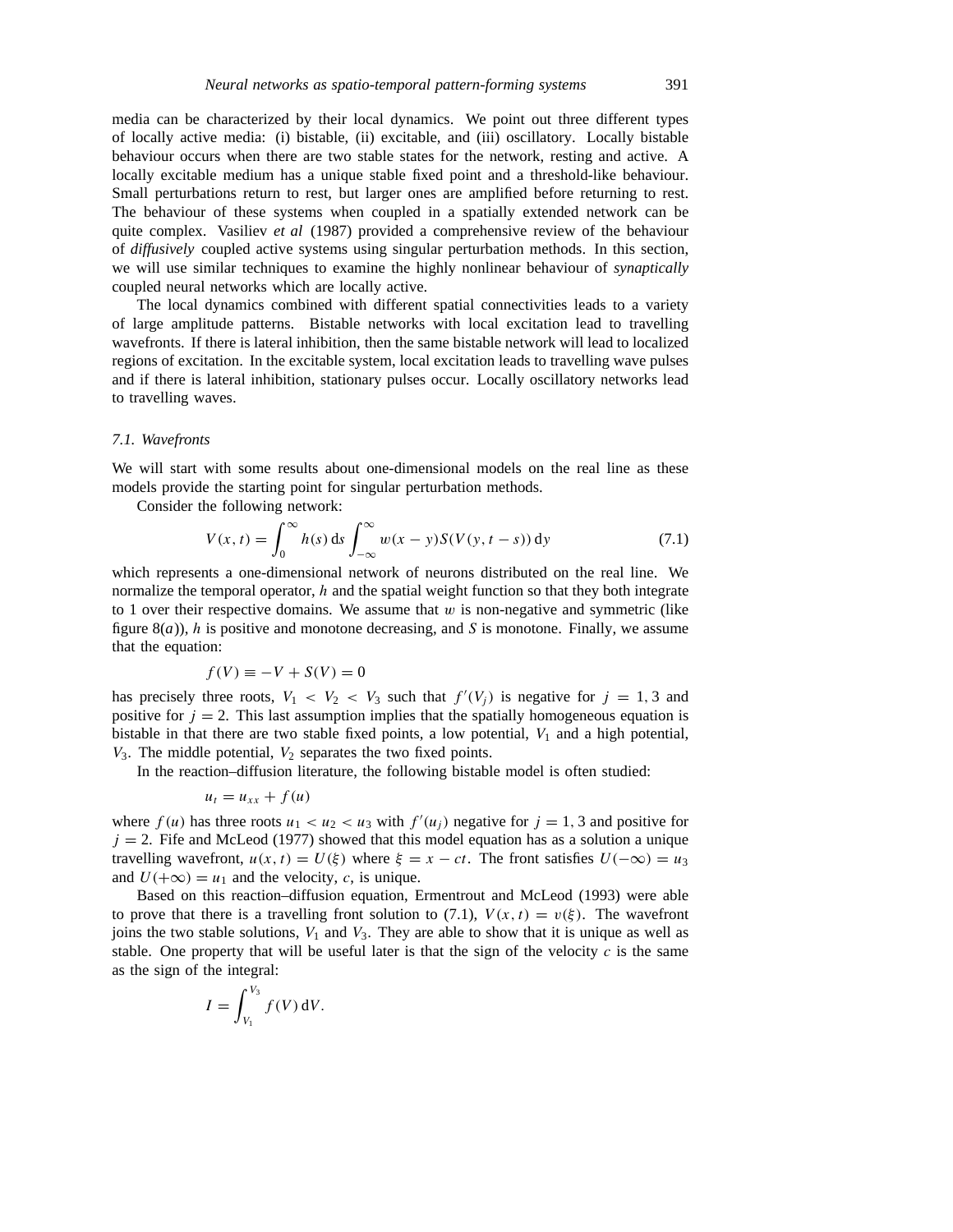The function  $f(V)$  is 'cubic-like', If *I* is positive, then the positive area exceeds the negative area. This occurs if the threshold of the sigmoid, *S* is low. The wavespeed is positive so that if the system is perturbed enough from the lower state, it will 'ignite' and switch the medium from low potential (firing rate) to high potential (firing rate). On the other hand, if the threshold is high, then *I* will be negative and the medium will switch from the high state to the low state. In particular, there is a unique value of the threshold for which the wave is 'frozen' and does not propagate. At this value,  $I = 0$ .

Idiart and Abbott (1993) considered (7.1) under the conditions that  $h(t) = e^{-t}$  and constructed an approximate solution by linearizing *S* around the middle fixed point. Ermentrout and McLeod (1993) solved the piecewise constant case,  $S(u) = H(u - \theta)$ where *H* is the step function. Pinto (1997) also constructed a solution for general *h* and axonal delay. We will review these constructions in the next section. Chen *et al* (1997a) generalized the Ermentrout and McLeod results to include models of the form:

$$
\frac{du}{dt} = F\bigg(\int_{-\infty}^{\infty} w(x-y)g[u(y,t)]\bigg)P(u) - C(u).
$$

Choosing  $P(u) = 1 - u$ ,  $g(u) = C(u) = u$ , we obtain the continuum analogue of the spikeaveraged system (3.7). This result was used to prove the existence of travelling spindle waves in a biophysically based model for the reticular nucleus of the thalamus (Chen *et al* 1997b).

*7.1.1. Piecewise linear models.* We now explicitly construct wavefronts for a piecewise constant model:

$$
u(x,t) = \int_{-\infty}^{t} h(t-s) \, ds \int_{-\infty}^{\infty} w(x-y) H(u(y,s) - \theta) \, dy \tag{7.2}
$$

where *H* is the step function and  $\theta$  is the threshold. We look for a solution  $u(x, t) = U(z)$ where  $z = x - ct$  is the travelling coordinate. Since the wave is translation invariant, we fix the origin by requiring that  $U(0) = \theta$ . We want wavefronts which are monotone and satisfy  $U(-\infty) = 1$ ,  $U(\infty) = 0$ . Using the fact that the step function is 0 for *z* > 0 by our choice of the origin, the travelling solution satisfies:

$$
U(z) = \int_{z}^{\infty} h\left(s - \frac{z}{c}\right) \int_{sc}^{\infty} w(y) \,dy \,ds.
$$

The condition that  $U(0) = \theta$  determines the velocity, *c*:

$$
\theta = \int_0^\infty h(s) \int_{cs}^\infty w(y) \, dy \, ds. \tag{7.3}
$$

For a given PSP function *h* and weight function, *w*, we need only evaluate these integrals. Since the weight function and the PSP function have been normalized, it is clear that when  $\theta = \frac{1}{2}$ , that  $c = 0$ . Furthermore, the velocity increases as the threshold decreases with an infinite positive velocity as  $\theta \to 0$  and an infinite negative velocity as  $\theta \to 1$ . Finally, uniqueness of the velocity is also obvious from the monotonicity of this function of *c*. Thus for each threshold between 0 and 1, there is a unique velocity, *c*. Pinto (1997) extended this theory to the case in which there are axonal delays. That is, (7.2) is replaced by:

$$
u(x,t) = \int_{-\infty}^{t} h(t-s) \, ds \int_{-\infty}^{\infty} w(x-y) H(u(y, s-|x-y|/v) - \theta) \, dy. \tag{7.4}
$$

Here *v* is the axonal velocity and  $|x - y|/v$  is the conduction delay. As  $v \to \infty$  we recover the original model. Since the axonal conduction velocity is two orders of magnitude faster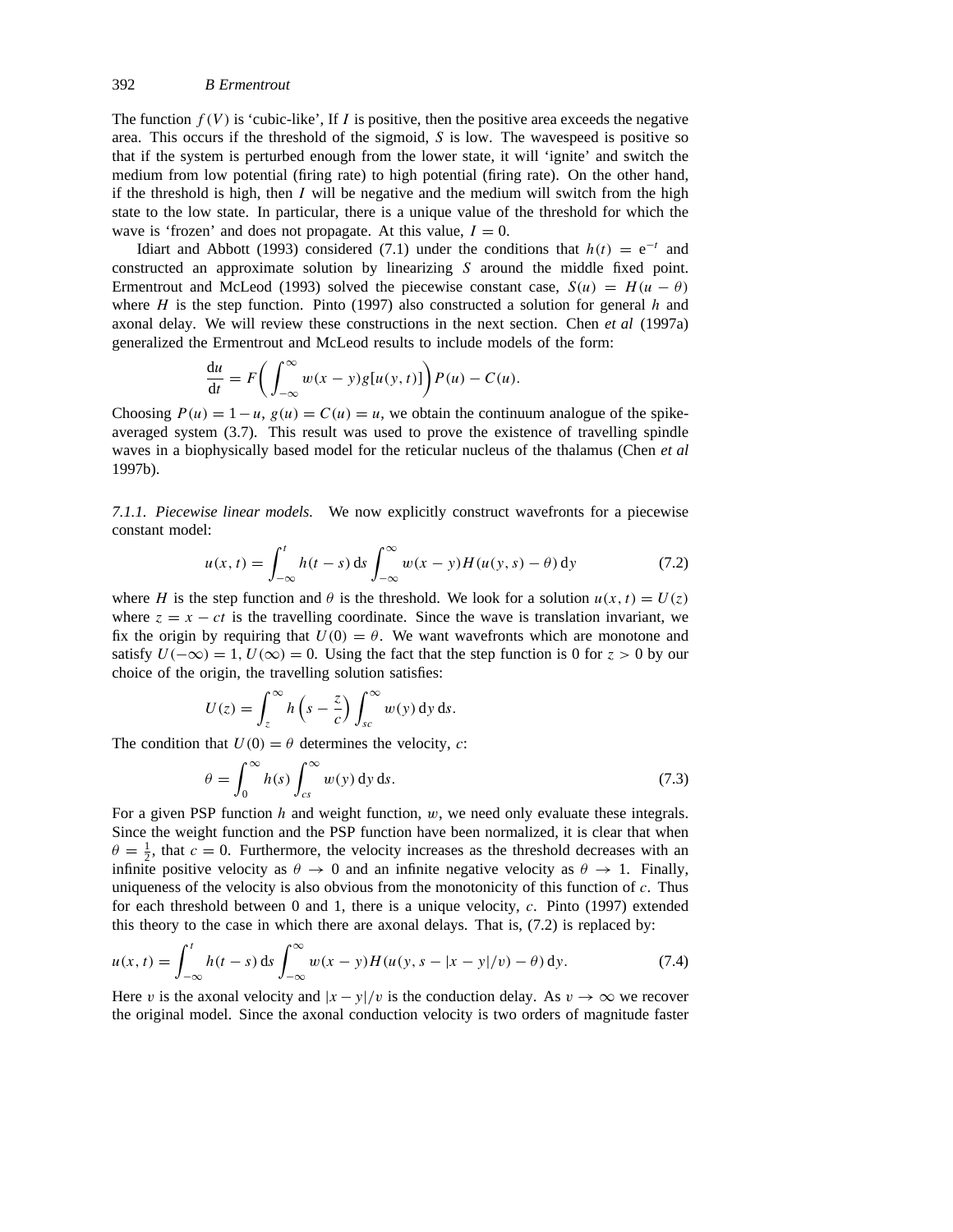than typical cortical waves, one is justified in ignoring the conduction delays. However, for waves arising in low-threshold models, this velocity does have an effect. Pinto found that if  $|c| < v$ , then

$$
\theta = \int_0^\infty h(s) \int_{\frac{c}{|v| - c}}^\infty w(y) \, \mathrm{d}y \, \mathrm{d}s.
$$

Note that as *c* approaches *v* from below, the integral vanishes, and  $\theta = 0$ . Similarly, as  $c \rightarrow -v^+, \theta \rightarrow 1$ . Thus, the velocity is pinned between  $-v$  and *v*.

In another calculation, Pinto and also Chen *et al* (1997b) considered the equation:

$$
\frac{\partial u}{\partial t}(x,t) = AH \left( \int_{-\infty}^{\infty} w(x-y)u(y,t) \, dy - \theta \right) (1 - u(x,t)) - Bu(x,t) \tag{7.5}
$$

where *A, B* are positive parameters. Recall that this model arises when averaging is done in a full ionic channel model. The velocity is found by solving:

$$
\theta = \frac{A}{A+B} \bigg( \frac{1}{2} + \int_0^\infty w(z) e^{-\frac{A+B}{c}z} dz \bigg).
$$

Idiart and Abbott (1993) adapted a similar approach and obtained the velocity for an equation of the form:

$$
\tau u_t = -u + \int_{-\infty}^{\infty} w(x - y) S(u(y, t - |x - y|/v)) \, dy.
$$

They showed that if  $S'(\theta) = g$  and the slope of the front at threshold is *K*, then for infinite conduction velocity ( $v \to \infty$ )

$$
c = \left(\frac{gKw_2}{2\theta\tau}\right)^{\frac{1}{2}}
$$

where

$$
m_2 = \int_{-\infty}^0 w(y) y^2 \, \mathrm{d}y.
$$

They did not provide a formula for the slope, *K*, which must still be determined, but their observation is useful; the slope of the front and the velocity of the wave are intimately related.

## *7.2. Travelling pulses*

Travelling fronts are not particularly interesting in biological applications, since cells or layers of cells do not stay at the excited state forever. Rather, additional *slow* processes gradually bring the neurons back to rest. There are two possible sources for the repolarization of the network: (i) synaptic inhibition, (ii) slow ionic processes within the cell such as adaptation. Normal synaptic inhibition is fast and strong and thus will usually disrupt any type of wave propagation. In cortical slice preparations (Chagnac-Amitai and Connors 1989, Golomb and Amitai 1997) the inhibition has to be blocked or dramatically reduced pharmacologically before any propagation can occur. Adaptation is the likely mechanism for the termination of propagating waves. We will now look at several examples of the analysis of travelling pulses. There are two different ways to approach the problem. Amari (1977) wrote down a piecewise constant model and then constructed a solution. Pinto (1997) constructed solutions in general by assuming a slow local negative feedback that can be viewed as adaptation.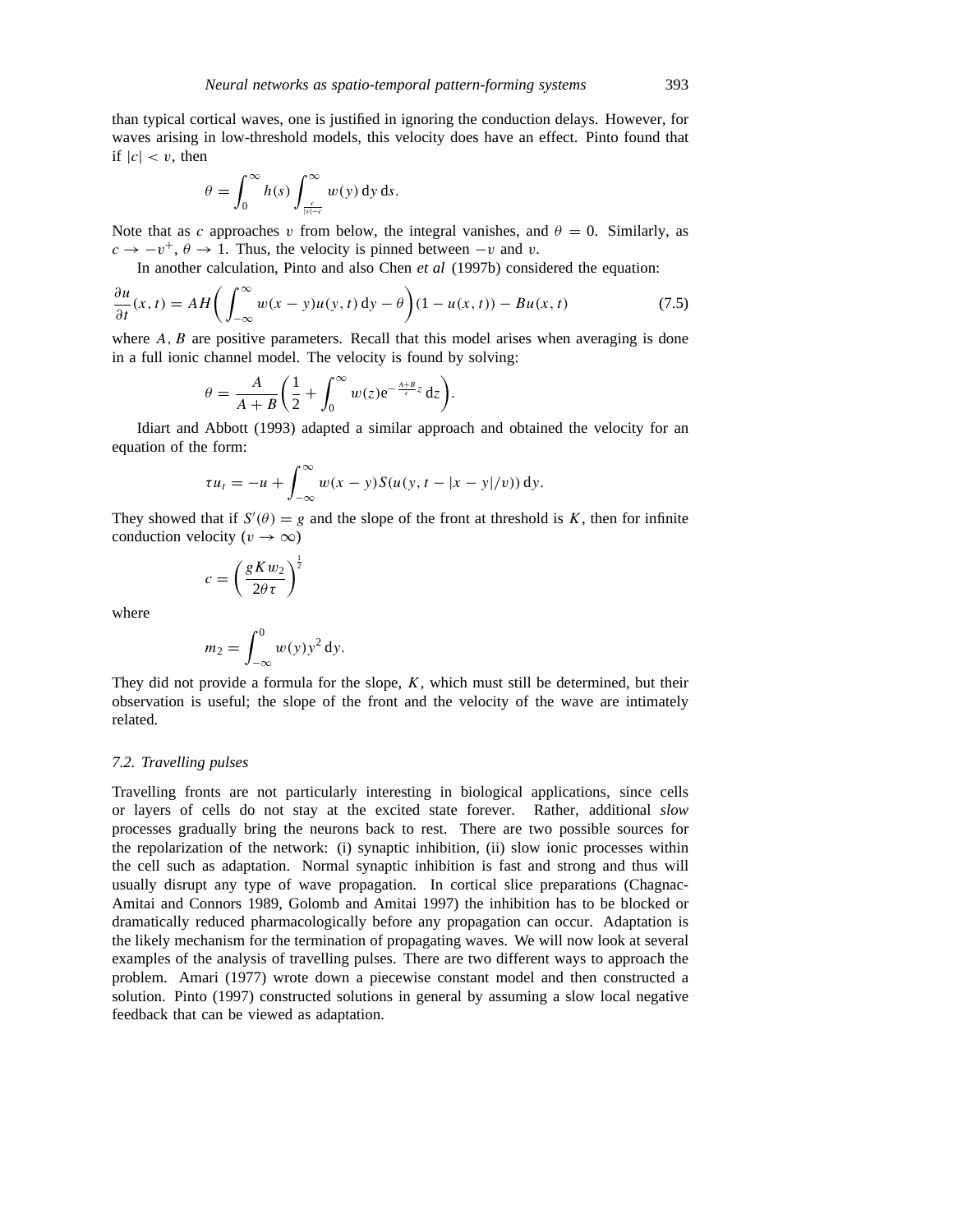*7.2.1. Amari's analysis.* Amari (1977) considered a network in which there are excitatory– excitatory connections and inhibitory–excitatory connections, but the excitatory–inhibitory connections are local. Letting  $u_e$  and  $u_i$  denote the respective potentials of the excitatory and inhibitory populations, Amari considered:

$$
\frac{\partial u_e}{\partial t} = -u_e + w_{ee}(x) * H(u_e) - w_{ie}(x) * H(u_i) + P_e \tag{7.6}
$$

$$
\frac{\partial u_i}{\partial t} = -u_i + w_{ei} H(u_e) + P_i \tag{7.7}
$$

where  $w(x) * f$  is the convolution of *w* with *f*. He set the thresholds to the step functions to be 0 and then added inputs to the model to adjust the bias. One could easily have set the inputs to zero and have the threshold as a parameter.

Amari sought travelling wave solutions with velocity *c* that represent propagating regions of excitation where the excitatory population is positive for a length, *a*. He showed that the length of the excited region and the velocity of the waves are found by solving:

$$
0 = \int_0^\infty e^{s/c} K(s) ds + c P_e
$$
  

$$
0 = \int_0^\infty e^{-s/c} K(s+a) ds + c P_e
$$

where

$$
K(s) = \int_0^a w_{ee}(s - s') \, ds' - \int_{s_1}^{s_2} w_{ie}(s - s') \, ds'
$$

and

$$
s_1 = -c \ln \frac{w_{ei}(e^{-a} - 1)}{P_i}
$$

$$
s_2 = a + c \ln \left(1 + \frac{P_i}{w_{ei}}\right).
$$

*Remarks.*

(1) The interval  $(s_1, s_2)$  is where the inhibitory layer is excited.

(2) If the inhibitory population is positively stimulated,  $P_i > 0$ , then there are no propagating waves since  $s_1$  is undefined.

(3) There is no difference in the time constants between inhibition and excitation in this model. For continuous models, it is very difficult to get travelling wave pulses unless there are big differences in the time constants. Rinzel and Keller (1973) found travelling pulses for the piecewise constant Fitzhugh–Nagumo model and found that they have no need for a big difference in time constants, but in continuous versions of the same model, a big difference in time constants is required. Thus, the piecewise constant model seems to be a special case.

Pinto obtained a result like Amari's in a simpler system in which the inhibition is purely linear and the effect of the excitation on the inhibition is also linear. Pinto used a shooting argument after converting the equations to a boundary value problem. He showed that there are *two* velocities which solve the equations; one narrow and slow and one wide and fast. This is typical of the results found for the reaction–diffusion models; in these models the slow wave is unstable and the fast wave is stable. Based on numerical calculations, Pinto arrived at the same conclusion.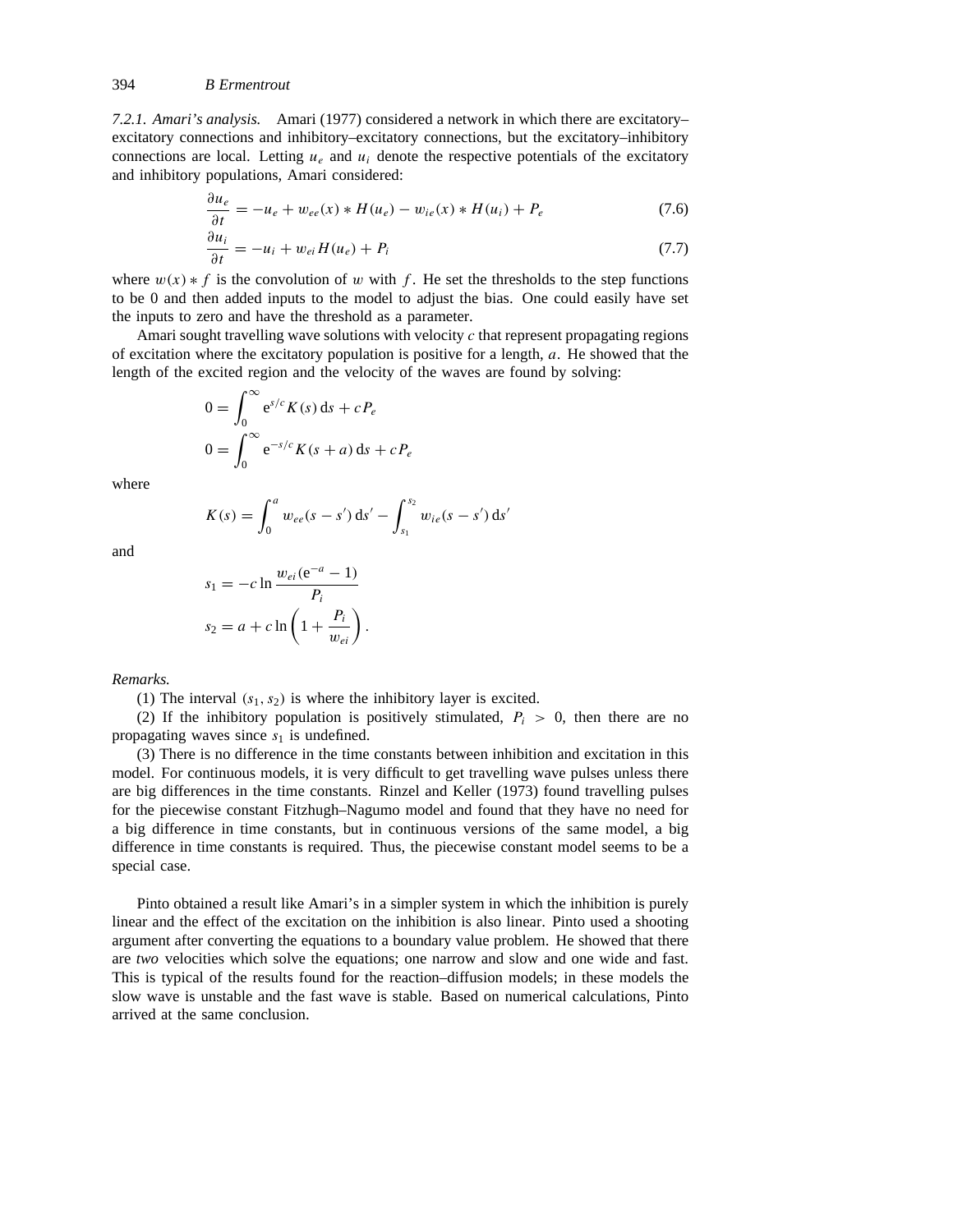As a final example of the usefulness of the piecewise constant models, we can also consider the models that arise from averaging of ionic equations:

$$
\frac{\partial s}{\partial t}(x,t) = AH(w*s - bz - \theta)(1-s) - s \tag{7.8}
$$

$$
\tau \frac{\partial z}{\partial t}(x, t) = BH(w * s - bz - \theta)(1 - z) - z \tag{7.9}
$$

where  $z$  is the adaptation and  $s$  is the synaptic activity. Note that in a sense, this is the simplest model of all since the same nonlinearity modulates the rates of the synaptic drive and the adaptation. It is easy to verify that if there is a travelling pulse solution to this with velocity *c* and width, *a*, it must satisfy the two equations:

$$
\theta = \int_{-a}^{0} w(y)s_1(y) dy + \int_{-\infty}^{-a} w(y)s_2(y) dy
$$
  
\n
$$
\theta = \int_{-a}^{0} w(y+a)s_1(y) dy + \int_{-\infty}^{-a} w(y+a)s_2(y) dy - \frac{bB}{B+1} (1 - e^{-\frac{B+1}{c\tau}a}).
$$

The functions  $s_1$ ,  $s_2$  are defined by:

$$
s_1(y) = \frac{A}{A+1} (1 - e^{\frac{A+1}{c}y})
$$
  
\n
$$
s_2(y) = \frac{A}{A+1} (1 - e^{-\frac{A+1}{c}a}) e^{\frac{y+a}{c}}.
$$

*7.2.2. Singular perturbation construction of solutions.* We now return to the general model:

$$
u_t = -u + w * f_1(u) - f_2(v) \tag{7.10}
$$

$$
v_t = \epsilon(-av + f_3(u))\tag{7.11}
$$

which can be regarded as an excitatory neural network with slow adaptation. Alternatively, we could also consider

$$
u_t = AF(w * u - bv)(1 - u) - u \tag{7.12}
$$

$$
v_t = \epsilon [BF(w * u - bv)(1 - v) - v]. \tag{7.13}
$$

The idea is to construct travelling waves from these equations exploiting the slowness of the second variable. Casten *et al* (1975) applied a technique similar to this to a version of the Hodgkin–Huxley equations. If  $\epsilon = 0$  then *v* is just a constant and the travelling wavefront results that we discussed above allow us to create a front joining the unexcited and excited states. The velocity is parametrized by the constant value of the recovery variable, *v* which acts like a threshold.

In figure 9, the phase plane of  $(7.10)$ ,  $(7.11)$  is shown when there are no spatial interactions. There is a unique fixed point and if the initial conditions are sufficiently large, there is a large amplification before decay to rest. This is the hallmark of an excitable medium and thus if excitation is allowed to spread, we expect travelling pulses to exist. Note that the nullclines have the classic shape for excitable systems; the excitatory nullcline is kinked and has three branches, the two outer branches and an inner branch.

We follow the method used in Pinto (1997) with the obvious generalizations. (Pinto has  $f_3(u) = u, a = 0$ , and  $f_3(v) = bv$ .) Introduce the travelling coordinate,  $\xi = x - ct$  so that (7.10) becomes

$$
-cu_{\xi} = -u + w * f_1(u) - f_2(V)
$$
\n(7.14)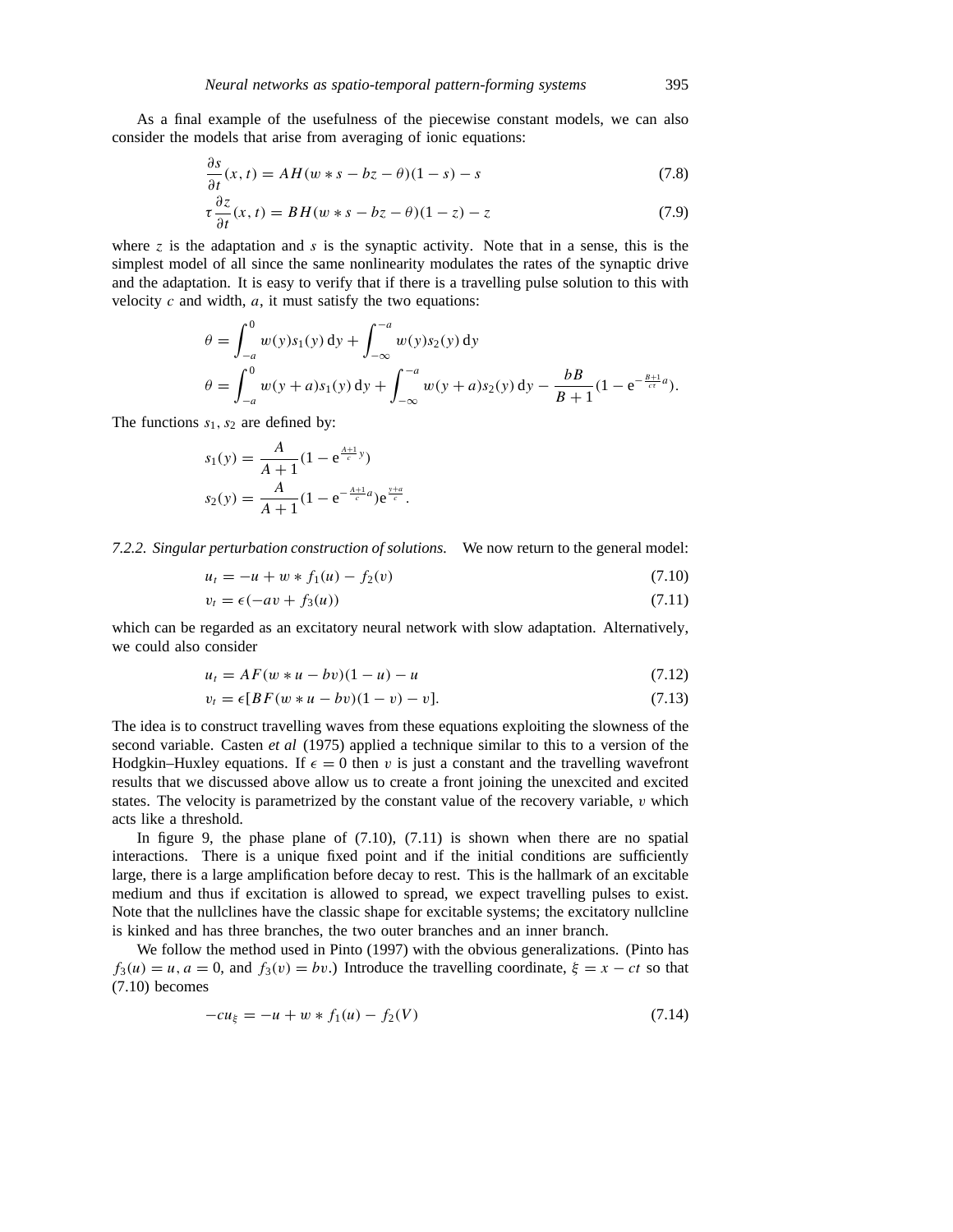

**Figure 9.** Phase-plane of an excitable system showing representative trajectories. The *u* nullcline is cubic-like with two stable branches,  $U^{\pm}(v)$ .

where *V* is a constant. This is the 'inner' equation. Let  $\eta = \epsilon \xi$  so that we obtain in the limit of  $\epsilon \to 0$ :

$$
-c\partial v_{\eta} = (-av + f_3(U^{\pm}(v))) \equiv G^{\pm}(v) \tag{7.15}
$$

where  $U^{\pm}(v)$  are the two outer branches of the solution to

$$
0 = -u + f_1(u) - f_2(v)
$$

(see figure 9).

Figure 10 shows a travelling wave solution in the moving coordinates. Initially, *v* is at its resting value,  $v = V_{\text{rest}}$ . From the theoretical results of section 7.1, we know that there is a unique travelling wavefront with velocity, *c* to (7.14) that switches the excitatory network from rest,  $U_{\text{rest}} = U^{-}(V_{\text{rest}})$  to the excited state,  $U_{\text{exc}}^1 = U^{+}(V_{\text{rest}})$ . We turn to the outer equation. From the phase-plane picture,  $G^+(V)$  is strictly positive so that along this curve, as  $\eta$  decreases,  $v(\eta)$  increases. From the nullclines, we see that *u* is also decreasing in this regime. We must determine when  $u$  makes the jump to the left branch. Suppose that this happens at the value  $v = V_{jump}$ . Then the inner equation will be used to make the jump from the new excited state,  $U_{\text{exc}}^2 = U^+(V_{\text{jump}})$  to the inhibited state,  $U_{\text{in}} = U^-(V_{\text{jump}})$ . The velocity of this backward front must match the velocity of the forward front. Under certain technical assumptions, there is a unique value of  $V_{\text{jump}}$  for which the velocities match. Thus, the velocity of onset of excitation determines where the jump occurs. We finish the construction by considering the outer equation with *G*<sup>−</sup>*(v)* and initial condition,  $v = V_{\text{jump}}$ . Since  $G^-(v)$  vanishes at  $v = V_{\text{rest}}$  and is negative for  $v > V_{\text{rest}}$ , the solution to this first-order equation with  $v = V_{\text{jump}}$  as the initial data will decay to  $V_{\text{rest}}$  as  $\eta \to -\infty$ as required. This completes the construction of the singular travelling pulse. The velocity is determined solely from the up-jump and all of the rest of the dynamics follows.

The same approach as that used here could also be applied to model (7.12), (7.13) that arise from averaging. We could then compare the results with the simulations of Golomb and Amitai (1997) in which a full biophysical model is derived.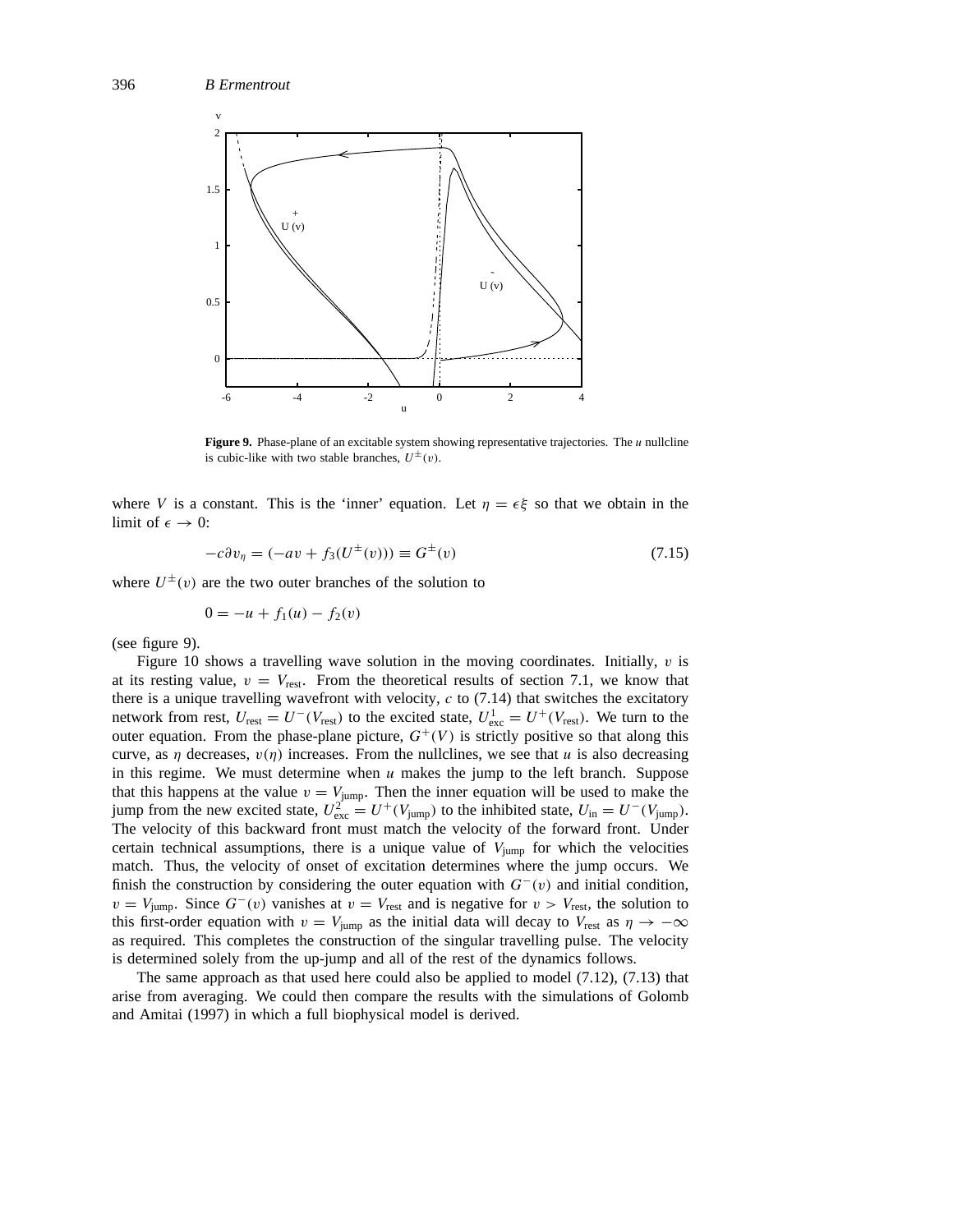

Figure 10. The singular travelling wave solution. Full curves are excitatory activity and the broken curve is the recovery variable. Inner and outer parts of the solution are labelled.

*7.2.3. A different singular mechanism.* Sakaguchi (1988) studied the discrete firing rate analogue of (7.6), (7.7):

$$
\frac{du_j}{dt} = -u_j + f_e \bigg( \sum_k w_{jk} u_k - bv_j \bigg)
$$

$$
\frac{dv_j}{dt} = -v_j + f_i (cu_j - dv_j)
$$

when the mechanism for excitability is a saddle–node loop. That is, rather than a single fixed point and widely disparate timescales, Sakaguchi studied the network when there are three fixed points and the local phase-plane is as shown in figure 1(*b*). He considered local (nearest-neighbour) coupling and found that there are travelling pulse waves. We can use a different singular perturbation scheme to compute the velocity of these waves. Recall from section 3.2.2 that if we assume weak coupling with each local system near threshold, we can reduce this network to a scalar network with just a phase variable. Using (3.8) and assuming nearest-neighbour coupling, the model equations become:

$$
\frac{d\theta_i}{dt} = 1 - \cos\theta_i - I(1 + \cos\theta_i) + g(\theta_i)[\delta(\theta_{i-1} - \pi) + \delta(\theta_{i+1} - \pi)]
$$

where

$$
g(\theta) = 2 \arctan\left(\tan\frac{\theta}{2} + w\right) - \theta
$$

and *w* is the coupling strength. The velocity of an excitation wave can be easily computed. Suppose that cell *i* is at rest and its neighbour has just fired. Then the new phase is

$$
\theta_{\text{new}} = g(\theta_{\text{rest}}) + \theta_{\text{rest}}.
$$

If this is past threshold, arccos  $\frac{1-I}{1+I}$ , then the phase will increase past  $\pi$  at which point it will cause the next cell in the chain to fire. Thus, the velocity is the reciprocal of this integration time:

$$
c^{-1} = \int_{\hat{\theta}}^{\pi} \frac{d\theta}{1 - I - (1 + I)\cos\theta}
$$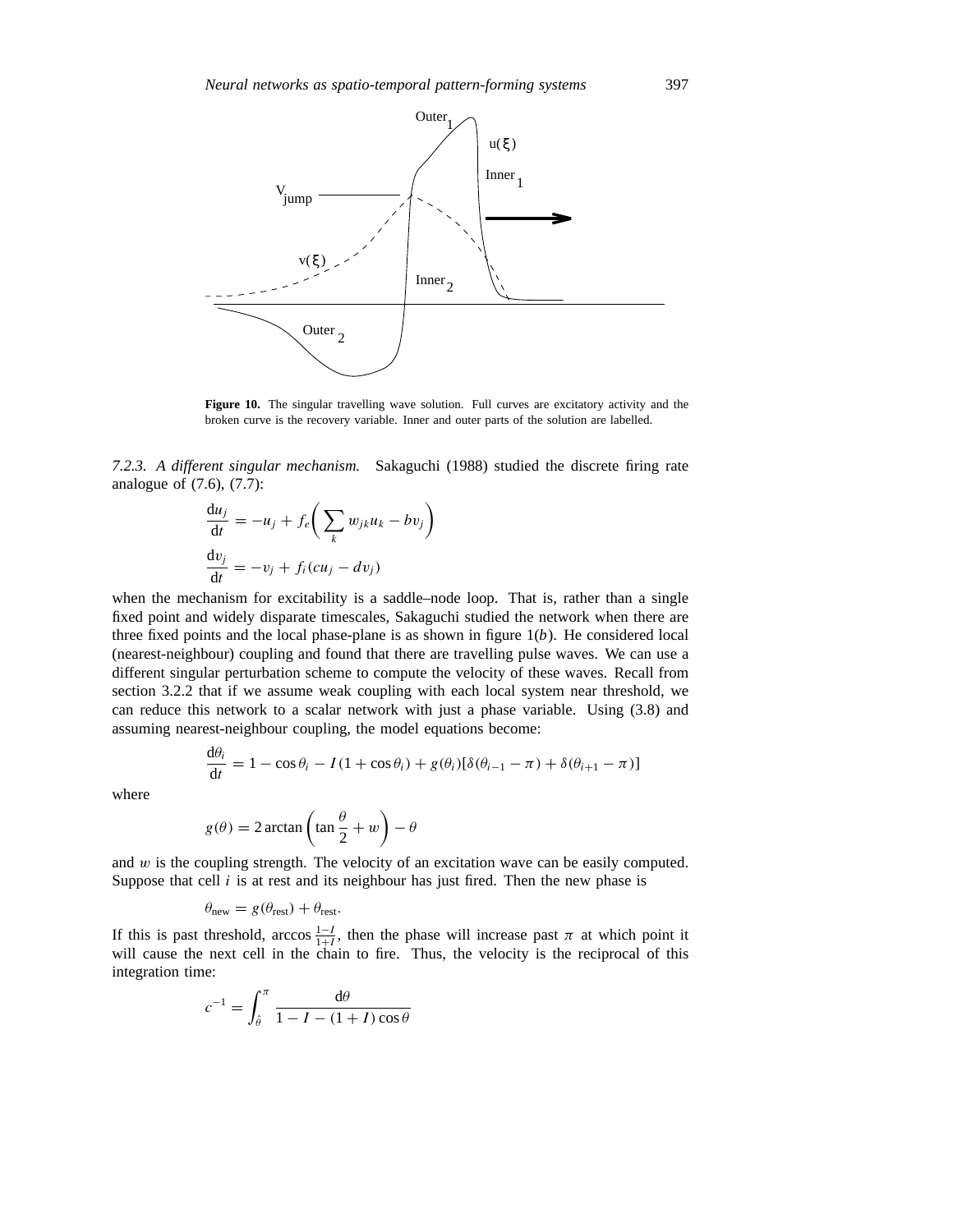$$
\hat{\theta} = 2 \arctan\left(\tan\frac{\theta_{\text{rest}}}{2} + w\right)
$$

$$
\theta_{\text{rest}} = -\arccos\frac{1 - I}{1 + I}.
$$

As the coupling strength gets larger, the velocity tends to infinity and if the coupling strength is too weak, the cell will never fire. These ideas can be used to look at a continuum network of neurons, however, the explicit calculation of velocity cannot usually be done.

## *7.3. Solitary standing pulses*

There has been a great deal of recent interest in the modelling of results from delayedresponse tasks. Animals are required to maintain a memory of the position of a stimulus for a short time after the stimulus has disappeared. What makes these experiments interesting from a modelling point of view is that physiological recordings in a region of the brain called the prefrontal cortex showed that spatially localized groups of neurons fired during the recall task and then stopped firing once the task was finished (Fuster and Alexander 1971, Funahashi *et al* 1989). This has led to a theory that recurrent excitation coupled with lateral inhibition keeps localized groups of neurons active. There have been a number of neural network models for this phenomena (Wilson and Cowan 1973, Amari 1977, Camperi and Wang 1997). We will describe these models and their solution by again either constructing explicit solutions or using perturbation methods.

Wilson and Cowan used a two-layer network model with excitatory and inhibitory neurons interacting in a spatially distributer manner. When the local dynamics is like figure 9 (that is excitable) but the inhibition has a larger spread than the excitation, a local area of excitation develops but does not spread. The strong self-excitation keeps the centre excited but the lateral inhibition prevents spread. Ellias and Grossberg (1975) also used numerical solutions to show the same type of behaviour. This was interpreted to be the analogue of short-term memory. More recently, Salinas and Abbott (1996) interpreted this local activity as a representation of the retinal position in higher visual cortex.

A one-layer model in which the spatial interactions are not of one sign (such as the 'Mexican-hat' in figure 8(*c*)) can be regarded as an approximation of the multilayer system. We will consider:

$$
\frac{\partial u}{\partial t}(x,t) = -u(x,t) + \int_{\Omega} w(x-y)S(u(y,t)) \, dy + I(x,t) \tag{7.16}
$$

where,  $w(x)$  has the form shown in figure  $8(c)$  or 11.

Before we turn to the analysis of this model, we briefly comment on the implicit assumptions of such an interaction function. Consider the system (7.10), (7.11) with spatial interactions between all layers:

$$
u_t = -u + w_1 * f_1(u) - w_2 * f_2(v)
$$
\n(7.17)

$$
v_t = \epsilon(-v + w_3 * f_3(u)).
$$
\n(7.18)

Suppose that  $f_3(u) = f_1(u)$ ,  $f_2(v) = v$ , and inhibition is fast, that is,  $\epsilon \gg 1$ . Then from (7.18),

$$
v=w_3*f_3(u).
$$

Substitution of this into (7.17) yields

$$
u_t = -u + w * f_1(u)
$$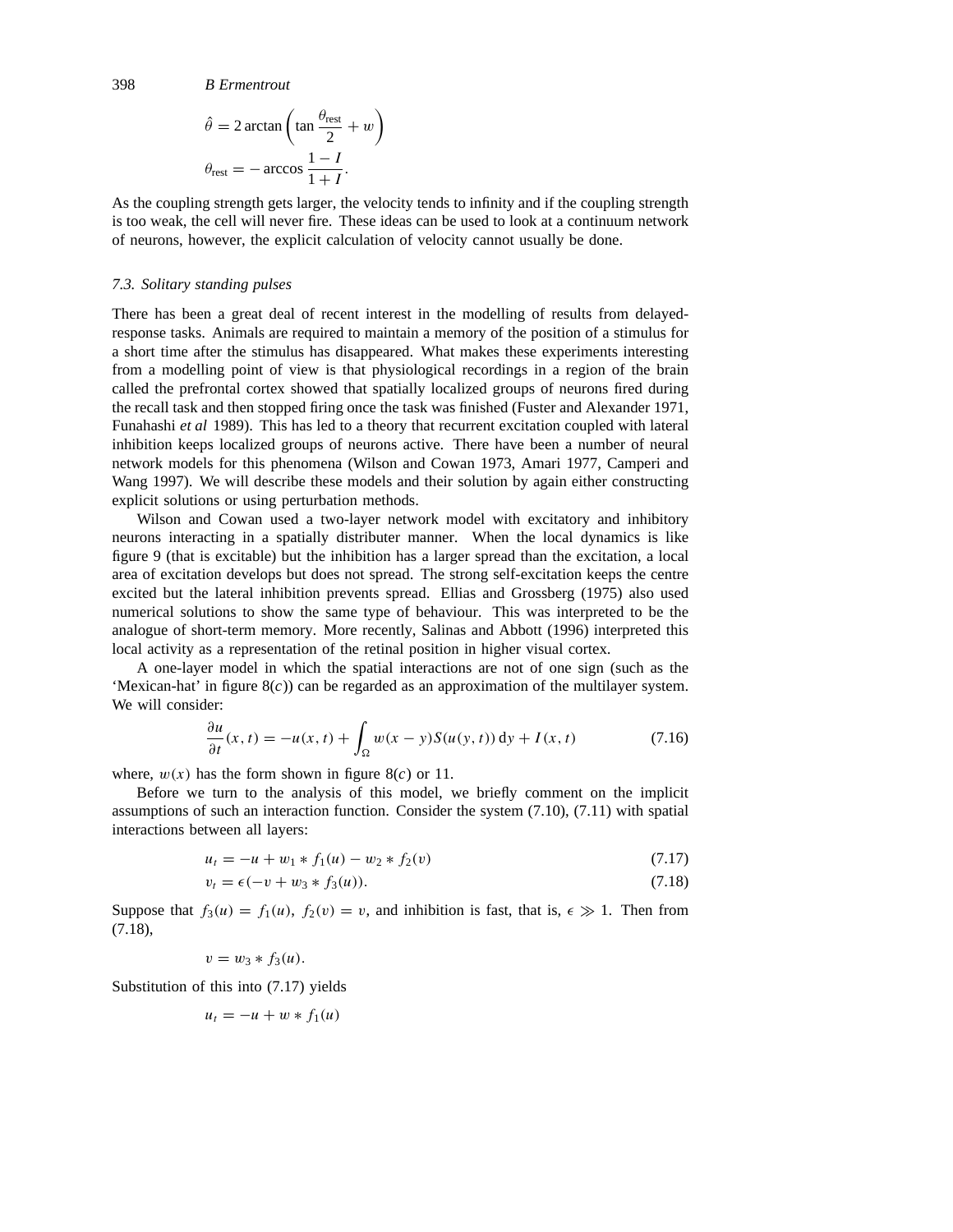

**Figure 11.** Construction of the solitary pulse in the piecewise linear model. (*a*) The lateralinhibitory kernel,  $w(x)$ . (*b*) Integral of  $w(x)$ . Horizontal line shows the threshold or stimulus. Intersections correspond to pulse widths. (*c*) Unstable pulse (broken) acts as a separatrix between the stable pulse and the rest state. (*d*) Unstable pulse acts as a separatrix between a wavefront and the rest state.

where

$$
w(x) = w_1(x) - w_2(x) * w_3(x).
$$

So the one-layer model can be regarded as a two-layer model in which the inhibition is linear and very fast.

7.3.1. Amari's model. If we choose  $f_1$  to be the step function in equations (7.17) and (7.18) then we obtain the model that Amari analysed. We now turn to that analysis. Consider:

$$
\frac{\partial u}{\partial t}(x,t) = -u(x,t) + \int_{\Omega} w(x-y)H(u(y,t)) \,dy + h + s(x,t) \tag{7.19}
$$

where  $w(x)$  is a symmetric integrable function,  $H(u)$  is the step function, and h is a homogeneous and  $s(x, t)$  is a spatially patterned input pattern. The domain  $\Omega$  is either the whole real line or a circular domain of length *L*. Since the circular domain is equivalent to a periodic pattern on the whole line, we will consider only the infinite domain. Amari restricted the function  $w(x)$  to be positive for *x* near 0 and negative for *x* sufficiently large and have exactly one positive 0 (see figure  $11(a)$ ).

We suppose that there is no spatial input,  $s(x, t) = 0$  and look for solutions to this model. As we saw earlier, there can be travelling wave solutions that represent fronts of excitation. (Indeed, simply let  $v = u - h$  be a new variable and we regain the model (7.2) where  $\theta = -h$ .) Amari found four different types of solutions: (i) 0-solutions in which *u* < 0 for all x, (ii)  $\infty$ -solutions in which the entire medium is excited,  $u > 0$ , (iii) *a*-solutions in which the medium is excited over an interval,  $(-a, a)$ ; (iv)  $(a, b)$ -solutions which are *b*-periodic with an excited region of length *a*. Solitary peak solutions (*a*-solutions) can be arbitrarily translated to be centred at the origin. Let

$$
W(x) = \int_0^x w(y) \, dy
$$

let  $W_m$  be the maximum of  $W(x)$ , and let  $W_\infty = W(\infty)$ . The the behaviour of the system depends only on the relative sizes of  $W_m$ ,  $W_\infty$ , and *h*. For the periodic solutions with period,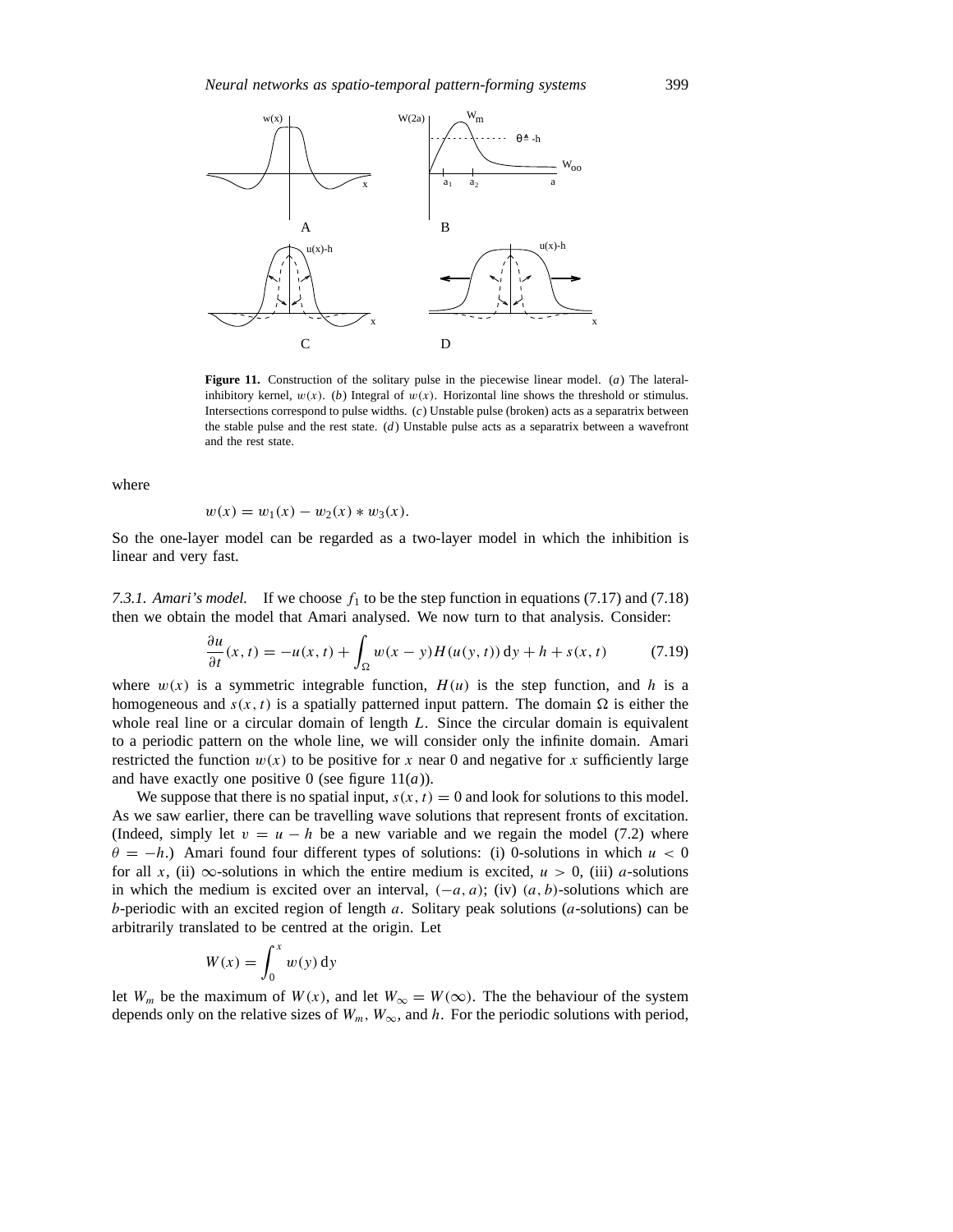*b*, let

$$
w_b(x) = \sum_{n = -\infty}^{\infty} w(x + nb)
$$

and let

$$
W_b(x) = \int_0^x w_b(y) \, dy.
$$

*Theorem 1 (Amari 1977).* There are three cases with the indicated solutions occurring in the specified intervals of *h*. For the *a*-solutions,  $a > 0$  satisfies  $W(2a) + h = 0$  (see figure  $11(b)$ ). There may be 0, 1, or 2 solutions for a given value of *h*. An *a*-solution is stable if and only if  $w(2a) < 0$ . The infinite family of periodic solutions,  $(a, b)$  must satisfy  $W_b(2a) + h = 0$  and are stable if and only if  $w_b(2a) < 0$ .

$$
(1) 2W_{\infty} > W_m
$$

$$
h < -2W_{\infty} \rightarrow \{0\}
$$
  
\n
$$
-2W_{\infty} < h < -W_m \rightarrow \{0, \infty\}
$$
  
\n
$$
-W_m < h < -W_{\infty} \rightarrow \{0, a_1, a_2, \infty\}
$$
  
\n
$$
-W_{\infty} < h < 0 \rightarrow \{0, a, \infty\}
$$
  
\n
$$
0 < h \rightarrow \{\infty\}.
$$

$$
(2) W_m > 2W_\infty > 0
$$

$$
h < -W_m \to \{0\}
$$
  
\n
$$
-W_m < h < -2W_{\infty} \to \{0, a_1, a_2\}
$$
  
\n
$$
-2W_{\infty} < h < -W_{\infty} \to \{0, a_1, a_2, \infty\}
$$
  
\n
$$
-W_m < h < 0 \to \{0, a, \infty\}
$$
  
\n
$$
0 < h \to \{\infty\}.
$$

$$
(3) W_{\infty} < 0
$$

$$
h < -W_m \to \{0\}
$$
  
\n
$$
-W_m < h < 0 \to \{0, a_1, a_2\}
$$
  
\n
$$
0 < h < -2W_{\infty} \to \{(a, b)\}
$$
  
\n
$$
-2W_{\infty} < h \to \{\infty\}.
$$

*Remarks.*

(1) The constant solutions are stable when they exist.

(2) The *a*-solutions occur either individually or in pairs. When individually, they are unstable. When there are two of them, the wider one is stable and the thinner unstable.

(3) In the cases in which there is an unstable *a*-solution along with a 0 and  $\infty$  solution, the standing pulse acts as a separatrix between the 0 solution and the  $\infty$  solution. Any initial data which lies above this will develop into a travelling wave that eventually excites the whole medium (see figure  $11(d)$ ). Similarly, in the case where there are two roots to  $W(x) + h = 0$ , the smaller root acts as a separatrix; any initial data that lies above this will develop into the stable solitary pulse (see figure 11(*c*)).

(4) If  $W(x)$  has finite support, that is, it vanishes for large enough *x*, say, for  $|x| > C$ then there can be many independent solitary peaks which do not interact as long as their distance is at least *C*. Similarly, if *W* has 'wiggles' in it, there may be more than two solitary peaks.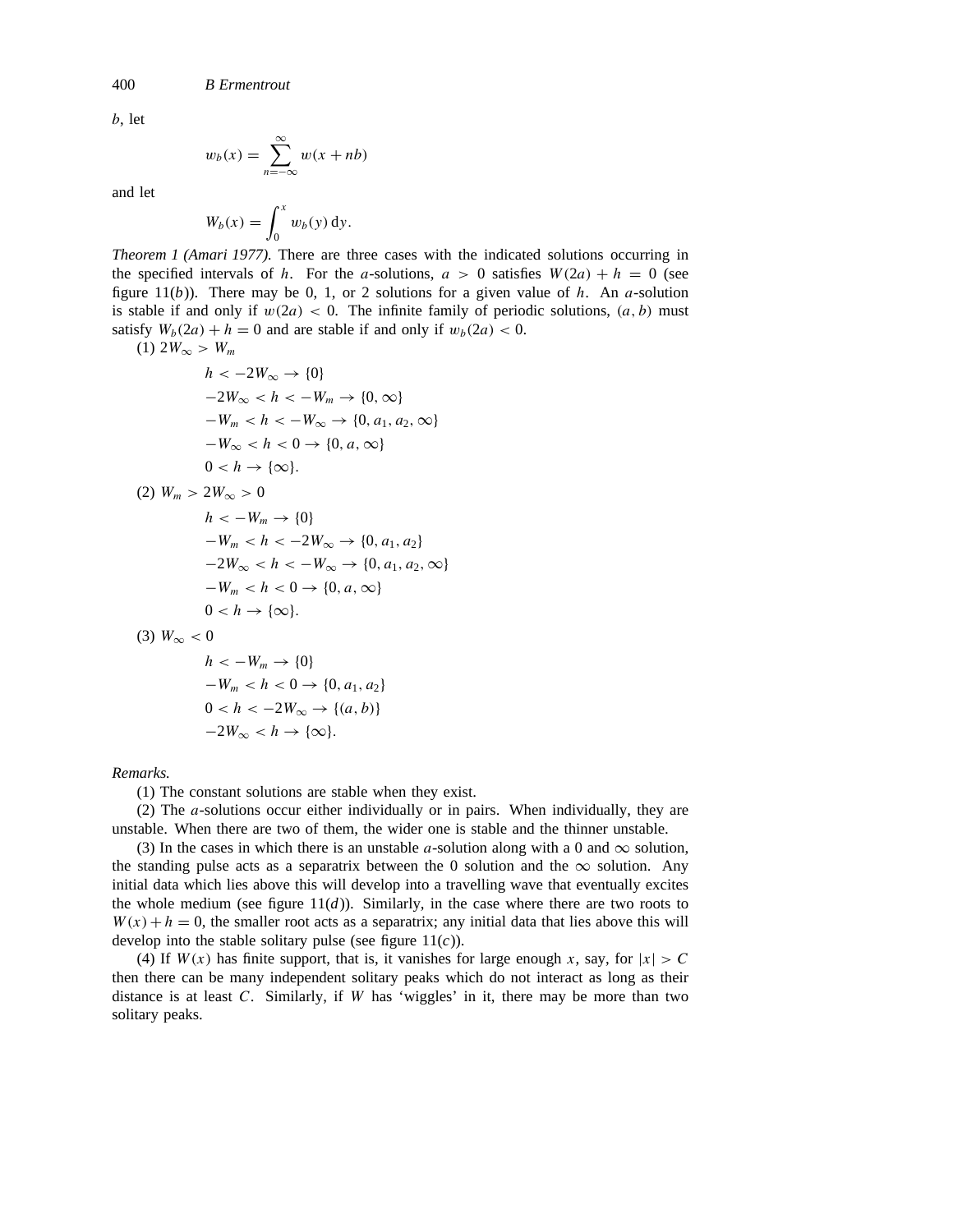(5) If  $W_{\infty} > 0$ , then for small enough *b*, there are only unstable periodic solutions since  $w_b(x)$  is always positive.

Since the ideas of the proof of the theorem are quite easy to sketch and since the same methods can be used to generalize the types of weight functions, we briefly describe the solutions. Suppose that  $u(x) > 0$  in the interval  $(-a, a)$ . Then

$$
u(x) = h + \int_{-a}^{a} w(x - y) dy.
$$

Since  $u(a) = 0$  by definition, we obtain

$$
0 = h + \int_{-a}^{a} w(a - y) dy = h + \int_{0}^{2a} w(y) dy.
$$

The rest of the theorem follows from the analysis of the roots of this equation.

Amari proved stability by looking at the movement of the boundaries of the pulses. A standard stability analysis using linearization and exploiting the fact that the formal derivative of the step function is the Dirac delta function leads to the same result.

Amari then assumed that there is weakly inhomogeneous input of the form,  $s(x, t)$  $\epsilon S(x)$ . He showed that the excited region moves to the peak of the inhomogeneity. We will revisit this point below using perturbation methods.

*7.3.2. Generalization of the Amari model.* Kishimoto and Amari (1979) proved the existence of solitary pulse solutions for (7.16) using a fixed point theorem. The idea of the proof is the find two values,  $\theta_1 < \theta_2$  where  $H(u - \theta_1) \leq S(u) \leq H(u - \theta_2)$  such that the stable pulse solution exists for the piecewise constant functions. Using these 'upper' and 'lower' solutions they prove existence. Kopecz and Schoener (1995) used a variant Amari's equations to model saccadic motor planning by integrating visual inputs with the localized spatial attractors in the Amari system.

Pinto (1997) reconsidered the single-layer Amari model as a two-layer model and looked at the stability of the stationary peaks of this model. In particular, he considered:

$$
\frac{\partial u_1}{\partial t} = -u_1 + w_1(x) * H(u_1) - w_2(x) * u_2 + h_1
$$
\n(7.20)

$$
\tau \frac{\partial u_2}{\partial t} = -u_2 + w_3(x) * H(u_1) + h_2. \tag{7.21}
$$

Note that this is equivalent to (7.17), (7.18) with linear inhibition and with  $\epsilon \equiv \tau^{-1}$ . Timeindependent solutions satisfy:

$$
u(x) = w(x) * H(u(x)) + h
$$

where

$$
w(x) = w_1(x) - w_2(x) * w_3(x)
$$

and

$$
h=h_1-\bar{w}_2h_2.
$$

Here  $\bar{w}_2$  is the total integral of  $w_2(x)$ . Thus, the analysis of the stationary states for this model is the same as Amari's analysis. The time constant of inhibition does not come into play for the existence. Pinto showed that the *a*-solutions are stable solutions to this extended model if  $w(2a) < 0$  (Amari's original condition) and

$$
\frac{w_1(0) + w_1(2a)}{|w(0) - w(2a)|} < 1 + 1/\tau.
$$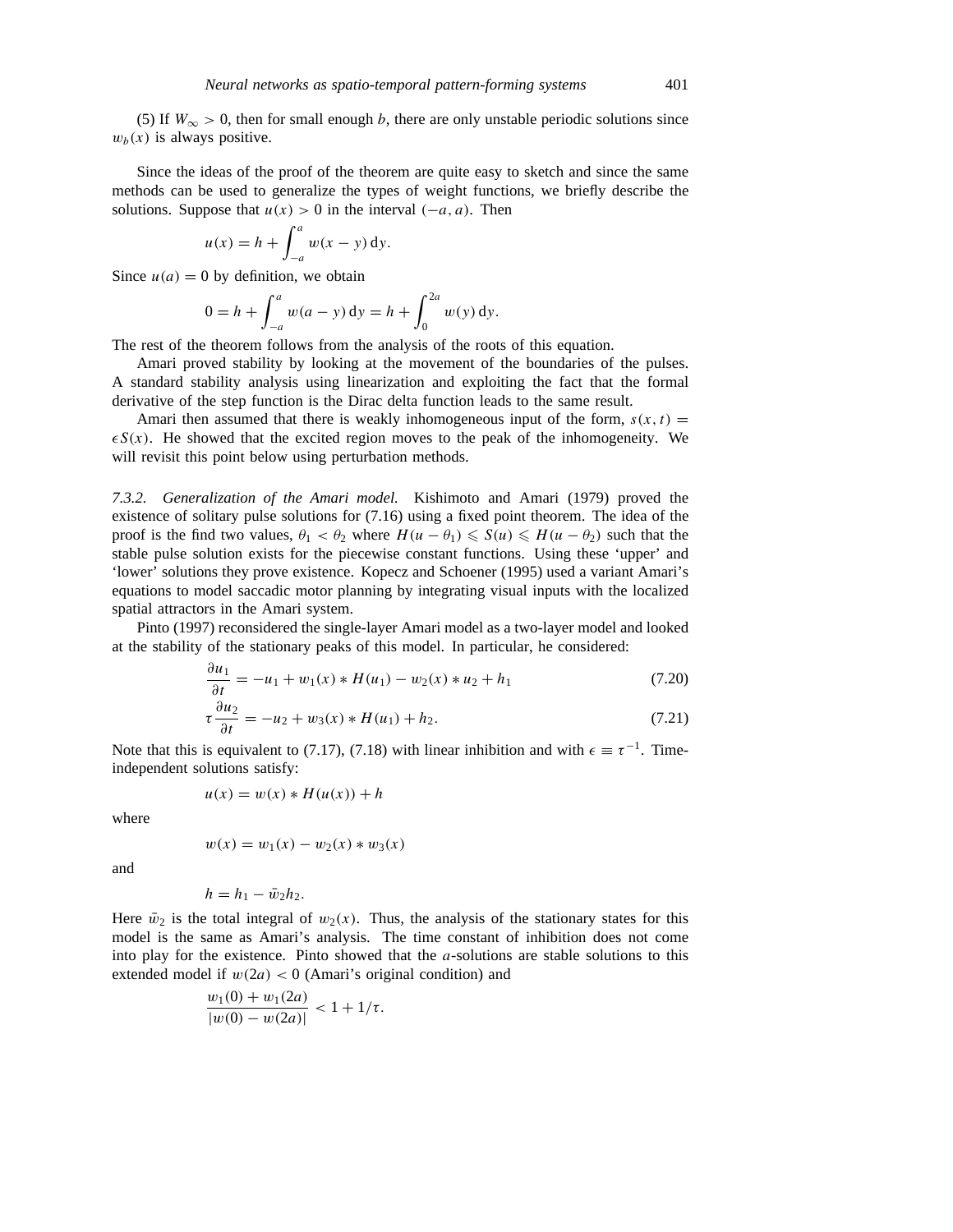If this latter condition is violated, then stability is lost via imaginary eigenvalues and we expect to see a transition to either travelling pulses or perhaps breathing solutions. Instability of localized pulses as the time course of inhibition is slowed was studied extensively for reaction–diffusion equations by Nishiura and Mimura (1989). They found breathers, local pulses whose widths oscillate.

We can formally analyse the breathing solutions by following the width of the pulse as a function of time. We integrate the inhibitory equation and arrive at the scalar integrodifferential equation:

$$
u_t(x,t) = -u(x,t) + w_1(x) * H(u(x,t) - \theta) - L\{w_4(x) * H(u(x,t) - \theta)\}\
$$

where  $w_4(x) = w_2(x) * w_3(x)$  and *L* is the integral operator:

$$
Lf(t) = \frac{1}{\tau} \int_{-\infty}^{t} e^{-(t-s)/\tau} f(s) \, ds.
$$

We suppose that the pulse remains symmetric about the origin and has width,  $a(t)$ . By definition,  $u(a(t), t) = \theta$  the threshold. Differentiating this, we see that

$$
u_x(a,t)\frac{\mathrm{d}a}{\mathrm{d}t} + u_t(a,t) = 0.
$$

We approximate  $u_x$  by its steady state value and evaluate everything at  $x = a$ . This leads to the following evolution equation for  $a(t)$ :

$$
\kappa(a)\frac{da}{dt} = -\theta + W_1(2a) - L\{W_4(2a)\}\
$$

where

$$
W_1(x) = \int_0^x w_1(y) dy
$$
  
\n
$$
W_4(x) = \int_0^x w_4(y) dy
$$
  
\n
$$
\kappa(a) = w_1(0) - w_1(2a) - (w_4(0) - w_4(2a)).
$$

The function,  $\kappa(a)$  is just  $-u_x(a(t), t)$  evaluated at the steady state. Since *L* is just an exponential operator, we can convert this problem into a two-dimensional differential equation:

$$
\kappa(a)\frac{\mathrm{d}a}{\mathrm{d}t} = -\theta + W_1(2a) - z \tag{7.22}
$$

$$
\tau \frac{dz}{dt} = -z + W_4(2a). \tag{7.23}
$$

For any choice of parameters, this system can be analysed by standard phase-plane methods. In particular, if the threshold is chosen appropriately, then there are two fixed points. One of these is an unstable saddle point and the other is stable if  $\tau$  is small enough. As  $\tau$  increases, a Hopf bifurcation occurs. Unfortunately for all the examples that we have considered, the bifurcation is subcritical and only unstable periodic orbits bifurcate. Once past the critical time constant, we numerically find the appearance of travelling pulses.

Pelinovsky and Yakhno (1996a, b) performed a similar stability analysis on an analogous model:

$$
\frac{\partial u_1}{\partial t} = -u_1 + F(w_1 * u_1 - \alpha u_2) \tag{7.24}
$$

$$
\tau \frac{\partial u_2}{\partial t} = -u_2 + w_2 * u_1. \tag{7.25}
$$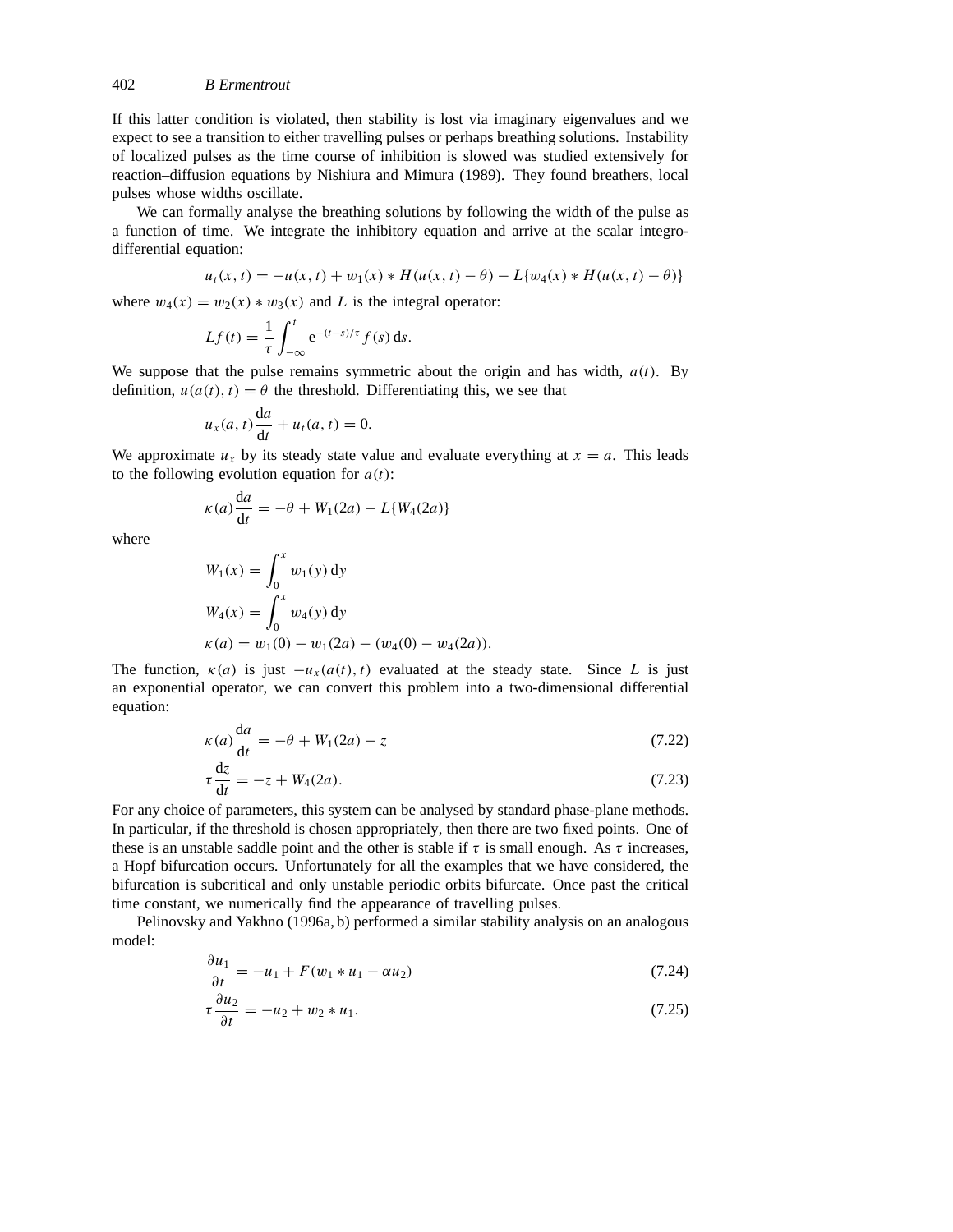They are interested in the stability of the stationary peaked solution as a function of the parameter  $\tau$ . They obtained results similar to Pinto. They also showed some numerical simulations which exhibit the aforementioned breathing. They performed an analysis of the pulse-width equations similar to the one given above. They also considered systems in which the interaction functions have more than one 'bump'. They found *m*-pulse solutions where  $m \geq 1$  which can stably occur when the weight functions have several sign changes. They studied the stability of the *m*-pulse solutions and found stable oscillatory structures for these as well. Their technique was somewhat different; they differentiated the first equation with respect to *t* and then used the second equation to reduce the system to a second-order differential equation for  $\Phi(x) = w_1(x) * u_1(x) - \alpha u_2$ . They obtained:

$$
\tau \frac{\partial^2 \Phi}{\partial t^2} + (\tau + 1) \frac{\partial \Phi}{\partial t} + \Phi = w_3 * F(\Phi) + \tau w_1 * \left[ F'(\Phi) \frac{\partial \Phi}{\partial t} \right]
$$
(7.26)

where  $w_3(x) = w_1(x) - \alpha w_2(x)$ . They showed that the number of standing pulse solutions is related to the number of sign changes of the effective interaction function,  $w_3(x)$ .

*7.3.3. Singular perturbation construction of solitary pulse solutions.* The key to obtaining solitary pulses is the existence of long-range inhibition coupled with the 'excitable' local dynamics. This suggests that perhaps one could perform a singular perturbation calculation using the ratio if the excitatory spread to inhibitory spread as a parameter. This idea was successfully applied to reaction diffusion equations (Nishiura and Mimura 1989, Ermentrout *et al* 1984). Pinto (1997) recently used a singular perturbation technique applied to the timeindependent equations:

$$
u_1(x) = \int_{-\infty}^{\infty} w_1(x - y) f_1(u_1(y)) dy - \epsilon \int_{-\infty}^{\infty} w_2(\epsilon(x - y)) f_2(u_2(y)) dy
$$
 (7.27)

$$
u_2(x) = \int_{-\infty}^{\infty} w_3(x - y) f_1(u_1(y)) \, dy. \tag{7.28}
$$

Let

$$
\bar{w_j} = \int_{-\infty}^{\infty} w_j(y) \, \mathrm{d}y
$$

and define  $U^{\pm}(z)$  to be the left and right branches of the solutions to

$$
-u + \bar{w_1} f_1(u) - z = 0.
$$

The ideas are similar to those used in the construction of the travelling wave. We follow Pinto's analysis here. Since the medium is symmetric, we need only solve the equations on the positive  $x$ -axis. We want the pulse to look like figure 12. There is one discontinuous outer solution and one inner solution. The inner equation is found by setting  $\epsilon = 0$ . Thus  $u_1$  satisfies:

$$
u_1(x) = \int_{-\infty}^{\infty} w_1(x - y) f_1(u_1(y)) dy - C
$$
 (7.29)

where *C* is an unknown constant. From the results of Ermentrout and McLeod (see section 7.1), it follows that there is a unique value of  $C$  for which there is a transition front *with 0 velocity* with  $u_1$  jumping from  $U^+(C)$  to  $U^-(C)$ . This value of C satisfies:

$$
\int_{U^{-}(C)}^{U^{+}(C)} \bar{w_1} f_1(u) - u - C \, \mathrm{d}u = 0
$$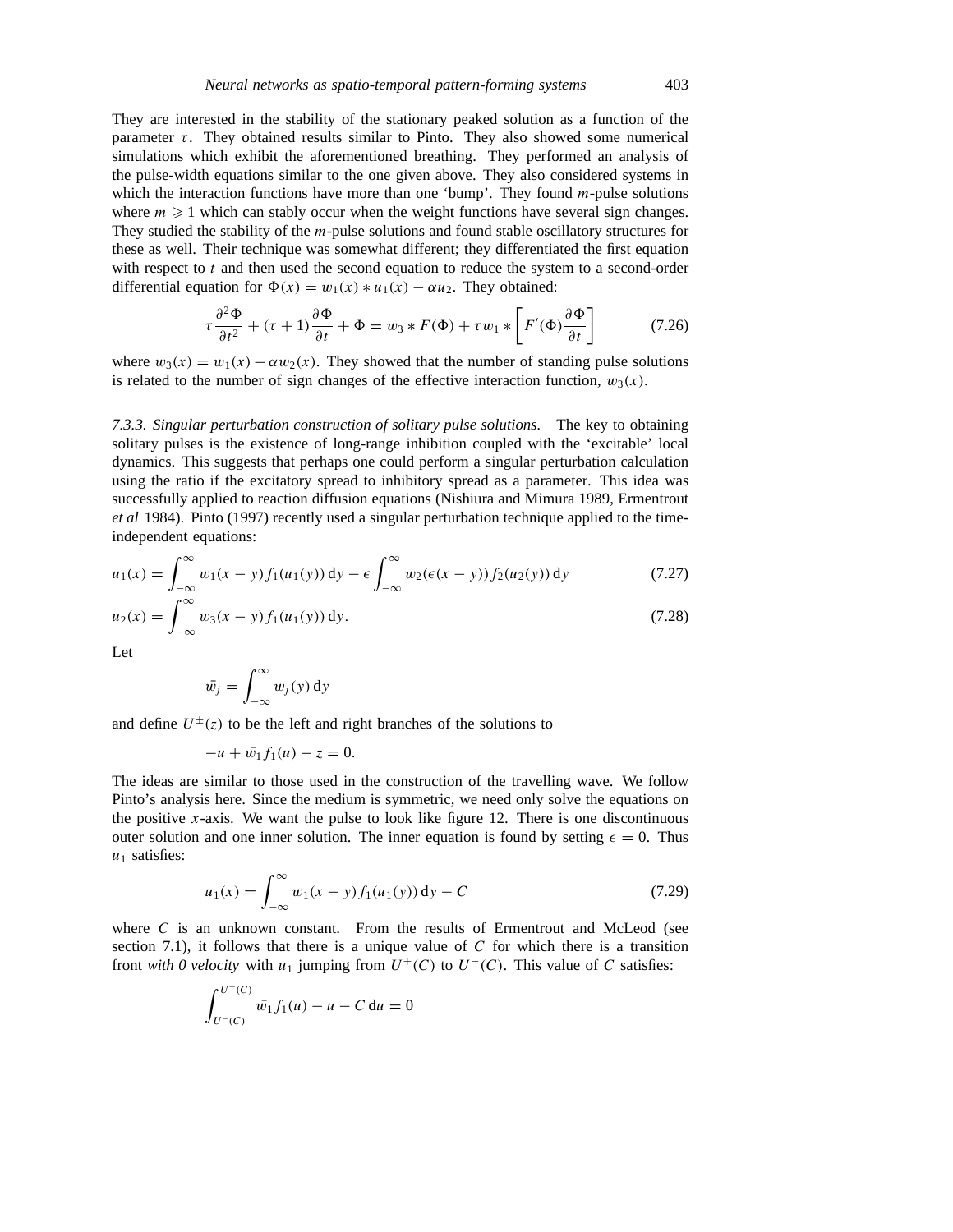

**Figure 12.** Construction of the singular standing pulse.

that is, the area of the positive and negative parts of the 'cubic',  $-u + \bar{w}_1 f_1(u) - C$ , exactly cancel.

The outer equation is obtained by rescaling space by  $1/\epsilon$ 

$$
u_1(X) = \bar{w_1} f_1(u_1(X)) - w_2(X) * f_2(u_2(X))
$$
\n(7.30)

$$
u_2(X) = \bar{w}_3 f_1(u_1(X)).
$$
\n(7.31)

The pulse width is determined by matching the inner and outer regions. Pinto showed that the value of *X* at which the jump occurs,  $x_{\text{jump}}$  must satisfy:

$$
C = w_2(X) * f_2(u_2(X))(x_{jump})
$$

where

$$
u_2(X) = \bar{w_3} f_1(U^{\pm}(X)).
$$

The choice of  $U^{\pm}$  is determined by whether or not  $|X| < x$  <sub>jump</sub>. Pinto showed that under fairly general circumstances such a solution can be found. He finally showed that the outer solution goes to the rest state as  $X \to \pm \infty$ . Thus, a pulse can be constructed in the singular limit of either local excitation or 'global' inhibition. Note that in the singular construction of the travelling wave (in section 7.2.2), the outer equation was an ordinary differential equation and not an integral equation as it is here. Thus, we were able to break the outer equation into separate pieces. With the integral equation, the outer equation must be solved globally.

*7.3.4. A model for head-direction.* Zhang (1996) is interested in modelling the headdirection cells. These cells have a remarkable property: they signal the position of the head independent of the location of the animal; the system is perfectly world centred and thus acts like a gyroscope, even in total darkness. His model lies on a ring and he wants to design a network which can follow a stimulus, that is, it can dynamically shift a localized peak of excitation. His starting point is a model like the one-layer lateral inhibition network (7.16). He wishes to find weight distributions which can dynamically shift the peak of the firing rate without disrupting its shape. One way to do this is to add a slow inhibitory process which will result in a travelling wave around the circle. However, this approach makes it difficult to control both the direction and velocity of the shift. Zhang's approach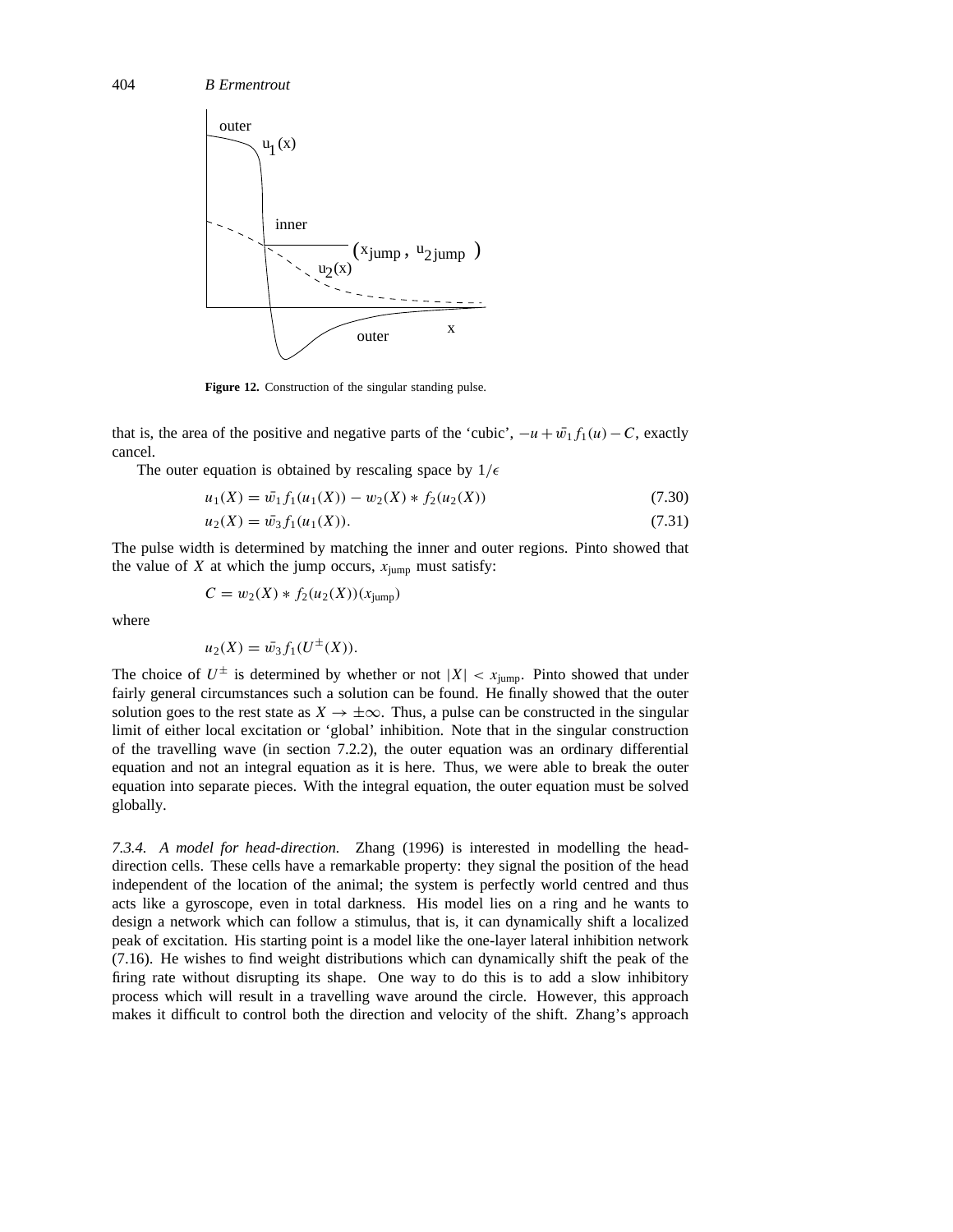is to dynamically modify the weight function in order to achieve the translation invariance. Let  $w(x)$  be a fixed symmetric weight distribution and suppose that:

$$
U(x) = \int_0^{2\pi} w(x - y) S(U(y)) dy
$$

is a stable stationary peaked distribution of the firing rates. (For example, it could arise in the manner of Amari's model or as a symmetry-breaking bifurcation of a uniform state as in section 8.1.2; in Zhang, the latter mechanism holds.) Consider the dynamic weight function:

$$
W(x;t) = w(x) + \gamma(t)w'(x)
$$

where  $w'(x)$  is the derivative of the weight function *w* and  $\gamma(t)$  is the input to the system which causes the head-direction shift. The scalar network with this dynamic weight function is:

$$
\tau \frac{\partial u}{\partial t}(x,t) = -u(x,t) + \int_0^{2\pi} W(x-y;t) f(u(y,t)) \, dy.
$$

With this choice of weights, it is immediately clear that:

$$
u(x, t) = U\left(x + \frac{1}{\tau} \int_0^t \gamma(s) \, ds\right)
$$

solves this equation, once one observes that

$$
U'(x) = \int_0^{2\pi} w'(x - y) f(U(y)) \, dy.
$$

Thus, the profile remains invariant with an instantaneous angular velocity  $\omega = -\gamma(t)/\tau$ . If  $\gamma(t)$  is on briefly, then the peak distribution shifts to the new position and stops. Redish *et al* (1996) proposed a similar two-layer model for the head-direction system.

*7.3.5. Response of a pulse system to weak, slowly varying input.* We return to (7.16) to examine the response of the model to slowly changing small inputs. Recall that the solitary peak is translation invariant. Thus, small perturbations can be expected to move it by a small amount. Amari (1977) considered the dynamics of this in the case of the step function nonlinearity. He found that with small stationary inputs, the peak moves towards the maximum. He also showed that local maxima of inputs will not block the movement as long as they are not too large. This is intuitively appealing from a biological point of view since if this is a model for short-term memory, then the spatial excitation should occur where the largest stimulus appears. The role of external inputs in the form of noise has also been of interest to Camperi and Wang (1997) who are concerned with the drift in the peak induced because of random perturbations. They point out that if the drift is too great, then mechanism will not provide a very robust short-term memory.

With this motivation consider:

$$
\frac{\partial u}{\partial t}(x,t) = -u(x,t) + \int_{\Omega} w(x-y)S(u(y,t)) \, dy + \epsilon I(x,\epsilon t).
$$

The input is weak and slow. When  $\epsilon = 0$ , we assume the system has a peaked solution,  $U(x)$  such that

$$
U(x) = \int_{\Omega} w(x - y) S(U(y)) \, dy.
$$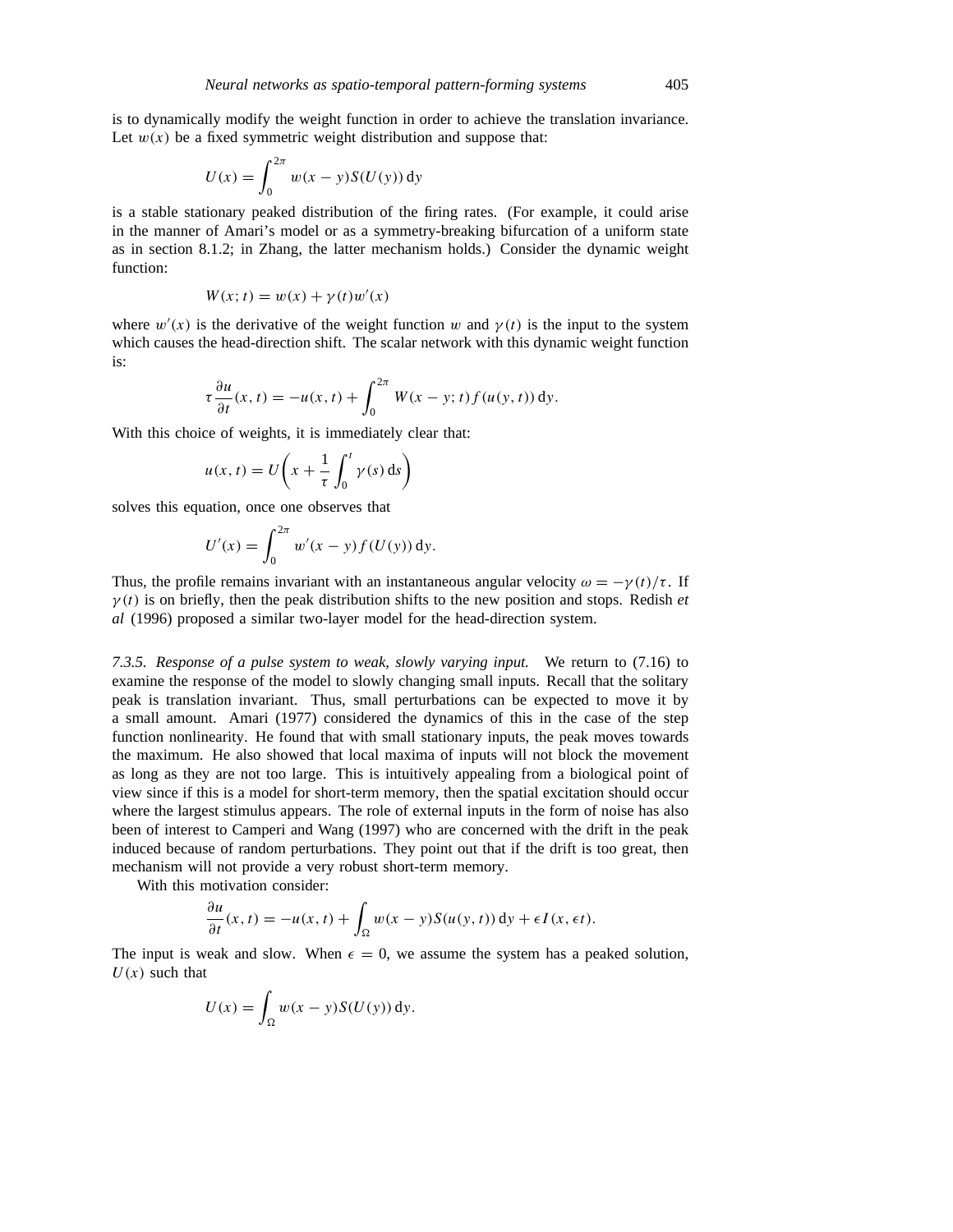

**Figure 13.** Effect of slowly varying input on the peak of the pulse. The pulse moves so that the integral of the product of its derivative (smooth curve) and the input,  $I(x, \zeta)$ , is zero.

Thus, we look for solutions of the form:

$$
u(x, t) = U(x + \phi(\zeta)) + \epsilon r(x, \zeta) + \cdots
$$

where  $\zeta = \epsilon t$  is a slow timescale, *r* is orthogonal to  $U'(x)$  and  $\phi$  is a slowly varying spatial shift. Plugging this into the full equation, we obtain at the next order:

$$
r(x,\zeta) - \int_{\Omega} w(x-y)S'(U(x+\phi))r(y,\zeta) dy = -U'(x+\phi(\zeta))\frac{d\phi}{d\zeta} + I(x,\zeta).
$$

The linear operator on the left has a one-dimensional nullspace spanned by  $U'(x + \phi)$  and since *U* and *w* are symmetric, the operator is self-adjoint. Thus, there is a bounded solution for *r* is and only if the right-hand side is orthogonal to  $U'(x + \phi)$  yielding an evolution equation for *φ*:

$$
\frac{d\phi}{d\zeta} = \frac{\int_{\Omega} U'(y+\phi)I(y,\zeta) dy}{\int_{\Omega} U'(y)^2 dy} \equiv G(\phi,\zeta).
$$

Thus,  $\phi$  will move so as to make *G* vanish (see figure 13). In particular, suppose the input is stationary and symmetric. Then because of the antisymmetry of  $U'(x)$ , the pulse will move so that it is centred on stimulus. If the stimulus slowly varies, the pulse will move with it. Note that if the weight functions have compact support, then so will the pulse, and thus, a stimulus that is too far away will never interact with the pulse and it will not move. In section 8.1.2 we look at the response of a pulse to a rotating stimulus.

*7.3.6. Two-dimensional pulses.* The construction of pulses in two dimensions is somewhat more complicated, but can be done fairly simply by looking for radially symmetric solutions. These will be solutions if the weight functions have the same symmetry, a reasonable assumption for an isotropic network. For example, the construction of a pulse in the Amari model just means solving:

$$
\theta = \int_0^a r w(r) \, \mathrm{d}r
$$

for the pulse radius, *a*.

#### *7.4. Continuous oscillatory networks*

Consider the following continuous two-layer network which is the analogue of (4.5):

$$
\frac{\partial u}{\partial t}(x,t) = -u(x,t) + f_e \left( \frac{a_{ee}}{\sigma_{ee}} \int_{-\infty}^{\infty} w((x-y)/\sigma_{ee}) u(y,t) dy - \frac{a_{ie}}{\sigma_{ie}} \int_{-\infty}^{\infty} w((x-y)/\sigma_{ie}) v(y,t) dy \right)
$$
(7.32)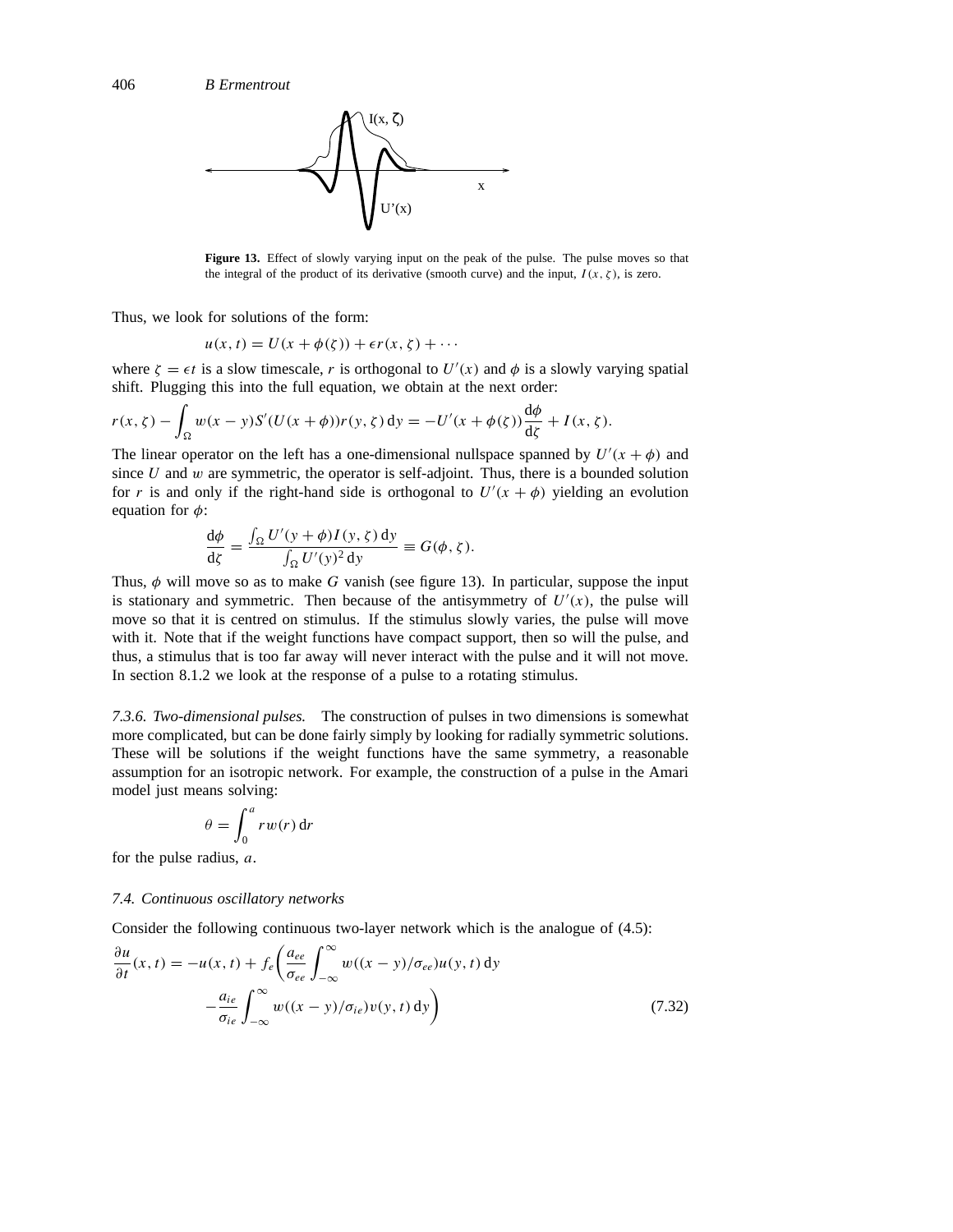*Neural networks as spatio-temporal pattern-forming systems* 407

$$
\tau \frac{\partial v(x,t)}{\partial t} = -v(x,t) + f_i \left( \frac{a_{ei}}{\sigma_{ei}} \int_{-\infty}^{\infty} w((x-y)/\sigma_{ei}) u(y,t) dy - \frac{a_{ii}}{\sigma_{ii}} \int_{-\infty}^{\infty} w((x-y)/\sigma_{ii}) v(y,t) dy \right)
$$
(7.33)

where  $\sigma_{jk}$  are the space constants of the interactions between layers. Suppose that the spatially homogeneous network has a stable limit cycle solution. By assuming that the space constants are small, it is possible to develop a perturbation for the spacetime behaviour of the phases of the oscillators in much the same way as Kuramoto did for reaction–diffusion equations. Ermentrout (1982) performed this calculation and found that the solution to (7.32) has the form,  $(u(x, t), v(x, t)) = (U_0(t + \theta(x, t)), V_0(t + \theta(x, t)))$  where the phase evolves according to the equations:

$$
\theta_t = 1 + A\theta_x^2 + B\theta_{xx} \tag{7.34}
$$

where *A*, *B* depend on the space constants in the following manner:

$$
2A = a_{ee}\sigma_{ee}^2 c_{ee} + a_{ie}\sigma_{ie}^2 c_{ie} + a_{ei}\sigma_{ei}^2 c_{ei} + a_{ii}\sigma_{ii}^2 c_{ii}
$$
\n
$$
(7.35)
$$

$$
2B = a_{ee}\sigma_{ee}^2 d_{ee} + a_{ie}\sigma_{ie}^2 d_{ie} + a_{ei}\sigma_{ei}^2 d_{ei} + a_{ii}\sigma_{ii}^2 d_{ii}.
$$
\n
$$
(7.36)
$$

The coefficients  $c_{jk}$  and  $d_{jk}$  are related to the derivatives of the interaction functions, *H* computed for a pair of coupled oscillators in section 4.5.1:

$$
c_{jk} = \langle w^2 \rangle H_{jk}''(0)
$$
  

$$
d_{jk} = \langle w^2 \rangle H_{jk}'(0)
$$

where

$$
\langle w^2 \rangle = \int_{-\infty}^{\infty} x^2 w(x) \, \mathrm{d}x.
$$

Stability of any spatially diffusing patterns requires that the coefficient *B* is positive. For the example we looked at in section 4.5.1, the cross connections had better dominate. The spatial phase model (7.34) has been the subject of a great deal of study. In particular, if the coefficient *B* is small, then one has to go to higher order in the expansion. The result of this calculation is the Kuramoto–Shivashinsky equation:

$$
\theta_t = 1 + A\theta_x^2 + B\theta_{xx} + C\theta_{xxxx}.
$$

This equation admits spatio-temporal chaos. Thus, there is no reason why we should not expect to see the same sort of behaviour in neural networks.

#### *7.5. Two-dimensional active media*

In two dimensions, many of the analogues of one-dimensional structures are found when considered in radially symmetric coordinates. We saw this with the standing pulse. A pulse wave becomes an expanding pulse ring and the wavefront becomes a radially symmetric front. However, there are a number of patterns that are not trivial extensions of the onedimensional patterns. The best known of these patterns are spiral waves. These are known to occur in reaction–diffusion equations (Keener and Tyson 1986, Tyson and Keener 1988, Winfree 1980, Greenberg and Hastings 1978). Keener and collaborators used singular perturbation methods (see Tyson and Keener 1988) to construct spiral waves when there is slow recovery. Such methods have not been applied to neural networks although there is probably no reason why they would not work, at least in the long wave approximation where the integral operators resemble diffusion. There have been a few numerical simulations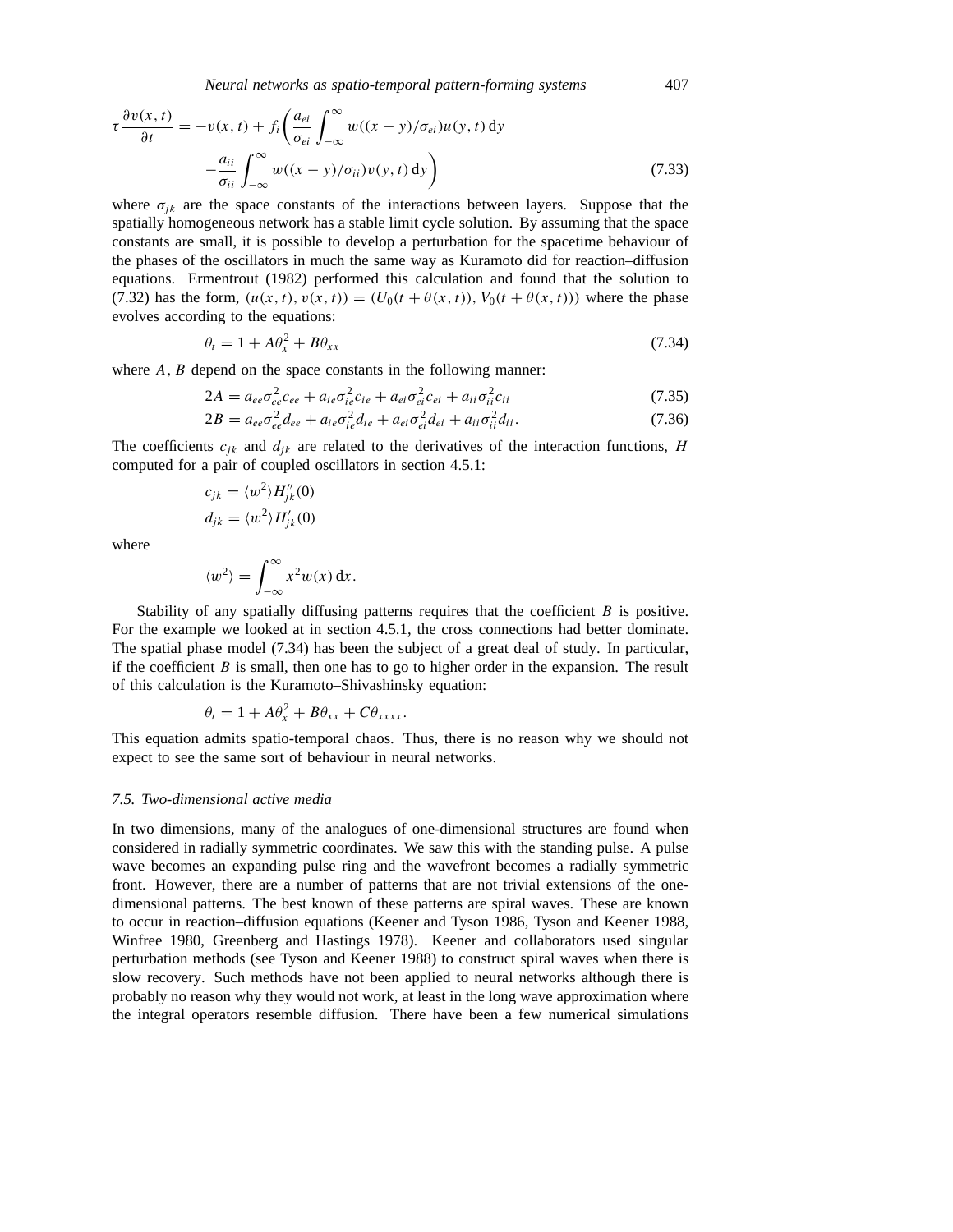## 408 *B Ermentrout*

of spiral waves in locally active media. Milton *et al* (1993) found spiral waves in an integrate-and-fire model with localized coupling. In a similar model, Fohlmeister *et al* (1995) found the same behaviour in a two-dimensional network of simulated neurons using the 'spike-response' model. They asserted that these patterns are related to hallucinations (see section 8.4). Destexhe (1994) studied a two-layer network of the form:

$$
C\frac{dX_i}{dt} = -g_L(X_i - V_L) - \sum_k g_{ki}^{EE} F_E(X_k(t - \delta))(X_i - V_E)
$$
  

$$
- \sum_l g_{li}^{IE} F_I(Y_l(t - \delta))(X_i - V_I)
$$
  

$$
C\frac{dY_i}{dt} = -g_L(Y_i - V_L) - \sum_k g_{ki}^{EI} F_E(X_k(t - \delta))(Y_i - V_E)
$$
  

$$
- \sum_l g_{li}^{II} F_I(Y_l(t - \delta))(Y_i - V_I)
$$

where the connections are locally made and *X*, *Y* represent the excitatory and inhibitory populations respectively. He found spiral waves as well as spatio-temporal chaos in the networks with nearest-neighbour and second-nearest-neighbour connections.

One obvious question is whether spiral wave activity has any relevance to biology. Petsche *et al* (1974) observed rotating waves with a frequency of about 8 Hz in rabbit cortex that was treated with topical penicillin (which causes seizure-like activity.) Rotating and expanding two-dimensional waves have been observed in the developing retina (Meister *et al* 1991). Spreading depression in retina (Leao) has the form of a spiral wave although this is thought to be due mainly to diffusion-driven extracellular potassium (Tuckwell and Miura 1978). In a recent experiment, Prectl *et al* (1997) observed rotating waves in the turtle cortex that are stimulus driven and not due to any epileptogenic agent.

The standard paradigm for the generation of spiral and rotating waves is to assume a locally excitable dynamics with short-range coupling. However, it is possible to couple locally oscillatory networks together to generate spiral waves. For example, Sakaguchi *et al* (1987) found spiral-like behaviour in a network of locally coupled phase models of the form:

$$
\theta'_{i,j} = \omega + \sum_{\{i',j'\} \in \text{nnbs}} H(\theta_{i',j'} - \theta_{i,j})
$$

where  $H(\theta) = \sin(\theta + \xi)$ . Here the sum is over nearest neighbours. Paullet and Ermentrout (1994) proved that these solutions exist and are stable for *H*, an odd periodic function.

# **8. Bifurcation methods and neural networks**

Perhaps the most general techniques that can be applied to the analysis of spatially distributed neural networks are those of bifurcation from a uniform state. These methods are useful more in getting an idea about how to choose parameters to obtain a particular type of behaviour than they are for global analysis of the network. The types of behaviour that can bifurcate from a uniform state are usually of four varieties: (i) new uniform states, (ii) spatially uniform periodic states, (iii) spatially periodic states, and (iv) spatially and temporally periodic states. For example, it is not possible to get a solitary peak or travelling solitary wave to bifurcate from a uniform state on the infinite line. Bifurcation methods were first applied to neural networks by Ermentrout and Cowan (1979a, b, 1980a, b) in a rather general fashion. There is a renewed interest in the onset of pattern formation in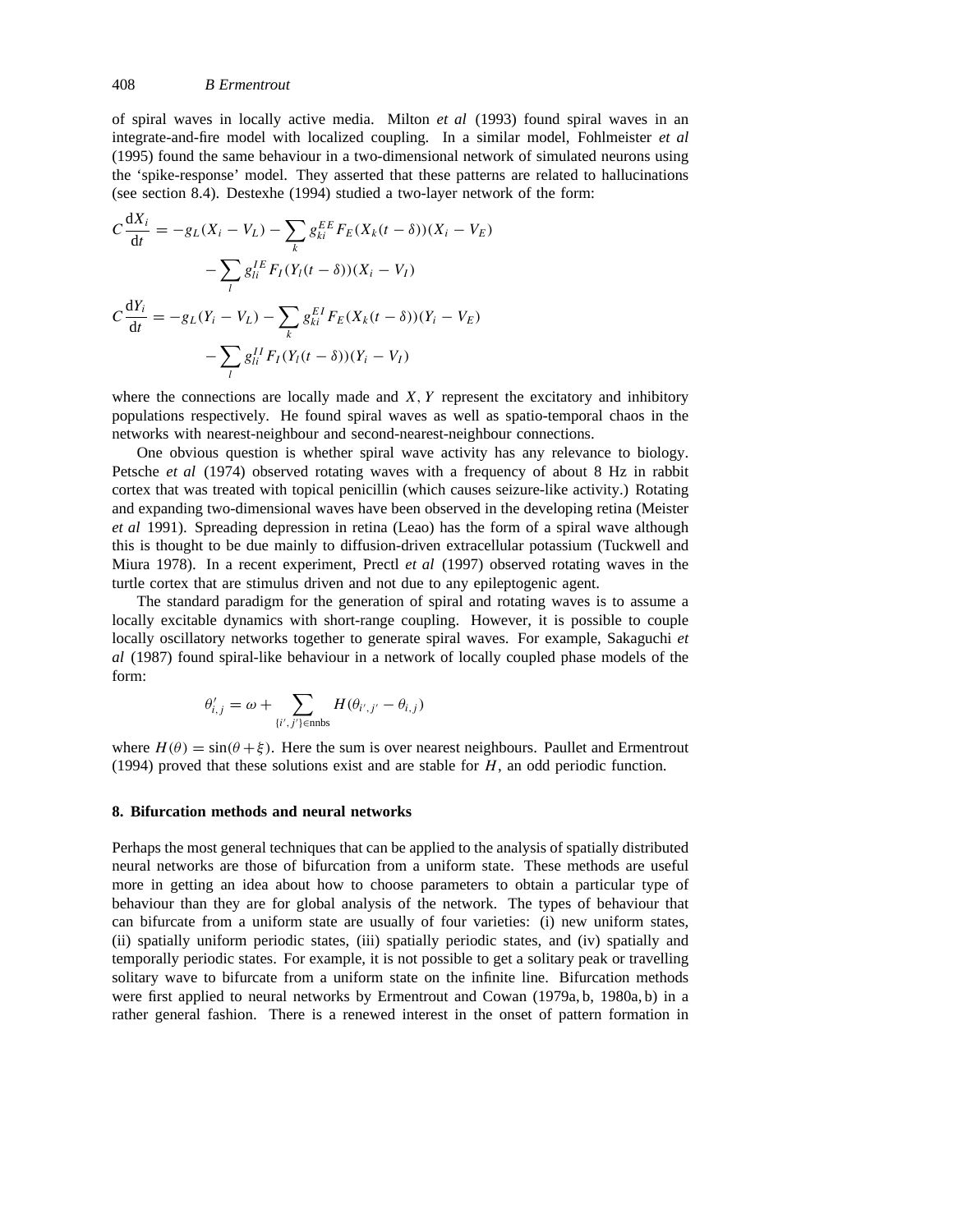network via loss of stability of homogeneous states. Ben-Yishai *et al* (1997) and Hansel and Sompolinsky (1997) recently examined a model for orientation tuning and used methods related to bifurcation theory to obtain waves and peaked solutions on a ring model. In a pair of papers, Tass (1995, 1997) re-examined the model of Ermentrout and Cowan (1979b) in much greater detail and computed the normal forms for the bifurcations. Bressloff and collaborators recently analysed the role that dendrites can take in modulating pattern formation. Finally, the greatest explosion of work in spontaneous pattern formation has been in the area of models for the development of neural maps (von der Malsburg 1973, Oja 1982, Kammen and Yuille 1988, Linsker 1988, MacKay and Miller 1990, Miller 1994, Krekelberg and Taylor 1996).

In this section, we will review the methods and results concerning spontaneous symmetry breaking in neural models. In particular, we will focus on some simplified models such as that proposed by Hansel and Sompolinsky. We start with a one-layer model which illustrates almost everything that can happen in these models. After some examples, we look at two-spatial dimensions and their added complexity.

#### *8.1. Single-layer models*

Almost everything that can occur in multilayer models can occur in single-layer models that have sufficiently complicated connectivity and post-synaptic potential functions. We will assume a one-spatial dimension continuum network which is homogeneous on the interval *(a, b)*.

$$
V(x, t) = \int_0^\infty h(s) \int_a^b w(x, y) f(V(y, t - s)) \, dy \, ds + I(x, t)
$$
 (8.1)

where  $h$  is the synaptic post-synaptic potential function and  $w$  is the spatial weighting function. (This is the same form as  $(7.1)$  but with possible infinite extent.) As usual, we normalize the post-synaptic potential function, *h* so that it integrates to 1. We make assumptions about *w*:

symmetry 
$$
w(x, y) = w(y, x)
$$
  
homogeneity  $\int_a^b w(x, y) dy = C$   
boundedness  $\int_a^b \int_a^b w(x, y)^2 dy dx < \infty$ .

Homogeneity is necessary in order for the network to have a spatially constant solution. This model was the subject of some analysis by Coleman and Renninger (1974, 1975) when  $(a, b) = (-\infty, \infty)$ , *w* is a convolution weight, and *f* is piecewise linear. Hansel and Sompolinsky (1997) also analysed this network when the domain is  $2\pi$ -periodic,  $h(t) = e^{-t}$ ,  $w(x, y) = J_0 + J_2 \cos 2(x - y)$  and *f* is piecewise linear. Ermentrout *et al* (1986) analysed the discrete time version of this equation as a model for sea-shell coloration patterns (see also Murray 1989, for a description of this model). an der Heiden (1979) studied (8.1) when the weights are exponential so that he could convert the system into a reaction–diffusion system.

The general idea of bifurcation and pattern formation is to look at the stability of the constant solution as some parameter varies. Using normal forms and symmetry, the infinitedimensional system is reduced to a low-dimensional system of usually simple amplitude equations that correspond to different spatial modes of the system. Often, many researchers stop after linear stability analysis to get an idea of the possible patterns that can form. This is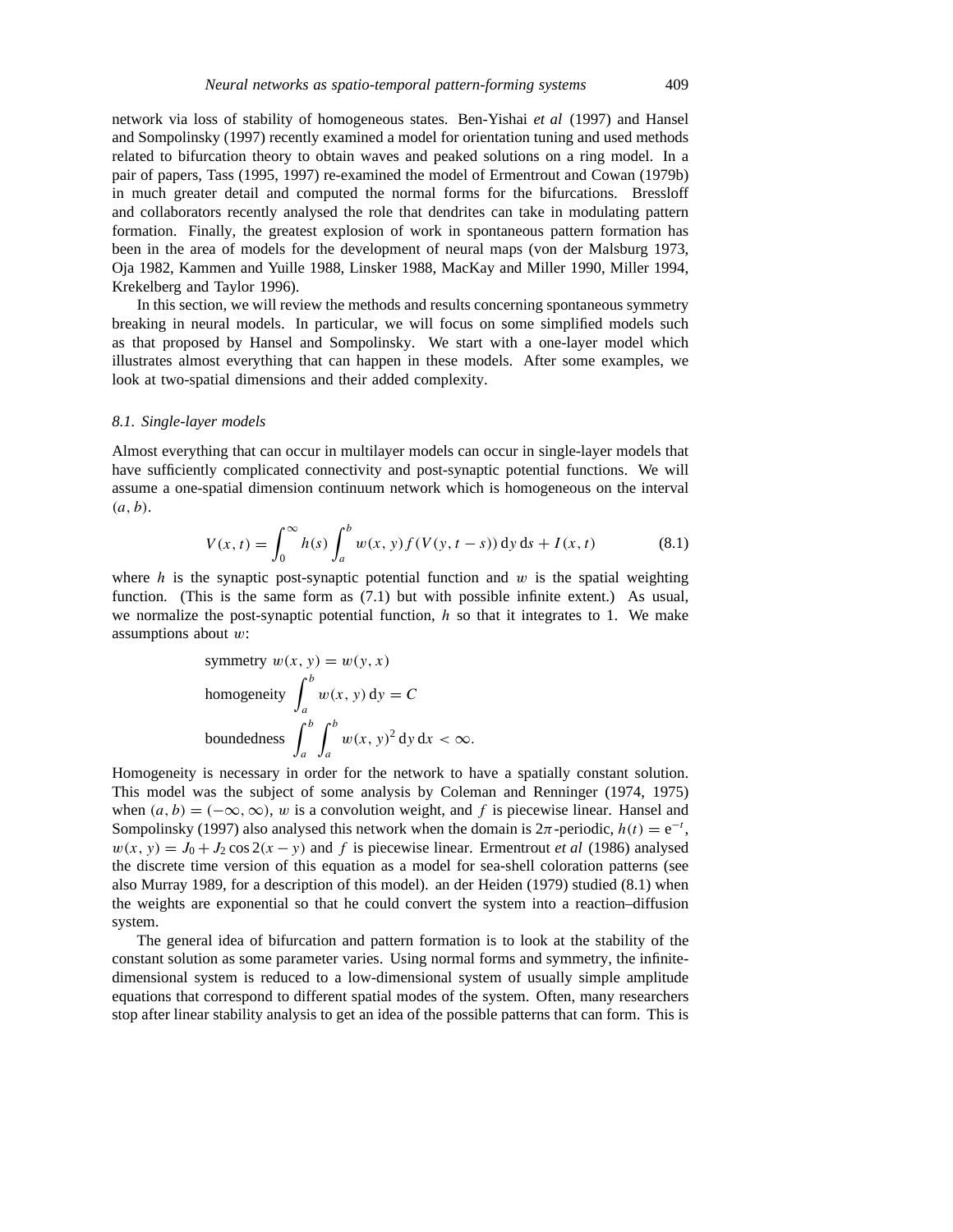fine for situations in which there is only a single unstable mode, but the nonlinear analysis is necessary in order to correctly *select* which of the modes will stably appear. Haken (1996) formally used these techniques to derive *ad hoc* amplitude equations. Our approach is to use the more traditional approach of Liapunov–Schmidt and normal form analysis. However, it is useful to point out that Haken's methods are not restricted to equations but can be used to understand complex spatio-temporal data as well.

Let  $I(x, t)$  be constant. Since the network is homogeneous, there is a spatially constant solution,  $V(x, t) = \overline{V}$  satisfying

$$
\bar{V} = f(\bar{V}) + I.
$$

In order to use bifurcation methods, there must be some parameter which is varying. We will use the parameter,  $v = f'(\bar{V})$  as a parameter that characterizes the general excitability of the network. If |*ν*| is small, then the network is doing very little to the input. The stability of the homogeneous state is found by looking at the linearized equation:

$$
v(x, t) = v \int_0^\infty h(s) \int_a^b w(x, y)v(y, t - s) \, dy \, ds. \tag{8.2}
$$

Consider the linear integral operator:

$$
(Ku)(x) = \int_{a}^{b} w(x, y)u(y) \,dy. \tag{8.3}
$$

Since *w* is symmetric, *K* is self-adjoint and thus all eigenvalues of *K* are real and the eigenfunctions are mutually orthogonal. Let  $\{\mu_i, \varphi_i(x)\}$  be the eigenvalue–eigenfunctions ordered by the size of the number of zeros of the eigenfunction. The solution to the linear problem is thus

$$
v(x, t) = e^{\lambda t} \varphi(x)
$$

where

$$
1 = \nu \mu_j \hat{h}(\lambda) \tag{8.4}
$$

and  $\hat{h}$  is the Laplace transform of *h*. Stability is assured if  $\text{Re}(\lambda) < 0$  for all  $\lambda$  and  $\mu_i$ . We can now distinguish the four different ways in which stability can be lost. Since the weight function,  $w(x, y)$  is homogeneous, the constant function, **1** is an eigenfunction with eigenvalue *C*. Suppose that for  $|v|$  small, all values of  $\lambda$  have negative real parts. (This just means that the poles of *h*ˆ have negative real parts since the eigenvalues are bounded in magnitude for this compact operator, so that small enough values of *ν* will perturb the poles of *h*ˆ by only a small amount.) As *ν* increases in magnitude at least one of the roots *λ* may cross the imaginary axis for  $j = j_c$ . The four different cases can now be described.

- New constant solution:  $\lambda = 0$  and  $\varphi_i(x) = 1$ .
- Homogeneous periodic solution:  $\lambda = \pm i\omega$  and  $\varphi_i(x) = 1$ .
- Spatial pattern:  $\lambda = 0$  and  $\varphi_{i_c}(x) \neq 1$ .
- Spacetime pattern:  $\lambda = \pm i\omega$  and  $\varphi_{i_c}(x) \neq 1$ .

Depending on the details of the interaction functions and the PSP function, any of these behaviours can occur.

We show that a necessary condition for spatial pattern formation is that the interactions not be strictly positive. This follows from the properties of strictly positive weight functions,  $w(x, y)$ . From the analogue of the Frobenious–Perron theorem, operator (8.3) has a positive maximal eigenvalue and the eigenfunction corresponding to it is also positive. Since all eigenfunctions are mutually orthogonal and the operator is homogeneous, this eigenfunction is **1**. Thus, the eigenfunction corresponding to the maximal eigenvalue of the operator *K*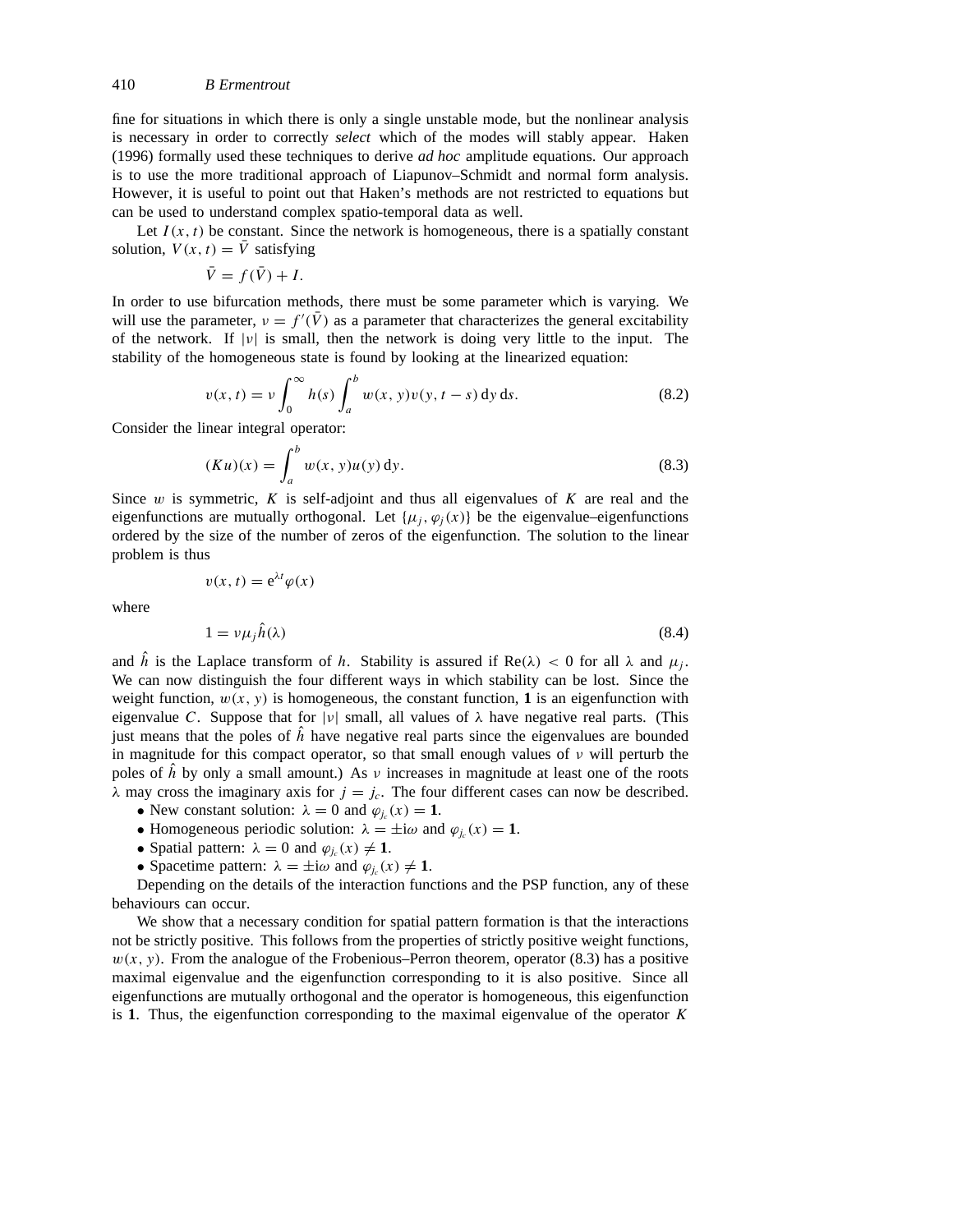is the spatially constant one. Suppose that there is a zero eigenvalue. Then, because of normalization,  $\hat{h}(0) = 1$  so that (8.4) implies:

$$
v=1/\mu_j.
$$

Since the maximal eigenvalue is the one corresponding to the homogeneous solution, stability will be lost first at the constant mode. In most bifurcation problems, the first bifurcating branch is the only one which has a chance to be stable and successively branching solutions are unstable. Thus, in order to get pattern formation, we need some inhibition in the weight function. We now turn to some examples.

*8.1.1. Exponential PSPs.* We consider some specific temporal operators, namely the exponentials up to order 3 mentioned in section 4.2. As above, let  $\{\mu_i, \varphi_i(x)\}\$ be eigenvalue– eigenfunction pairs for the operator  $K$  in equation (8.3). Then the uniform state is stable if and only if the roots,  $λ$  to equation (8.4) have negative real parts for all  $μ<sub>j</sub>$ . Let  $β<sub>k</sub>$  be decay rates, so that, for example, in the second-order PSP function, the response if a sum of  $e^{-\beta_1 t}$  and  $e^{-\beta_2 t}$ . Then for up to order 3, (8.4) becomes:

$$
\lambda + \beta_1 = \beta_1 \nu \mu_j \tag{8.5}
$$

$$
(\lambda + \beta_1)(\lambda + \beta_2) = \beta_1 \beta_2 \nu \mu_j \tag{8.6}
$$

$$
(\lambda + \beta_1)(\lambda + \beta_2)(\lambda + \beta_3) = \beta_1 \beta_2 \beta_3 \nu \mu_j.
$$
\n(8.7)

As shown in section 4.2.1, the only way stability can be lost for order 1 and 2 exponential synapses is through a zero eigenvalue which leads to stationary solutions. This will only occur for  $\mu_i$  positive. Since the parameter is *ν*, then as soon as *ν* increases past

$$
v_c = \min_j \frac{1}{\mu_j}
$$

the uniform state will be unstable. A new solution will bifurcate that has the form:

$$
V(x) \approx (\nu - \nu_c)^p \varphi_{j_c}(x)
$$

where  $j_c$  is the index corresponding to the maximum eigenvalue. The power,  $p$  is generically 1 but if there is translational symmetry as would be the case on a ring or on an infinite line, then the power  $p$  is  $\frac{1}{2}$ . We will consider the ring case in more detail below.

We turn to the triple exponential case. There are two ways that the rest state can become unstable. One occurs when there is a zero eigenvalue and this happens exactly as in the single- and double-exponential cases and the same formula for  $V(x)$  obtains. However, if the eigenvalue with maximum magnitude is *negative*, then it is possible to lose stability at a Hopf bifurcation. Using (4.2) the critical values of *ν* are:

$$
\nu_j^H = -\frac{1}{\mu_j} \left( -1 + \frac{(\beta_1 + \beta_2 + \beta_3)(\beta_1\beta_2 + \beta_1\beta_3 + \beta_2\beta_3)}{\beta_1\beta_2\beta_3} \right). \tag{8.8}
$$

Since all the  $\beta_k$  are positive, the term in the parentheses is always positive so that instability occurs only for values of  $\mu_i$  which are negative.

Let

$$
v_j^0 = \frac{1}{\mu_j}.
$$

Then the first destabilization of the uniform state occurs when *ν* exceeds

$$
\nu_c = \min_j(\nu_j^0, \nu_j^H).
$$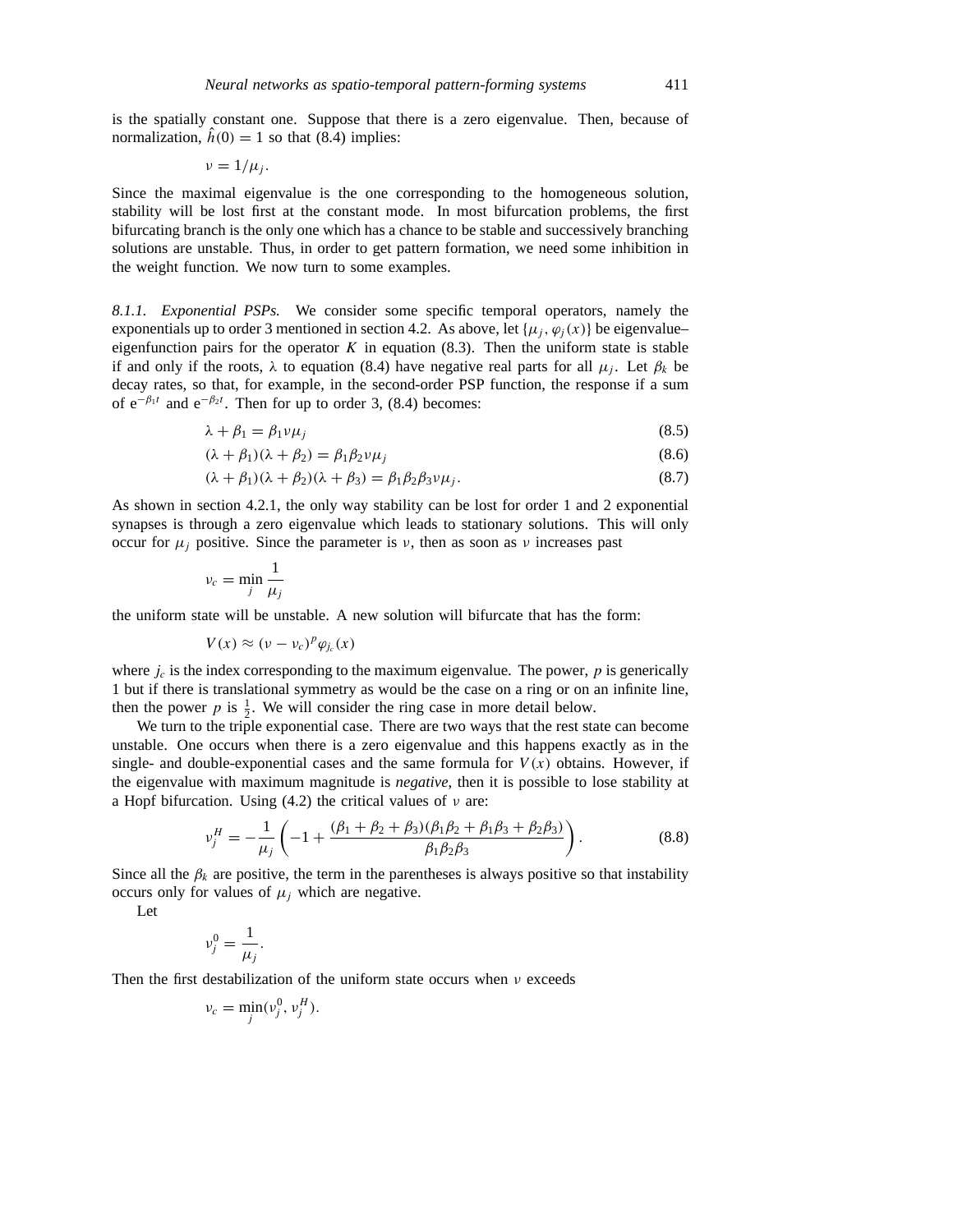

**Figure 14.** The approximate eigenvalues for the integral operator, *K*, when the interaction functions are of the four types in figure 8. Index *j* is number of zeros of the eigenfunction. (*a*) purely excitatory interactions; (*b*) purely inhibitory interactions; (*c*) lateral inhibition and local excitation; (*d*) lateral excitation and local inhibition.

If the critical value occurs at one of the  $v_j^0$  then stationary patterns bifurcate. If the critical value occurs at one of the  $v_j^H$ , then time-periodic patterns bifurcate that have the form:

$$
V(x, t) = \sqrt{\nu - \nu_c} \varphi_{j_c}(x) \cos \omega t
$$
\n(8.9)

where

$$
\omega = \sqrt{\beta_1 \beta_2 + \beta_2 \beta_3 + \beta_1 \beta_3}.
$$

If the eigenfunction is non-constant, then, spatio-temporal patterns bifurcate. If there is translational symmetry in the problem, then the behaviour is more complicated. We discuss this case in detail in section 8.1.2.

We close this discussion with an association of the connection kernels in figure 8 with the bifurcations that occur. The eigenfunctions for the connection kernels are similar to cosines and sines (and are precisely the trigonometric functions on the ring and infinite line). Thus, the eigenvalues lie close to the curves of the Fourier transforms of the connection kernels. These transforms are sketched in figure 14 for the four different connectivities along with the discrete eigenvalues. We can thus obtain all four types of bifurcation with the three-exponential PSP according to the nature of the connectivity.

- Pure excitation leads to spatially uniform constant solutions.
- Pure inhibition leads to spatially uniform time-periodic solutions.
- Lateral inhibition leads to spatially patterned solutions.
- Lateral excitation leads to spatially patterned time-periodic solutions.

All forms of pattern formation that occur in more complex models appear in this simple scalar model with higher-order PSPs.

*8.1.2. Ring model* Suppose that the network lies on a periodic domain  $(a = 0, b = 2\pi)$ , the synapses are first order, and the weight function is a function of the distance only:

$$
\frac{\partial V}{\partial t}(x,t) = -V(x,t) + \int_0^{2\pi} w(x-y) f(V(y,t)) \, dy.
$$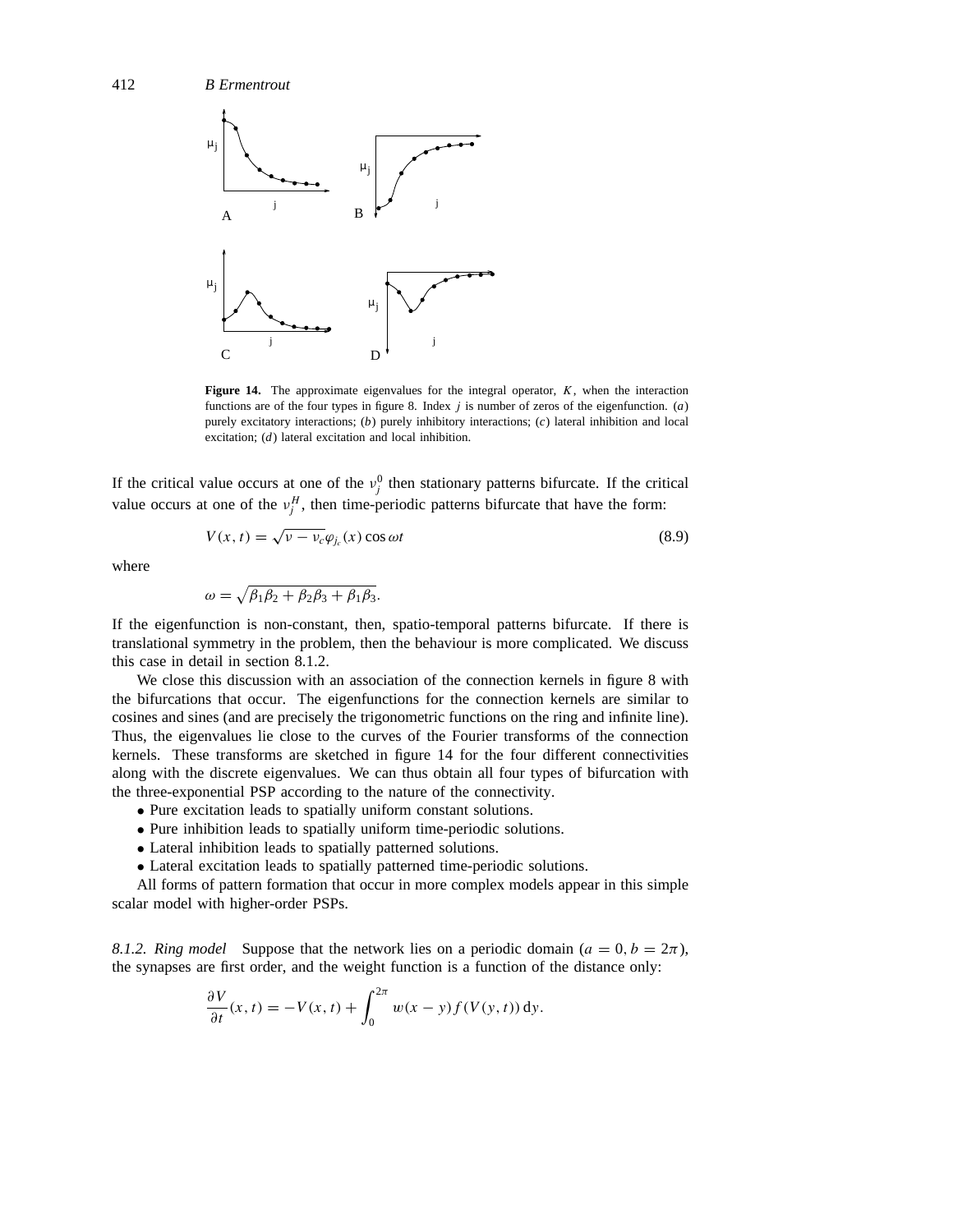Clearly, due to the periodicity and symmetry of  $w(x)$ 

$$
w(x, y) = w(x - y) = \sum_{k=0}^{\infty} J_k \cos k(x - y).
$$

The eigenfunctions are  $\{\sin(2\pi kx), \cos(2\pi kx)\}\$  with eigenvalues,  $J_k$  each of multiplicity 2 except  $k = 0$ . The most 'unstable' mode is that one for which  $J_k$  is maximal. Hansel and Sompolinsky (1997) recently studied this network as a mechanism for orientation tuning in cortex. In this case, *x* does not mean physical space but is instead the preferred orientation of a cortical cell. They considered the situation where only the first two modes are nonzero and  $J_0 < J_1$ . In this case, we expect the first mode that bifurcates to be the one corresponding to the eigenfunctions  $cos(x)$ ,  $sin(x)$ . These have a single peak in the interval  $(0, \pi)$  and thus, the network generates a solitary peak solution. You may recall that we stated that peak solutions could not bifurcate from rest. This is actually a periodic solution if one 'unravels' the ring. Note that this mechanism for peak formation is very different from the mechanisms discussed in section 7.3. In active media, standing pulses occur concurrently with stable uniform states; here the uniform state is unstable. In order to determine if the bifurcating solution is stable, we must perform the local nonlinear analysis.

We expand *f* about the fixed point

$$
f(V) = v(V - \bar{V}) + c_2(V - \bar{V})^2 + c_3(V - \bar{V})^3 + \cdots
$$

We assume that  $J_n$  is the maximal coefficient of the Fourier series for *w* and that this occurs for  $n > 0$  in order to get a spatial pattern.

*Remark on global inhibition.* In systems which combine *global inhibition* with a decaying Gaussian-type excitation, the most unstable mode will be  $n = 1$  corresponding to a single peak in the ring. This is why single peaks are seen in both simple model of Hansel and Sompolinsky as well as the more complicated model of Somers *et al*. To see why this is, the Fourier coefficients of the positive Gaussian are monotonically decreasing with the maximal one being the constant  $(n = 0)$  mode (see figure 14). All Fourier components of global inhibition vanish except for the zeroth one. If this is large, then the maximal component of the sum of the local excitation and the global inhibition will be  $n = 1$ .

Without loss of generality, we assume  $J_n = 1$  so that  $J_j < 1$  for all other values,  $j \neq n$ . The translational symmetry of the model is why the nullspace is two-dimensional; the solution can be rotated around the ring arbitrarily. The instability occurs when the 'excitability' parameter,  $v = v_c = 1$ . For  $v > v_c$  the uniform state is unstable. It is convenient to represent the solution in terms of a complex variable:

$$
V(x, t) - \overline{V} = (ze^{inx} + \overline{z}e^{-inx}) + \cdots
$$

A standard calculation shows that *z* evolves like:

$$
z' = z(\nu - \nu_c + Az^2 \bar{z})
$$
\n(8.10)

$$
A = 2c_2^2 \left( \frac{1}{1 - J_{2n}} + \frac{2}{1 - J_0} \right) + 3c_3.
$$
 (8.11)

Since all coefficients are real, there is an arbitrary phase for the complex number *z* and only the amplitude is determined:

$$
|z| = \sqrt{-\frac{v - v_c}{A}}.
$$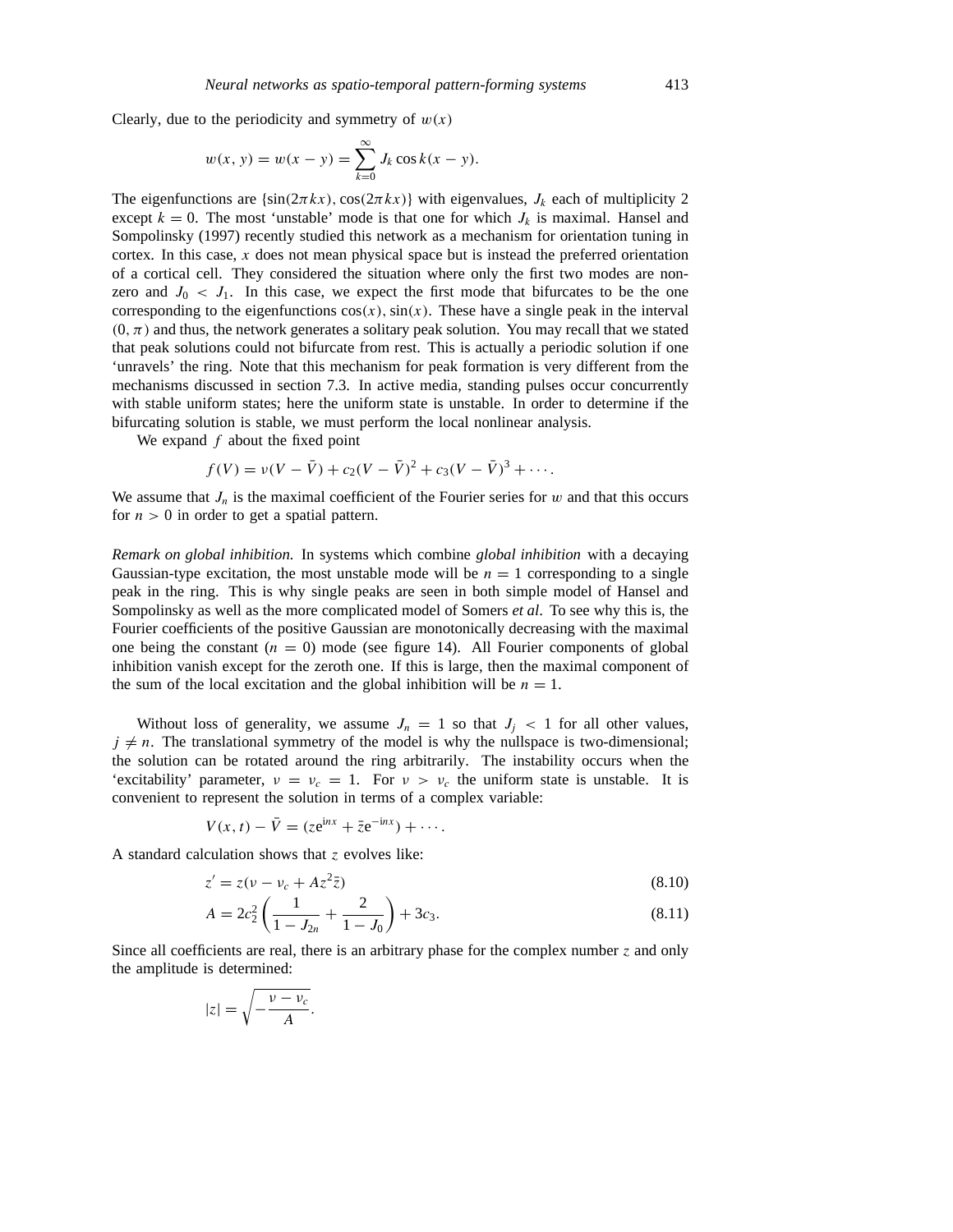Stable solutions will bifurcate if and only if  $A < 0$ . Since the maximal coefficient is  $J_n = 1$ , all of the fractions are positive, so that for stability, the third derivative of *f* had better be negative. For example, if the nonlinearity is a standard sigmoid, then fixed points that lie near the inflection point will lead to stable spatial patterns. In particular, if  $n = 1$ , we obtain the analogue of Hansel and Sompolinsky. They go beyond the bifurcation calculations here by using the piecewise linear function,  $f(u) = \max(u, 0)$ . However, the final results are essentially the same.

The presence of small inhomogeneities changes the normal form slightly. Suppose that the inputs are moving slowly around the circle,  $I(x - \omega t)$ . Then the normal form becomes

$$
z' = z(\nu - \nu_c + Az\bar{z}) + C(t)
$$

where

$$
C(t) = \int_0^{2\pi} e^{-inx} I(x - \omega t) dx \equiv p e^{i\psi - in\omega t}.
$$

Taking  $n = 1$  without loss in generality (we can always shorten the ring) and rewriting the equations in terms of  $z = re^{i\theta}$ , we obtain

$$
r_t = r(\nu - \nu_c + Ar^2) + p\cos(\psi - \omega t - \theta)
$$

$$
\theta_t = \frac{p}{r}\sin(\psi - \omega t - \theta).
$$

In the rotating frame,  $\phi = \psi - \omega t - \theta$  the equations are:

$$
r_t = r(v - v_c + Ar^2) + p \cos(\phi)
$$
  

$$
\phi_t = \omega - \frac{p}{r} \sin(\phi).
$$

This is exactly the same equation as that obtained by Kath (1981) in his analysis of a periodically driven Hopf bifurcation near resonance. If  $\omega = 0$  then the system will lock onto the peak of the stimulus. As long as the stimulus does not move too fast, the network will follow it as it moves around the ring; it is *phase-locked* to the driving stimulus. Thus, the inhomogeneities have the effect of uniquely determining the phase of the spatial pattern. For example, in the Hansel and Sompolinsky model, weakly tuned inputs uniquely turn on the network at the appropriate orientation. In the absence of inputs, Hansel and Sompolinsky call this peak a 'marginal' solution due to its translation invariance. Like the active peaks in the previous section, the presence of inhomogeneities selects a spatial position.

If the ring model is combined with a three-exponential PSP, then the form of the solution is more complicated than in the case of a non-ring network, equation (8.9). Because of the additional translational symmetry, the solutions are of the form:

$$
V(x, t) - \bar{V} = ze^{i(\omega t - nx)} + \bar{z}e^{-i(\omega t - nx)} + we^{i(\omega t + nx)} + \bar{w}e^{-i(\omega t + nx)} + \cdots
$$

This is the sum of two wavetrains, one going left and one going right. In Ermentrout (1979) I derived the normal forms for a two-layer model. In generic cases, the two complex variables, *w, z* satisfy

$$
z' = z(c_1(v - v_c) + c_3z\overline{z} + d_3w\overline{w})
$$
  

$$
w' = w(c_1(v - v_c) + c_3w\overline{w} + d_3z\overline{z})
$$

where  $d_3$  is an additional complex coefficient. I showed that there are only two types of solutions: either one of the two *z, w* is zero or both are equal and non-zero. In the former case, the solutions to (8.1) are travelling waves while in the latter case they are standing waves. The two different possibilities cannot be mutually stable. In fact, travelling waves require,  $\text{Re } d_3 < \text{Re } c_3 < 0$  and standing waves require that  $\text{Re } c_3 < \text{Re } d_3 < 0$ . If the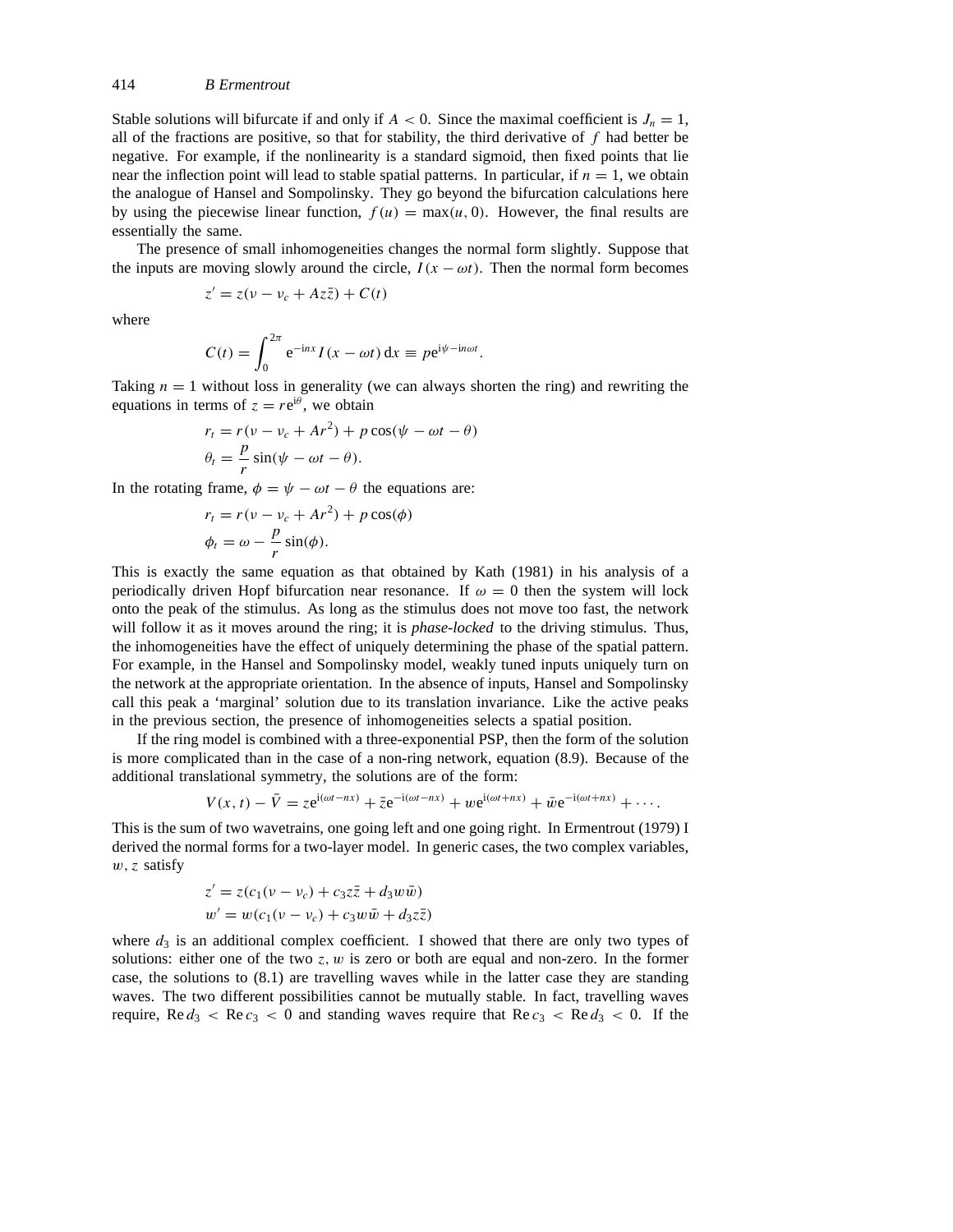nonlinearity is strictly odd, then it is simple to show that  $d_3 = 2c_3$  so that travelling waves are the only solutions that can be stable. This is an example of nonlinear pattern selection; in the absence of the normal form, one has no *a priori* reason to suspect that there will be travelling waves, standing waves, or any mixture of the two.

#### *8.2. Multiple bifurcations*

In the previous section, we assumed that only one spatial mode became unstable at the critical amount of excitation. However, it is possible that by introducing another parameter, two modes could become unstable simultaneously. In this case, a variety of phenomena can occur such as secondary bifurcation from the principal branches (Bauer *et al* 1975, Cohen 1977, Keener 1976). Ermentrout and Cowan (1980b) analysed a two-layer neural network when there are multiple modes bifurcation at a complex eigenvalue. They found a variety of travelling and standing waves.

#### *8.3. Multilayer models*

The single-layer model that we discussed in the previous sections incorporates most of the behaviour that can be expected from bifurcating solutions in one spatial dimension. The same ideas can be applied to multilayer models with similar results. In all of these models, the symmetry of the interactions makes it easy to derive the form of the nonlinear mode equations. This observation was first noted by Sattinger (1977) and greatly expanded upon by Golubitsky and Schaefer (1985). The main point is that even if the network has many layers, the form of the bifurcation and the symmetry of the interactions leads to the same type of behaviour. Details matter primarily in the interpretation in terms of the biology and the behaviour of the reduced bifurcation equations. (The latter is true since, although the form of the bifurcation equations is the same from model to model, the coefficients can be quite different.) The other important detail is the mechanism by which the uniform state becomes unstable. We will now discuss a number of examples.

*8.3.1. Standard two-layer models.* In Ermentrout and Cowan (1980a) the following model was considered:

$$
\tau_e \frac{\partial u_e}{\partial t} = -u_e + S_e (w_{ee} * u_e - w_{ie} * u_i)
$$
  

$$
\tau_i \frac{\partial u_i}{\partial t} = -u_i + S_e (w_{ei} * u_e - w_{ii} * u_i).
$$

The domain of the model was the infinite line, but a ring of tissue could be likewise analysed. The crucial question is as some parameter varies: How does a uniform state lose stability? Assuming for simplicity that  $S_e(0) = S_i(0) = 0$  we can linearize about  $(u_e = u_i = 0)$ . Since the domain is periodic (or infinite), the eigenfunctions for the integral operators are of the form:

$$
e^{ikx}
$$

where *k* is real in the case of the infinite domain and  $k = nL/2\pi$  where *n* is an integer and *L* is the length of the ring of tissue for the circular domain. Let

$$
\hat{w_{jl}}(k) \equiv \int_{\Omega} e^{-ikx} w_{jl}(x) dx
$$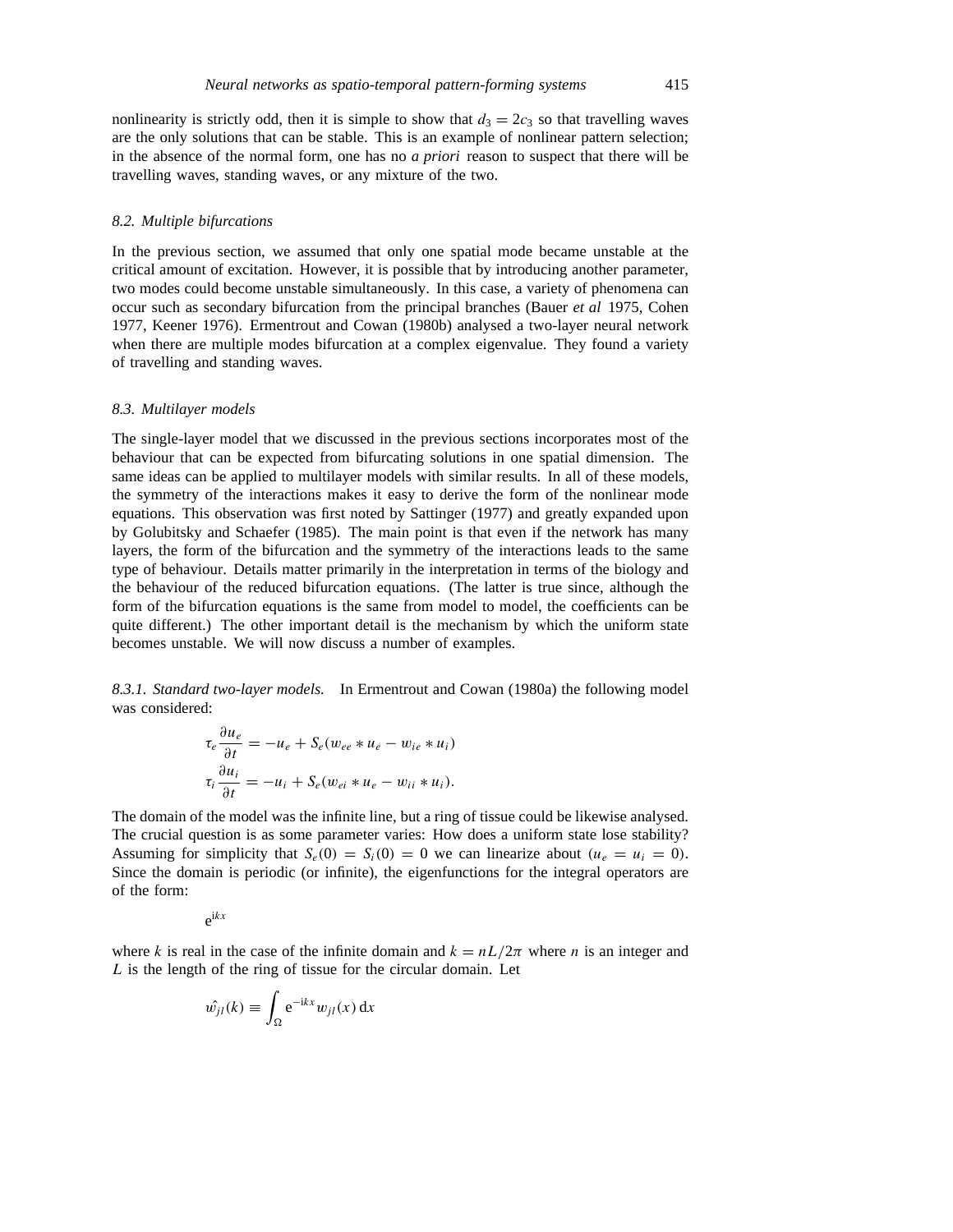be the Fourier modes of the weight functions. Without loss of generality, let  $\tau_e = 1$  and  $S_e'(0) = S_i'(0) = 1$ . (This can be done since the derivatives can be absorbed into the weight functions.) Then we show that the uniform state is stable if and only if both

$$
D(k) \equiv \hat{w_{ie}}(k)\hat{w_{ei}}(k) + (1 + \hat{w_{ii}}(k))(1 - \hat{w_{ee}}(k)) > 0
$$
\n(8.12)

$$
T(k) \equiv -\frac{1 + \hat{w_{ii}}(k)}{\tau_i} - 1 + \hat{w_{ee}}(k) < 0 \tag{8.13}
$$

for all *k*. The four simple ways to lose stability as some parameter varies are that one of these conditions is violated at either a non-zero or zero value of *k*. If (8.12) is violated then time-independent solutions will bifurcate with spatial patterns if the critical value of  $k$  at which instability occurs is non-zero. If  $(8.13)$  is violated, then a Hopf bifurcation to temporally oscillatory behaviour occurs and will be spatially uniform if the critical *k* is zero and spatially periodic otherwise. In Ermentrout and Cowan (1979a) the relative interactions between the excitatory and inhibitory cells that lead to spatially uniform stable periodic solutions was classified. We can give a general feel for the interactions necessary if we make a few simplifying assumptions. We suppose that

$$
w_{jl}(x) = \frac{\alpha_{jl}}{\sigma_{jl}} W\left(\frac{x}{\sigma_{jl}}\right)
$$

where *W* is a Gaussian-like non-negative weight function, symmetric and peaked at the origin. Then,

$$
\hat{w_{jl}}(k) = \alpha_{jl} \hat{W}(\sigma_{jl} k).
$$

The function  $\hat{W}$  is positive, symmetric, and decreasing. The numbers,  $\sigma_{il}$  can be thought of as space-constants, larger ones imply a greater connection spread. We can now see that a necessary condition for instability leading to spatially periodic patterns that are constant in time is that  $\alpha_{ee}$  must be large enough and the cross interaction terms must have a greater spread than the self-interaction terms. In other words, one requires 'lateral inhibition'. Furthermore, we want  $\tau_i$  to be small enough so that  $(8.13)$  is not violated. Fast, spreadout inhibition will lead to spatially patterned activity. The analogue to this was found as a requirement in the two-layer model for orientation tuning by Ben-Yishai *et al* (1995, 1997) as well as the more complicated spiking model proposed by Somers *et al* (1995). The latter paper was a simulation study, but by using the reduction methods described in section 3.2.1 we could presumably reduce their spatial model to a network similar to the present calculation. Ben-Yishai *et al* (1997) performed a more detailed analysis than we give here and pieced together the behaviour by letting the nonlinearity be piecewise linear. The calculations in this paper border on the heroic as the algebra quickly becomes overwhelming!

The second condition (8.13) will be first violated at a non-zero wavenumber, *k* if there is slow inhibition ( $\tau_i$  large enough) sufficient recurrent excitation and self-inhibition ( $\alpha_{ee}, \alpha_{ii}$ ) large enough), there is strong feedback coupling (( $α<sub>ei</sub>α<sub>ie</sub>$  large enough), and the inhibitory– inhibitory interactions have greater spread than the excitatory–excitatory ( $\sigma_{ii} > \sigma_{ee}$ ). Only the latter condition is biologically questionable. If this last condition is violated, then, bifurcation to spatially homogeneous oscillations will occur.

*8.3.2. Orientation selection.* Ben Yishai *et al* (1997) proposed a model for a cortical hypercolumn that consists of two layers of spatially coupled neurons in a topological ring.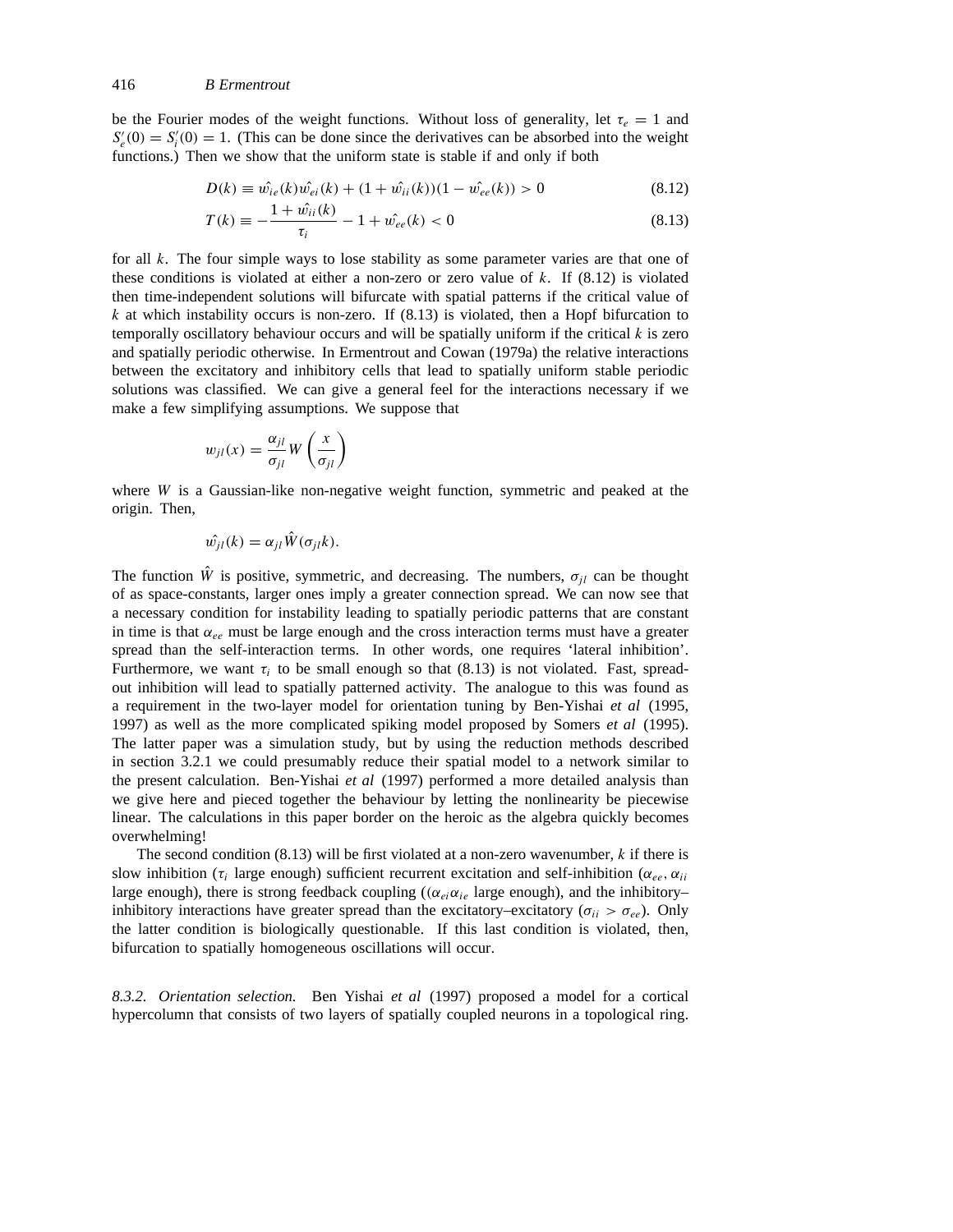Hansel and Sompolinsky (1997) considered a simplified model:

$$
u_t = -u + F \left[ \int_0^{\pi} W(\theta - \theta') u(\theta', t) d\theta' + I(\theta, t) - z(\theta, t) \right]
$$
  

$$
\tau z_t = \beta u - z
$$

where  $F(u) = A \max(0, u)$ ,  $W(\theta) = J_0 + 2J_2 \cos 2\theta$ , and *I* represents inputs to the network. In addition, if  $\beta \neq 0$  then there is adaptation via the variable *z*.

This model is meant to represent the response of a local cortical column to oriented input. (This is why the angle only traverses 0 to  $\pi$  as a bar which is oriented at 0 and one which is oriented at  $\pi$  are indistinguishable.)  $u(\theta, t)$  is the firing rate of the neuron that represents the orientation, *θ*. We have already discussed this type of network in the absence of adaptation in section 8.1.2. Thus, we will look at the effects of adaptation. Before doing this, we summarize Hansel's and Sompolinsky's results on the adaptation-free model. They write down closed form solutions as a function of the parameters,  $J_0$ ,  $J_1$ . They found two curves in the  $(J_0, J_2)$ -parameter plane. If  $J_0 < 1$  and  $J_2 < 1$ , then the homogeneous solution is the only stable solution. For  $J_2 > 1$ ,  $J_0 < 1$  the peak solution is the only stable solution. Finally if  $J_2$ ,  $J_0$  are too large all solutions tend to infinity. The reason for this is that their model never saturates. If saturation is added, then a new homogeneous steady state where all cells fires obtains. Essentially, the behaviour is like that of the linearized system. They then showed that if the input is slightly tuned to favour a particular orientation, the firing rate will reflect this inhomogeneity. Furthermore if the input moves, the firing rate will 'follow' it as long as the rotation velocity is not too great. In other words, their model behaves just like the normal form analysis in section 8.1.2.

Hansel and Sompolinsky gave a thorough analysis of the adaptation model. They found three different types of behaviour in the absence of inputs: (i) homogeneous, (ii) standing pulse, (iii) travelling pulse. For a given value of the adaptation time constant, they created a phase diagram showing the regimes of stability for the three types of behaviours as a function of the two parameters,  $J_2$  and  $\beta$ . Because they considered the piecewise linear model, they are able to construct all the transitions from the standing to the travelling pulse. They found that as  $J_2$  increases, the homogeneous solution becomes unstable to either a stationary peak or if the adaptation is large enough, to a moving pulse. They never find standing wave oscillations to their model although there is no reason why they cannot occur.

It is easy to apply bifurcation methods to their model by linearizing about the homogeneous state. We omit the details noting that the uniform state, in the absence of inputs, is stable if and only if:

$$
-1 + 1/\tau + J_l < 0
$$
\n
$$
\beta - (J_l - 1) > 0
$$

for  $l = 0, 2$ . Since  $J_0$  is small or negative to produce lateral inhibition, the conditions mainly constrain  $J_2$ :

$$
J_2 < 1 + 1/\tau
$$
\n
$$
J_2 < 1 + \beta.
$$

If the first condition is violated, then travelling waves bifurcate and if the second is violated then standing pulses bifurcate. They find the same critical behaviour as a function of the combined parameter, *βτ* according to whether it is greater than 1 (travelling waves) or less than 1 (standing pulse). Thus, the amplitude and the speed of adaptation determine the behaviour of the network as the tuning parameter,  $J_2$  increases.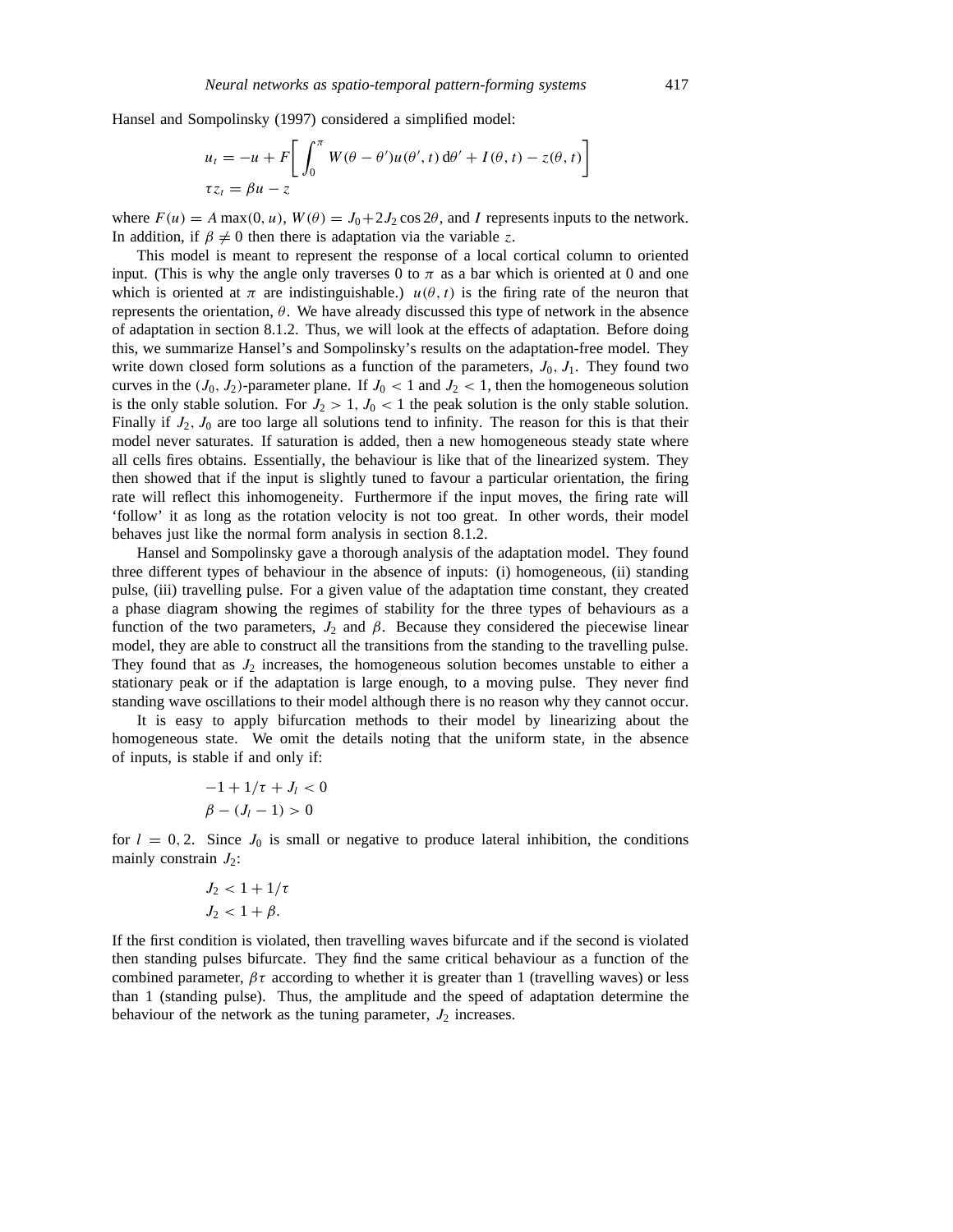## 418 *B Ermentrout*

*8.3.3. Dendritic effects.* Bressloff and colleagues (1995–1997) described a new mechanism for the production of spatial and spatio-temporal patterns in neural networks. Their clever idea is the add dendritic effects the standard model. Each cell at position *x* has associated with it, a dendrite parametrized by its distance from the soma, *ξ* . The network lies on the infinite line and the dendrites are semi-infinite, originating at the soma. Using Green's functions for the passive dendrites, they derived the following equation for the somatic potential:

$$
\frac{\partial U}{\partial t}(x,t) = -U(x,t) + \nu \int_{-\infty}^{t} \int_{-\infty}^{\infty} G[\alpha(x-x'),t-t']W(x-x')f(U(x',t')) dx'dt'
$$
\n(8.14)

$$
G(\xi, t) = \frac{1}{\sqrt{\pi Dt}} \exp\left(-\frac{\xi^2}{4Dt} - t/\tau\right)
$$
\n(8.15)

where  $\alpha(x) = \xi_0 + C|x|$ . The function *G* is the spacetime Green's function of a dendritic cable with diffusion length *D* and time constant  $\tau$ . The function  $\alpha(x)$  models the correlation between dendritic position of a synapse and distance of the presynaptic cell. If  $C = 0$  there is no correlation and all synapses land on the same point on the dendrite,  $\xi_0$ . If  $C > 0$ , then synapses from farther away land more distantly from the soma (see e.g. Shepherd 1990). The function  $W(x)$  is the usual spatial decay of the synaptic weights, and f is the usual nonlinear firing rate. What is novel about Bressloff's mechanism is that he *does not* require a lateral-inhibition type of interaction function to obtain spatial pattern formation. This point is important as most of the long-distance interactions in cortex are excitatory and not inhibitory. They found a number of interesting phenomena. First, they showed that if  $W(x)$  is purely excitatory and decreasing with distance, then including dendritic effects does not change the fact that the model still cannot generate stable spatially periodic temporally constant structures. However, if the weights *increase* with distance and the dendritic is correlated with presynaptic distance, then they showed that spatial patterns can bifurcate. Their most interesting result is that the presence of dendrites leads to an effective spatiotemporal delay and a bifurcation to spatially periodic and temporally periodic solutions is possible. They assume that there is *local inhibition and long-range excitation*, the opposite of the usual models that have 'lateral inhibition'. They make the dendrites uncorrelated with distance for simplicity and find that if the distance of the synapses from soma is large enough, the instability occurs. The mechanism for this is that the distant synapses provide enough of a delay for this negative feedback system to oscillate (see sections 4.2.1 and 8.1.1). In a related mechanism, Crook *et al* (1997) showed how distance-dependent delays due to finite axonal conduction can lead to a spatial instability in an array of weakly coupled oscillators.

*8.3.4. A three-layer example.* Ermentrout and Lewis (1997) showed that a neural network with only excitatory connections can result in bifurcation of spatially and temporally periodic behaviour. They considered a model of the form:

$$
\frac{\partial u_1}{\partial t} = f(a_{11}w * u_1 - a_{21}u_2 + a_{31}u_3)
$$
  
\n
$$
\frac{\partial u_2}{\partial t} = -a_{22}u_2 + g(a_{12}u_1)
$$
  
\n
$$
\frac{\partial u_3}{\partial t} = -a_{33}u_3 + h(a_{13}u_1)
$$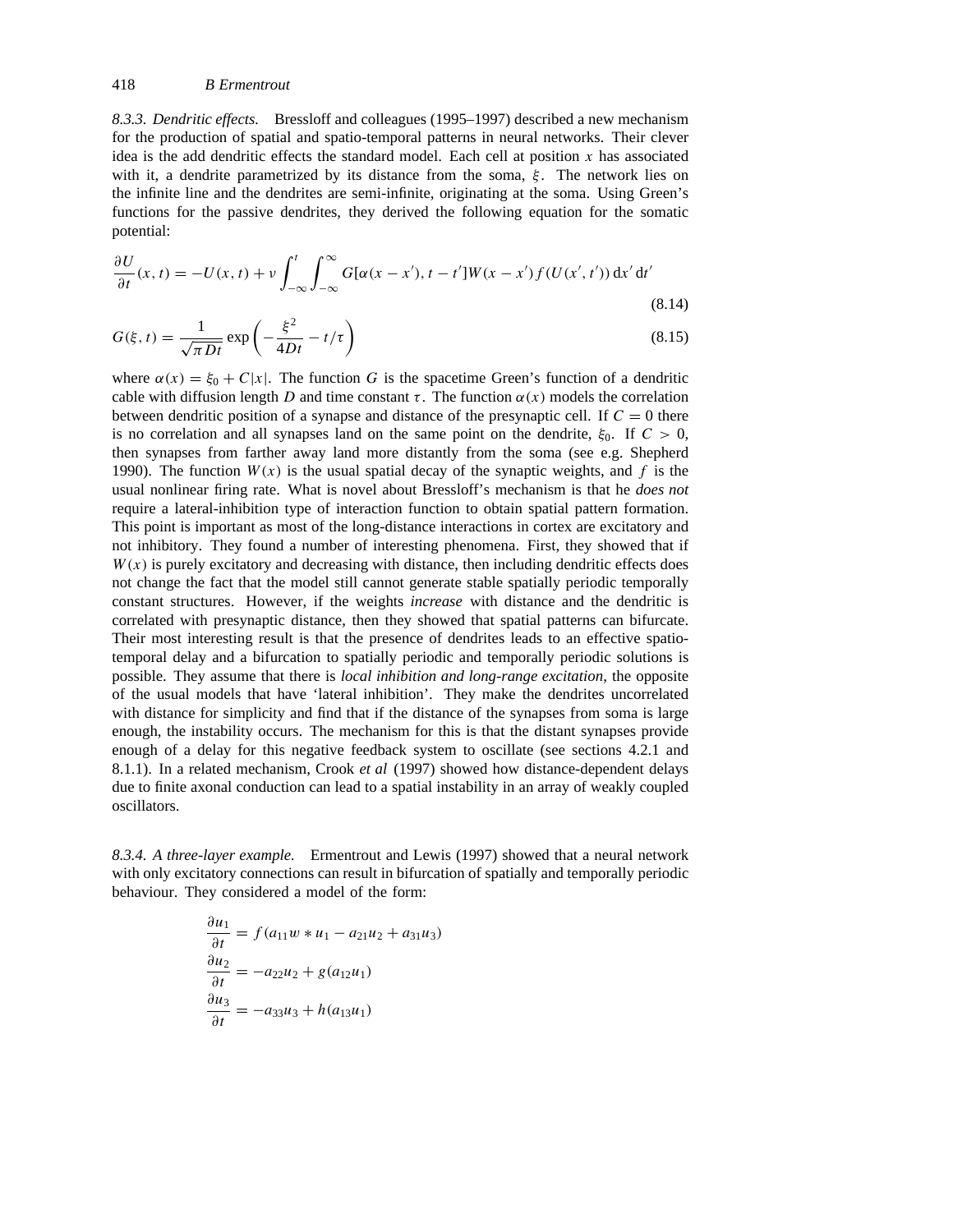where all parameters are positive and  $w(x)$  is similar to a Gaussian. The model can be considered as an excitatory population with two locally acting populations; an excitatory one and an inhibitory one. The mechanism for this resides in the linearization which leads to a third-order characteristic polynomial. General conditions for this and related threecomponent models are derived that guarantee loss of stability to a spatio-temporal pattern. As in Bressloff's work, there cannot be static spatially periodic patterns unless the weights have lateral inhibitory structure. This example and the Bressloff dendritic model are related to the single-layer model with lateral-excitation and local inhibition (section 8.1.1) and a three-exponential PSP.

#### *8.4. Two spatial dimensions*

The cortex is actually better modelled as a two-dimensional layered sheet than as a onedimensional system. We have already discussed some of the behaviour that can arise in two spatial dimensions when the medium is active. The bifurcation methods described in the previous section are easily generalized to two dimensions, however, the additional degree of freedom confers additional symmetry and this in turn leads a much higher multiplicity in critical eigenvalues. This leads to a more complicated set of normal forms and a much greater variety in the types of patterns that can bifurcate. Before we discuss the mathematics and the recent work on this problem, we will first give some biological motivation for the analysis. The analogue of the periodic patterns that bifurcate from rest in one dimension are doubly periodic patterns in two dimensions. These take the form of stripes and chessboardlike patterns. Thus, our task is to interpret spatially structured activity patterns in a twodimensional cortical network. Ermentrout and Cowan first (1979b) suggested that these patterns may be related to simple geometric structures that are perceived during drug-induced hallucinations. Other authors have made related claims (Tass 1995, 1997, Fohlmeister *et al* 1995, Ermentrout 1984, Reggia and Montgomery 1996). To see the connection, suppose that the activity pattern on the cortex is one of these simple geometric patterns. Then, how is this perceived? That is, what sort of retinal pattern would produce an analogous pattern of stimulus related activity on the cortex? Schwartz (1977) showed that there is a regular topographic mapping of 'retinal space' to 'cortical space'. Away from the fovea it is essentially the complex logarithm. In other words,  $(r, \theta)$  in retinal coordinates goes to  $(\ln r, \theta)$  in cortical coordinates. Inverting this transformation, it is easy to see that stripes are transformed into bulls-eyes, spirals, and exploding rays while chessboards are transformed into cobweb and mosaic-like patterns. (See figure 15 for these transformed patterns.) In his classic treatise on mescaline, Klüver  $(1967)$  classified the patterns seen during the early stages of hallucination into a small number of 'form constants':

- funnels and tunnels;
- spirals;
- mosaics and cobwebs.

Siegel (1977) also described a number of other altered states in which simple geometric patterns occur. Thus, Ermentrout and Cowan suggested that the patterns that arise when the cortical network is destabilized due to the effects of the hallucinogen are the neural correlates of simple visual hallucinations. Ermentrout (1984b) suggested that premigrainous auras could also arise in a similar manner, but did not provide a mechanism. More recently, Reggia and Montgomery (1996) suggested a way that the excitation could be increased. Associated with migraines is a well known phenomena called a scotoma which consists of a slowly moving blind region in the visual field. It has been suggested (Richards 1971) that this may be associated with cortical spreading depression (CSD) which is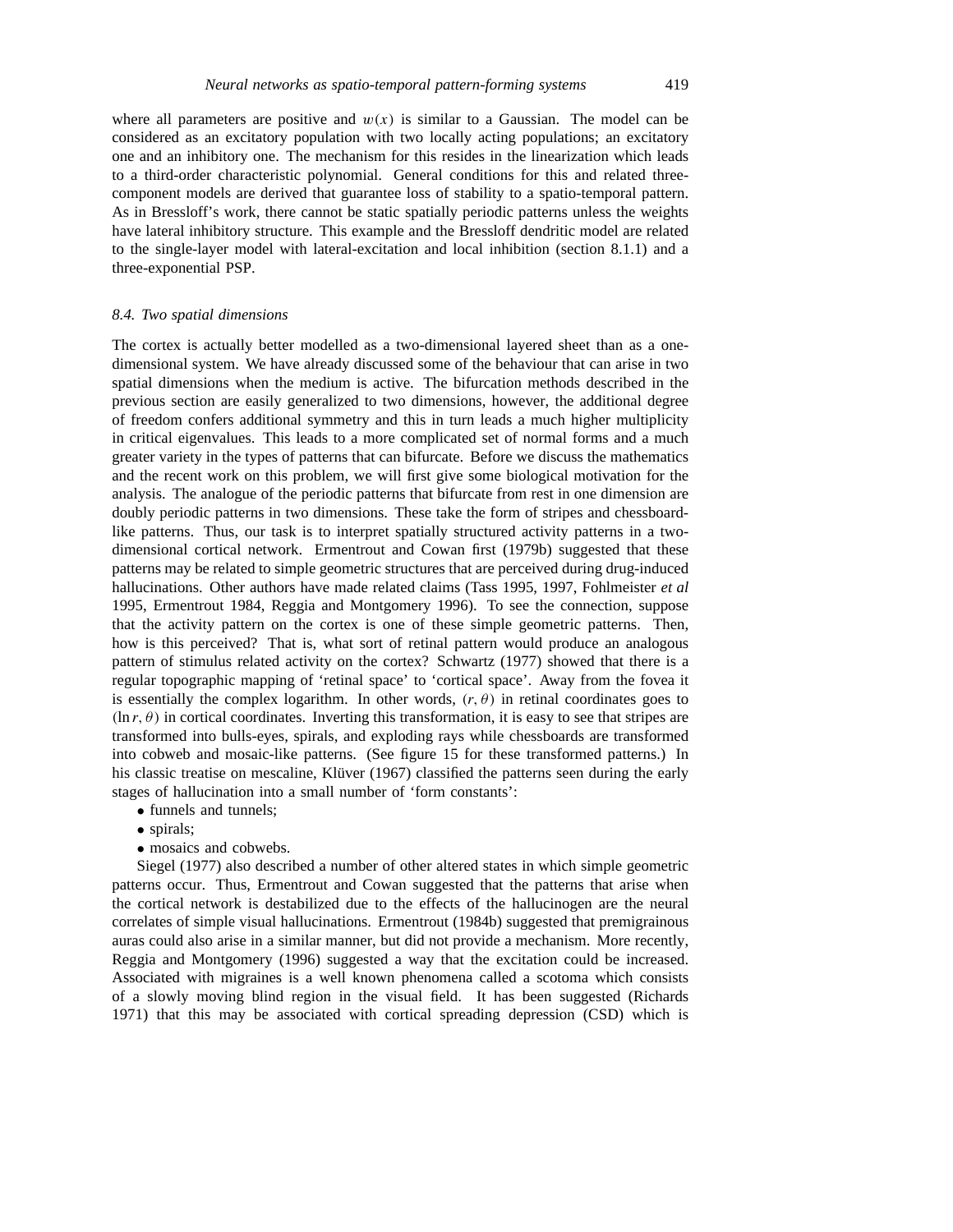

**Figure 15.** Visual patterns seen in the case of a mixture of one or two modes. Critical wavenumbers are  $(\pm 12, \pm 16)$ ,  $(\pm 16, \pm 12)$ ,  $(0, \pm 20)$  and  $(\pm 20, 0)$ .  $(a)$ – $(c)$  Single stable mode; (*d*) mixture of two modes.

caused by the diffusion of large amounts of extracellular potassium (Leao, Bures *et al* 1974). (However, this point is controversial (Kranda and Kulikowski 1984). Reggia and Montgomery created a computer model for CSD and coupled it to a one-layer lateral inhibitory network. Since small increases in extracellular potassium causes depolarization of neurons, this provided them with the mechanism for the enhanced cortical excitability. Tass (1995, 1997) proposed a model based on the equations analysed by Ermentrout and Cowan (1979b) but assumed that the excitation is epileptogenic in origin. Finally, Fohlmeister *et al* (1995) proposed that intrinsic spiral waves produced in an excitable medium are responsible for the patterns of hallucination. That is, they assert that it is not an instability which causes the formation of the patterns but instead a property of reduced inhibition in an excitable system.

We now turn to the analysis of two-dimensional networks when a bifurcation at a non-zero spatial wavenumber occurs. To avoid technical difficulties, we will follow Tass and assume a periodic domain rather than the infinite domain considered by Ermentrout and Cowan. Without loss of generality, we assume the domain is  $[0, 2\pi) \times [0, 2\pi)$ . There are two cases that are of interest; bifurcation to stationary spatially periodic patterns and bifurcation to spatially and temporally periodic patterns. We have already described mechanism for producing these instabilities in onedimensional neural networks. The same mechanisms work well in two dimensions, however, the additional spatial dimension increases the dimension of the nullspace. As the mechanisms are all different but produce essentially the same result, we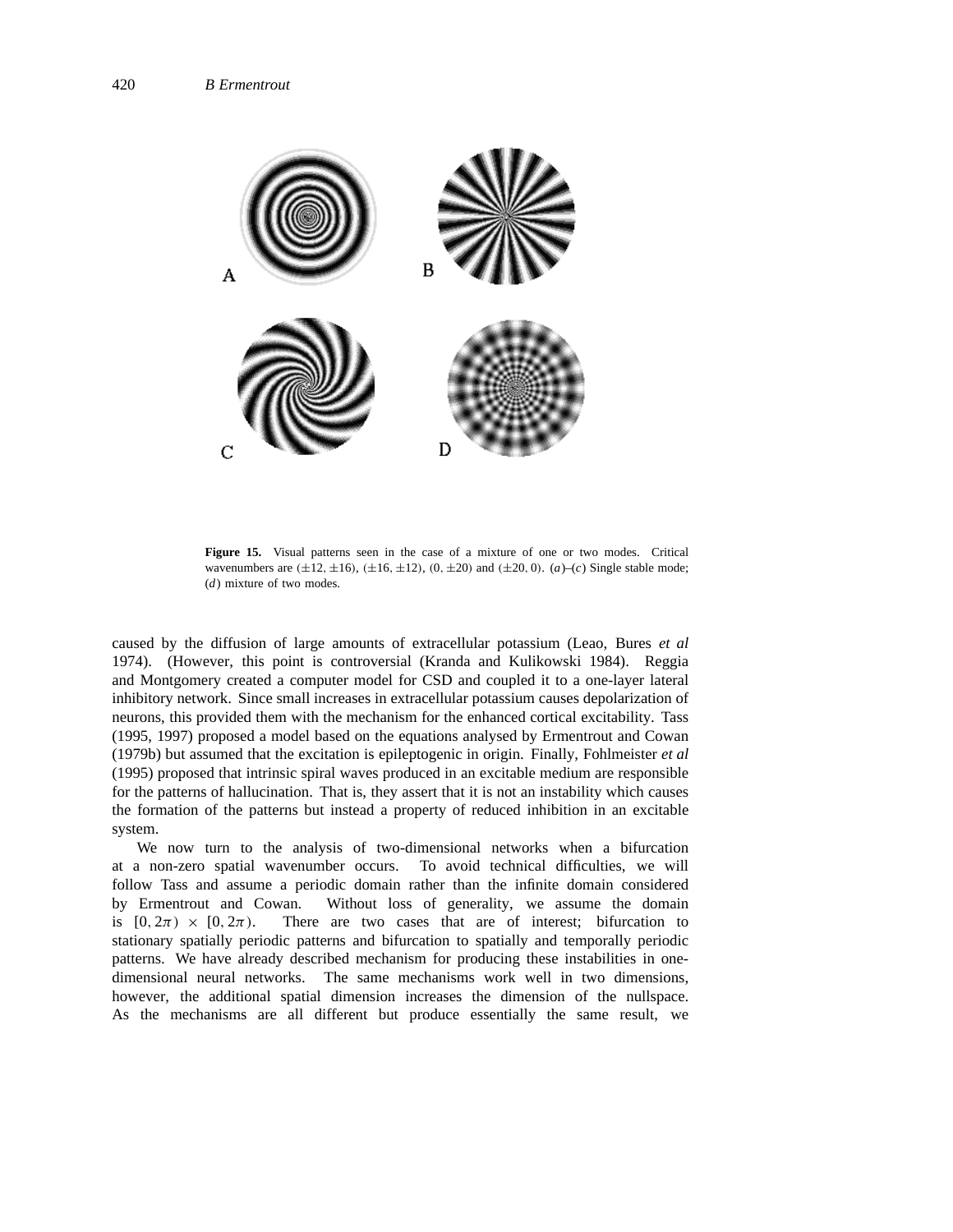consider the simplest one-layer model which is the two-dimensional analogue of (8.1):

$$
V(x, y, t) = \int_0^\infty h(s) \int_{\Omega} w((x - x')^2 + (y - y')^2) S(V(x', y', t - s)) \, dx' \, dy' \, ds.
$$

As in section 8.1, we will assume that there is some parameter which causes instability of the uniform state. Let

$$
\hat{w}(n^2 + m^2) = \int_0^{2\pi} \int_0^{2\pi} w(x'^2 + y'^2) e^{-inx'} e^{-imy'} dx' dy'.
$$

We assume a 'lateral inhibitory' or 'lateral excitatory' weight function so that  $\hat{w}(R^2)$  has a maximum (minimum) value at  $|R_0| > 0$ . Depending on the PSP function and the choice of weight functions, the bifurcation will occur at a zero eigenvalue leading to stationary patterns or at an imaginary eigenvalue leading to spatially and temporally periodic patterns. Thus, our task is two-fold; first determine the dimension of the nullspace and then determine the form of the bifurcation equations so that we can decide which patterns are stable.

*8.4.1. Bifurcation to stationary patterns.* Suppose that instability is lost at a critical absolute wavenumber,  $R_0$  and a zero eigenvalue. Then the nullspace is spanned by terms of the form

$$
\varphi(x, y) = e^{inx} e^{imy} \tag{8.16}
$$

where

$$
n^2 + m^2 = R_0^2.
$$

Tass stated that there are two cases:

(1)  $n = \pm m$  or  $nm = 0$  (four-dimensional nullspace);

(2)  $n \neq \pm m$  &  $nm \neq 0$  (eight-dimensional nullspace).

In fact, there are infinitely many cases. For example, suppose,  $R_0 = 5$ . Then the pairs, *(*±5*,* 0*)*, *(*0*,* ±5*)*, *(*±4*,* ±3*)*, *(*±3*,* ±4*)* yield a 16-dimensional nullspace. In any case, near the bifurcation, the solution to the full problem will be of the form:

$$
\begin{pmatrix} u(x, y) \\ v(x, y) \end{pmatrix} = \begin{pmatrix} U_0 \\ V_0 \end{pmatrix} \sum_k z_k \varphi_k(x, y)
$$

where  $\varphi_k(x, y)$  are the eigenfunctions (8.16). Since we are interested in real solutions, half of these will be complex conjugates of the other half, so that there will be only half as many bifurcation equations. The following theorem characterizes the bifurcation equations in the two cases Tass considered.

*Theorem 2.*

(i) For the case of a four-dimensional nullspace, the generic bifurcation equations are:

$$
z'_1 = z_1(v - az_1\bar{z_1} - bz_2\bar{z_2})
$$
  

$$
z'_2 = z_2(v - bz_1\bar{z_1} - az_2\bar{z_2})
$$

and the corresponding complex conjugate equations.

(a) The pure solutions,  $(z_1, z_2) = (r, 0), (z_1, z_2) = (0, r)$  where  $r = \sqrt{\nu/a}$  are linearly stable if and only if  $a < b$ .

(b) The mixed solution,  $(z_1, z_2) = (r, r)$  where  $r = \sqrt{\frac{v}{(a+b)}}$  are linearly stable if and only if  $a > b$ .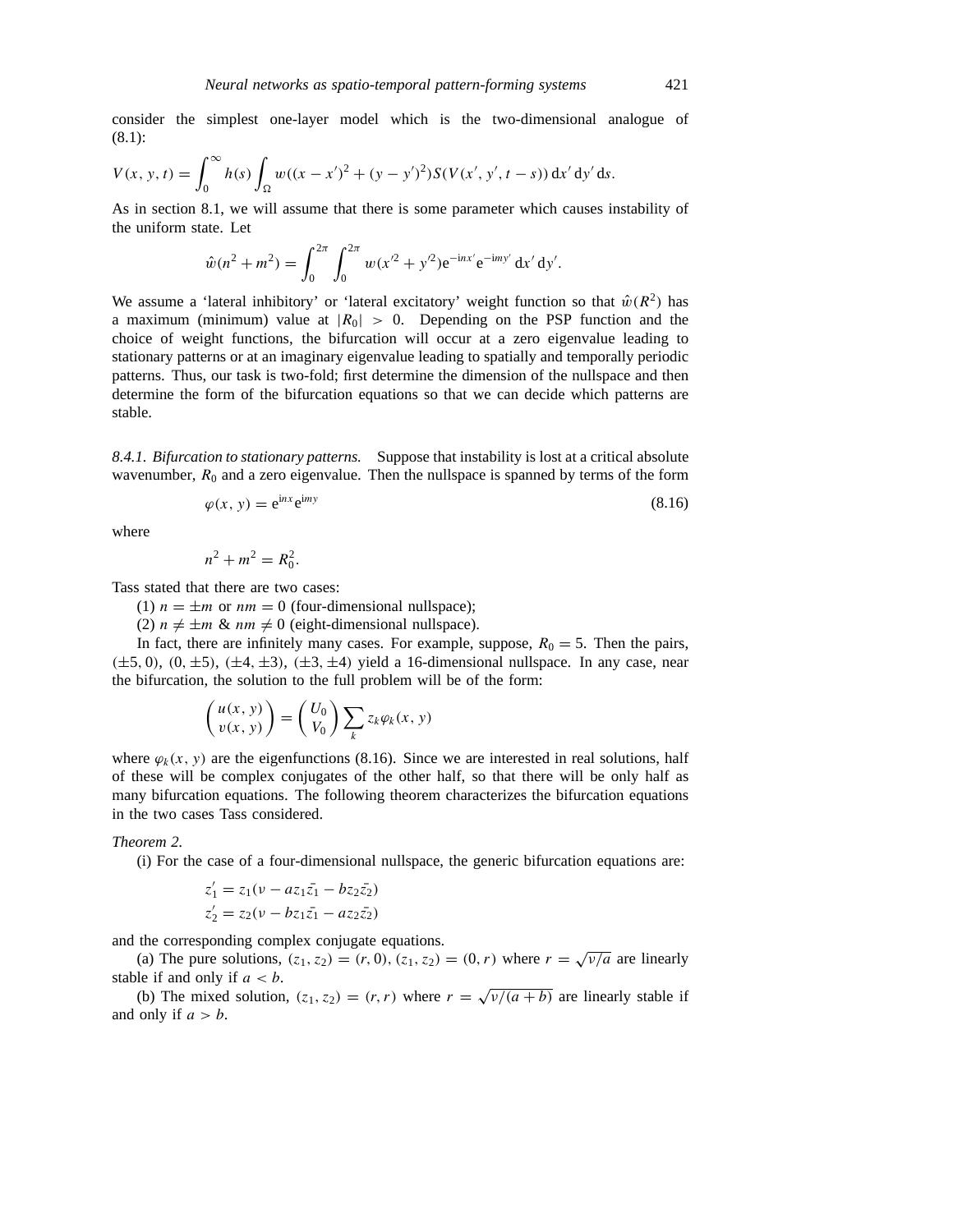(ii) For the case of an eight-dimensional nullspace, the generic bifurcation equations are:

$$
z'_1 = z_1(v - az_1\bar{z_1} - bz_2\bar{z_2} - cz_3\bar{z_3} - dz_4\bar{z_4})
$$
  
\n
$$
z'_2 = z_2(v - bz_1\bar{z_1} - az_2\bar{z_2} - dz_3\bar{z_3} - cz_4\bar{z_4})
$$
  
\n
$$
z'_3 = z_3(v - cz_1\bar{z_1} - dz_2\bar{z_2} - az_3\bar{z_3} - bz_4\bar{z_4})
$$
  
\n
$$
z'_4 = z_4(v - dz_1\bar{z_1} - cz_2\bar{z_2} - bz_3\bar{z_3} - az_4\bar{z_4}).
$$

(a) The pure solutions,  $z_j = r$ ,  $z_k = 0$  for  $k \neq j$  and  $r = \sqrt{\frac{v}{a}}$  are linearly stable if and only if  $a < b$ ,  $a < c$ ,  $a < d$ .

(b) There are six different pairwise solutions,  $z_j = z_k = r$ ,  $z_l = 0$  for  $l \neq j, k$ . Since there is symmetry, consider only those where  $z_1 \neq 0$ :

$$
z_1 = z_2 = \sqrt{\frac{v}{a+b}}
$$
  

$$
z_1 = z_3 = \sqrt{\frac{v}{a+c}}
$$
  

$$
z_1 = z_4 = \sqrt{\frac{v}{a+d}}.
$$

These respective solutions are linearly stable if and only if

| a > b | and | $a < d+c-b$ |
|-------|-----|-------------|
| a > c | and | $a < d+b-c$ |
| a > d | and | $a < b+c-d$ |

respectively.

(c) The triplet solutions where  $z_i = z_k = z_l = r$  and  $z_i = 0$  for  $i \neq j, k, l$  are all unstable.

(d) The fully non-zero solution,  $z_j = \sqrt{1/(a + b + c + d)}$  is linearly stable if and only if

$$
a > d + c - b
$$
  

$$
a > d + b - c
$$
  

$$
a > b + c - d.
$$

*Remarks.*

(1) It is assumed that all coefficients, *a, b, c, d* are also positive.

(2) In both cases, all the different possible solutions are mutually exclusive. That is, in the four-dimensional nullspace, the pure and mixed solutions cannot be simultaneously stable. Similarly, in the eight-dimensional case, there are three different mutually stable solutions: the pure mode solutions, the pairwise-mixed solutions, and the solutions comprised of all modes. Clearly the one- and two-mode solutions cannot be simultaneously stable nor can the two- and four-mode solutions. To see that the one- and four-mode solutions cannot be simultaneously stable note that the stability of the one-mode solution implies that  $3a < b+c+d$  while the stability of the four mode implies that  $3a > b+c+d$ .

(3) Pure mode solutions correspond to stripes; pairwise solutions are chessboard-like; and the four-mode solutions are also mosaic-like.

(4) In the analysis by Tass (1995), he derived these equations for the Wilson–Cowan model using 'synergetics'. However, he appeared to have assumed that the nonlinearities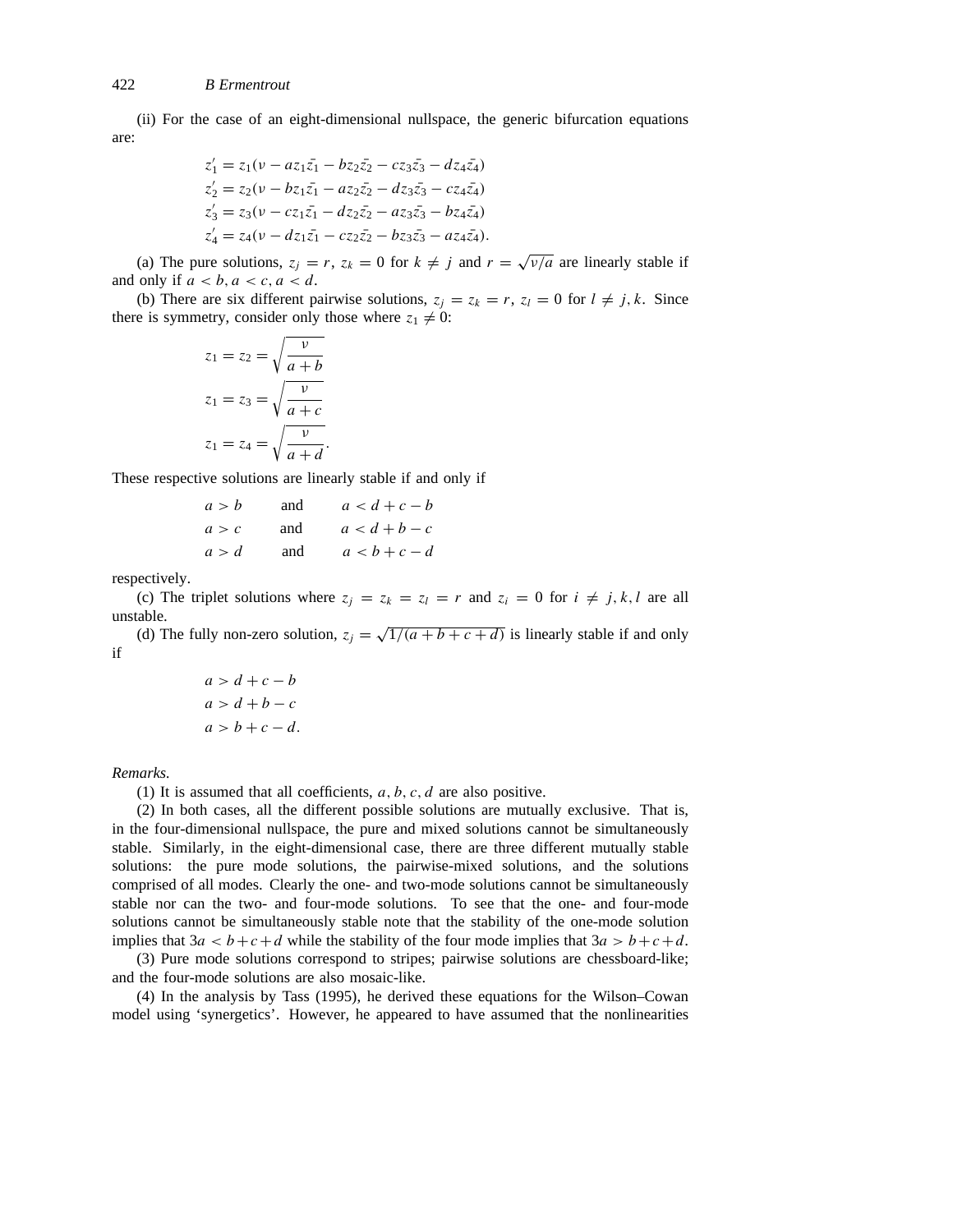

**Figure 16.** Visual patterns seen in the case of a mixture of four or more modes. Same wavenumbers as in figure 15. (*a*), (*c*), (*d*) Mixture of four modes (*d*) mixture of eight modes.

have a zero second derivative at the homogeneous state. In the absence of these quadratic terms, the coefficients for the bifurcation equations are degenerate in the following sense:  $b = c = d = 2a$ . With this symmetry assumption, in the four-dimensional case, only single modes are stable which implies that only stripes can be generated. Similarly, in the eightdimension case, only stripes are stable. By neglecting or ignoring the role of the quadratic terms, whole classes of solutions are unstable.

Tass has some very nice figures which illustrate the patterns when viewed in visual-space coordinates, transformed from the rectilinear cortical coordinates. Some of his patterns are remarkably close to the patterns reported in Siegel (1977) that are drawn by subjects who have taken mescaline.

Figure 15 illustrates some of these patterns in visual coordinates for the four- and eightdimensional case. Figure 16 shows complex mixtures in the case of a 16-dimensional nullspace.

*8.4.2. Bifurcation at an imaginary eigenvalue.* In this case, the dimension of the nullspaces in each of the two cases above is doubled since the eigenfunctions are multiplied by  $e^{\pm i\omega t}$ . Tass (1997) derived the bifurcation equations when there are eight and 16 eigenfunctions. As in the case of bifurcation to stationary patterns, the solutions to the neural network have the form:

$$
\begin{pmatrix} u(x, y, t) \\ v(x, y, t) \end{pmatrix} = \begin{pmatrix} U_0 \\ V_0 \end{pmatrix} \sum_k z_k \varphi_k(x, y) e^{\pm i\omega t}.
$$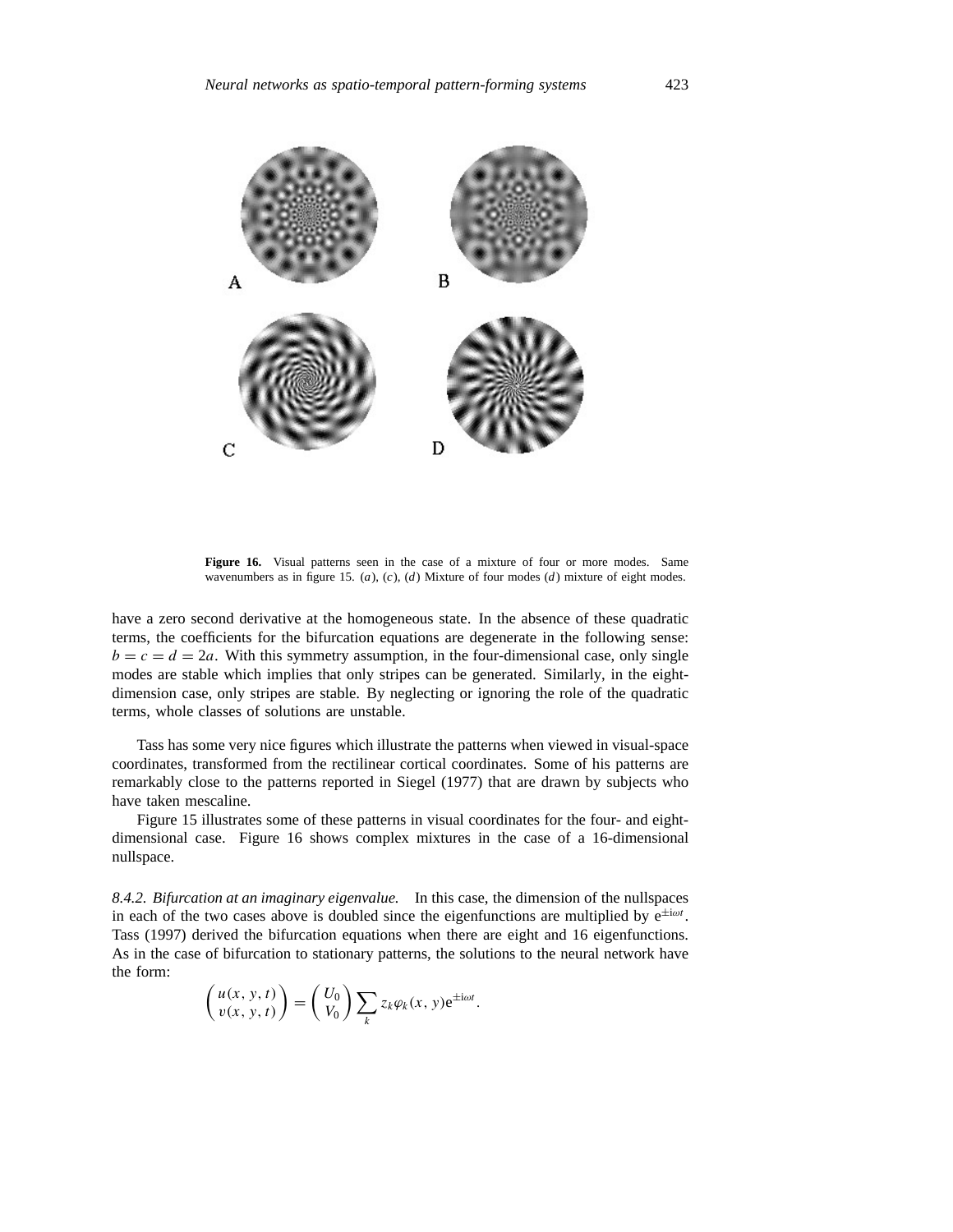As with his analysis of the stationary solutions, Tass assumed that the nonlinearity has no quadratic terms at the critical value of the bifurcation. This simplifies the calculation of the coefficients of the bifurcation equations. His results are summarized in the (less general) analogue of the above theorem.

#### *Theorem 3.*

(i) For the case of an eight-dimensional nullspace, the bifurcation equations in the case of no quadratic terms in the nonlinearity are:

$$
z'_{1} = \nu z_{1} - (a + bi) \left( 2z_{2} \sum_{k \neq 1} z_{k} \bar{z}_{k} + z_{1}^{2} \bar{z}_{1} + \bar{z}_{3} z_{2} z_{4} \right)
$$
  
\n
$$
z'_{2} = \nu z_{2} - (a + bi) \left( 2z_{2} \sum_{k \neq 2} z_{k} \bar{z}_{k} + z_{2}^{2} \bar{z}_{2} + \bar{z}_{4} z_{1} z_{3} \right)
$$
  
\n
$$
z'_{3} = \nu z_{3} - (a + bi) \left( 2z_{3} \sum_{k \neq 3} z_{k} \bar{z}_{k} + z_{3}^{2} \bar{z}_{3} + \bar{z}_{1} z_{2} z_{4} \right)
$$
  
\n
$$
z'_{4} = \nu z_{4} - (a + bi) \left( 2z_{4} \sum_{k \neq 4} z_{k} \bar{z}_{k} + z_{4}^{2} \bar{z}_{4} + \bar{z}_{2} z_{1} z_{3} \right).
$$

There are two different types of stable solutions:

(a)  $z_j = \sqrt{\frac{v}{ae}} e^{-i t v b/a}$  for some *j* and  $z_k = 0$  for  $k \neq j$ .

(a)  $z_j = \sqrt{\nu/ae^{-\lambda/2}}$  for some *f* and  $z_k = 0$  for  $k \neq j$ .<br>
(b)  $z_j = re^{-i(\zeta_j + \Omega t)}$  for all *j* where,  $r = \sqrt{\nu/(5a)}$ ,  $\Omega = -bv/a$ , and  $\zeta_2 + \zeta_4 - \zeta_1 - \zeta_3 = \pi$ .

(ii) For the case of a 16-dimensional nullspace, the bifurcation equations in the case of no quadratic terms in the nonlinearity are:

$$
z'_{j} = \nu z_{j} - (a+bi) \left\{ 2z_{j} \left( \sum_{k \neq j} z_{k} \overline{z}_{k} + z_{j} \overline{z}_{j} \right) + 2 \overline{z}_{j}^{-} \sum_{k(j)} z_{k} z_{k}^{-} \right\}
$$

where we have used the notation  $z_j^-$  to mean the amplitude of the mode whose spatial wavenumber is the negative of the wavenumber corresponding to mode  $j$ ; and  $j(k)$  is the set of all indices that do not include wavenumber *j* or its negative. There are two types of stable solutions:

(a)  $z_j = \sqrt{\frac{v}{ae}}^{-\frac{itv}{a}}$  for some *j* and  $z_k = 0$  for  $k \neq j$ .

(b) Four modes coexist and are equal in amplitude,  $r = \sqrt{\nu/(5a)}$  and frequency,  $\Omega = -bv/a$ . There are essentially two subtypes, perpendicular pairs, (1, 3) and (2, 4), and non-perpendicular pairs, *(*1*,* 3*)* and *(*5*,* 7*)*. These all have the same phase relationship as in case (i)b.

### *Remarks.*

(1) If there *are* quadratic terms in the nonlinearity at the bifurcation point, then the coefficients are more complicated than those in the theorem, however, the terms themselves are the same.

(2) As an example of the 16-dimensional case, the eight spatial wavevectors corresponding to these modes are pairs  $(n, m)$  with eigenfunctions,  $e^{inx+imy}$ . The eight pairs are

{*(*1*,* 2*), (*2*,* −1*), (*−1*,* −2*), (*−2*,* 1*), (*2*,* 1*), (*1*,* −2*), (*−2*,* −1*), (*−1*,* 2*)*}*.*

Thus, we see immediately that modes 1*,* 2 and 4*,* 3 are perpendicular.

(3) In each of the two cases (i), (ii) the single mode pattern corresponds to travelling waves.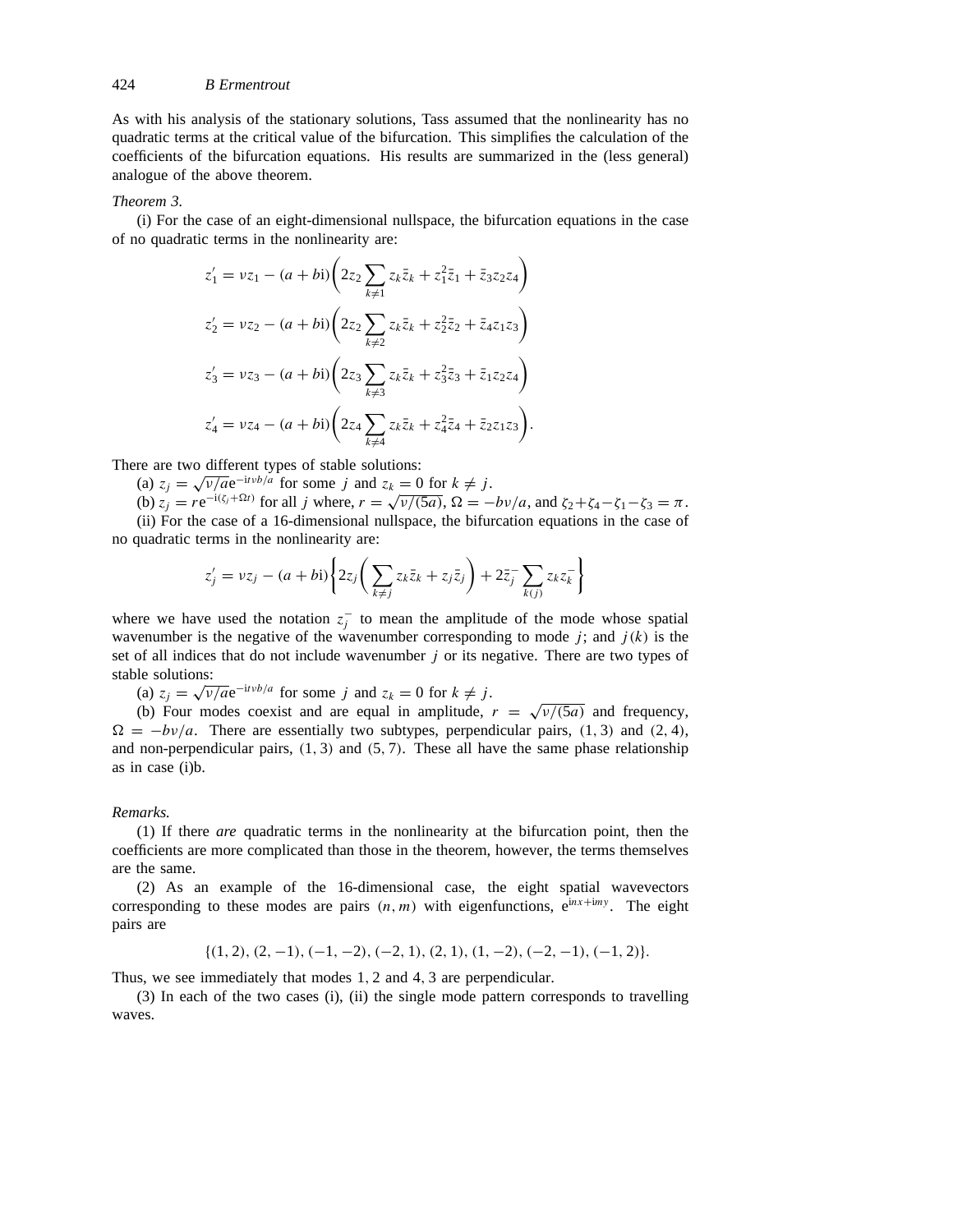(4) The second class of patterns is more interesting and corresponds to two different patterns blinking in succession. For example, horizontal and vertical strips would, when transformed to visual space, result in starburst patterns slowly changing into bulls eyes and back again. Diagonal stripe pairs lead to spirals which switch from clockwise to anticlockwise.

As in his paper on stationary patterns, Tass (1997) has a number of striking pictures of these patterns and their temporal evolution in the visual space coordinate system.

*8.4.3. More complex models.* The patterns described in the previous sections are all related to bifurcations due to the rotational symmetry of the two-dimensional cortical sheet. Wiener (1994) extended the purely spatial model to include local orientation cells in the manner of Hansel and Sompolinsky. In the simplest case, the equations are:

$$
V(x, y, \theta, t) = \int_{-\infty}^{t} h(t - t') dt' \int_{0}^{\pi} d\theta'
$$
  
 
$$
\times \int_{\Omega} dx' dy' w(x - x', y - y', \theta - \theta') f(V(x', y', \theta', t').
$$

The function *w* could either be of the form:

$$
w(x, y, \theta) = W(x, y)Q(\theta)
$$

or of a more complicated type. Wiener suggested that the connections between cells may not be isotropic with circular symmetry, but rather anisotropic with elliptical symmetry and the major axis aligned with the preferred orientation. Thus, cells in the 'layer' with preferred orientation of, for example,  $\pi/4$  would have stronger coupling along the diagonal than along the orthogonal direction. In his thesis, Wiener considered the consequences of this and used the results to explain some of the fine structures of visual hallucinations such as the zig-zag patterns and cobwebs.

Mogilner and Edelstein-Keshet (1995) analysed equations with orientation and space together in a different context, but many of the behaviours of their models can probably occur in these models. They find patches with preferred orientations as well completely aligned regions. The interaction of orientation and spatial location is also very important in the development of cortical maps (Kohonen 1989) where patches of orientation patterns are distributed across space in a periodic manner.

The difficulty in using the additional coordinate of orientation, is that the map from cortical column activity to visual perception is not entirely clear. The complete bifurcation analysis of these models as well as their neurological interpretation remains an unsolved problem.

## **9. Conclusions**

We have reviewed the behaviour of neural networks that arise from biological principles in a steady-state environment. Our methods are those of dynamical systems and applied mathematics. We have shown that these techniques are particularly useful when the models have some intrinsic structure whether it is spatial or temporal. It is likely that real nervous systems are not randomly or globally connected networks but rather do have some intrinsic spatial order at least in the lower sensory areas. We have used rather simple models for neurons since a rather complete analysis is then possible. However, real neurons are much more complicated and a single neuron is able to produce an astonishing array of dynamic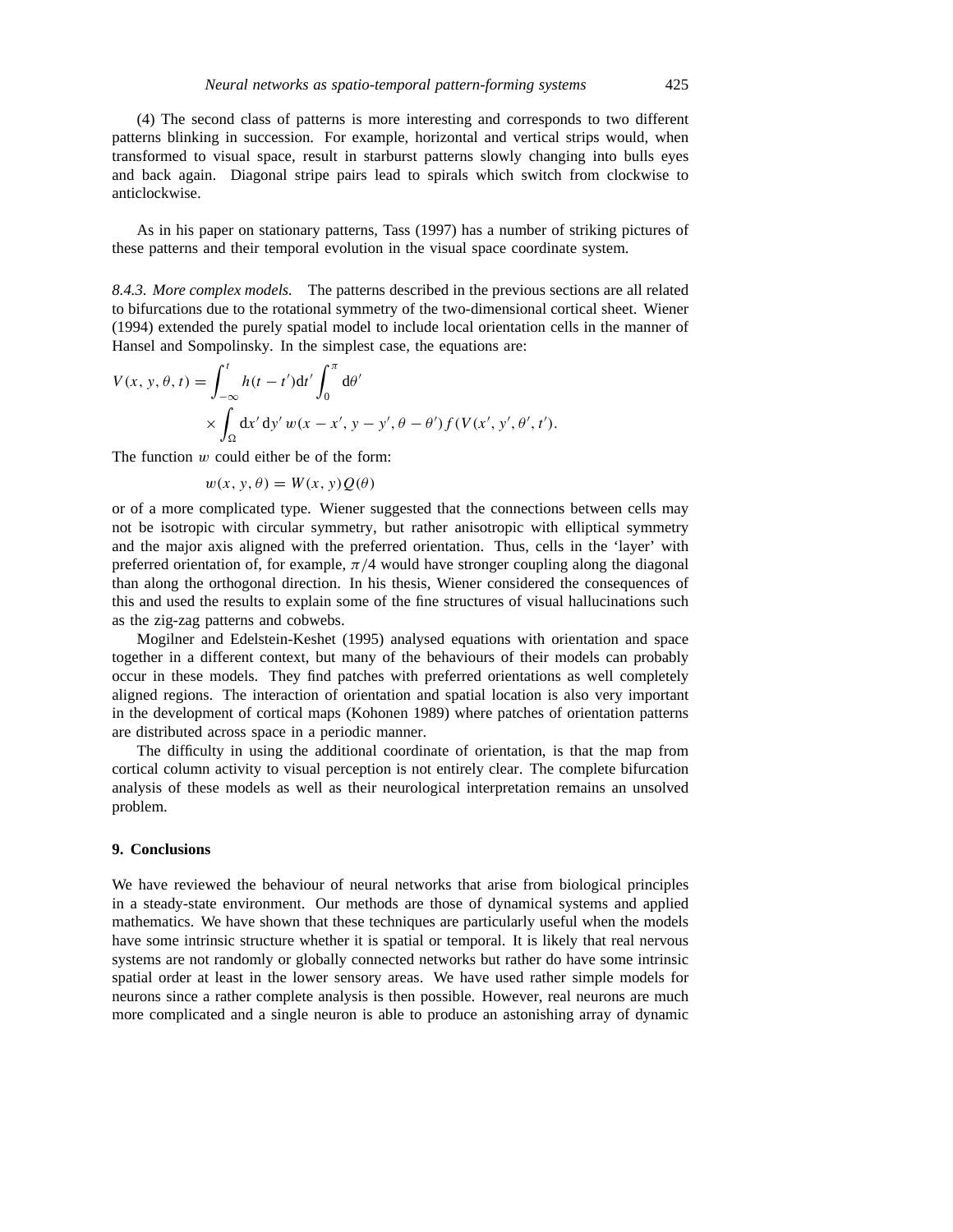behaviours. Furthermore, the possibility of modifiable synapses, active dendrite, etc makes the computational ability of even a single neuron incredibly powerful. The analysis of single neuron models with gated channels and multiple compartments is in its infancy. One can only hope that the milieu in which a single neuron lies in some sense simplifies what is important so that the present highly reduced models can shed light on real biology.

## **Acknowledgment**

The author was supported in part by NSF and NIMH.

## **Appendix. Proof of theorem 2**

The actual form of the bifurcation equations can be determined by symmetry arguments, thus we will concentrate on the stability issues. We will assume that all coefficients are positive, since negative coefficients will lead to instabilities. Since all coefficients are real, we only need to look for real solutions. As long as all the coefficients are different, it is then trivial to show that the only fixed points are those that we have described above. Stability of the solutions to the four-dimensional solutions is routine. The eight-dimensional model is more complicated. I only sketch the idea. First look at the real part of the equations; next multiply, for example the  $r_1 \equiv \text{Re } z_i$  equation by  $r_1$  and introduce the new variable,  $R_1 = r_1^2$ . Rescaling time, we are left with the competitive logistic equation:

$$
R'_1 = R_1(v - aR_1 - bR_2 - cR_3 - dR_4)
$$

and similar equations for the others. Again with no loss in generality let  $\nu = 1$ . Then linearize the equations about each of the possible fixed points. The single mode is very simple and leads to an upper triangular matrix whose eigenvalues can be picked off by inspection. For the two model solutions, the linearization leads to a block upper-triangular matrix with two  $2 \times 2$  blocks. The eigenvalues of these two symmetric blocks are easily found. For the triplet solutions, the resultant linearized equations are block triangular with a  $1 \times 1$  and  $3 \times 3$  block. Without loss in generality, suppose that only  $z_4 = 0$ . Then the eigenvalue of the lower  $1 \times 1$  block is negative if and only if  $a < d$ . The upper block is a positive constant times

$$
\begin{bmatrix} -a & -b & -c \\ -b & -a & -d \\ -c & -d & -a \end{bmatrix}.
$$

The characteristic polynomial for this is

$$
(x+a)^3 - (d^2 + b^2 + c^2)(x+a) + 2bcd = 0.
$$

Letting  $v = x + a$ , we must solve:

$$
f(v) = v3 - (d2 + b2 + c2)v + 2bcd = 0.
$$

 $f(d) = -d(b - c)^2 < 0$  so that there must be a root,  $\rho$ , to  $f(v)$  which is greater than *d*. Thus, there is an eigenvalue  $x = \rho - a$ . However, recall that  $a < d$  is necessary for stability and thus, this eigenvalue is positive and the instability is assured. Finally, in the last case, the linearized system is a positive constant times the  $4 \times 4$  matrix:

$$
\begin{bmatrix} -a & -b & -c & -d \\ -b & -a & -d & -c \\ -c & -d & -a & -b \\ -d & -c & -b & -a \end{bmatrix}.
$$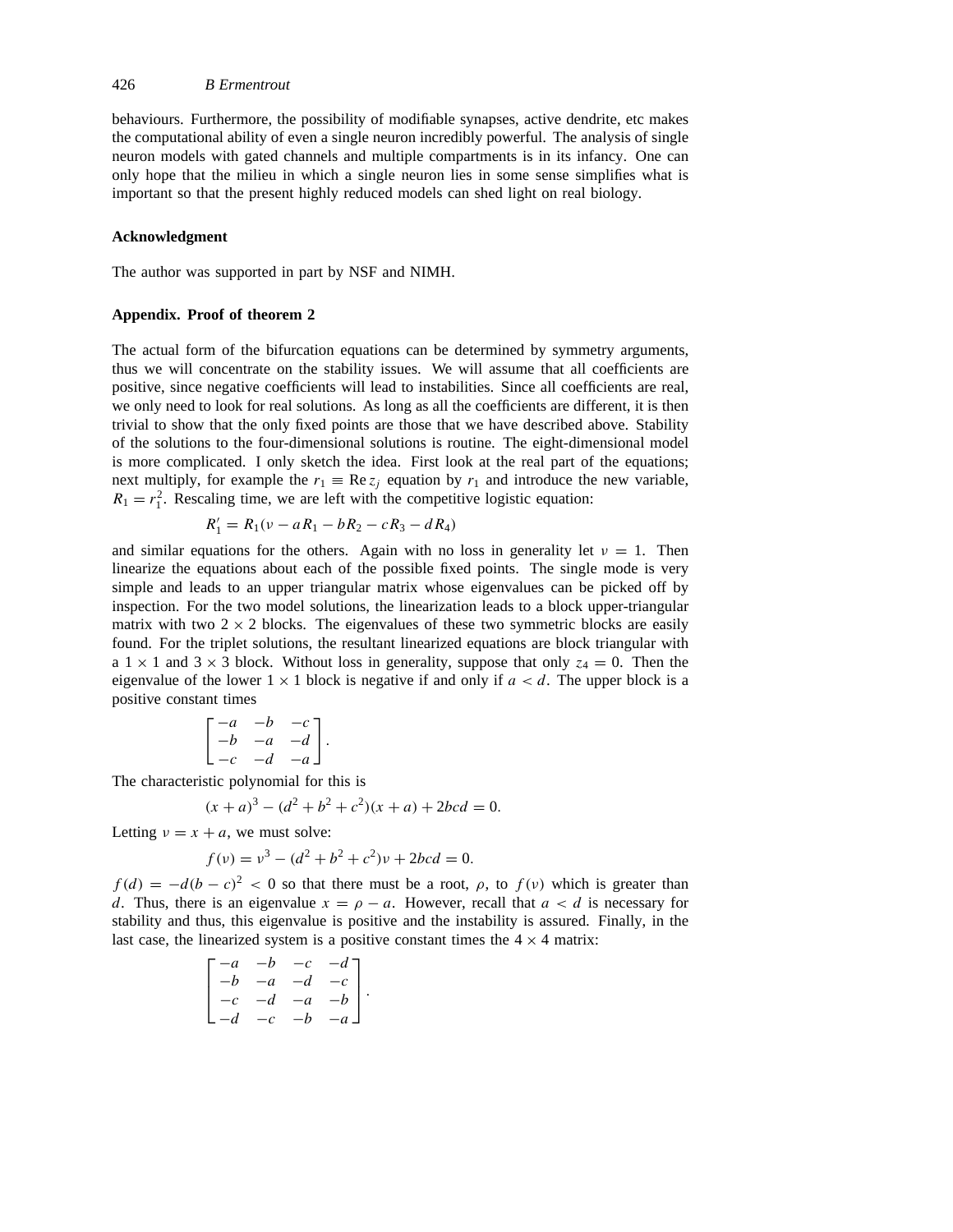The eigenvectors for this matrix are  $[1, 1, 1, 1]^T$ ,  $[1, 1, -1, -1]^T$ ,  $[1, -1, -1, 1]^T$ , and  $[1, -1, 1, -1]^T$  from which the result follows.

## **References**

pp 267–83

Abbott L F 1992a *Physica* **185A** 343–56 ——1992b *From Biology to High Energy Physics* ed O Benhar *et al* (Pisa: ETS EDitrice) pp 179–96 ——1994 *Neural Modeling and Neural Networks* ed F Ventriglia (Oxford: Pergamon) pp 57–78 Abbott L F and van Vreeswijk C 1993 *Phys. Rev.* E **48** 1483–90 Amari S-I 1972 *IEEE Trans. Syst. Man Cybern.* **SMC2** 643–57 ——1977 *Biol. Cybern.* **27** 77–87 Amit D 1989 *Modeling Brain Function* (Cambridge: Cambridge University Press) Amit D, Gutfreund H and Sompolinsky H 1987 *Ann. Phys.* **173** 30–67 an der Heiden U 1979 *Analysis of Neural Networks* (New York: Springer) Anderson J A and Rosenfeldt E (ed) 1988 *Neurocomputing: Foundations of Research* (Cambridge, MA: MIT) Arbib M A (ed) 1995 *The Handbook of Brain Theory and Neural Networks* (Cambridge, MA: MIT) Aronson D, Ermentrout B and Kopell N 1990 *Physica* **41D** 403–49 Baird B 1986 *Physica* **22D** 150–75 Basar E (ed) 1990 *Chaos in Brain Function* (Berlin: Springer) Bauer L, Keller H B and Reiss E L 1975 *SIAM Rev.* **17** 101–22 Beer R D 1995 *Adapt. Behav.* **3** 469–509 Ben-Yishai R, Hansel D and Sompolinsky H 1997 *J. Comput. Neurosci.* **4** 57–77 Ben-Yishai R, Lev Bar-Or R and Sompolinsky H 1995 *PNAS USA* **92** 3844–8 Beurle R L 1956 *Phil. Trans. R. Soc.* B **240** 55–94 Borisyuk G N, Borisyuk R M, Khibnik AI and Roose D 1995 *Bull. Math. Biol.* **57** 809–40 Borisyuk R M and Kirillov A B 1992 *Biol. Cybern.* **66** 319–25 Bressloff P C 1995 *Biol. Cybern.* 281–90 ——1996 *Phys. Rev. Lett.* **76** 4644–8 Bressloff P C and Coombes S 1997 *Phys. Rev. Lett.* **78** 4665–8 Bressloff P C and DeSouza B 1997 *Preprint* Bures J, Buresova D and Krvanek J 1974 *Application of Leao's Spreading Depression of Electroencephalographic Activity* (New York: Academic) Camperi M and Wang X J 1997 *Proc. CNS\*96* ed J M Bower (New York: Plenum) Casten R G, Cohen H and Lagerstrom P A 1975 *Quart. J. Appl. Math.* **32** 365–402 Chagnac-Amitai Y and Connors B W 1989 *J. Neurophysiol.* **61** 747–58 Chen Z, Ermentrout B and McLeod J B 1997a *Applicable Anal.* **64** 235–53 Chen Z, Ermentrout B and Wang X-J 1997b *J. Comput. Neurosci.* in press Cohen D S 1977 *J. Math. Anal. Appl.* **57** 505–21 Cohen M A and Grossberg S 1983 *IEEE Trans. Syst. Man Cybern.* **13** 815–26 Coleman B D and Renninger G H 1974 *Math. Biosci.* **20** 155–70 ——1975 *J. Theor. Biol.* **51** 243–65 Coombes S and Lord G J 1997 *Phys. Rev.* E **56** 5809–18 Cowan J D 1968 *Neural Networks* ed E R Caiianello (Berlin: Springer) pp 181–8 Cowan J and Sharp D H 1988 *Quart. Rev. Biophys.* **21** 365–427 Crook S, Ermentrout G B, Vanier M C and Bower J M 1997 *J. Comput. Neurosci.* **4** 161–72 Cross M C and Hohenberg P C 1993 *Rev. Mod. Phys.* **65** 851–1112 Destexhe A 1994 *Phys. Rev.* E **50** 1594–606 Destexhe A, Mainen Z F and Sejnowski T J 1994 *J. Comput. Neurosci.* **1** 195–230 Edelstein-Keshet L 1988 *Mathematical Models in Biology* (New York: Random House) Ellias S A and Grossberg S 1975 *Biol. Cybern.* **20** 69–98 Ermentrout G B 1979 Symmetry breaking in stationary, homogeneous, isotropic neural nets *PhD Thesis* University of Chicago, Department of Biophysics and Theoretical Biology ——1982 *Competition and Cooperation in Neural Nets* ed M A Arbib and S Amari (New York: Springer) (New York: Springer) pp 57–70 ——1984a *SIAM J. Appl. Math.* **44** 80–95 ——1984b *The Neurobiology of Pain* ed A H Holden and W Winlow (Manchester: Manchester University Press)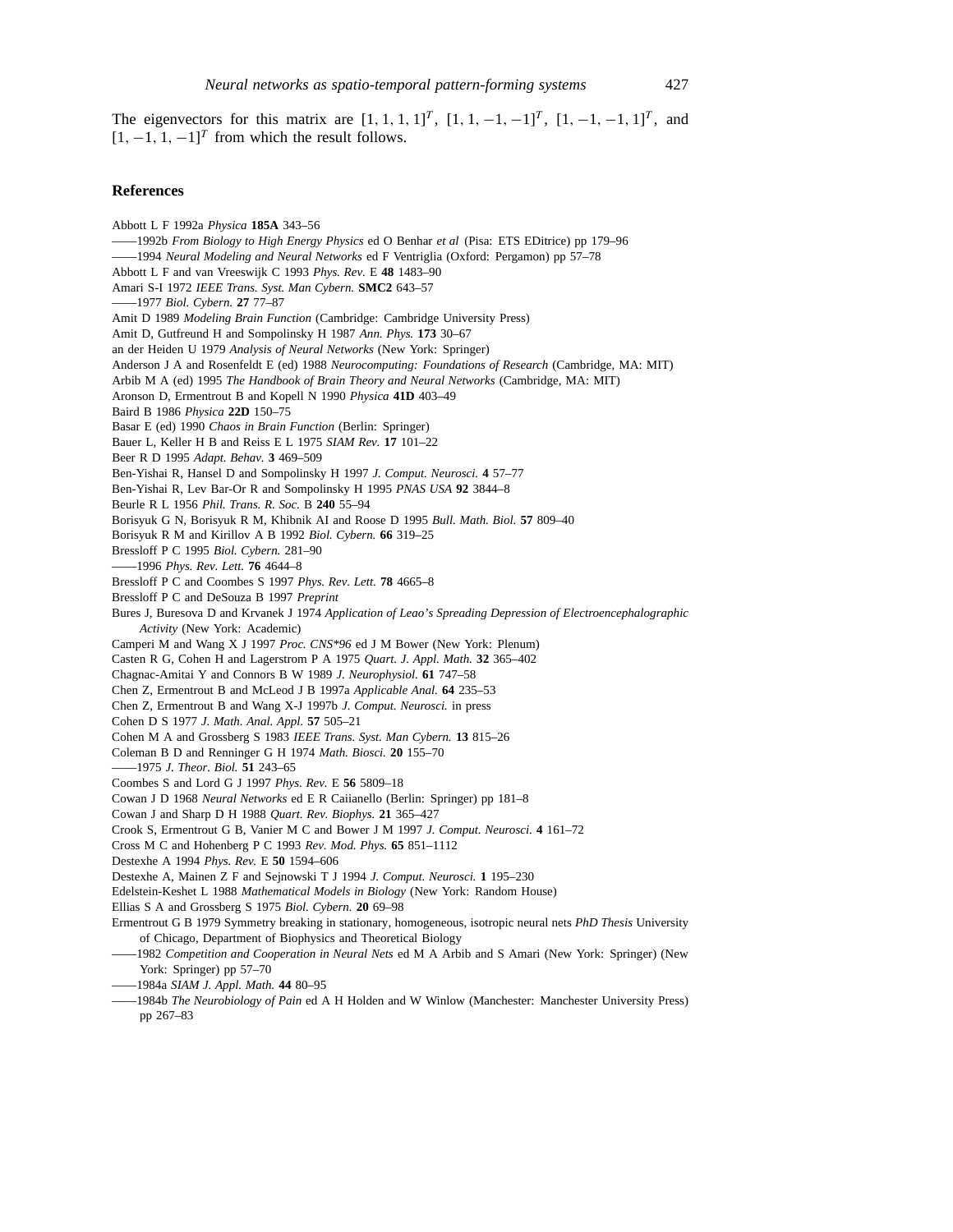- ——1992a *Neural Netw.* **5** 415–31
- ——1992b *SIAM J. Appl. Math.* **52** 1665–87
- ——1994 *Neural Comput.* **6** 679–95
- ——1995 *Handbook of Brain Theory and Neural Networks* ed M A Arbib (Cambridge, MA: MIT) pp 32–735
- Ermentrout G B, Campbell J and Oster G 1986 *Veliger* **28** 369–88
- Ermentrout G B, Chen X and Chen Z 1997 *Physica* D **108** 147–67
- Ermentrout G B and Cowan J D 1979a *J. Math. Biol.* **7** 265–80
- ——1979b *Biol. Cybern.* **34** 137–50
- ——1980a *SIAM J. Appl. Math.* **38** 1–21
- ——1980b *SIAM J. Appl. Math.* **39** 323–40
- Ermentrout G B, Hastings S P and Troy W C 1984 *SIAM J. Appl. Math.* **44** 1133–49
- Ermentrout G B and Kopell N 1991 *J. Math. Biol.* **29** 195–217
- Ermentrout G B and Lewis M 1997 *Bull. Math. Biol.* **59** 533–49
- Ermentrout G B and McLeod J B 1993 *Proc. R. Soc.* A **123** 461–78
- Fife P C 1979 *Mathematical Aspects of Reacting and Diffusing Systems (Lecture Notes in Biomathematics 28)* (Berlin: Springer)
- Fife P C and McLeod J B 1977 *Arch. Ration. Mech. Anal.* **65** 335–61
- Fitzsimonds R M, Song H-J and Poo M-M 1997 *Science* **388** 439–47
- Fohlmeister C, Gerstner W, Ritz R and van Hemmen J L 1995 *Neural Comput.* **7** 905–14
- Freeman W J 1972 *Mass Action in the Nervous System* (New York: Academic)
- ——1987 *Biol. Cybern.* **56** 139–50
- Fukai T and Tanaka S 1997 *Neural Comput.* **9** 77–98
- Funahashi S, Bruce C J and Goldman-Rakic P 1989 *J. Neurophys.* **61** 331–49
- Fuster J and Alexander G 1971 *Science* **173** 652–4
- Gerstner W 1995 *Phys. Rev.* E **51** 738–59
- Gerstner W, van Hemmen J L and Cowan J D 1996 *Neural Comput.* **8** 1653–76
- Glass L and Mackey M 1988 *From Clocks to Chaos: The Rhythms of Life* (Princeton, NJ: Princeton University Press)
- Golomb D and Amitai Y 1997 *J. Neurophysiol.* **78** 1199–211
- Golubitsky M and Schaefer D G 1985 *Singularities and Groups in Bifurcation Theory* (New York: Springer)
- Grannan E R, Kleinfeld D and Sompolinsky H 1993 *Neural Comput.* **5** 550–69
- Gray C M 1994 *J. Comput. Neurosci.* **1** 11–38
- Gray C M and Singer S 1989 *PNAS USA* **86** 1698–702
- Greenberg J and Hastings S 1978 *SIAM J. Appl. Math.* **34** 515–23
- Grillner S 1974 *Expt. Br. Res.* **20** 459–70
- Grossberg S 1990 *Computational Neuroscience* ed E Schwartz (Cambridge, MA: MIT) pp 56–68
- Guckenheimer J, Harris-Warrick R, Peck J and Willms A 1997 *J. Comput. Neurosci.* **4** 257–77
- Guckenheimer J and Holmes P 1983 *Nonlinear Oscillations, Dynamical Systems, and Bifurcations of Vector Fields* (Berlin: Springer)
- Guttman R, Lewis S and Rinzel J 1980 *J. Physiol.* **305** 377–95
- Haken H 1996 *Principles of Brain Function: A Synergetic Approach to Brain Activity, Behavior, and Cognition* (Berlin: Springer)
- Hansel D, Mato G and Meunier C 1995 *Neural Comput.* **7** 307–37
- Hansel D and Sompolinsky H 1996 *J. Comput. Neurosci.* **3** 7–34
- Hansel D and Sompolinsky H 1997 *Methods of Neuronal Modeling* 2nd edn, ed C Koch and I Segev (Cambridge, MA: MIT)
- Hertz J, Krogh A and Palmer R G 1991 *Introduction to the Theory of Neural Computation* (Redwood City, CA: Addison Wesley)
- Herz A V M 1995 *Phys. Rev.* E **44** 1415–18
- Hopfield J J 1982 *PNAS USA* **79** 2554–8
- ——1984 *PNAS USA* **81** 3088–92
- Hoppensteadt F and Izhikevich E 1997 *Weakly Connected Neural Nets* (Berlin: Springer)
- Huguenard J and McCormick D A 1996 *Electrophysiology of the Neuron* (Oxford: Oxford University Press)
- Idiart M A P and Abbott L F 1993 *Network* **4** 285–94
- Johnston D and Wu S 1995 *Foundations of Cellular Neurophysiology* (Cambridge, MA: MIT)
- Kammen D M and Yuille A L 1988 *Biol. Cybern.* **59** 23–31
- Kandel E R and Schwartz J H 1985 *Principles of Neural Science* (New York: Elsevier)
- Kath W 1981 *Stud. Appl. Math.* **65** 95–112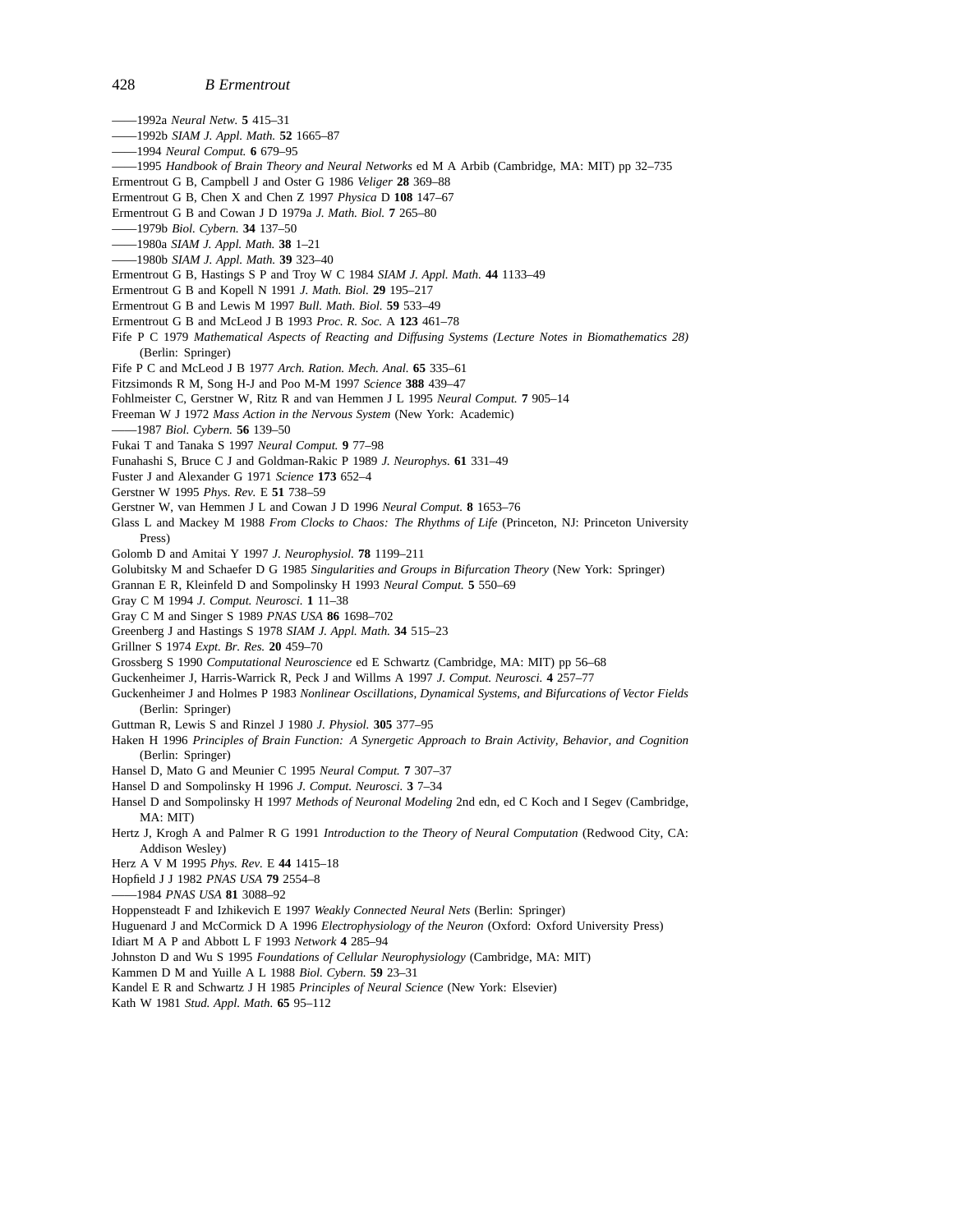Keener J 1976 *Stud. Appl. Math.* **55** 187–211 Keener J P and Tyson J J 1986 *Physica* D **21** 307–24 Kelso J S 1995 *Dynamic Patterns: The Self-organization of Brain and Behavior* (Cambridge, MA: MIT Press) Kishimoto K and Amari A 1979 *J. Math. Biol.* **7** 303–18 Kleinfeld D, Delaney K R, Fee M S, Flores J A, Tank D W and Gelperin A K 1994 *J. Neurophysiol.* **72** 1402–19 Kluver H 1967 *Mescal and the Mechanisms of Hallucination* (Chicago, IL: The University of Chicago Press) Koch P and Leisman G 1996 *Int. J. Neurosci.* **86** 179–96 Kohonen T 1989 *Self-organization and Associative Memory* (Berlin: Springer) Kopecz K and Schoener G 1995 *Biol. Cybern.* **73** 49–64 Kranda K and Kulikowski J J 1984 *The Neurobiology of Pain* ed A H Holden and W Winlow (Manchester: Manchester University Press) pp 243–66 Krekelberg B and Taylor J G 1996 *J. Chem. Neuroanatomy* **10** 191–6 Kuramoto Y 1984 *Chemical Oscillations, Waves, and Turbulence* (New York: Springer) Leao A *J. Neurophys.* **7** 357–90 Linsker R 1988 *PNAS USA* **83** 7508–12, 8390–4, 8779–83 Lubke J, Markram H, Frotscher M and Sakmann B 1996 *J. Neurosci.* **16** 3209–18 MacDonald N 1989 *Biological Delay Systems: Linear Stability Theory* (Cambridge: Cambridge University Press) MacKay D J C and Miller K D 1990 *Neural Comput.* **2** 173–87 Mackey M C and Milton J G 1988 *Ann. NY Acad. Sci.* **504** 16–32 Mallot H A and Giannakopoulos F 1996 *Biol. Cybern.* **75** 441–52 Marcus C M and Westerveld R M 1989 *Phys. Rev.* A **39** 347–59 McClelland J L and Rumelhart D E 1988 *Explorations in Parallel Distributed Processing* (Cambridge, MA: MIT) McCulloch W S and Pitts W 1943 *Bull. Math. Biophys.* **5** 115–33 Meister M, Wong R O, Baylor D A and Shatz C J 1991 *Science* **252** 939–43 Miller K D 1994 *Prog. Brain Res.* **102** 303–18 Milton J G, Chu P H and Cowan J D 1993 *Neural Information Processing Systems* vol 5, ed S J Hanson, J D Cowan and C L Giles (San Mateo, CA: Morgan Kaufmann) pp 1001–6 Milton J, Mundel T, an der Heiden U, Spire J-P and Cowan J D 1995 *The Handbook of Brain Theory and Neural Networks* ed M A Arbib (Cambridge, MA: MIT) pp 994–7 Mogilner A and Edelstein-Keshet L 1995 *J. Math. Biol.* **33** 619–60 Muller B, Reinhardt J and Strickland M T 1995 *Neural Networks: An Introduction* (Berlin: Springer) Murray J D 1989 *Mathematical Biology* (New York: Springer) Nishiura Y and Mimura M 1989 *SIAM J. Appl. Math.* **49** 481–514 Oja E 1982 *J. Math. Biol.* **15** 267–73 Paullet J and Ermentrout G B 1994 *SIAM J. Appl. Math.* **54** 1720–44 Pelinovsky D E and Yakhno V G 1996a *Int. J. Bifurcation Chaos Appl. Sci. Eng.* **6** 81–7 ——1996b *Int. J. Bifurcation Chaos Appl. Sci. Eng.* **6** 89–100 Petsche H, Prohaska O, Rappelsberger P, Vollmer R and Kaiser A 1974 *Epilepsia* **15** 439–63 Pinto D 1997 Computational, experimental, and analytical explorations of neuronal circuits in the cerebral cortex *PhD Thesis* University of Pittsburgh, Department of Mathematics Pinto D J, Brumberg J C, Simons D J and Ermentrout G B 1996 *J. Comput. Neurosci.* **3** 247–64 Prectl J C, Cohen L B, Mitra P P, Pesaren B and Kleinfeld D 1997 *PNAS USA* **94** 7261–626 Redish A D, Elga A N and Touretzky D S 1996 *Network* **7** 671–85 Reggia J A and Montgomery D 1996 *Comput. Biol. Med.* **26** 133–41 Richards W 1971 *Sci. Am.* **224** 88–96 Rinzel J and Ermentrout G B 1989 *Methods in Neuronal Modeling* ed C Koch and I Segev (Cambridge, MA: MIT) pp 135–70 Rinzel J and Keller J B 1973 *Biophysical J.* **13** 1313–37 Rinzel J, Terman D, Wang X J and Ermentrout G B 1998 *Science* to appear Roque Da Silva Filho A C 1992 *Network* **3** 303–21 Rosenblatt F 1958 *Psychol. Rev.* **62** 386–408 Sakaguchi H 1988 *Prog. Theor. Phys.* **79** 1061–7 Sakaguchi H, Shinomoto S and Kuramoto Y 1987 *Prog. Theor. Phys.* **77** 1005–10 Salinas E and Abbott L F 1996 *PNAS USA* **93** 11 956–61 Sattinger D H 1977 *J. Funct. Anal.* **28** 58–101 Schwartz E 1977 *Biol. Cybern.* **25** 181–94

Seung S 1996 *PNAS USA* **93** 13 339–44

Shepherd G M 1990 *The Synaptic Organization of the Brain* (Oxford: Oxford University Press)